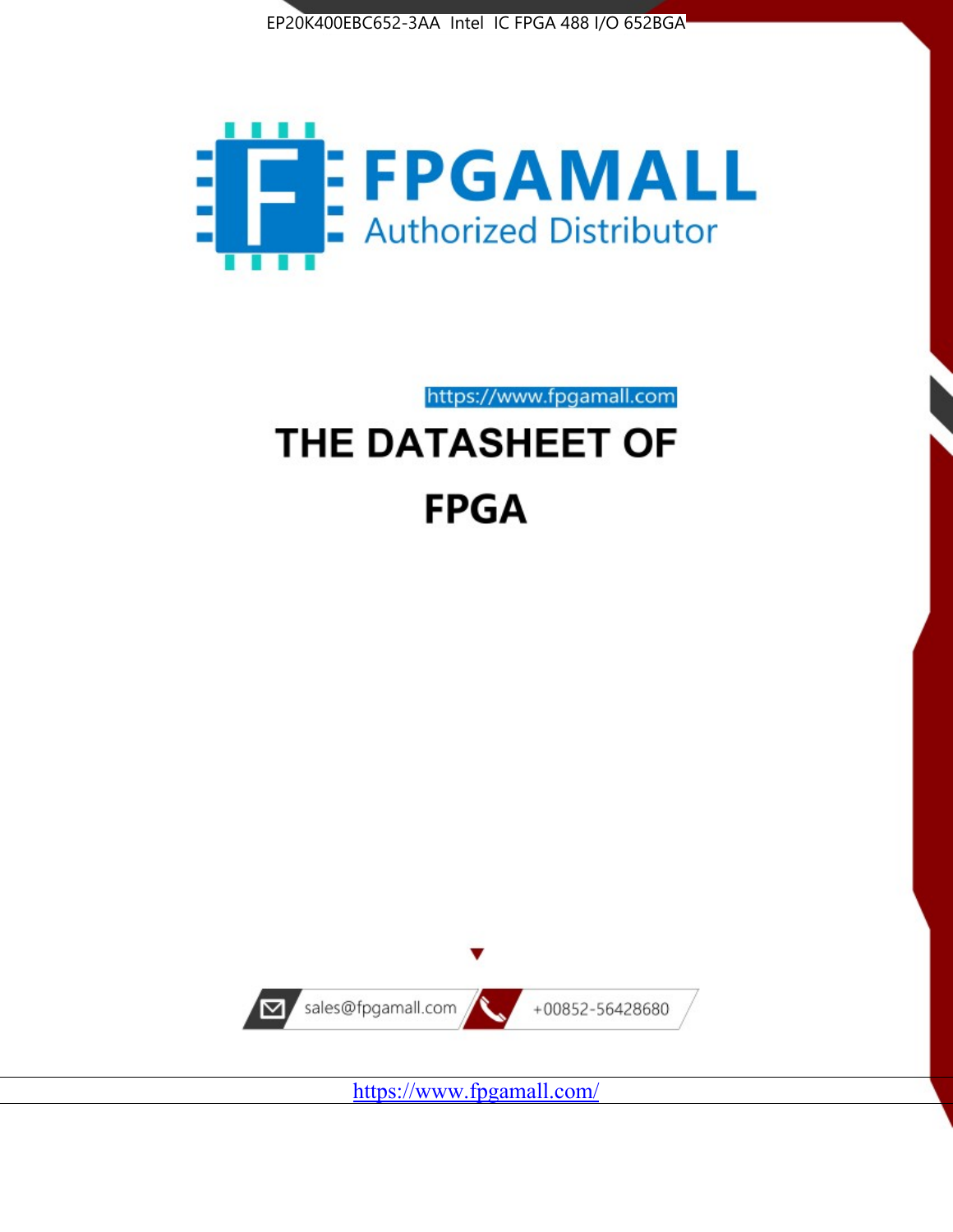#### EP20K400EBC652-3AA Intel IC FPGA 488 I/O 652BGA



## **APEX 20K**

**Programmable Logic Device Family**

#### **March 2004, ver. 5.1 Data Sheet**

**Features ■** Industry's first programmable logic device (PLD) incorporating system-on-a-programmable-chip (SOPC) integration

- MultiCore™ architecture integrating look-up table (LUT) logic, product-term logic, and embedded memory
- LUT logic used for register-intensive functions
- Embedded system block (ESB) used to implement memory functions, including first-in first-out (FIFO) buffers, dual-port RAM, and content-addressable memory (CAM)
- ESB implementation of product-term logic used for combinatorial-intensive functions
- High density
	- 30,000 to 1.5 million typical gates (see Tables 1 and 2)
	- Up to 51,840 logic elements (LEs)
	- Up to 442,368 RAM bits that can be used without reducing available logic
	- Up to 3,456 product-term-based macrocells

|                             | Table 1. APEX 20K Device Features<br>Note $(1)$ |                 |                 |                  |                  |                 |                  |  |
|-----------------------------|-------------------------------------------------|-----------------|-----------------|------------------|------------------|-----------------|------------------|--|
| <b>Feature</b>              | <b>EP20K30E</b>                                 | <b>EP20K60E</b> | <b>EP20K100</b> | <b>EP20K100E</b> | <b>EP20K160E</b> | <b>EP20K200</b> | <b>EP20K200E</b> |  |
| Maximum<br>system<br>gates  | 113,000                                         | 162,000         | 263.000         | 263,000          | 404.000          | 526,000         | 526,000          |  |
| Typical<br>gates            | 30,000                                          | 60,000          | 100,000         | 100,000          | 160,000          | 200,000         | 200,000          |  |
| <b>LEs</b>                  | 1,200                                           | 2,560           | 4,160           | 4,160            | 6.400            | 8,320           | 8,320            |  |
| <b>ESBs</b>                 | $12 \overline{ }$                               | 16              | 26              | 26               | 40               | 52              | 52               |  |
| Maximum<br><b>RAM</b> bits  | 24,576                                          | 32,768          | 53,248          | 53,248           | 81,920           | 106,496         | 106,496          |  |
| Maximum<br>macrocells       | 192                                             | 256             | 416             | 416              | 640              | 832             | 832              |  |
| Maximum<br>user I/O<br>pins | 128                                             | 196             | 252             | 246              | 316              | 382             | 376              |  |

#### **Altera Corporation 1**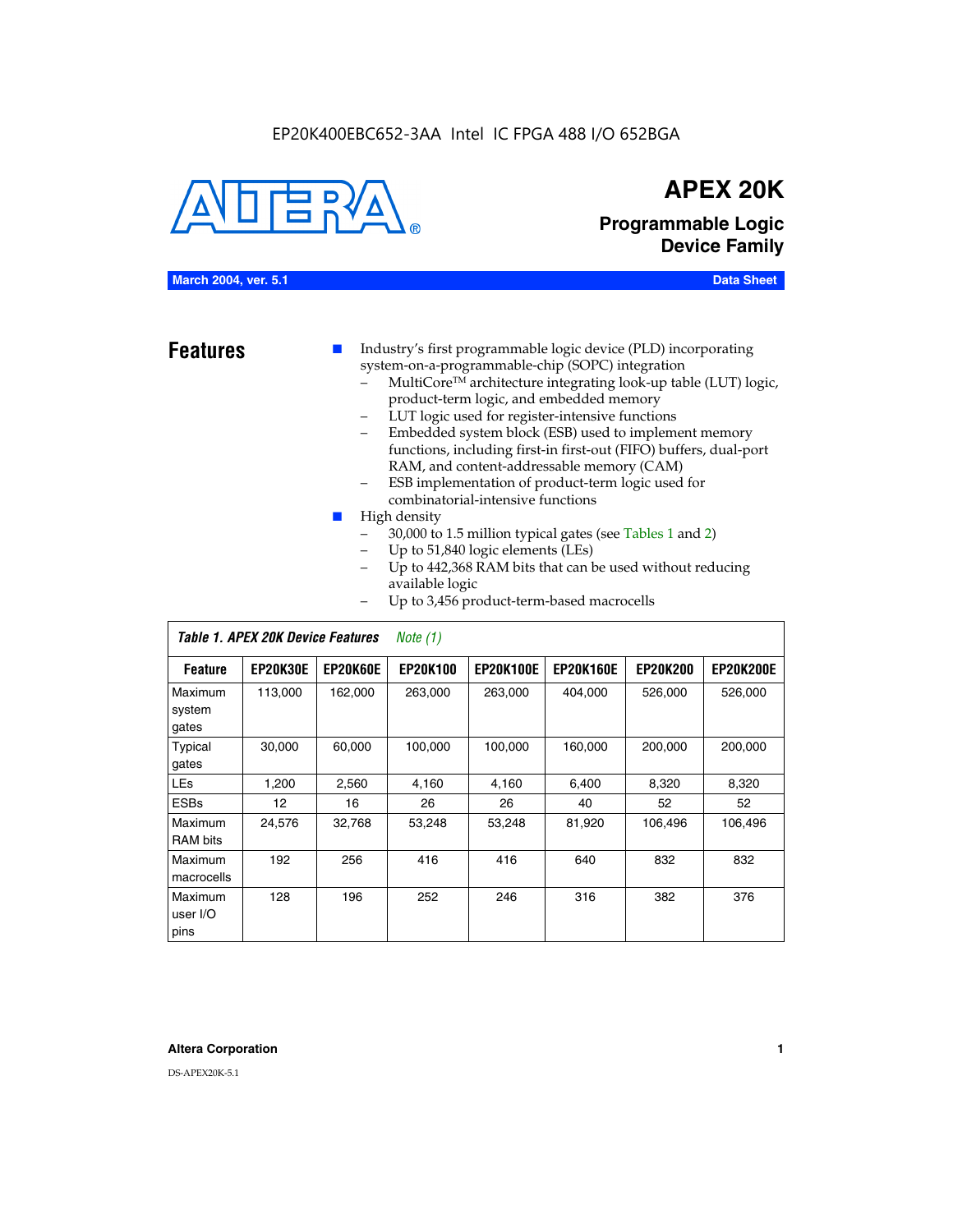| Table 2. Additional APEX 20K Device Features |                  |                 | Note (1)         |                  |                   |                   |
|----------------------------------------------|------------------|-----------------|------------------|------------------|-------------------|-------------------|
| <b>Feature</b>                               | <b>EP20K300E</b> | <b>EP20K400</b> | <b>EP20K400E</b> | <b>EP20K600E</b> | <b>EP20K1000E</b> | <b>EP20K1500E</b> |
| Maximum system<br>gates                      | 728.000          | 1,052,000       | 1,052,000        | 1,537,000        | 1,772,000         | 2,392,000         |
| <b>Typical gates</b>                         | 300,000          | 400,000         | 400,000          | 600,000          | 1,000,000         | 1,500,000         |
| <b>LEs</b>                                   | 11,520           | 16,640          | 16,640           | 24,320           | 38,400            | 51,840            |
| <b>ESBs</b>                                  | 72               | 104             | 104              | 152              | 160               | 216               |
| Maximum<br><b>RAM</b> bits                   | 147,456          | 212,992         | 212,992          | 311,296          | 327,680           | 442,368           |
| Maximum<br>macrocells                        | 1.152            | 1.664           | 1,664            | 2.432            | 2,560             | 3,456             |
| Maximum user I/O<br>pins                     | 408              | 502             | 488              | 588              | 708               | 808               |

#### *Note to Tables 1 and 2:*

(1) The embedded IEEE Std. 1149.1 Joint Test Action Group (JTAG) boundary-scan circuitry contributes up to 57,000 additional gates.

**Additional Features**

- Designed for low-power operation
	- 1.8-V and 2.5-V supply voltage (see Table 3)
	- $-$  MultiVolt<sup>TM</sup> I/O interface support to interface with 1.8-V, 2.5-V, 3.3-V, and 5.0-V devices (see Table 3)
	- ESB offering programmable power-saving mode

| <b>Table 3. APEX 20K Supply Voltages</b>                                       |                                                       |                                                                                                                                                                          |  |  |  |  |  |
|--------------------------------------------------------------------------------|-------------------------------------------------------|--------------------------------------------------------------------------------------------------------------------------------------------------------------------------|--|--|--|--|--|
| <b>Feature</b>                                                                 | <b>Device</b>                                         |                                                                                                                                                                          |  |  |  |  |  |
|                                                                                | <b>EP20K100</b><br><b>EP20K200</b><br><b>EP20K400</b> | EP20K30E<br>EP20K60E<br><b>EP20K100E</b><br><b>EP20K160E</b><br>EP20K200E<br><b>EP20K300E</b><br><b>EP20K400E</b><br>EP20K600E<br><b>EP20K1000E</b><br><b>EP20K1500E</b> |  |  |  |  |  |
| Internal supply voltage (V <sub>CCINT</sub> )                                  | 2.5V                                                  | 1.8V                                                                                                                                                                     |  |  |  |  |  |
| MultiVolt I/O interface voltage levels $(V_{\text{CCIO}})$ 2.5 V, 3.3 V, 5.0 V |                                                       | 1.8 V, 2.5 V, 3.3 V, 5.0 V $(1)$                                                                                                                                         |  |  |  |  |  |

#### *Note to Table 3:*

(1) APEX 20KE devices can be 5.0-V tolerant by using an external resistor.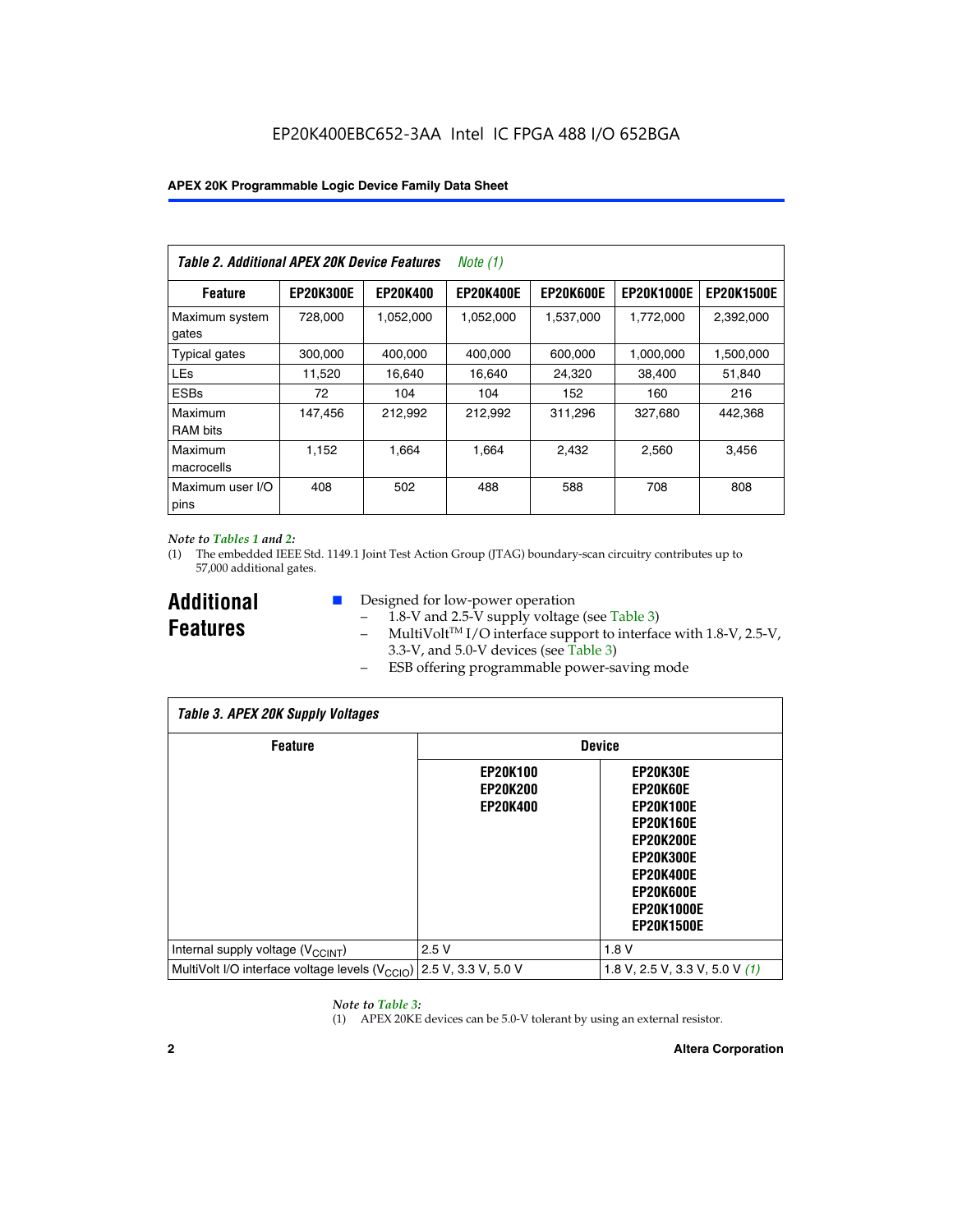### EP20K400EBC652-3AA Intel IC FPGA 488 I/O 652BGA

#### **APEX 20K Programmable Logic Device Family Data Sheet**

- Flexible clock management circuitry with up to four phase-locked loops (PLLs)
	- Built-in low-skew clock tree
	- Up to eight global clock signals
	- $ClockLock^{\circledR}$  feature reducing clock delay and skew
	- $ClockBoost^{\circledR}$  feature providing clock multiplication and division
	- ClockShiftTM programmable clock phase and delay shifting
- Powerful I/O features
	- Compliant with peripheral component interconnect Special Interest Group (PCI SIG) *PCI Local Bus Specification, Revision 2.2* for 3.3-V operation at 33 or 66 MHz and 32 or 64 bits
	- Support for high-speed external memories, including DDR SDRAM and ZBT SRAM (ZBT is a trademark of Integrated Device Technology, Inc.)
	- Bidirectional I/O performance  $(t_{CO} + t_{SU})$  up to 250 MHz
	- LVDS performance up to 840 Mbits per channel
	- Direct connection from I/O pins to local interconnect providing fast  $t_{CO}$  and  $t_{SU}$  times for complex logic
	- MultiVolt I/O interface support to interface with 1.8-V, 2.5-V, 3.3-V, and 5.0-V devices (see Table 3)
	- Programmable clamp to  $V_{\text{C}CD}$
	- Individual tri-state output enable control for each pin
	- Programmable output slew-rate control to reduce switching noise
	- Support for advanced I/O standards, including low-voltage differential signaling (LVDS), LVPECL, PCI-X, AGP, CTT, stubseries terminated logic (SSTL-3 and SSTL-2), Gunning transceiver logic plus (GTL+), and high-speed terminated logic (HSTL Class I)
	- Pull-up on I/O pins before and during configuration
- Advanced interconnect structure
	- Four-level hierarchical FastTrack® Interconnect structure providing fast, predictable interconnect delays
	- Dedicated carry chain that implements arithmetic functions such as fast adders, counters, and comparators (automatically used by software tools and megafunctions)
	- Dedicated cascade chain that implements high-speed, high-fan-in logic functions (automatically used by software tools and megafunctions)
	- Interleaved local interconnect allows one LE to drive 29 other LEs through the fast local interconnect
- Advanced packaging options
	- Available in a variety of packages with 144 to 1,020 pins (see Tables 4 through 7)
	- FineLine BGA® packages maximize board space efficiency
- Advanced software support
	- Software design support and automatic place-and-route provided by the Altera® Quartus® II development system for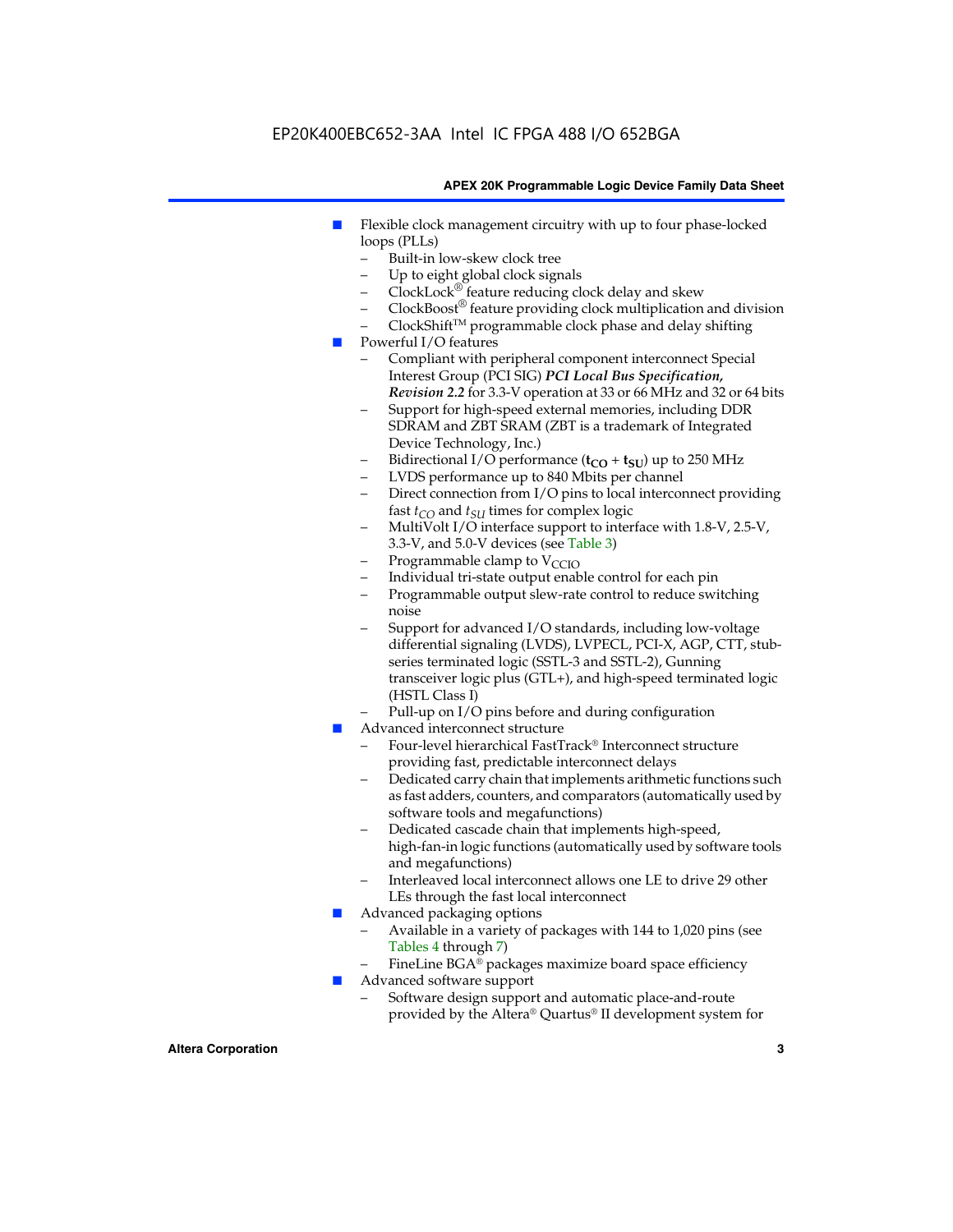Windows-based PCs, Sun SPARCstations, and HP 9000 Series 700/800 workstations

- Altera MegaCore® functions and Altera Megafunction Partners Program (AMPP<sup>SM</sup>) megafunctions
- NativeLink™ integration with popular synthesis, simulation, and timing analysis tools
- Quartus II SignalTap® embedded logic analyzer simplifies in-system design evaluation by giving access to internal nodes during device operation
- Supports popular revision-control software packages including PVCS, Revision Control System (RCS), and Source Code Control System (SCCS )

#### *Table 4. APEX 20K QFP, BGA & PGA Package Options & I/O Count Notes (1), (2)*

| <b>Device</b>   | 144-Pin<br><b>TQFP</b> | 208-Pin<br><b>PQFP</b><br><b>ROFP</b> | 240-Pin<br><b>PQFP</b><br><b>ROFP</b> |     | 356-Pin BGA   652-Pin BGA | 655-Pin PGA |
|-----------------|------------------------|---------------------------------------|---------------------------------------|-----|---------------------------|-------------|
| EP20K30E        | 92                     | 125                                   |                                       |     |                           |             |
| <b>EP20K60E</b> | 92                     | 148                                   | 151                                   | 196 |                           |             |
| EP20K100        | 101                    | 159                                   | 189                                   | 252 |                           |             |
| EP20K100E       | 92                     | 151                                   | 183                                   | 246 |                           |             |
| EP20K160E       | 88                     | 143                                   | 175                                   | 271 |                           |             |
| EP20K200        |                        | 144                                   | 174                                   | 277 |                           |             |
| EP20K200E       |                        | 136                                   | 168                                   | 271 | 376                       |             |
| EP20K300E       |                        |                                       | 152                                   |     | 408                       |             |
| EP20K400        |                        |                                       |                                       |     | 502                       | 502         |
| EP20K400E       |                        |                                       |                                       |     | 488                       |             |
| EP20K600E       |                        |                                       |                                       |     | 488                       |             |
| EP20K1000E      |                        |                                       |                                       |     | 488                       |             |
| EP20K1500E      |                        |                                       |                                       |     | 488                       |             |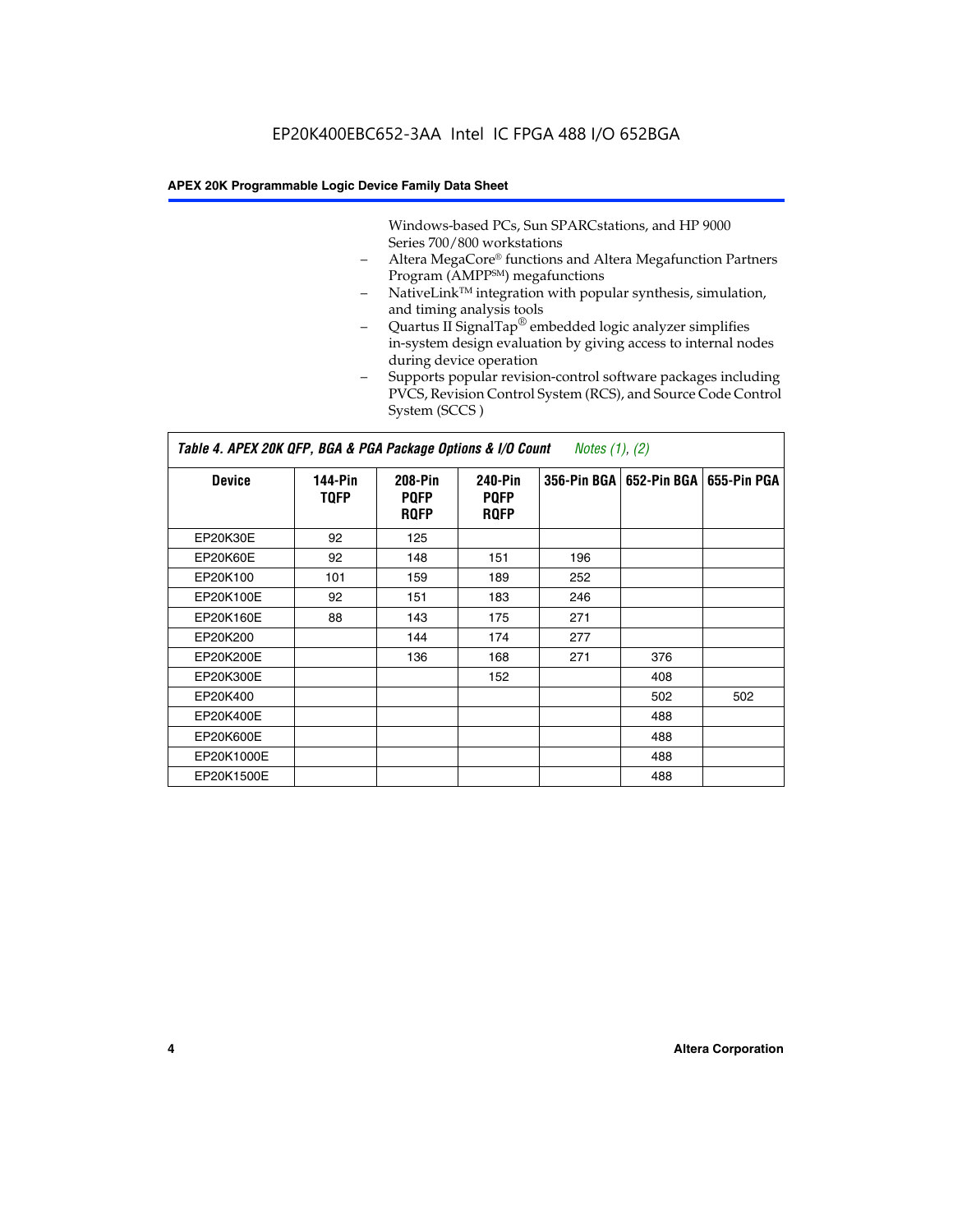| APEX 20K Programmable Logic Device Family Data Sheet |  |  |
|------------------------------------------------------|--|--|
|------------------------------------------------------|--|--|

| Table 5. APEX 20K FineLine BGA Package Options & I/O Count<br>Notes $(1)$ , $(2)$ |                |                |                |           |           |  |  |  |
|-----------------------------------------------------------------------------------|----------------|----------------|----------------|-----------|-----------|--|--|--|
| <b>Device</b>                                                                     | <b>144 Pin</b> | <b>324 Pin</b> | <b>484 Pin</b> | 672 Pin   | 1,020 Pin |  |  |  |
| EP20K30E                                                                          | 93             | 128            |                |           |           |  |  |  |
| <b>EP20K60E</b>                                                                   | 93             | 196            |                |           |           |  |  |  |
| EP20K100                                                                          |                | 252            |                |           |           |  |  |  |
| EP20K100E                                                                         | 93             | 246            |                |           |           |  |  |  |
| EP20K160E                                                                         |                |                | 316            |           |           |  |  |  |
| EP20K200                                                                          |                |                | 382            |           |           |  |  |  |
| EP20K200E                                                                         |                |                | 376            | 376       |           |  |  |  |
| EP20K300E                                                                         |                |                |                | 408       |           |  |  |  |
| EP20K400                                                                          |                |                |                | 502 $(3)$ |           |  |  |  |
| EP20K400E                                                                         |                |                |                | 488 $(3)$ |           |  |  |  |
| EP20K600E                                                                         |                |                |                | 508 $(3)$ | 588       |  |  |  |
| EP20K1000E                                                                        |                |                |                | 508 $(3)$ | 708       |  |  |  |
| EP20K1500E                                                                        |                |                |                |           | 808       |  |  |  |

#### *Notes to Tables 4 and 5:*

(1) I/O counts include dedicated input and clock pins.

(2) APEX 20K device package types include thin quad flat pack (TQFP), plastic quad flat pack (PQFP), power quad flat pack (RQFP), 1.27-mm pitch ball-grid array (BGA), 1.00-mm pitch FineLine BGA, and pin-grid array (PGA) packages.

(3) This device uses a thermally enhanced package, which is taller than the regular package. Consult the *Altera Device Package Information Data Sheet* for detailed package size information.

| Table 6. APEX 20K QFP, BGA & PGA Package Sizes                                                            |                |                    |                    |                |                |                    |  |  |
|-----------------------------------------------------------------------------------------------------------|----------------|--------------------|--------------------|----------------|----------------|--------------------|--|--|
| 208-Pin QFP<br>240-Pin QFP<br>652-Pin BGA<br>144-Pin TQFP<br>356-Pin BGA<br>655-Pin PGA<br><b>Feature</b> |                |                    |                    |                |                |                    |  |  |
| Pitch (mm)                                                                                                | 0.50           | 0.50               | 0.50               | 1.27           | 1.27           |                    |  |  |
| Area ( $mm2$ )                                                                                            | 484            | 924                | 1.218              | 1.225          | 2.025          | 3,906              |  |  |
| Length $\times$ Width<br>$(mm \times mm)$                                                                 | $22 \times 22$ | $30.4 \times 30.4$ | $34.9 \times 34.9$ | $35 \times 35$ | $45 \times 45$ | $62.5 \times 62.5$ |  |  |

| Table 7. APEX 20K FineLine BGA Package Sizes |                |                |                |                |                  |  |  |  |
|----------------------------------------------|----------------|----------------|----------------|----------------|------------------|--|--|--|
| <b>Feature</b>                               | 144 Pin        | <b>324 Pin</b> | 484 Pin        | 672 Pin        | <b>1,020 Pin</b> |  |  |  |
| Pitch (mm)                                   | 1.00           | 1.00           | 1.00           | 1.00           | 1.00             |  |  |  |
| Area ( $mm2$ )                               | 169            | 361            | 529            | 729            | 1,089            |  |  |  |
| Length $\times$ Width (mm $\times$ mm)       | $13 \times 13$ | $19 \times 19$ | $23 \times 23$ | $27 \times 27$ | $33 \times 33$   |  |  |  |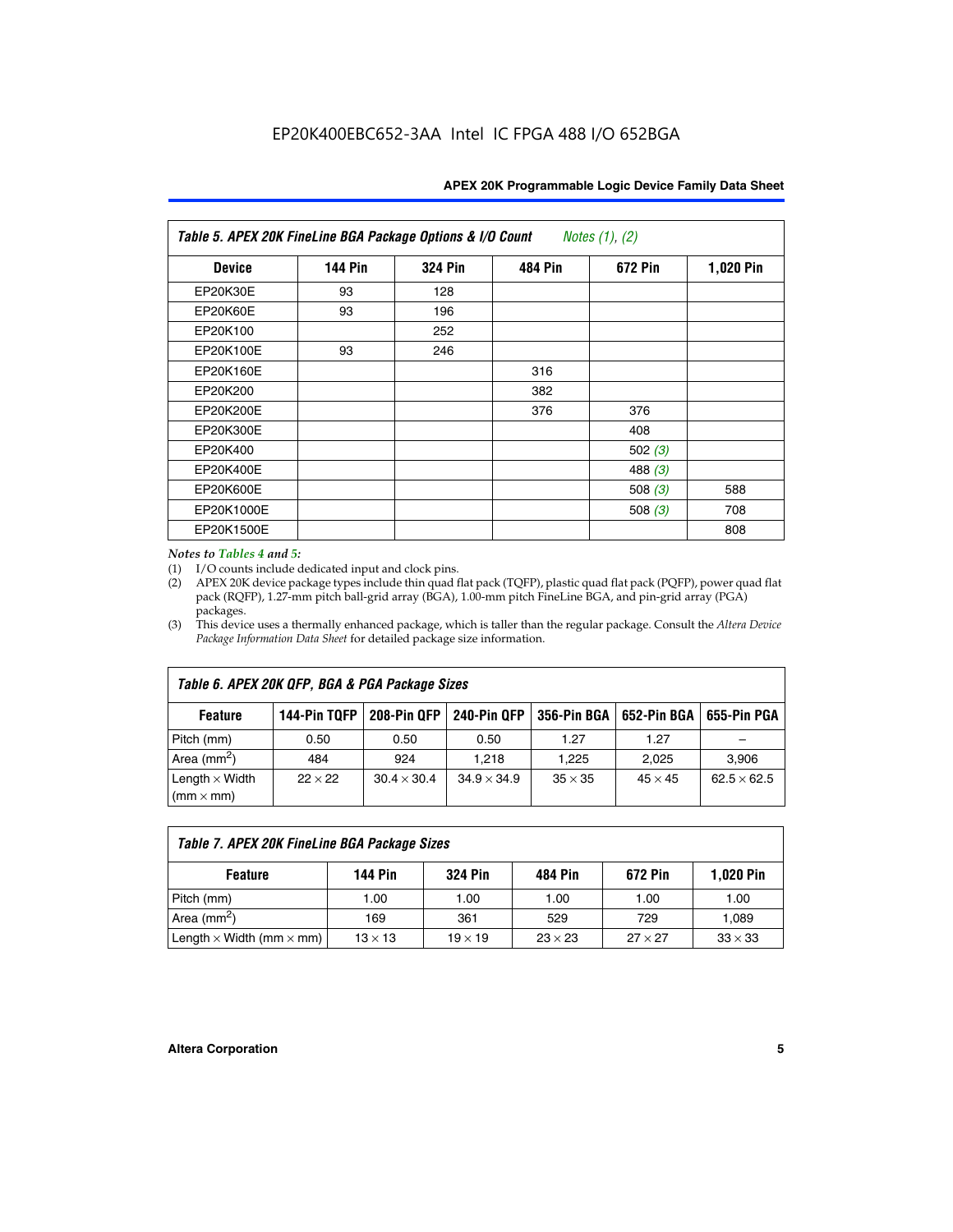## **General Description**

APEXTM 20K devices are the first PLDs designed with the MultiCore architecture, which combines the strengths of LUT-based and productterm-based devices with an enhanced memory structure. LUT-based logic provides optimized performance and efficiency for data-path, registerintensive, mathematical, or digital signal processing (DSP) designs. Product-term-based logic is optimized for complex combinatorial paths, such as complex state machines. LUT- and product-term-based logic combined with memory functions and a wide variety of MegaCore and AMPP functions make the APEX 20K device architecture uniquely suited for system-on-a-programmable-chip designs. Applications historically requiring a combination of LUT-, product-term-, and memory-based devices can now be integrated into one APEX 20K device.

APEX 20KE devices are a superset of APEX 20K devices and include additional features such as advanced I/O standard support, CAM, additional global clocks, and enhanced ClockLock clock circuitry. In addition, APEX 20KE devices extend the APEX 20K family to 1.5 million gates. APEX 20KE devices are denoted with an "E" suffix in the device name (e.g., the EP20K1000E device is an APEX 20KE device). Table 8 compares the features included in APEX 20K and APEX 20KE devices.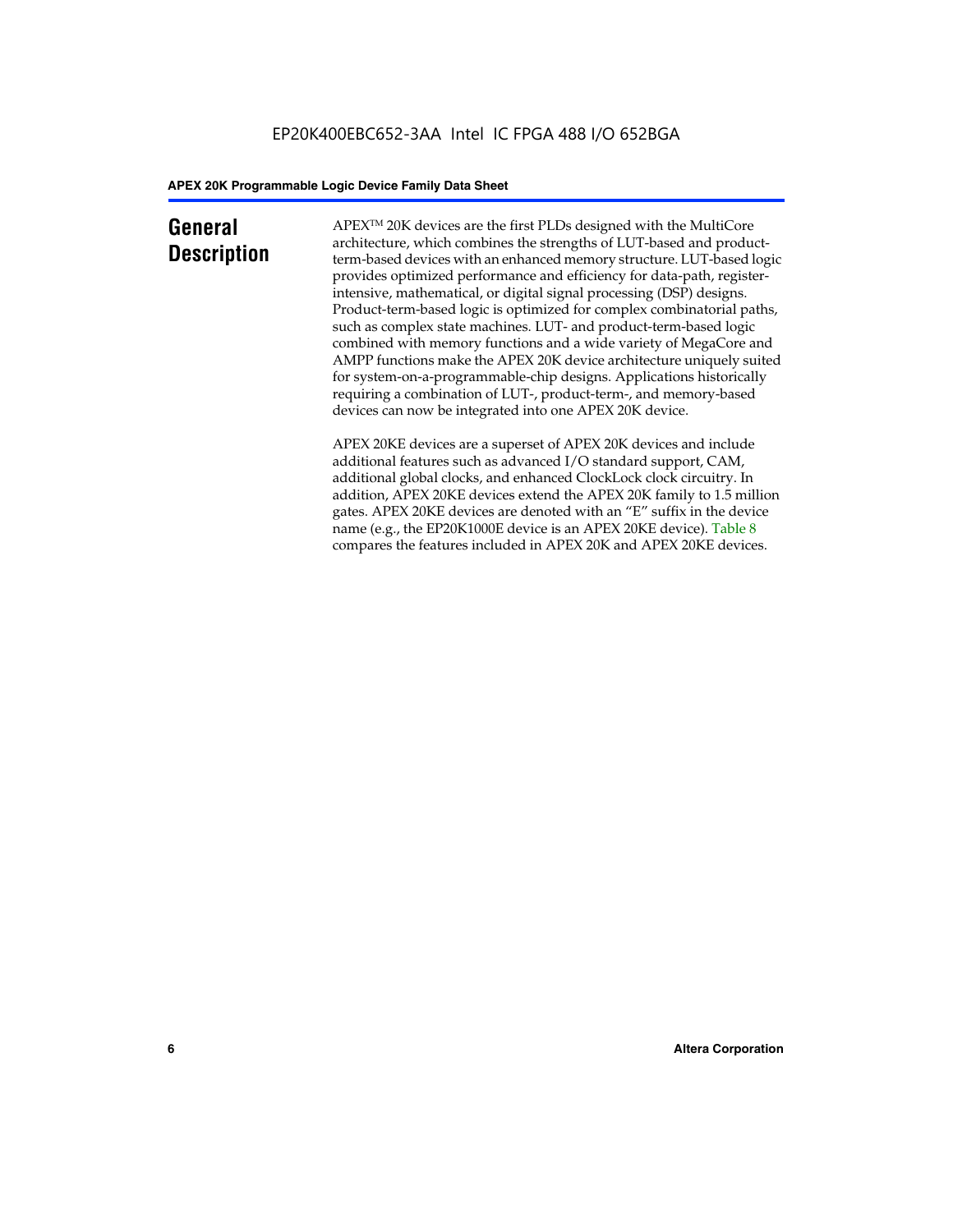| Table 8. Comparison of APEX 20K & APEX 20KE Features |                                                                                                                                                                     |                                                                                                                                                                                                                                                                                                                                                                                                                                                                                       |  |  |  |  |
|------------------------------------------------------|---------------------------------------------------------------------------------------------------------------------------------------------------------------------|---------------------------------------------------------------------------------------------------------------------------------------------------------------------------------------------------------------------------------------------------------------------------------------------------------------------------------------------------------------------------------------------------------------------------------------------------------------------------------------|--|--|--|--|
| <b>Feature</b>                                       | <b>APEX 20K Devices</b>                                                                                                                                             | <b>APEX 20KE Devices</b>                                                                                                                                                                                                                                                                                                                                                                                                                                                              |  |  |  |  |
| MultiCore system integration                         | Full support                                                                                                                                                        | Full support                                                                                                                                                                                                                                                                                                                                                                                                                                                                          |  |  |  |  |
| SignalTap logic analysis                             | Full support                                                                                                                                                        | Full support                                                                                                                                                                                                                                                                                                                                                                                                                                                                          |  |  |  |  |
| 32/64-Bit, 33-MHz PCI                                | Full compliance in -1, -2 speed<br>grades                                                                                                                           | Full compliance in -1, -2 speed grades                                                                                                                                                                                                                                                                                                                                                                                                                                                |  |  |  |  |
| 32/64-Bit, 66-MHz PCI                                |                                                                                                                                                                     | Full compliance in -1 speed grade                                                                                                                                                                                                                                                                                                                                                                                                                                                     |  |  |  |  |
| MultiVolt I/O                                        | 2.5-V or 3.3-V V <sub>CCIO</sub><br>V <sub>CCIO</sub> selected for device<br>Certain devices are 5.0-V tolerant                                                     | 1.8-V, 2.5-V, or 3.3-V V <sub>CCIO</sub><br>V <sub>CCIO</sub> selected block-by-block<br>5.0-V tolerant with use of external resistor                                                                                                                                                                                                                                                                                                                                                 |  |  |  |  |
| ClockLock support                                    | Clock delay reduction<br>$2\times$ and $4\times$ clock multiplication                                                                                               | Clock delay reduction<br>$m/(n \times v)$ or $m/(n \times k)$ clock multiplication<br>Drive ClockLock output off-chip<br>External clock feedback<br><b>ClockShift</b><br>LVDS support<br>Up to four PLLs<br>ClockShift, clock phase adjustment                                                                                                                                                                                                                                        |  |  |  |  |
| Dedicated clock and input pins                       | <b>Six</b>                                                                                                                                                          | Eight                                                                                                                                                                                                                                                                                                                                                                                                                                                                                 |  |  |  |  |
| I/O standard support                                 | 2.5-V, 3.3-V, 5.0-V I/O<br>3.3-V PCI<br>Low-voltage complementary<br>metal-oxide semiconductor<br>(LVCMOS)<br>Low-voltage transistor-to-transistor<br>logic (LVTTL) | 1.8-V, 2.5-V, 3.3-V, 5.0-V I/O<br>2.5-V I/O<br>3.3-V PCI and PCI-X<br>3.3-V Advanced Graphics Port (AGP)<br>Center tap terminated (CTT)<br>$GTL+$<br><b>LVCMOS</b><br>LVTTL<br>True-LVDS and LVPECL data pins<br>(in EP20K300E and larger devices)<br>LVDS and LVPECL signaling (in all BGA<br>and FineLine BGA devices)<br>LVDS and LVPECL data pins up to<br>156 Mbps (in -1 speed grade devices)<br><b>HSTL Class I</b><br>PCI-X<br>SSTL-2 Class I and II<br>SSTL-3 Class I and II |  |  |  |  |
| Memory support                                       | Dual-port RAM<br><b>FIFO</b><br><b>RAM</b><br><b>ROM</b>                                                                                                            | CAM<br>Dual-port RAM<br><b>FIFO</b><br>RAM<br><b>ROM</b>                                                                                                                                                                                                                                                                                                                                                                                                                              |  |  |  |  |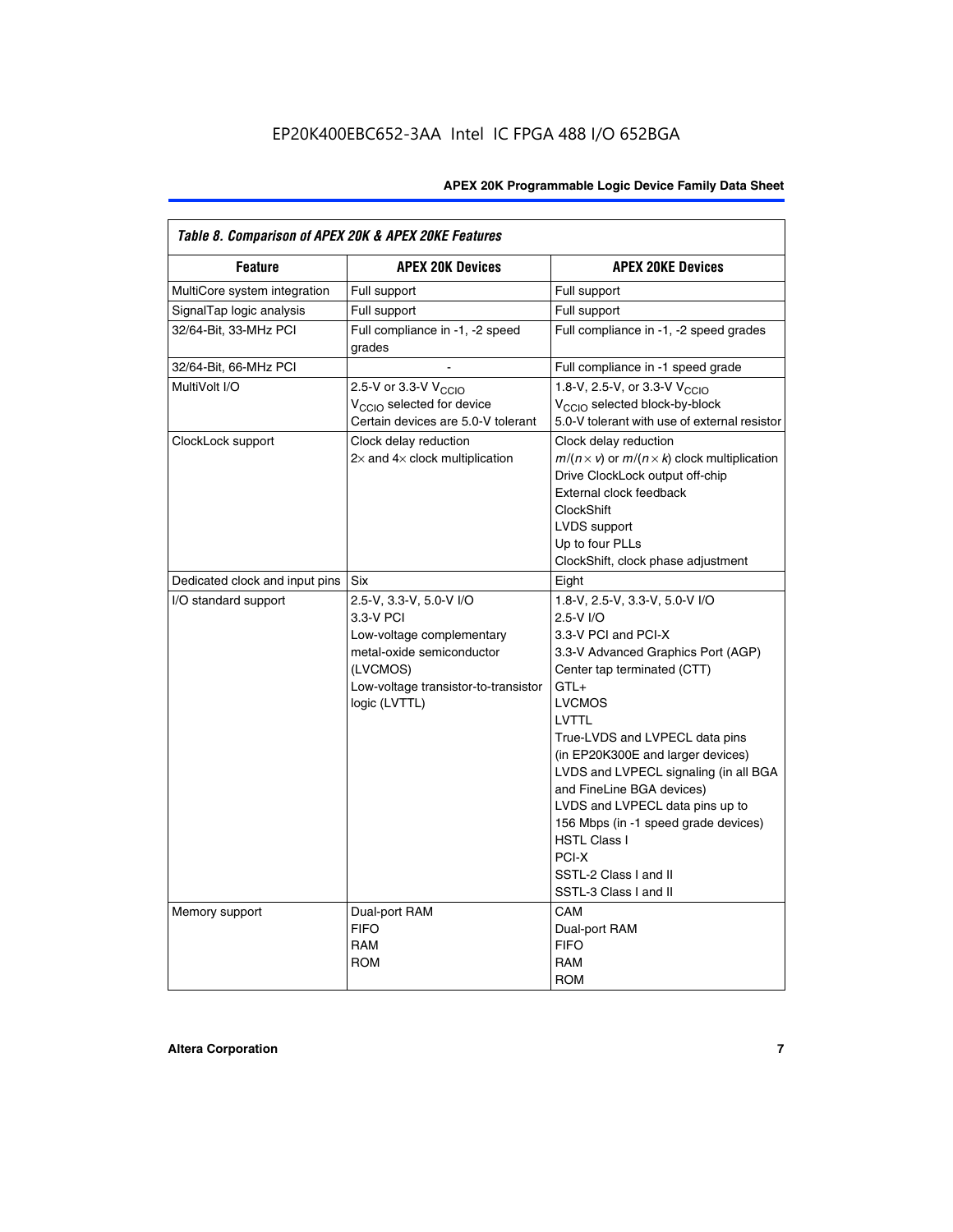All APEX 20K devices are reconfigurable and are 100% tested prior to shipment. As a result, test vectors do not have to be generated for fault coverage purposes. Instead, the designer can focus on simulation and design verification. In addition, the designer does not need to manage inventories of different application-specific integrated circuit (ASIC) designs; APEX 20K devices can be configured on the board for the specific functionality required.

APEX 20K devices are configured at system power-up with data stored in an Altera serial configuration device or provided by a system controller. Altera offers in-system programmability (ISP)-capable EPC1, EPC2, and EPC16 configuration devices, which configure APEX 20K devices via a serial data stream. Moreover, APEX 20K devices contain an optimized interface that permits microprocessors to configure APEX 20K devices serially or in parallel, and synchronously or asynchronously. The interface also enables microprocessors to treat APEX 20K devices as memory and configure the device by writing to a virtual memory location, making reconfiguration easy.

After an APEX 20K device has been configured, it can be reconfigured in-circuit by resetting the device and loading new data. Real-time changes can be made during system operation, enabling innovative reconfigurable computing applications.

APEX 20K devices are supported by the Altera Quartus II development system, a single, integrated package that offers HDL and schematic design entry, compilation and logic synthesis, full simulation and worst-case timing analysis, SignalTap logic analysis, and device configuration. The Quartus II software runs on Windows-based PCs, Sun SPARCstations, and HP 9000 Series 700/800 workstations.

The Quartus II software provides NativeLink interfaces to other industrystandard PC- and UNIX workstation-based EDA tools. For example, designers can invoke the Quartus II software from within third-party design tools. Further, the Quartus II software contains built-in optimized synthesis libraries; synthesis tools can use these libraries to optimize designs for APEX 20K devices. For example, the Synopsys Design Compiler library, supplied with the Quartus II development system, includes DesignWare functions optimized for the APEX 20K architecture.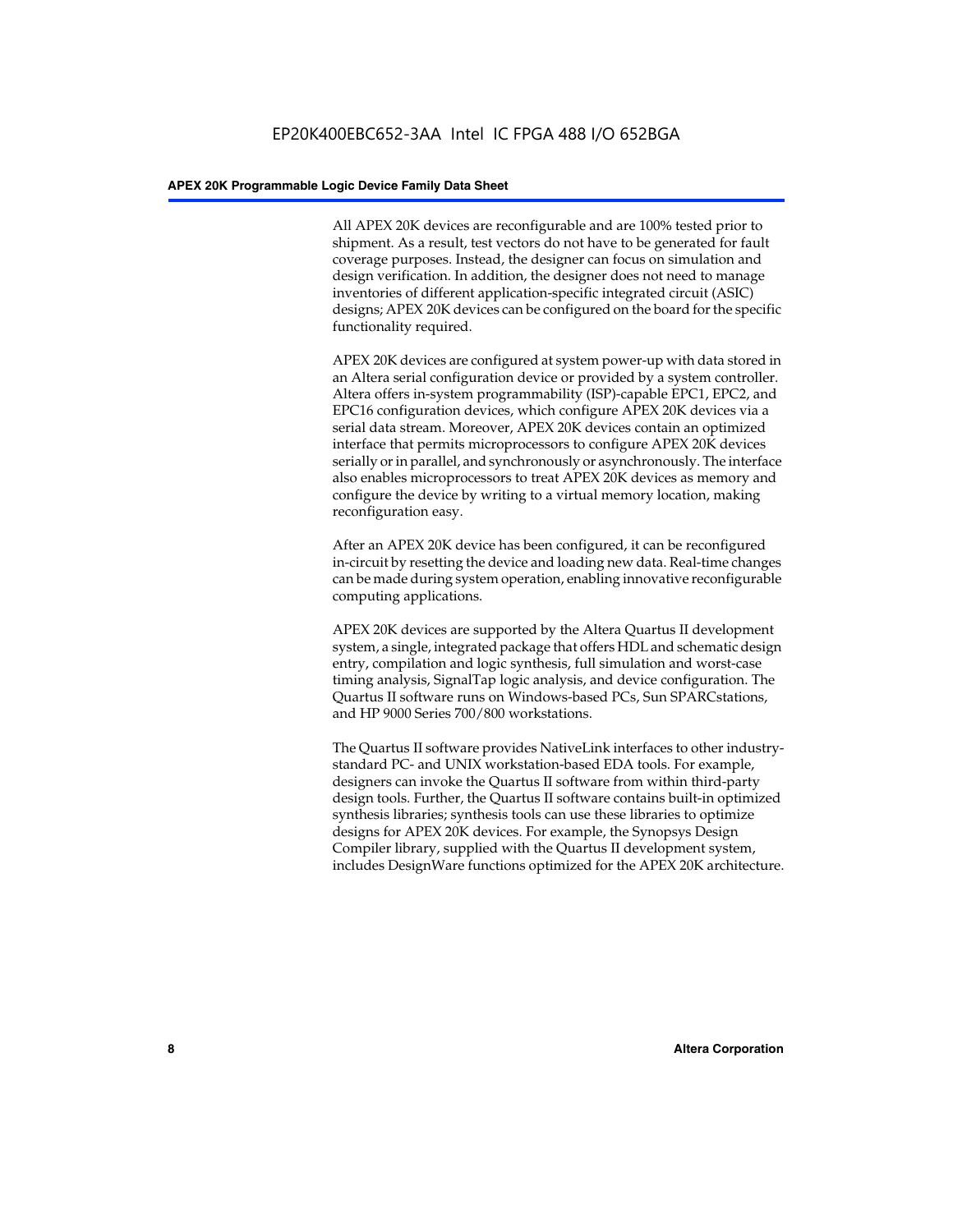| <b>Functional</b><br><b>Description</b> | APEX 20K devices incorporate LUT-based logic, product-term-based<br>logic, and memory into one device. Signal interconnections within<br>APEX 20K devices (as well as to and from device pins) are provided by the<br>FastTrack <sup>®</sup> Interconnect—a series of fast, continuous row and column<br>channels that run the entire length and width of the device.                                                                                                                                                                                                                                                                                                                                                                                              |
|-----------------------------------------|--------------------------------------------------------------------------------------------------------------------------------------------------------------------------------------------------------------------------------------------------------------------------------------------------------------------------------------------------------------------------------------------------------------------------------------------------------------------------------------------------------------------------------------------------------------------------------------------------------------------------------------------------------------------------------------------------------------------------------------------------------------------|
|                                         | Each I/O pin is fed by an I/O element (IOE) located at the end of each row<br>and column of the FastTrack Interconnect. Each IOE contains a<br>bidirectional I/O buffer and a register that can be used as either an input<br>or output register to feed input, output, or bidirectional signals. When<br>used with a dedicated clock pin, these registers provide exceptional<br>performance. IOEs provide a variety of features, such as 3.3-V, 64-bit,<br>66-MHz PCI compliance; JTAG BST support; slew-rate control; and<br>tri-state buffers. APEX 20KE devices offer enhanced I/O support,<br>including support for 1.8-V I/O, 2.5-V I/O, LVCMOS, LVTTL, LVPECL,<br>3.3-V PCI, PCI-X, LVDS, GTL+, SSTL-2, SSTL-3, HSTL, CTT, and 3.3-V<br>AGP I/O standards. |
|                                         | The ESB can implement a variety of memory functions, including CAM,<br>RAM, dual-port RAM, ROM, and FIFO functions. Embedding the<br>memory directly into the die improves performance and reduces die area<br>compared to distributed-RAM implementations. Moreover, the<br>abundance of cascadable ESBs ensures that the APEX 20K device can<br>implement multiple wide memory blocks for high-density designs. The<br>ESB's high speed ensures it can implement small memory blocks without<br>any speed penalty. The abundance of ESBs ensures that designers can                                                                                                                                                                                              |



create as many different-sized memory blocks as the system requires.

Figure 1 shows an overview of the APEX 20K device.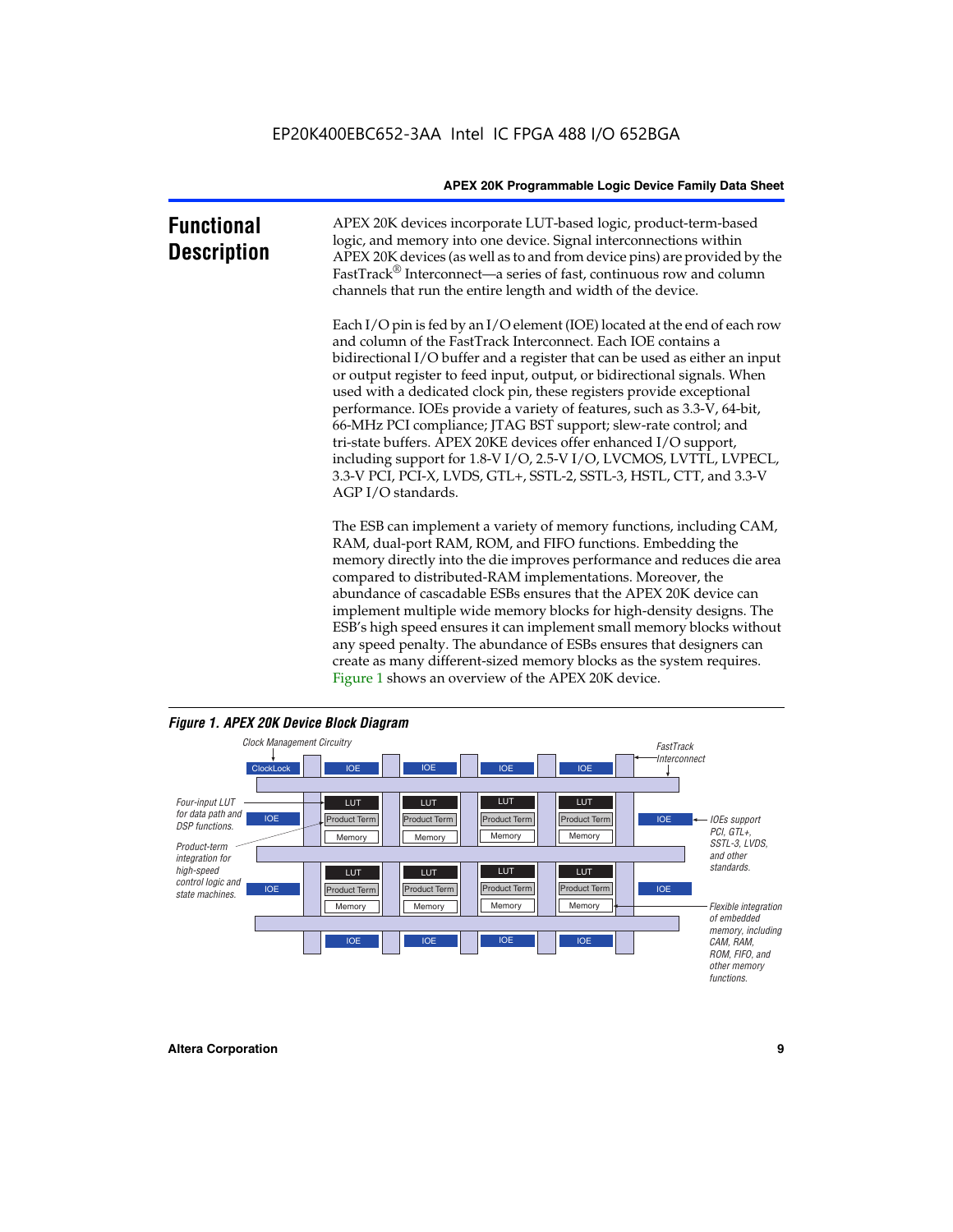APEX 20K devices provide two dedicated clock pins and four dedicated input pins that drive register control inputs. These signals ensure efficient distribution of high-speed, low-skew control signals. These signals use dedicated routing channels to provide short delays and low skews. Four of the dedicated inputs drive four global signals. These four global signals can also be driven by internal logic, providing an ideal solution for a clock divider or internally generated asynchronous clear signals with high fan-out. The dedicated clock pins featured on the APEX 20K devices can also feed logic. The devices also feature ClockLock and ClockBoost clock management circuitry. APEX 20KE devices provide two additional dedicated clock pins, for a total of four dedicated clock pins.

#### **MegaLAB Structure**

APEX 20K devices are constructed from a series of MegaLAB<sup>™</sup> structures. Each MegaLAB structure contains a group of logic array blocks (LABs), one ESB, and a MegaLAB interconnect, which routes signals within the MegaLAB structure. The EP20K30E device has 10 LABs, EP20K60E through EP20K600E devices have 16 LABs, and the EP20K1000E and EP20K1500E devices have 24 LABs. Signals are routed between MegaLAB structures and I/O pins via the FastTrack Interconnect. In addition, edge LABs can be driven by I/O pins through the local interconnect. Figure 2 shows the MegaLAB structure.



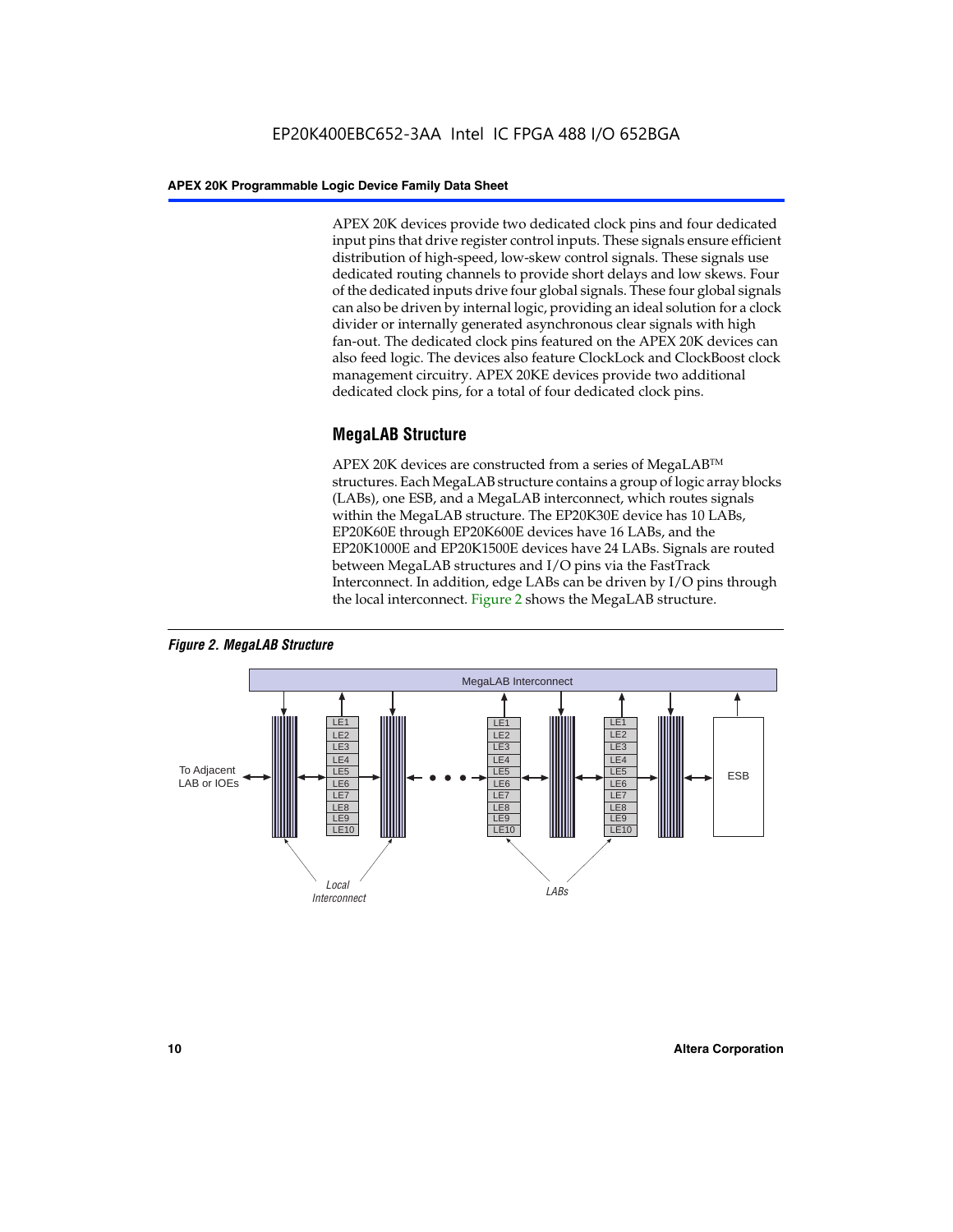#### **Logic Array Block**

Each LAB consists of 10 LEs, the LEs' associated carry and cascade chains, LAB control signals, and the local interconnect. The local interconnect transfers signals between LEs in the same or adjacent LABs, IOEs, or ESBs. The Quartus II Compiler places associated logic within an LAB or adjacent LABs, allowing the use of a fast local interconnect for high performance. Figure 3 shows the APEX 20K LAB.

APEX 20K devices use an interleaved LAB structure. This structure allows each LE to drive two local interconnect areas. This feature minimizes use of the MegaLAB and FastTrack interconnect, providing higher performance and flexibility. Each LE can drive 29 other LEs through the fast local interconnect.

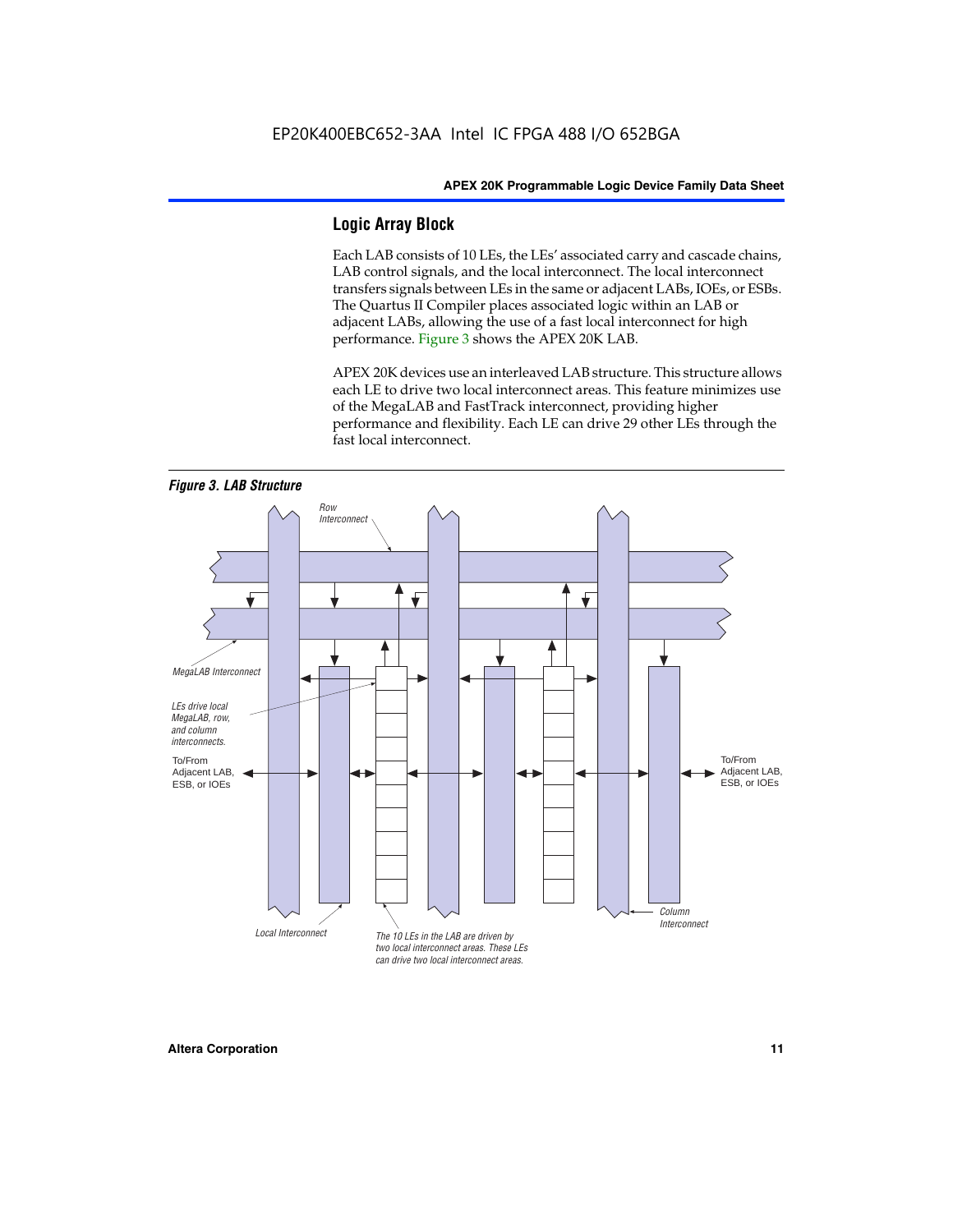Each LAB contains dedicated logic for driving control signals to its LEs and ESBs. The control signals include clock, clock enable, asynchronous clear, asynchronous preset, asynchronous load, synchronous clear, and synchronous load signals. A maximum of six control signals can be used at a time. Although synchronous load and clear signals are generally used when implementing counters, they can also be used with other functions.

Each LAB can use two clocks and two clock enable signals. Each LAB's clock and clock enable signals are linked (e.g., any LE in a particular LAB using CLK1 will also use CLKENA1). LEs with the same clock but different clock enable signals either use both clock signals in one LAB or are placed into separate LABs.

If both the rising and falling edges of a clock are used in a LAB, both LABwide clock signals are used.

The LAB-wide control signals can be generated from the LAB local interconnect, global signals, and dedicated clock pins. The inherent low skew of the FastTrack Interconnect enables it to be used for clock distribution. Figure 4 shows the LAB control signal generation circuit.



#### *Figure 4. LAB Control Signal Generation*

#### *Notes to Figure 4:*

- (1) APEX 20KE devices have four dedicated clocks.
- (2) The LABCLR1 and LABCLR2 signals also control asynchronous load and asynchronous preset for LEs within the LAB.
- (3) The SYNCCLR signal can be generated by the local interconnect or global signals.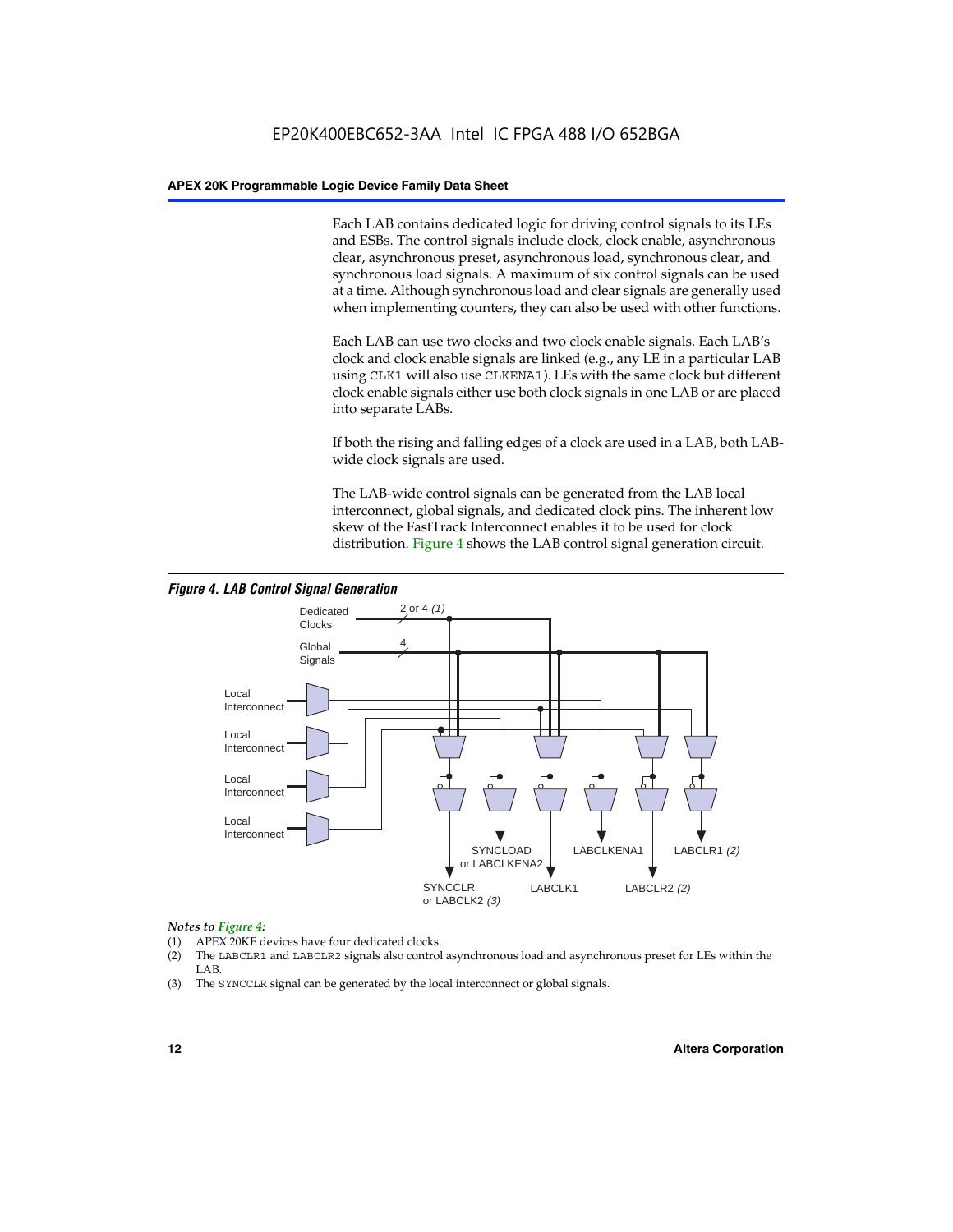#### **Logic Element**

The LE, the smallest unit of logic in the APEX 20K architecture, is compact and provides efficient logic usage. Each LE contains a four-input LUT, which is a function generator that can quickly implement any function of four variables. In addition, each LE contains a programmable register and carry and cascade chains. Each LE drives the local interconnect, MegaLAB interconnect, and FastTrack Interconnect routing structures. See Figure 5.



*Figure 5. APEX 20K Logic Element*

Each LE's programmable register can be configured for D, T, JK, or SR operation. The register's clock and clear control signals can be driven by global signals, general-purpose I/O pins, or any internal logic. For combinatorial functions, the register is bypassed and the output of the LUT drives the outputs of the LE.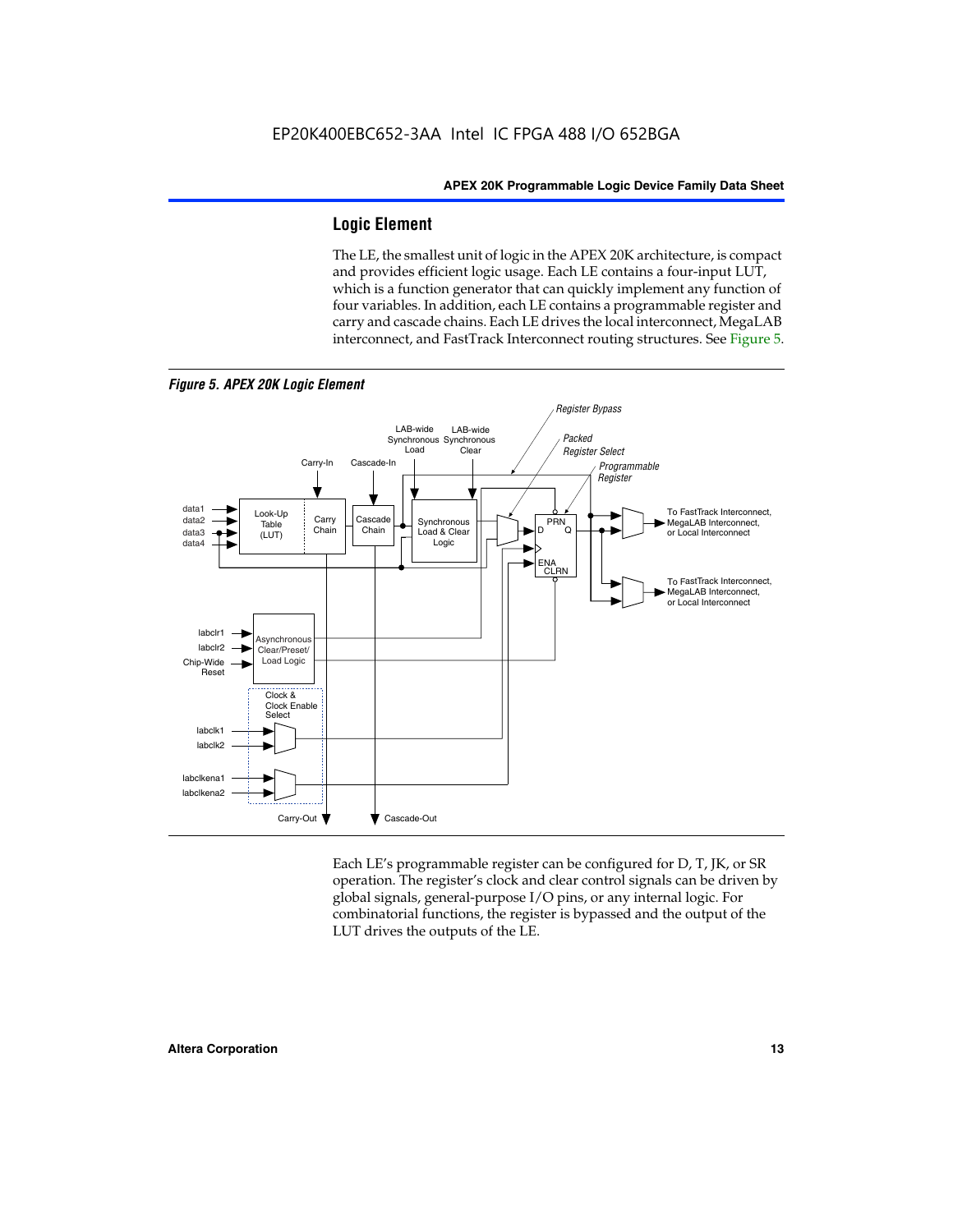Each LE has two outputs that drive the local, MegaLAB, or FastTrack Interconnect routing structure. Each output can be driven independently by the LUT's or register's output. For example, the LUT can drive one output while the register drives the other output. This feature, called register packing, improves device utilization because the register and the LUT can be used for unrelated functions. The LE can also drive out registered and unregistered versions of the LUT output.

The APEX 20K architecture provides two types of dedicated high-speed data paths that connect adjacent LEs without using local interconnect paths: carry chains and cascade chains. A carry chain supports high-speed arithmetic functions such as counters and adders, while a cascade chain implements wide-input functions such as equality comparators with minimum delay. Carry and cascade chains connect LEs 1 through 10 in an LAB and all LABs in the same MegaLAB structure.

#### *Carry Chain*

The carry chain provides a very fast carry-forward function between LEs. The carry-in signal from a lower-order bit drives forward into the higherorder bit via the carry chain, and feeds into both the LUT and the next portion of the carry chain. This feature allows the APEX 20K architecture to implement high-speed counters, adders, and comparators of arbitrary width. Carry chain logic can be created automatically by the Quartus II software Compiler during design processing, or manually by the designer during design entry. Parameterized functions such as library of parameterized modules (LPM) and DesignWare functions automatically take advantage of carry chains for the appropriate functions.

The Quartus II software Compiler creates carry chains longer than ten LEs by linking LABs together automatically. For enhanced fitting, a long carry chain skips alternate LABs in a MegaLAB<sup>™</sup> structure. A carry chain longer than one LAB skips either from an even-numbered LAB to the next evennumbered LAB, or from an odd-numbered LAB to the next oddnumbered LAB. For example, the last LE of the first LAB in the upper-left MegaLAB structure carries to the first LE of the third LAB in the MegaLAB structure.

Figure 6 shows how an *n*-bit full adder can be implemented in *n* + 1 LEs with the carry chain. One portion of the LUT generates the sum of two bits using the input signals and the carry-in signal; the sum is routed to the output of the LE. The register can be bypassed for simple adders or used for accumulator functions. Another portion of the LUT and the carry chain logic generates the carry-out signal, which is routed directly to the carryin signal of the next-higher-order bit. The final carry-out signal is routed to an LE, where it is driven onto the local, MegaLAB, or FastTrack Interconnect routing structures.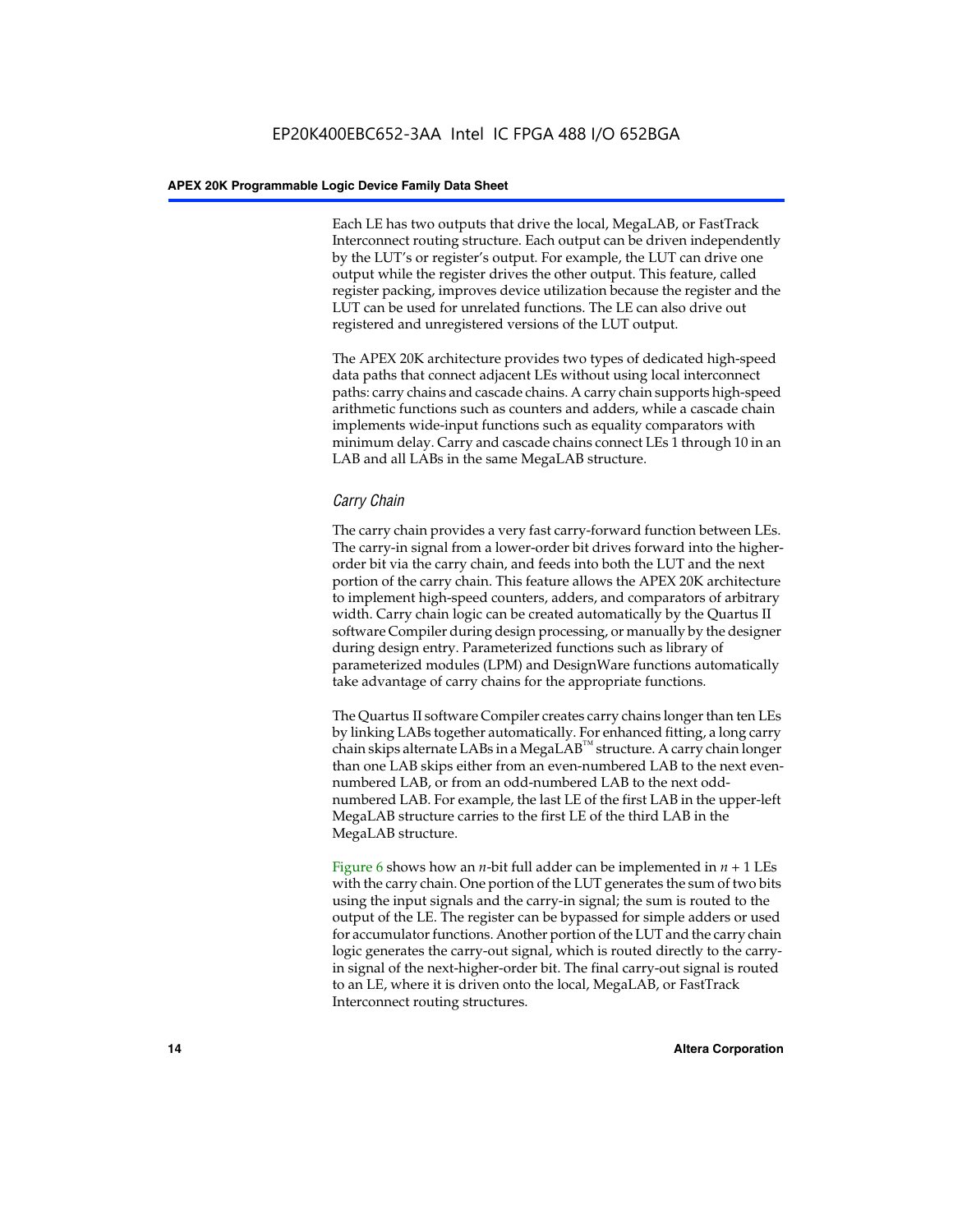

*Figure 6. APEX 20K Carry Chain*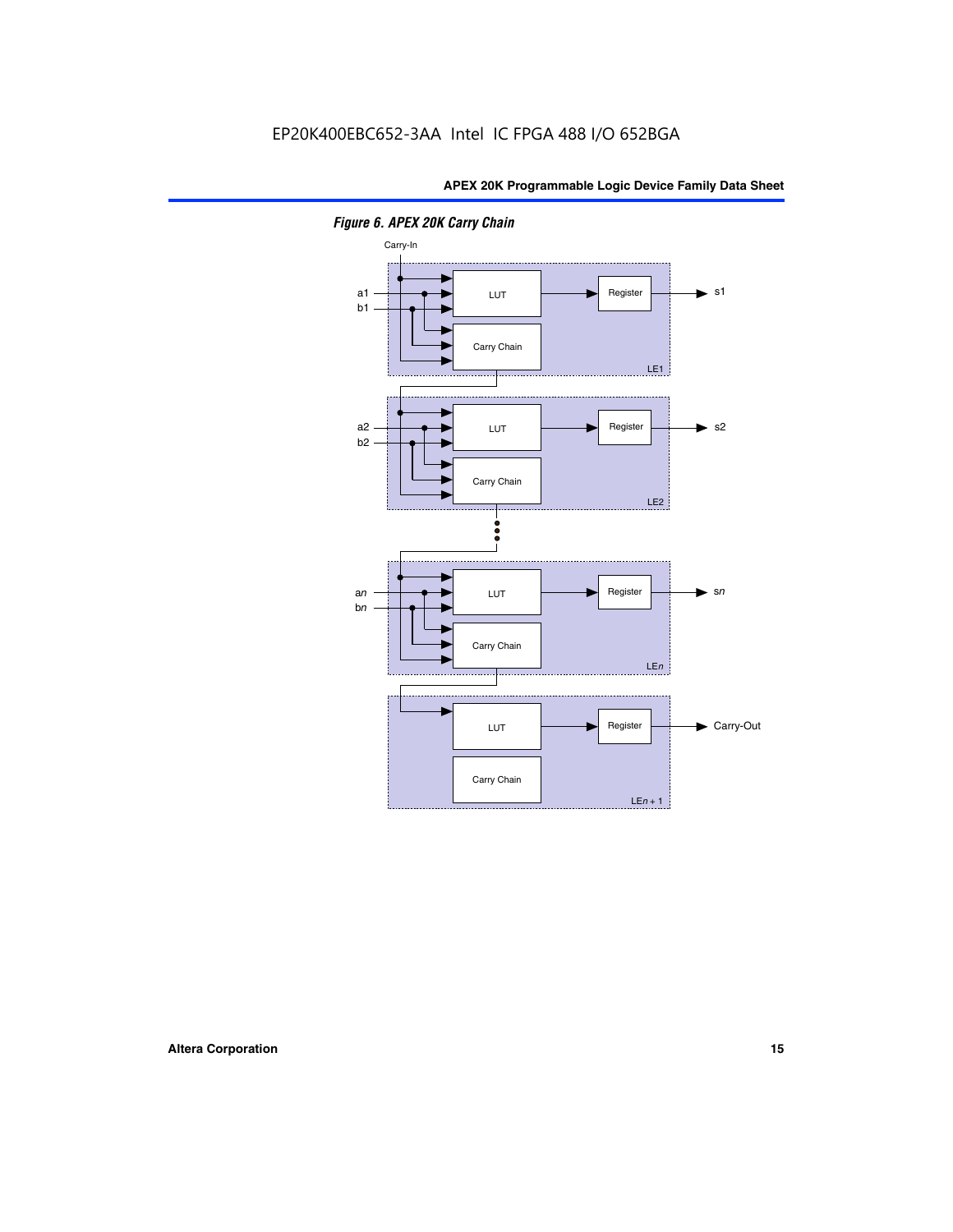#### *Cascade Chain*

With the cascade chain, the APEX 20K architecture can implement functions with a very wide fan-in. Adjacent LUTs can compute portions of a function in parallel; the cascade chain serially connects the intermediate values. The cascade chain can use a logical AND or logical OR (via De Morgan's inversion) to connect the outputs of adjacent LEs. Each additional LE provides four more inputs to the effective width of a function, with a short cascade delay. Cascade chain logic can be created automatically by the Quartus II software Compiler during design processing, or manually by the designer during design entry.

Cascade chains longer than ten LEs are implemented automatically by linking LABs together. For enhanced fitting, a long cascade chain skips alternate LABs in a MegaLAB structure. A cascade chain longer than one LAB skips either from an even-numbered LAB to the next even-numbered LAB, or from an odd-numbered LAB to the next odd-numbered LAB. For example, the last LE of the first LAB in the upper-left MegaLAB structure carries to the first LE of the third LAB in the MegaLAB structure. Figure 7 shows how the cascade function can connect adjacent LEs to form functions with a wide fan-in.



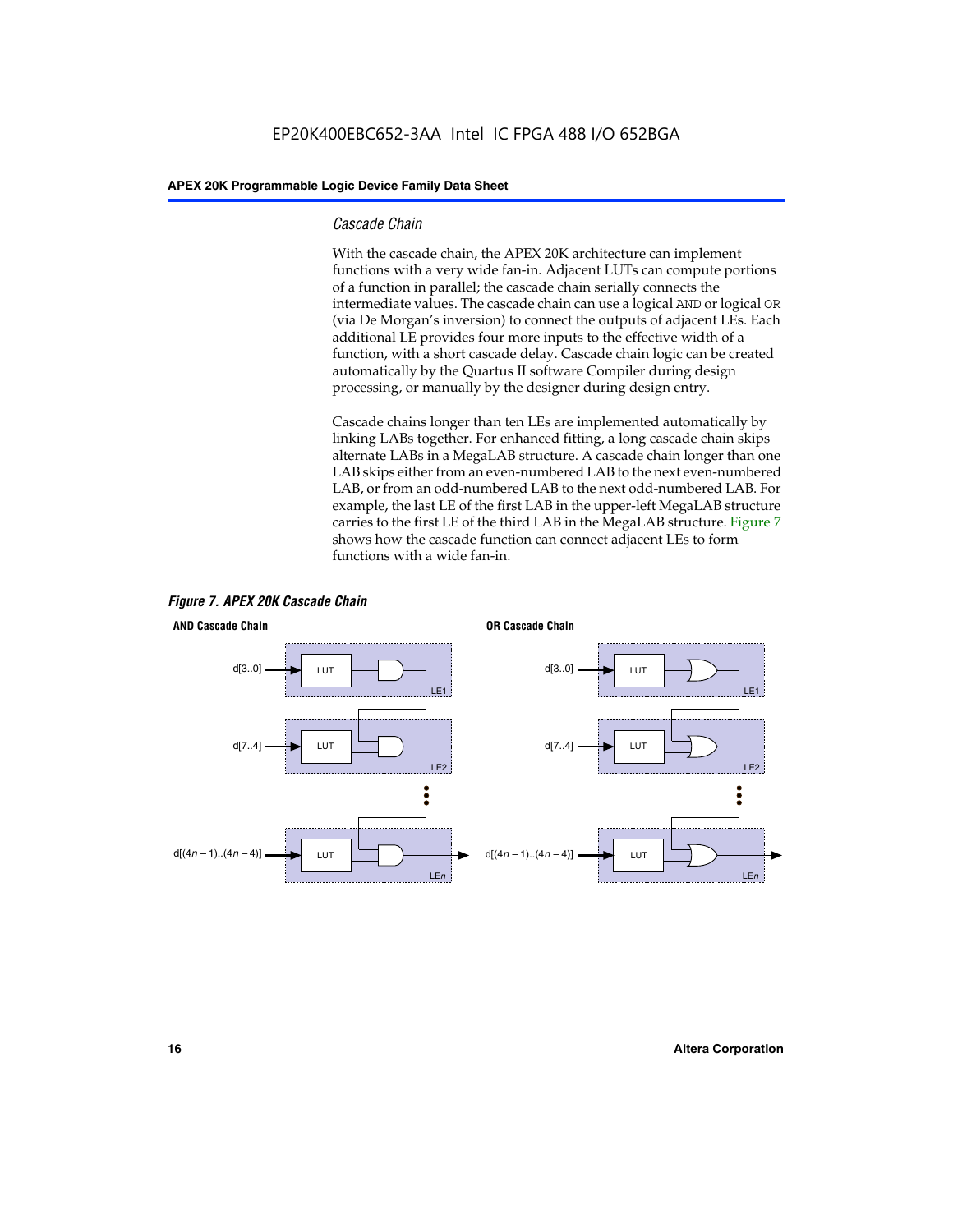#### *LE Operating Modes*

The APEX 20K LE can operate in one of the following three modes:

- Normal mode
- Arithmetic mode
- Counter mode

Each mode uses LE resources differently. In each mode, seven available inputs to the LE—the four data inputs from the LAB local interconnect, the feedback from the programmable register, and the carry-in and cascade-in from the previous LE—are directed to different destinations to implement the desired logic function. LAB-wide signals provide clock, asynchronous clear, asynchronous preset, asynchronous load, synchronous clear, synchronous load, and clock enable control for the register. These LAB-wide signals are available in all LE modes.

The Quartus II software, in conjunction with parameterized functions such as LPM and DesignWare functions, automatically chooses the appropriate mode for common functions such as counters, adders, and multipliers. If required, the designer can also create special-purpose functions that specify which LE operating mode to use for optimal performance. Figure 8 shows the LE operating modes.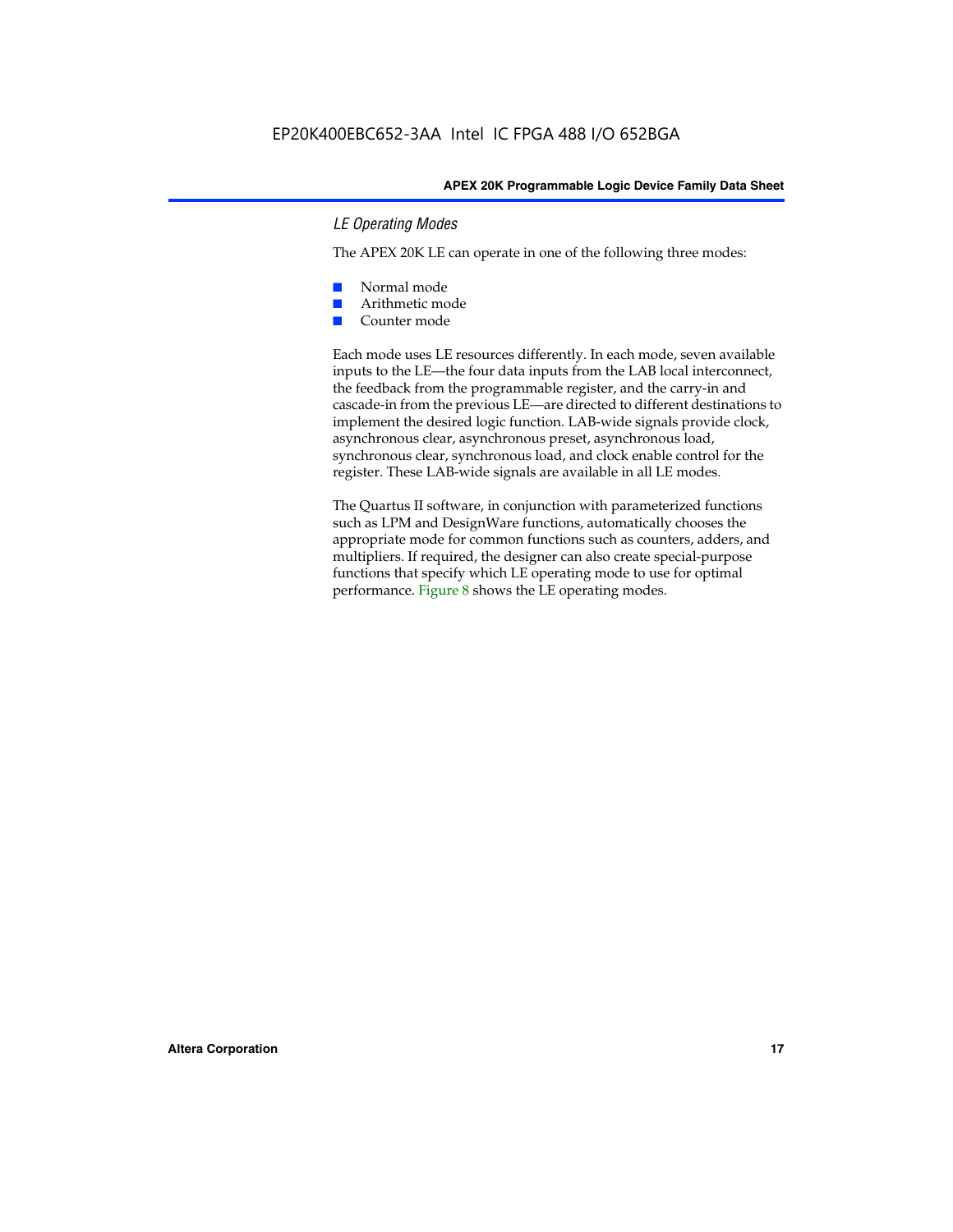#### *Figure 8. APEX 20K LE Operating Modes*



#### *Notes to Figure 8:*

- (1) LEs in normal mode support register packing.
- (2) There are two LAB-wide clock enables per LAB.
- (3) When using the carry-in in normal mode, the packed register feature is unavailable.
- (4) A register feedback multiplexer is available on LE1 of each LAB.
- (5) The DATA1 and DATA2 input signals can supply counter enable, up or down control, or register feedback signals for LEs other than the second LE in an LAB.
- (6) The LAB-wide synchronous clear and LAB wide synchronous load affect all registers in an LAB.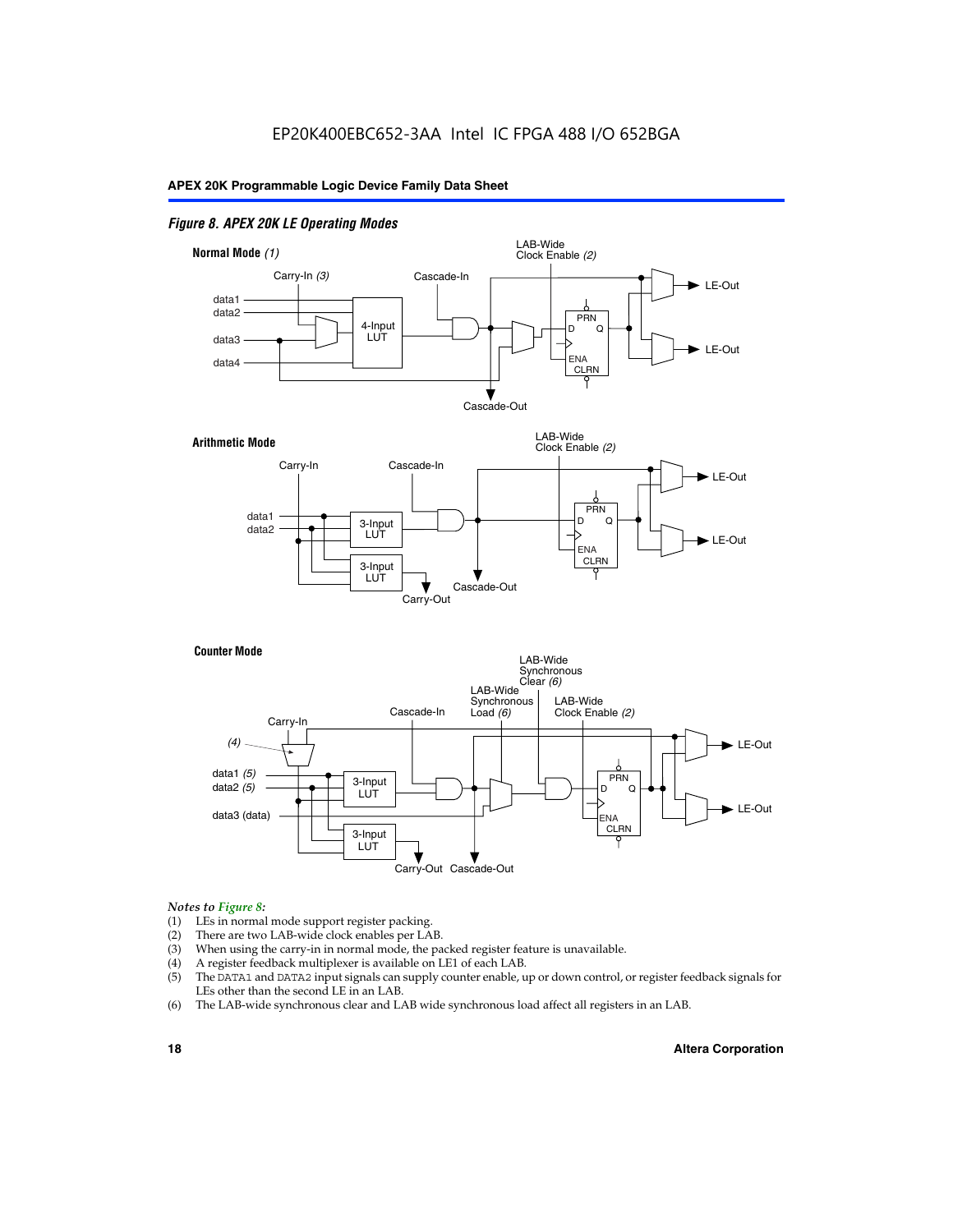#### **Normal Mode**

The normal mode is suitable for general logic applications, combinatorial functions, or wide decoding functions that can take advantage of a cascade chain. In normal mode, four data inputs from the LAB local interconnect and the carry-in are inputs to a four-input LUT. The Quartus II software Compiler automatically selects the carry-in or the DATA3 signal as one of the inputs to the LUT. The LUT output can be combined with the cascade-in signal to form a cascade chain through the cascade-out signal. LEs in normal mode support packed registers.

#### **Arithmetic Mode**

The arithmetic mode is ideal for implementing adders, accumulators, and comparators. An LE in arithmetic mode uses two 3-input LUTs. One LUT computes a three-input function; the other generates a carry output. As shown in Figure 8, the first LUT uses the carry-in signal and two data inputs from the LAB local interconnect to generate a combinatorial or registered output. For example, when implementing an adder, this output is the sum of three signals: DATA1, DATA2, and carry-in. The second LUT uses the same three signals to generate a carry-out signal, thereby creating a carry chain. The arithmetic mode also supports simultaneous use of the cascade chain. LEs in arithmetic mode can drive out registered and unregistered versions of the LUT output.

The Quartus II software implements parameterized functions that use the arithmetic mode automatically where appropriate; the designer does not need to specify how the carry chain will be used.

#### **Counter Mode**

The counter mode offers clock enable, counter enable, synchronous up/down control, synchronous clear, and synchronous load options. The counter enable and synchronous up/down control signals are generated from the data inputs of the LAB local interconnect. The synchronous clear and synchronous load options are LAB-wide signals that affect all registers in the LAB. Consequently, if any of the LEs in an LAB use the counter mode, other LEs in that LAB must be used as part of the same counter or be used for a combinatorial function. The Quartus II software automatically places any registers that are not used by the counter into other LABs.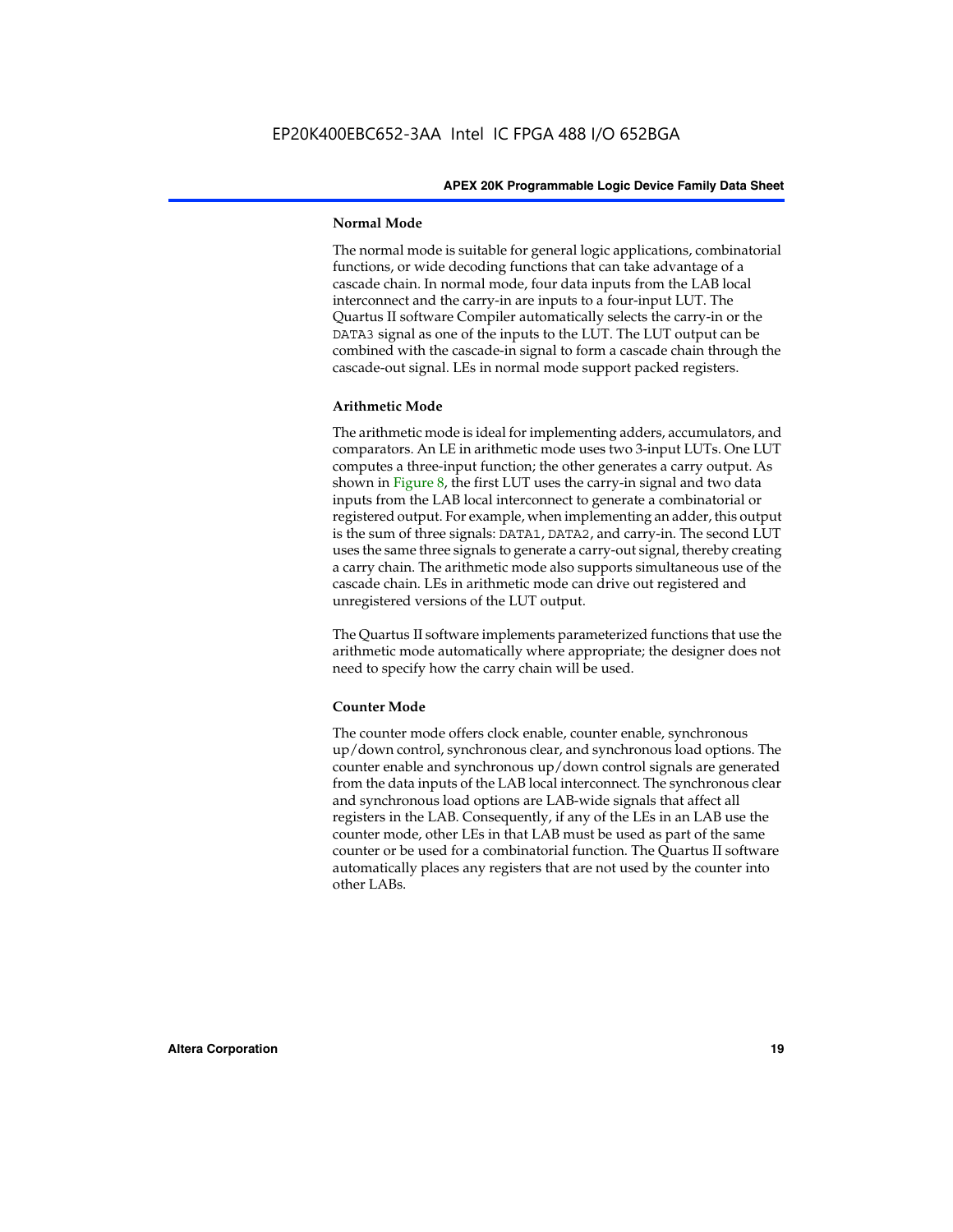The counter mode uses two three-input LUTs: one generates the counter data, and the other generates the fast carry bit. A 2-to-1 multiplexer provides synchronous loading, and another AND gate provides synchronous clearing. If the cascade function is used by an LE in counter mode, the synchronous clear or load overrides any signal carried on the cascade chain. The synchronous clear overrides the synchronous load. LEs in arithmetic mode can drive out registered and unregistered versions of the LUT output.

#### *Clear & Preset Logic Control*

Logic for the register's clear and preset signals is controlled by LAB-wide signals. The LE directly supports an asynchronous clear function. The Quartus II software Compiler can use a NOT-gate push-back technique to emulate an asynchronous preset. Moreover, the Quartus II software Compiler can use a programmable NOT-gate push-back technique to emulate simultaneous preset and clear or asynchronous load. However, this technique uses three additional LEs per register. All emulation is performed automatically when the design is compiled. Registers that emulate simultaneous preset and load will enter an unknown state upon power-up or when the chip-wide reset is asserted.

In addition to the two clear and preset modes, APEX 20K devices provide a chip-wide reset pin (DEV\_CLRn) that resets all registers in the device. Use of this pin is controlled through an option in the Quartus II software that is set before compilation. The chip-wide reset overrides all other control signals. Registers using an asynchronous preset are preset when the chip-wide reset is asserted; this effect results from the inversion technique used to implement the asynchronous preset.

### **FastTrack Interconnect**

In the APEX 20K architecture, connections between LEs, ESBs, and I/O pins are provided by the FastTrack Interconnect. The FastTrack Interconnect is a series of continuous horizontal and vertical routing channels that traverse the device. This global routing structure provides predictable performance, even in complex designs. In contrast, the segmented routing in FPGAs requires switch matrices to connect a variable number of routing paths, increasing the delays between logic resources and reducing performance.

The FastTrack Interconnect consists of row and column interconnect channels that span the entire device. The row interconnect routes signals throughout a row of MegaLAB structures; the column interconnect routes signals throughout a column of MegaLAB structures. When using the row and column interconnect, an LE, IOE, or ESB can drive any other LE, IOE, or ESB in a device. See Figure 9.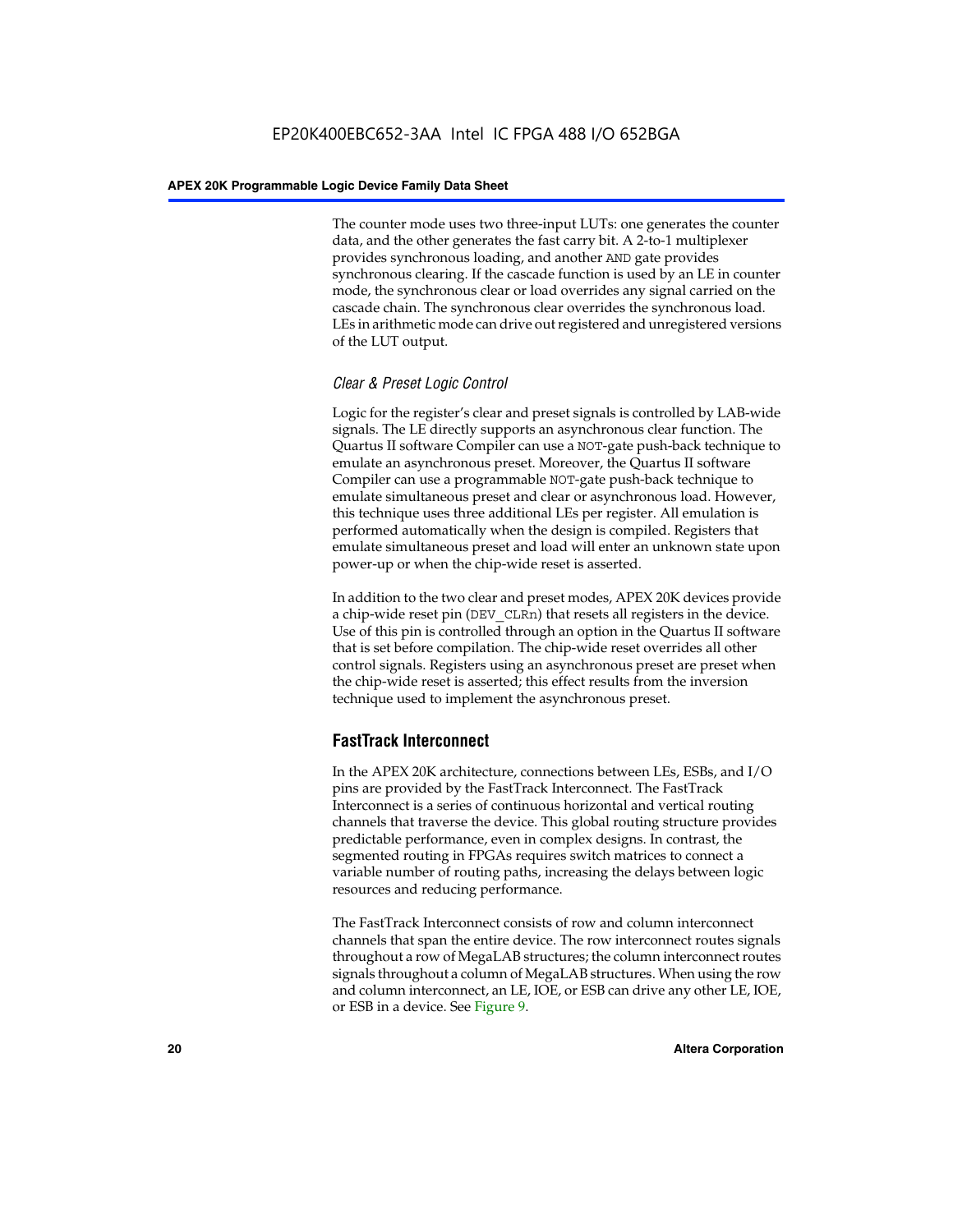



#### *Figure 9. APEX 20K Interconnect Structure*

A row line can be driven directly by LEs, IOEs, or ESBs in that row. Further, a column line can drive a row line, allowing an LE, IOE, or ESB to drive elements in a different row via the column and row interconnect. The row interconnect drives the MegaLAB interconnect to drive LEs, IOEs, or ESBs in a particular MegaLAB structure.

A column line can be directly driven by LEs, IOEs, or ESBs in that column. A column line on a device's left or right edge can also be driven by row IOEs. The column line is used to route signals from one row to another. A column line can drive a row line; it can also drive the MegaLAB interconnect directly, allowing faster connections between rows.

Figure 10 shows how the FastTrack Interconnect uses the local interconnect to drive LEs within MegaLAB structures.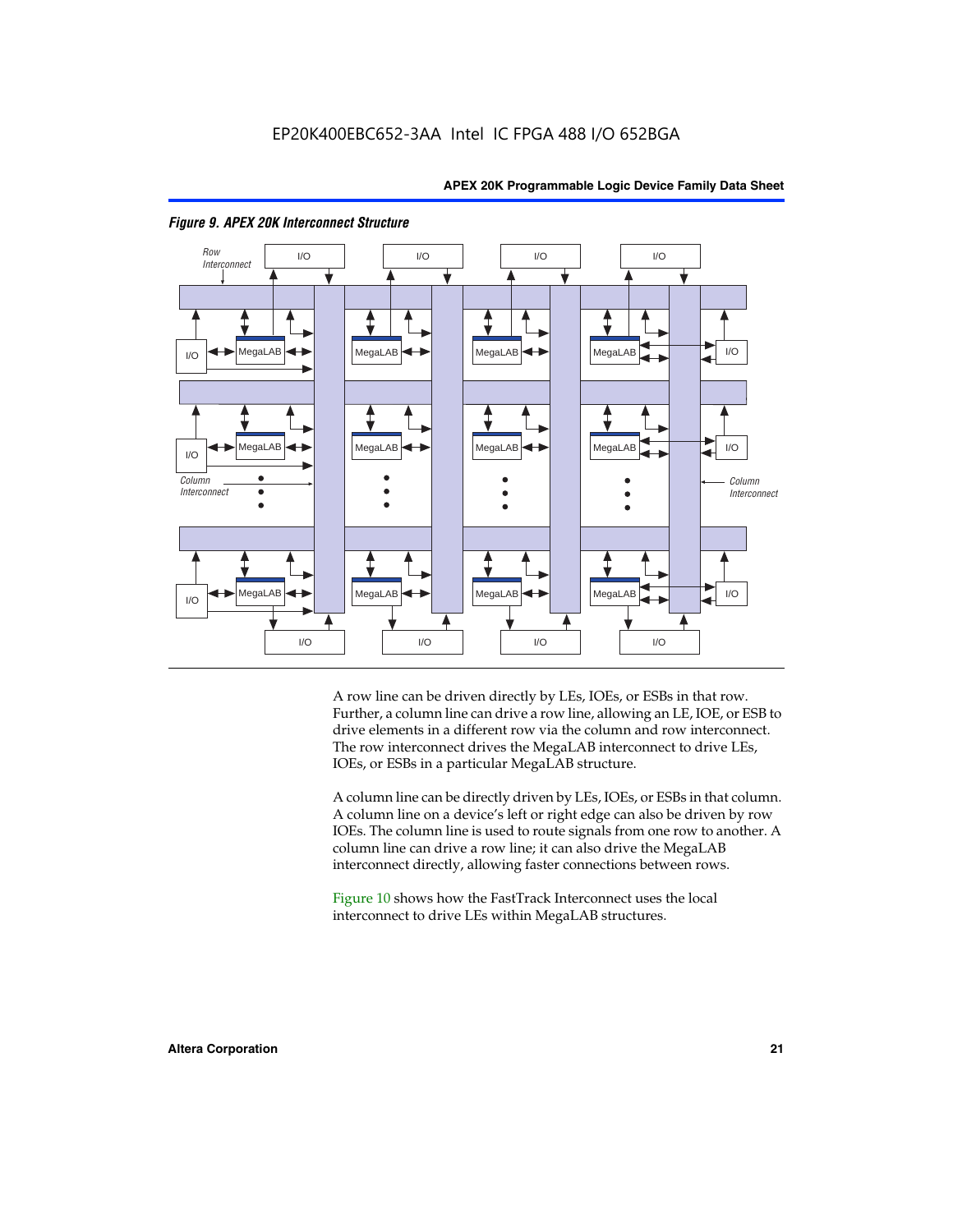

*Figure 10. FastTrack Connection to Local Interconnect*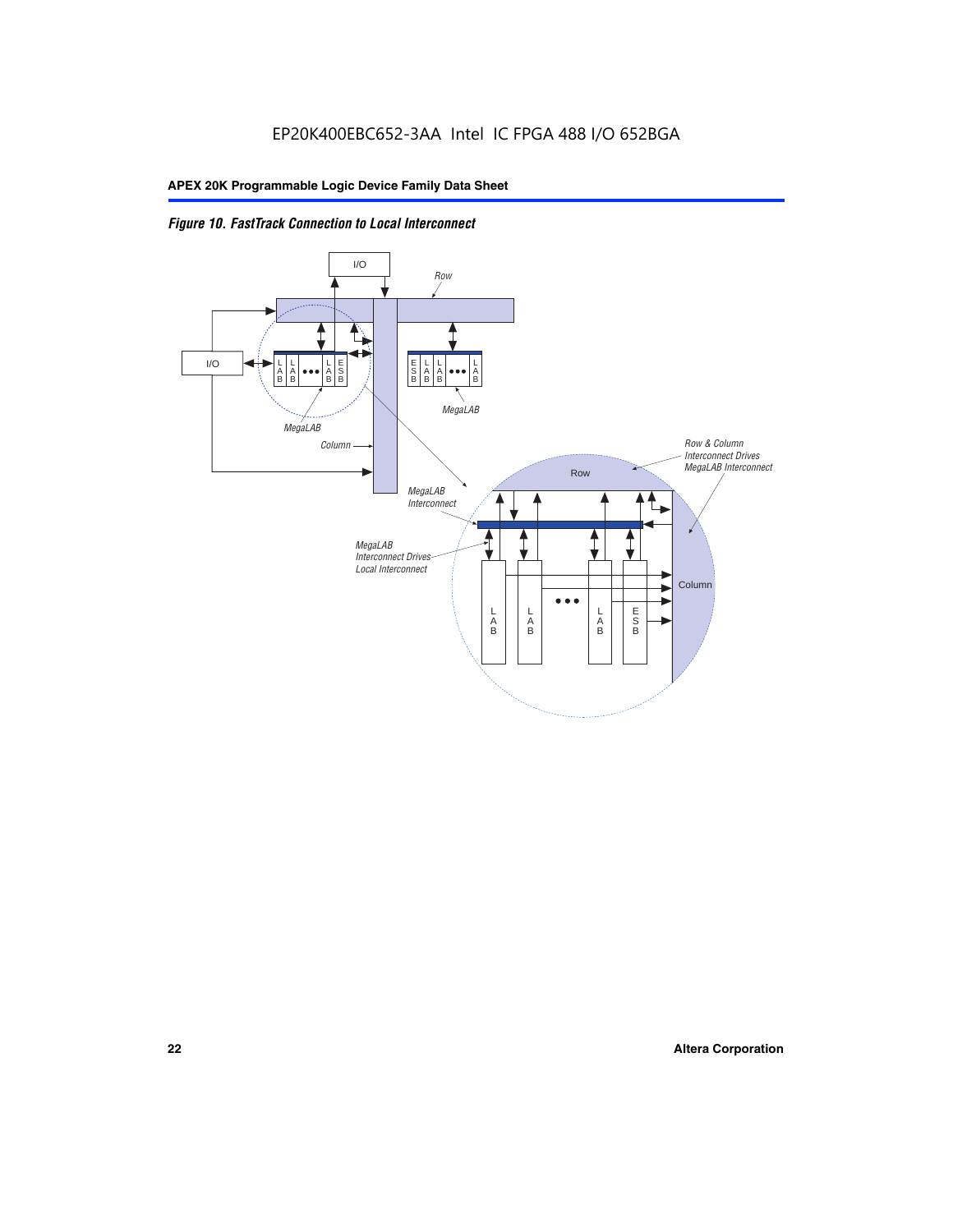Figure 11 shows the intersection of a row and column interconnect, and how these forms of interconnects and LEs drive each other.



*Figure 11. Driving the FastTrack Interconnect*

APEX 20KE devices include an enhanced interconnect structure for faster routing of input signals with high fan-out. Column I/O pins can drive the FastRow<sup>™</sup> interconnect, which routes signals directly into the local interconnect without having to drive through the MegaLAB interconnect. FastRow lines traverse two MegaLAB structures. Also, these pins can drive the local interconnect directly for fast setup times. On EP20K300E and larger devices, the FastRow interconnect drives the two MegaLABs in the top left corner, the two MegaLABs in the top right corner, the two MegaLABS in the bottom left corner, and the two MegaLABs in the bottom right corner. On EP20K200E and smaller devices, FastRow interconnect drives the two MegaLABs on the top and the two MegaLABs on the bottom of the device. On all devices, the FastRow interconnect drives all local interconnect in the appropriate MegaLABs except the local interconnect on the side of the MegaLAB opposite the ESB. Pins using the FastRow interconnect achieve a faster set-up time, as the signal does not need to use a MegaLAB interconnect line to reach the destination LE. Figure 12 shows the FastRow interconnect.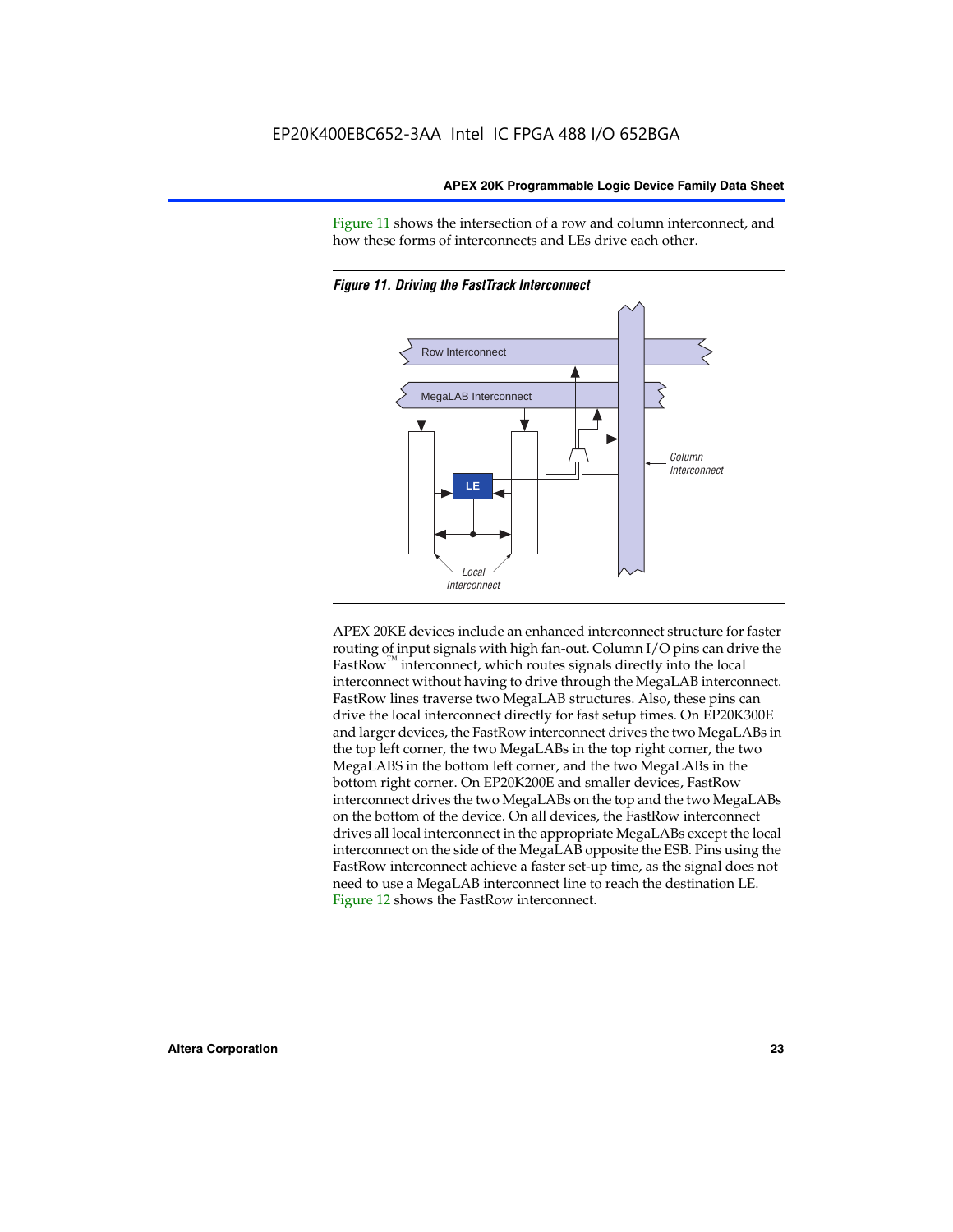

*Figure 12. APEX 20KE FastRow Interconnect*

Table 9 summarizes how various elements of the APEX 20K architecture drive each other.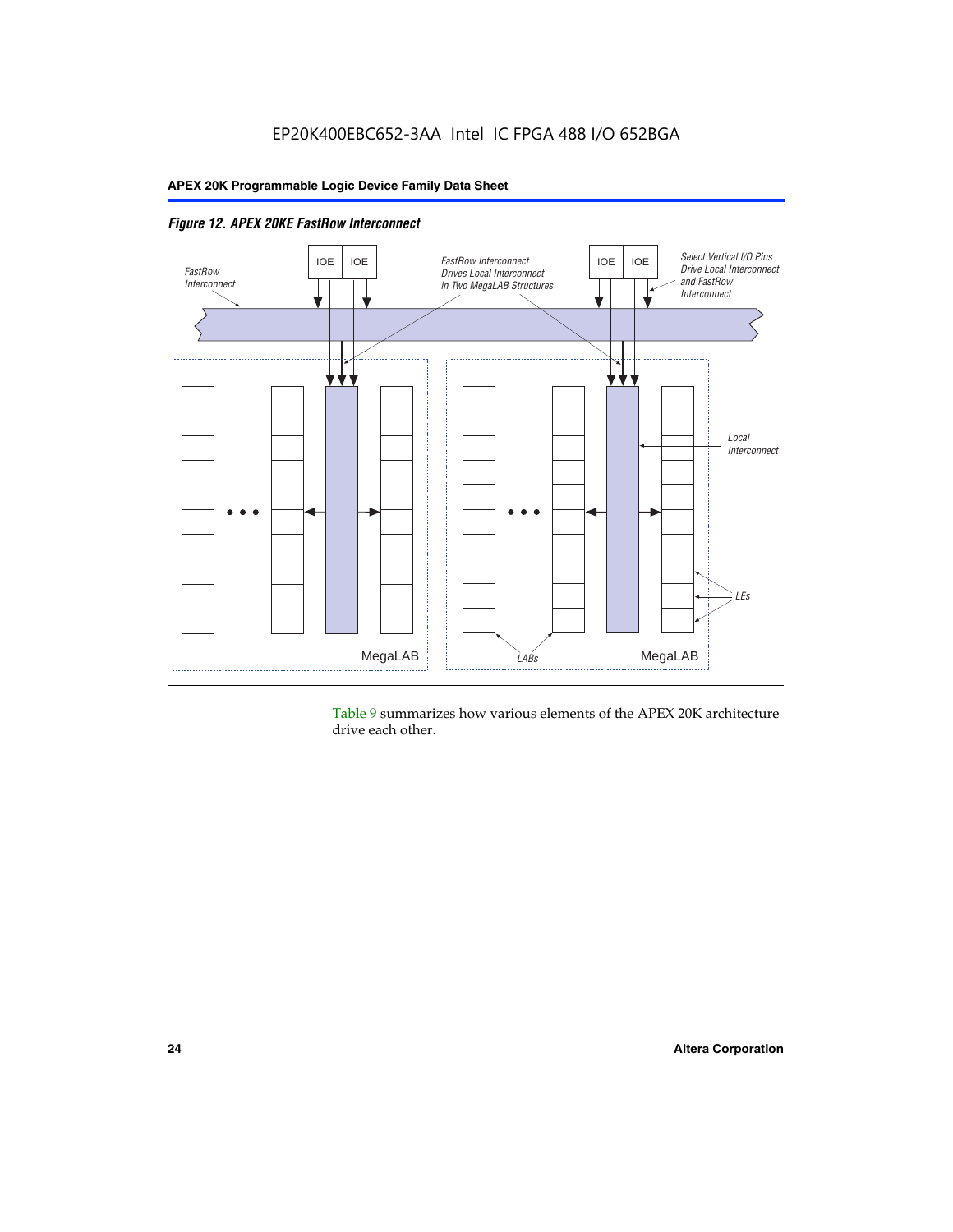| <b>Table 9. APEX 20K Routing Scheme</b> |                  |                      |              |              |                              |                                |                                                |                                            |                                |
|-----------------------------------------|------------------|----------------------|--------------|--------------|------------------------------|--------------------------------|------------------------------------------------|--------------------------------------------|--------------------------------|
| <b>Source</b>                           |                  |                      |              |              |                              | <b>Destination</b>             |                                                |                                            |                                |
|                                         | Row<br>$1/0$ Pin | Column<br>$I/O P$ in | LE           | <b>ESB</b>   | Local<br><b>Interconnect</b> | <b>MegaLAB</b><br>Interconnect | Row<br><b>FastTrack</b><br><b>Interconnect</b> | Column<br><b>FastTrack</b><br>Interconnect | <b>FastRow</b><br>Interconnect |
| Row I/O Pin                             |                  |                      |              |              | $\checkmark$                 | $\checkmark$                   | $\checkmark$                                   | $\checkmark$                               |                                |
| Column I/O<br>Pin                       |                  |                      |              |              |                              |                                |                                                | $\checkmark$                               | $\checkmark$<br>(1)            |
| LE                                      |                  |                      |              |              | $\checkmark$                 | $\checkmark$                   | $\checkmark$                                   | $\checkmark$                               |                                |
| <b>ESB</b>                              |                  |                      |              |              | $\checkmark$                 | $\checkmark$                   | $\checkmark$                                   | $\checkmark$                               |                                |
| Local<br>Interconnect                   | $\checkmark$     | $\checkmark$         | $\checkmark$ | $\checkmark$ |                              |                                |                                                |                                            |                                |
| MegaLAB<br>Interconnect                 |                  |                      |              |              | $\checkmark$                 |                                |                                                |                                            |                                |
| Row<br>FastTrack<br>Interconnect        |                  |                      |              |              |                              | $\checkmark$                   |                                                | $\checkmark$                               |                                |
| Column<br>FastTrack<br>Interconnect     |                  |                      |              |              |                              | $\checkmark$                   | $\checkmark$                                   |                                            |                                |
| FastRow<br>Interconnect                 |                  |                      |              |              | $\checkmark$<br>(1)          |                                |                                                |                                            |                                |

#### *Note to Table 9:*

(1) This connection is supported in APEX 20KE devices only.

### **Product-Term Logic**

The product-term portion of the MultiCore architecture is implemented with the ESB. The ESB can be configured to act as a block of macrocells on an ESB-by-ESB basis. Each ESB is fed by 32 inputs from the adjacent local interconnect; therefore, it can be driven by the MegaLAB interconnect or the adjacent LAB. Also, nine ESB macrocells feed back into the ESB through the local interconnect for higher performance. Dedicated clock pins, global signals, and additional inputs from the local interconnect drive the ESB control signals.

In product-term mode, each ESB contains 16 macrocells. Each macrocell consists of two product terms and a programmable register. Figure 13 shows the ESB in product-term mode.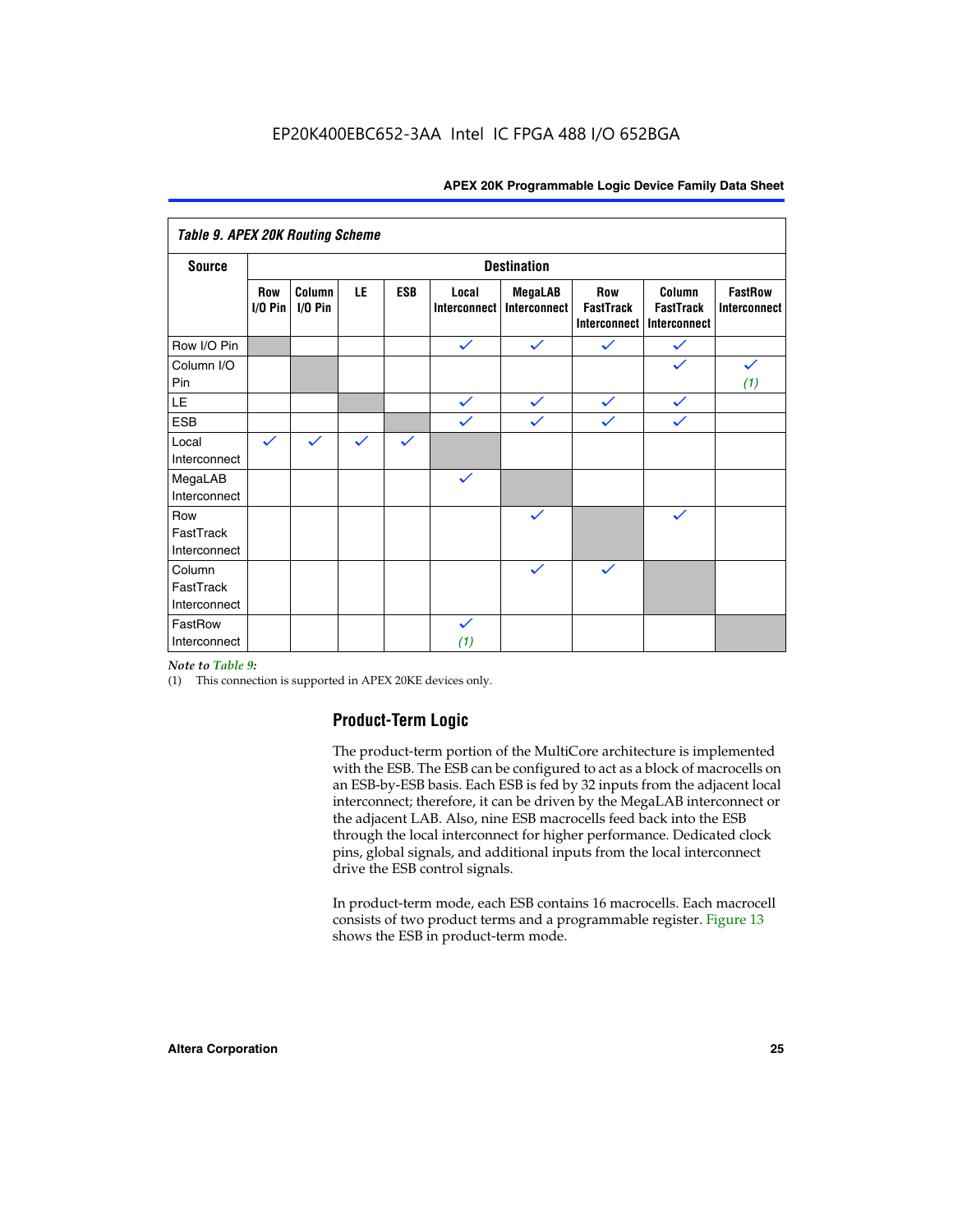#### *Figure 13. Product-Term Logic in ESB*



(1) APEX 20KE devices have four dedicated clocks.

#### *Macrocells*

APEX 20K macrocells can be configured individually for either sequential or combinatorial logic operation. The macrocell consists of three functional blocks: the logic array, the product-term select matrix, and the programmable register.

Combinatorial logic is implemented in the product terms. The productterm select matrix allocates these product terms for use as either primary logic inputs (to the OR and XOR gates) to implement combinatorial functions, or as parallel expanders to be used to increase the logic available to another macrocell. One product term can be inverted; the Quartus II software uses this feature to perform DeMorgan's inversion for more efficient implementation of wide OR functions. The Quartus II software Compiler can use a NOT-gate push-back technique to emulate an asynchronous preset. Figure 14 shows the APEX 20K macrocell.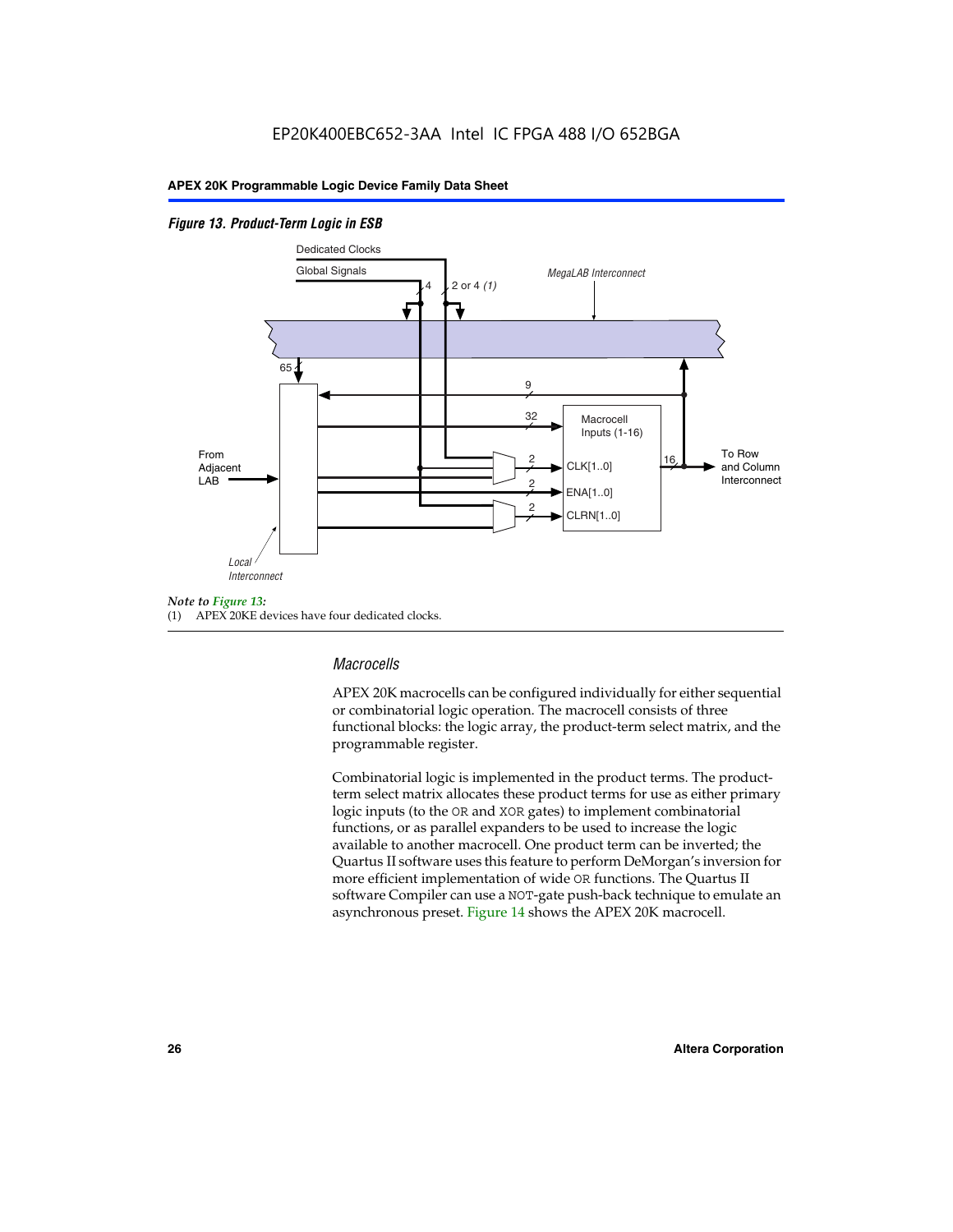

#### *Figure 14. APEX 20K Macrocell*

For registered functions, each macrocell register can be programmed individually to implement D, T, JK, or SR operation with programmable clock control. The register can be bypassed for combinatorial operation. During design entry, the designer specifies the desired register type; the Quartus II software then selects the most efficient register operation for each registered function to optimize resource utilization. The Quartus II software or other synthesis tools can also select the most efficient register operation automatically when synthesizing HDL designs.

Each programmable register can be clocked by one of two ESB-wide clocks. The ESB-wide clocks can be generated from device dedicated clock pins, global signals, or local interconnect. Each clock also has an associated clock enable, generated from the local interconnect. The clock and clock enable signals are related for a particular ESB; any macrocell using a clock also uses the associated clock enable.

If both the rising and falling edges of a clock are used in an ESB, both ESB-wide clock signals are used.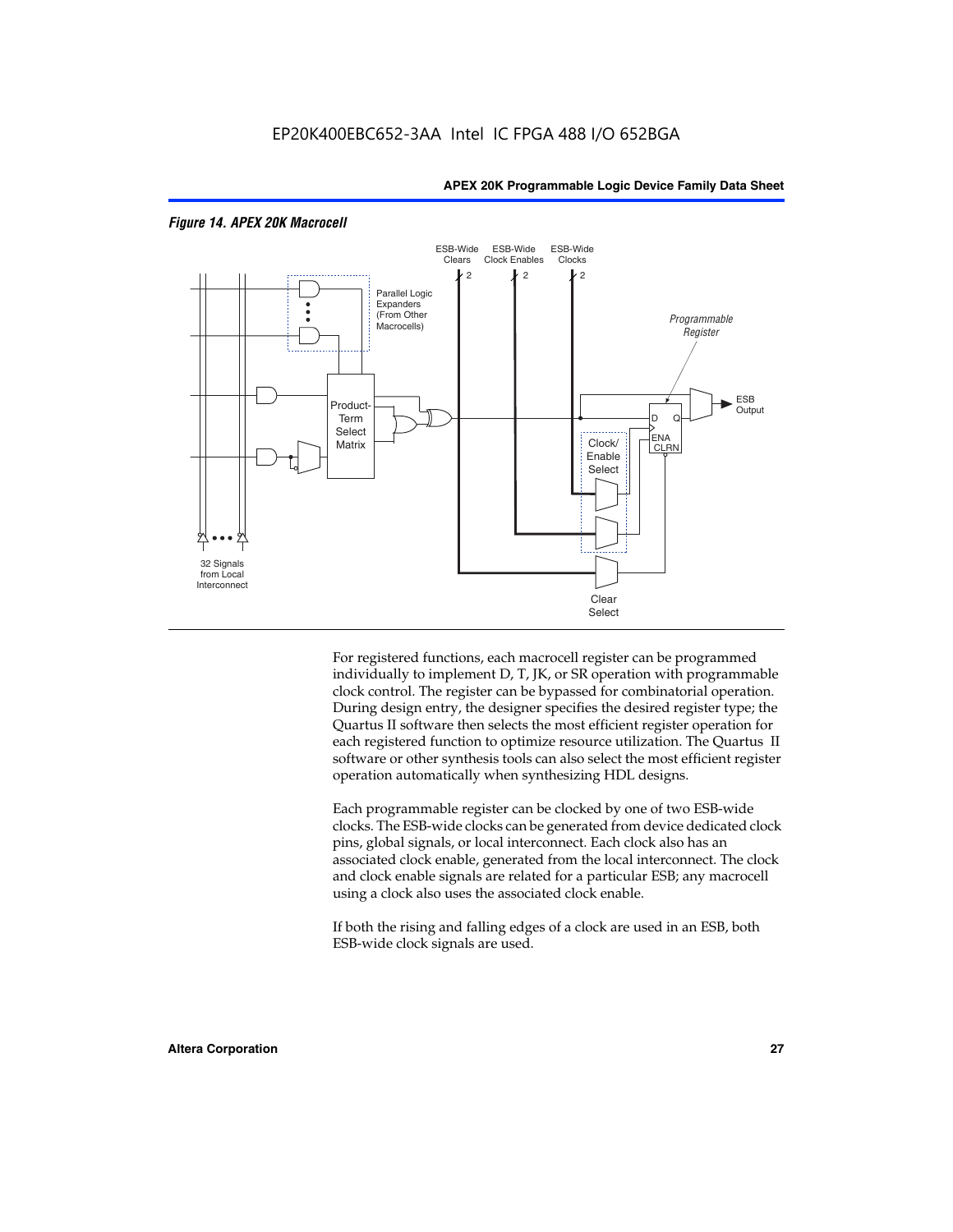The programmable register also supports an asynchronous clear function. Within the ESB, two asynchronous clears are generated from global signals and the local interconnect. Each macrocell can either choose between the two asynchronous clear signals or choose to not be cleared. Either of the two clear signals can be inverted within the ESB. Figure 15 shows the ESB control logic when implementing product-terms.





(1) APEX 20KE devices have four dedicated clocks.

#### *Parallel Expanders*

Parallel expanders are unused product terms that can be allocated to a neighboring macrocell to implement fast, complex logic functions. Parallel expanders allow up to 32 product terms to feed the macrocell OR logic directly, with two product terms provided by the macrocell and 30 parallel expanders provided by the neighboring macrocells in the ESB.

The Quartus II software Compiler can allocate up to 15 sets of up to two parallel expanders per set to the macrocells automatically. Each set of two parallel expanders incurs a small, incremental timing delay. Figure 16 shows the APEX 20K parallel expanders.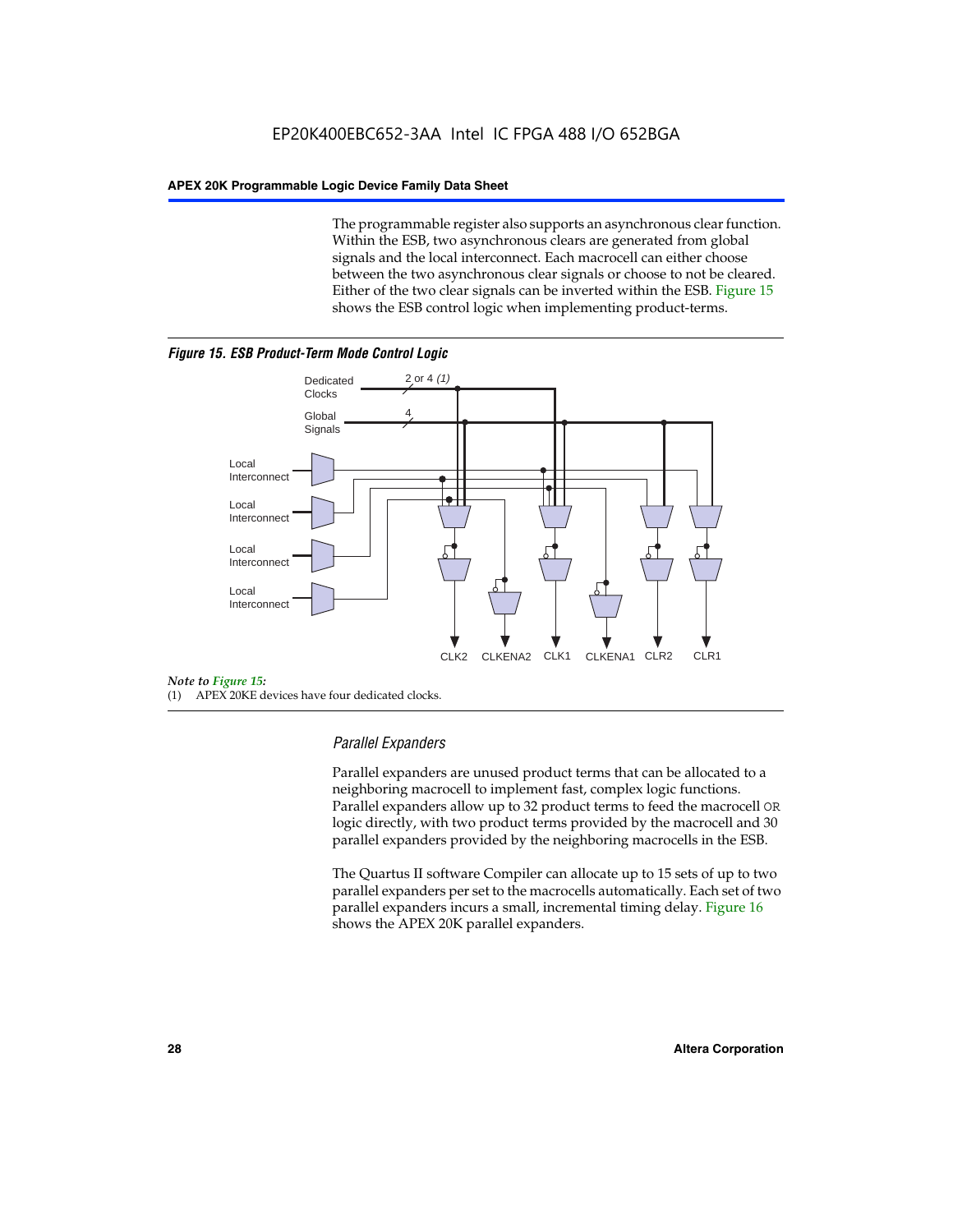



## **Embedded System Block**

The ESB can implement various types of memory blocks, including dual-port RAM, ROM, FIFO, and CAM blocks. The ESB includes input and output registers; the input registers synchronize writes, and the output registers can pipeline designs to improve system performance. The ESB offers a dual-port mode, which supports simultaneous reads and writes at two different clock frequencies. Figure 17 shows the ESB block diagram.



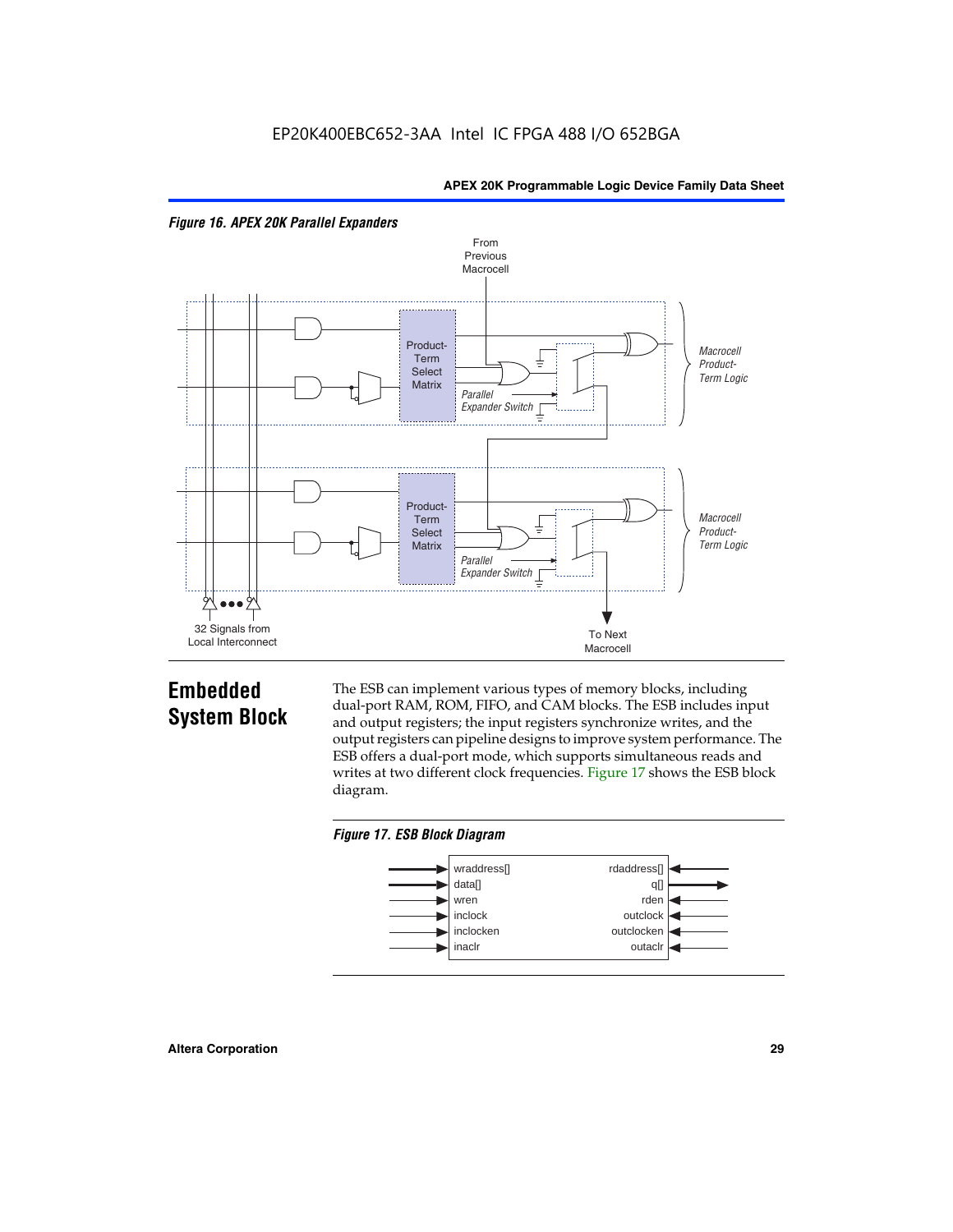ESBs can implement synchronous RAM, which is easier to use than asynchronous RAM. A circuit using asynchronous RAM must generate the RAM write enable (WE) signal, while ensuring that its data and address signals meet setup and hold time specifications relative to the WE signal. In contrast, the ESB's synchronous RAM generates its own WE signal and is self-timed with respect to the global clock. Circuits using the ESB's selftimed RAM must only meet the setup and hold time specifications of the global clock.

ESB inputs are driven by the adjacent local interconnect, which in turn can be driven by the MegaLAB or FastTrack Interconnect. Because the ESB can be driven by the local interconnect, an adjacent LE can drive it directly for fast memory access. ESB outputs drive the MegaLAB and FastTrack Interconnect. In addition, ten ESB outputs, nine of which are unique output lines, drive the local interconnect for fast connection to adjacent LEs or for fast feedback product-term logic.

When implementing memory, each ESB can be configured in any of the following sizes:  $128 \times 16$ ,  $256 \times 8$ ,  $512 \times 4$ ,  $1,024 \times 2$ , or  $2,048 \times 1$ . By combining multiple ESBs, the Quartus II software implements larger memory blocks automatically. For example, two  $128 \times 16$  RAM blocks can be combined to form a  $128 \times 32$  RAM block, and two  $512 \times 4$  RAM blocks can be combined to form a  $512 \times 8$  RAM block. Memory performance does not degrade for memory blocks up to 2,048 words deep. Each ESB can implement a 2,048-word-deep memory; the ESBs are used in parallel, eliminating the need for any external control logic and its associated delays.

To create a high-speed memory block that is more than 2,048 words deep, ESBs drive tri-state lines. Each tri-state line connects all ESBs in a column of MegaLAB structures, and drives the MegaLAB interconnect and row and column FastTrack Interconnect throughout the column. Each ESB incorporates a programmable decoder to activate the tri-state driver appropriately. For instance, to implement 8,192-word-deep memory, four ESBs are used. Eleven address lines drive the ESB memory, and two more drive the tri-state decoder. Depending on which 2,048-word memory page is selected, the appropriate ESB driver is turned on, driving the output to the tri-state line. The Quartus II software automatically combines ESBs with tri-state lines to form deeper memory blocks. The internal tri-state control logic is designed to avoid internal contention and floating lines. See Figure 18.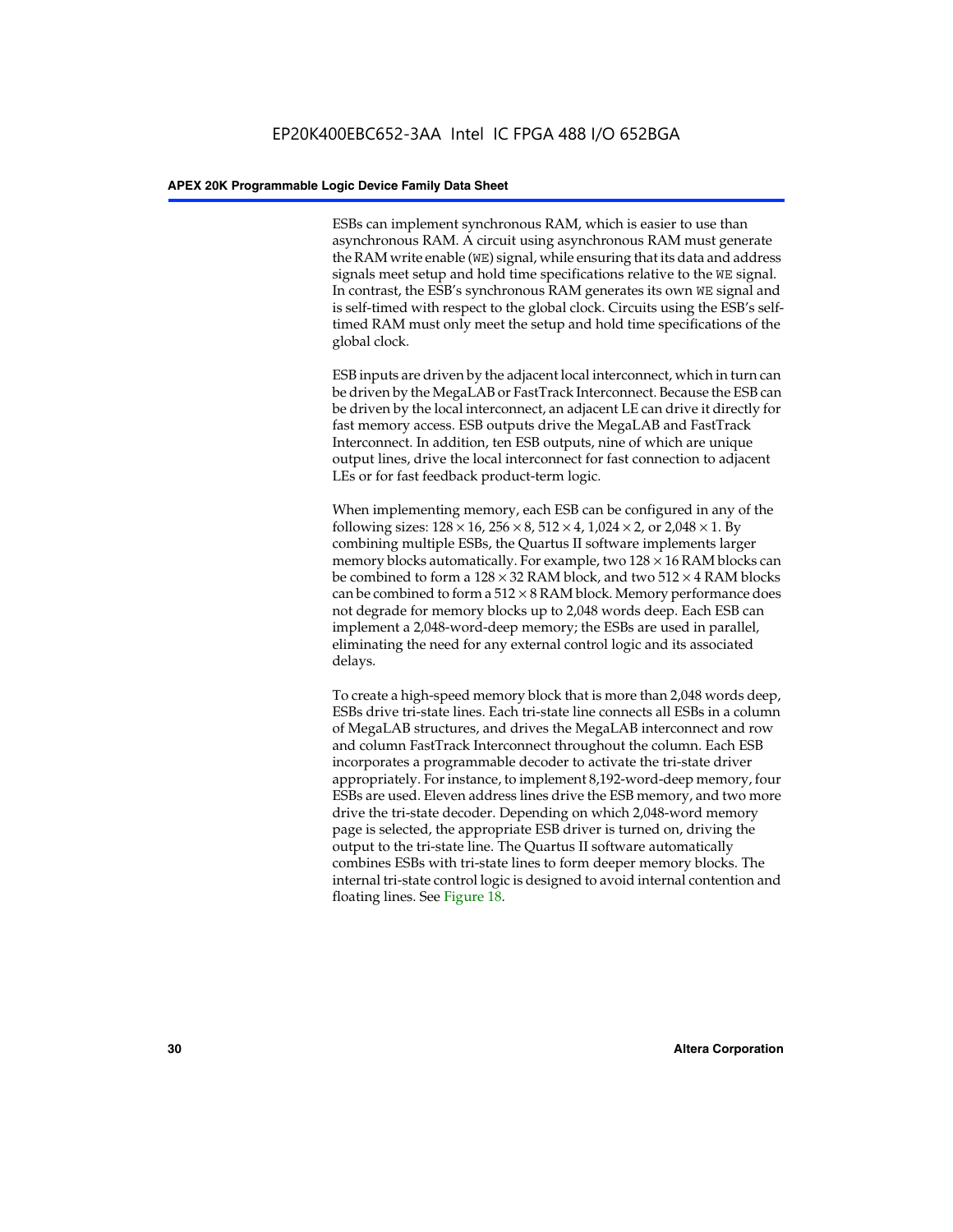

*Figure 18. Deep Memory Block Implemented with Multiple ESBs*

The ESB implements two forms of dual-port memory: read/write clock mode and input/output clock mode. The ESB can also be used for bidirectional, dual-port memory applications in which two ports read or write simultaneously. To implement this type of dual-port memory, two or four ESBs are used to support two simultaneous reads or writes. This functionality is shown in Figure 19.

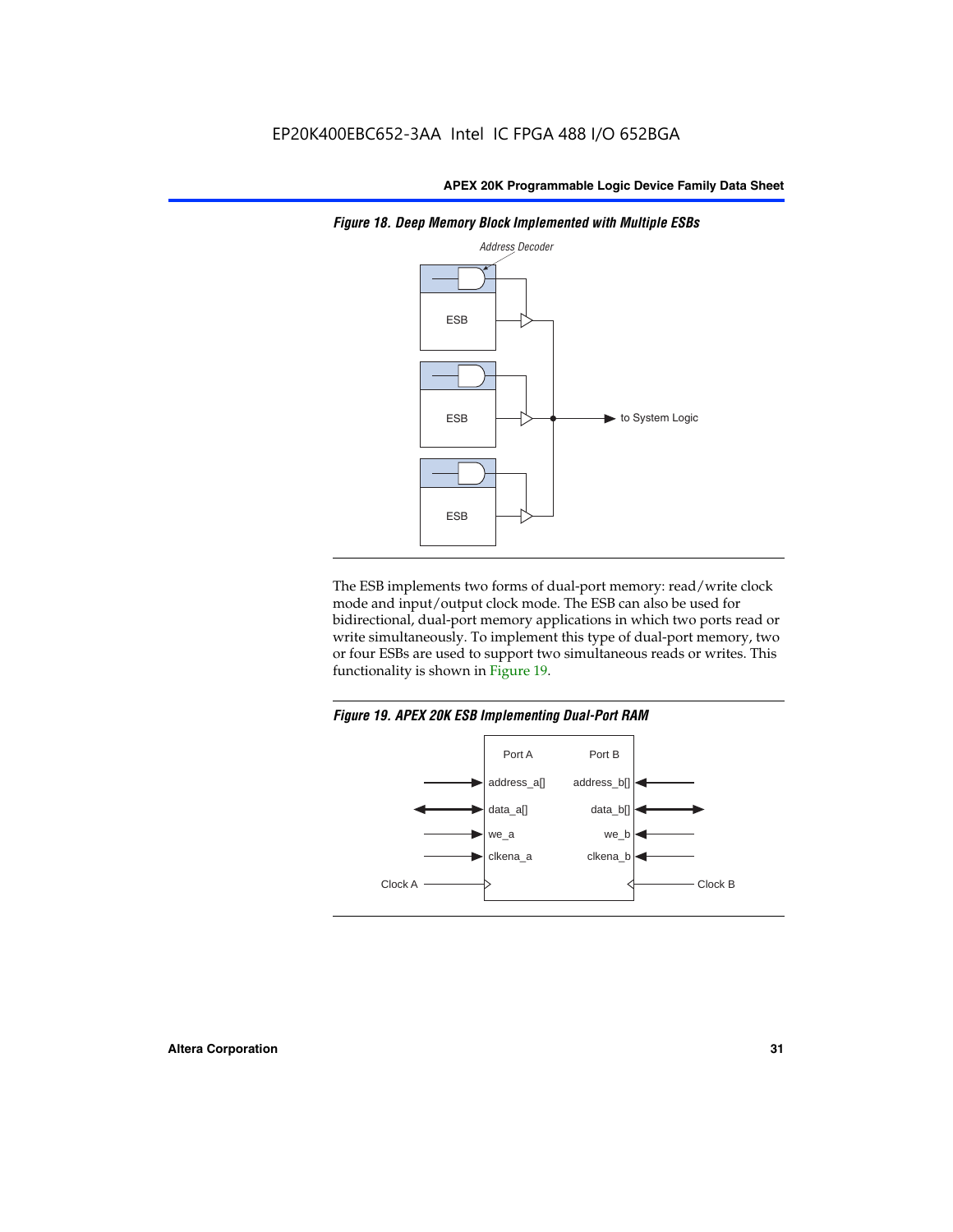#### **Read/Write Clock Mode**

The read/write clock mode contains two clocks. One clock controls all registers associated with writing: data input, WE, and write address. The other clock controls all registers associated with reading: read enable (RE), read address, and data output. The ESB also supports clock enable and asynchronous clear signals; these signals also control the read and write registers independently. Read/write clock mode is commonly used for applications where reads and writes occur at different system frequencies. Figure 20 shows the ESB in read/write clock mode.



- *Notes to Figure 20:* (1) All registers can be cleared asynchronously by ESB local interconnect signals, global signals, or the chip-wide reset.
- (2) APEX 20KE devices have four dedicated clocks.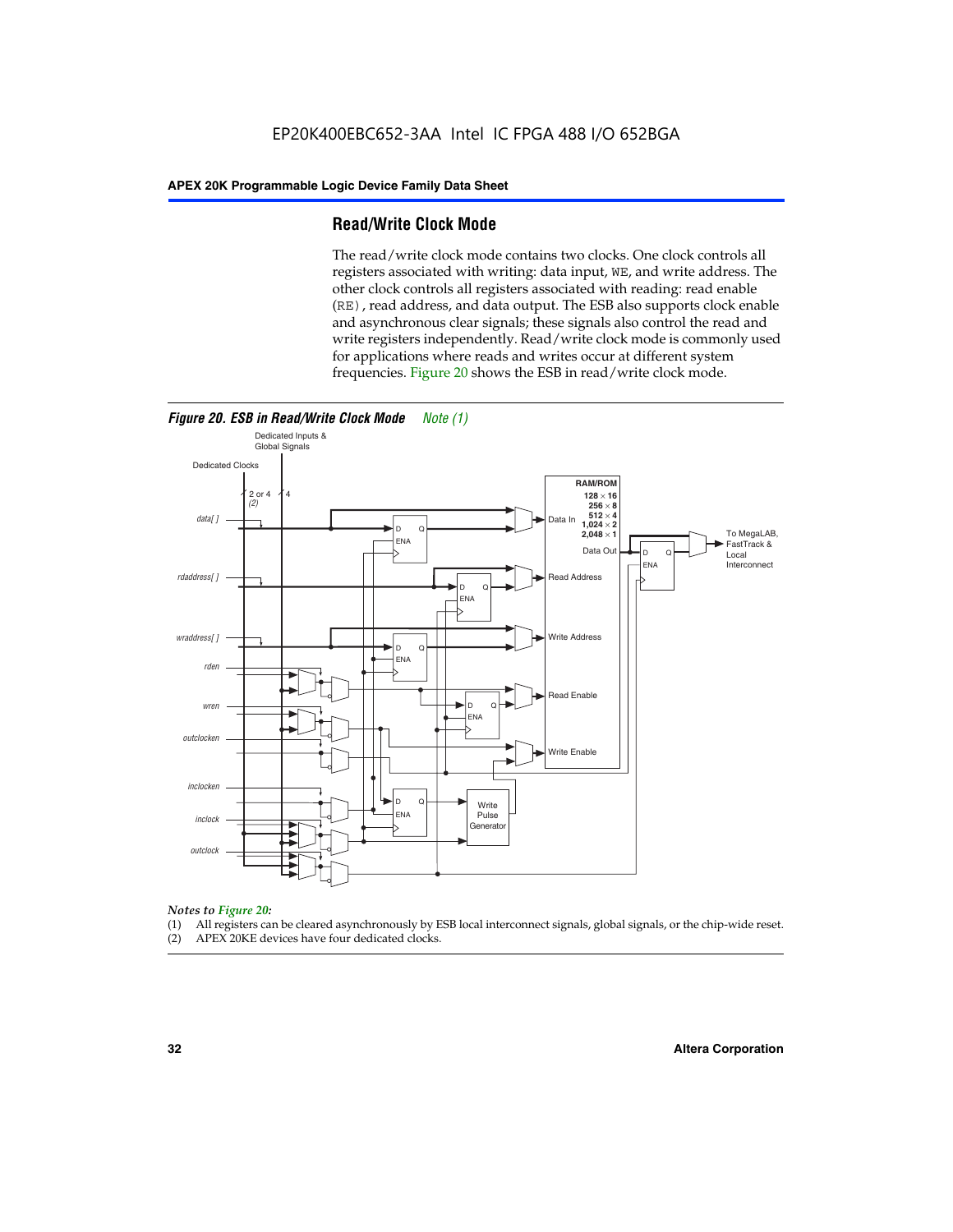#### **Input/Output Clock Mode**

The input/output clock mode contains two clocks. One clock controls all registers for inputs into the ESB: data input, WE, RE, read address, and write address. The other clock controls the ESB data output registers. The ESB also supports clock enable and asynchronous clear signals; these signals also control the reading and writing of registers independently. Input/output clock mode is commonly used for applications where the reads and writes occur at the same system frequency, but require different clock enable signals for the input and output registers. Figure 21 shows the ESB in input/output clock mode.



#### *Figure 21. ESB in Input/Output Clock Mode Note (1)*

#### *Notes to Figure 21:*

(1) All registers can be cleared asynchronously by ESB local interconnect signals, global signals, or the chip-wide reset.

(2) APEX 20KE devices have four dedicated clocks.

#### **Single-Port Mode**

The APEX 20K ESB also supports a single-port mode, which is used when simultaneous reads and writes are not required. See Figure 22.

#### **Altera Corporation 33**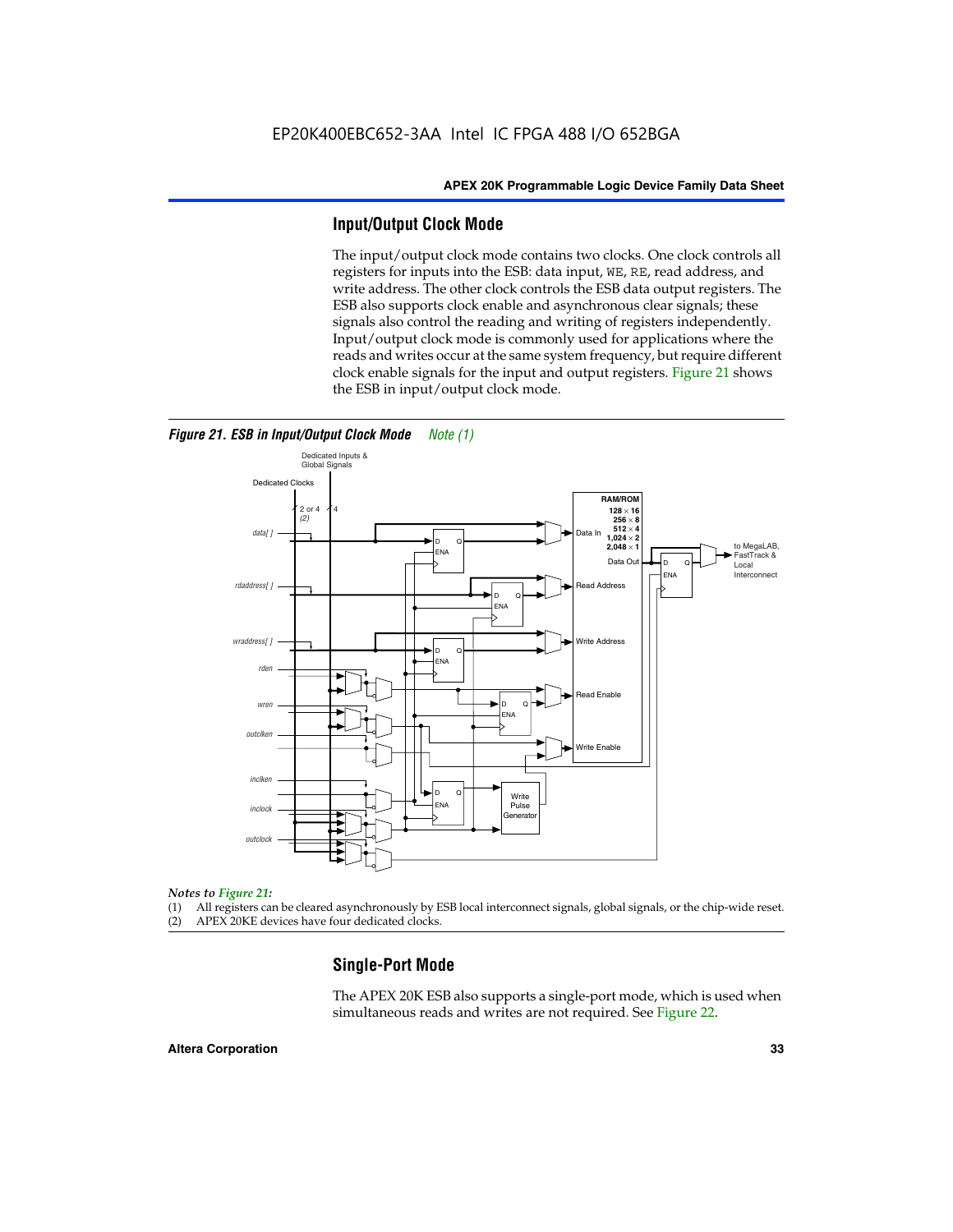#### *Figure 22. ESB in Single-Port Mode Note (1)*



#### *Notes to Figure 22:*

(1) All registers can be asynchronously cleared by ESB local interconnect signals, global signals, or the chip-wide reset.

(2) APEX 20KE devices have four dedicated clocks.

#### **Content-Addressable Memory**

In APEX 20KE devices, the ESB can implement CAM. CAM can be thought of as the inverse of RAM. When read, RAM outputs the data for a given address. Conversely, CAM outputs an address for a given data word. For example, if the data FA12 is stored in address 14, the CAM outputs 14 when FA12 is driven into it.

CAM is used for high-speed search operations. When searching for data within a RAM block, the search is performed serially. Thus, finding a particular data word can take many cycles. CAM searches all addresses in parallel and outputs the address storing a particular word. When a match is found, a match flag is set high. Figure 23 shows the CAM block diagram.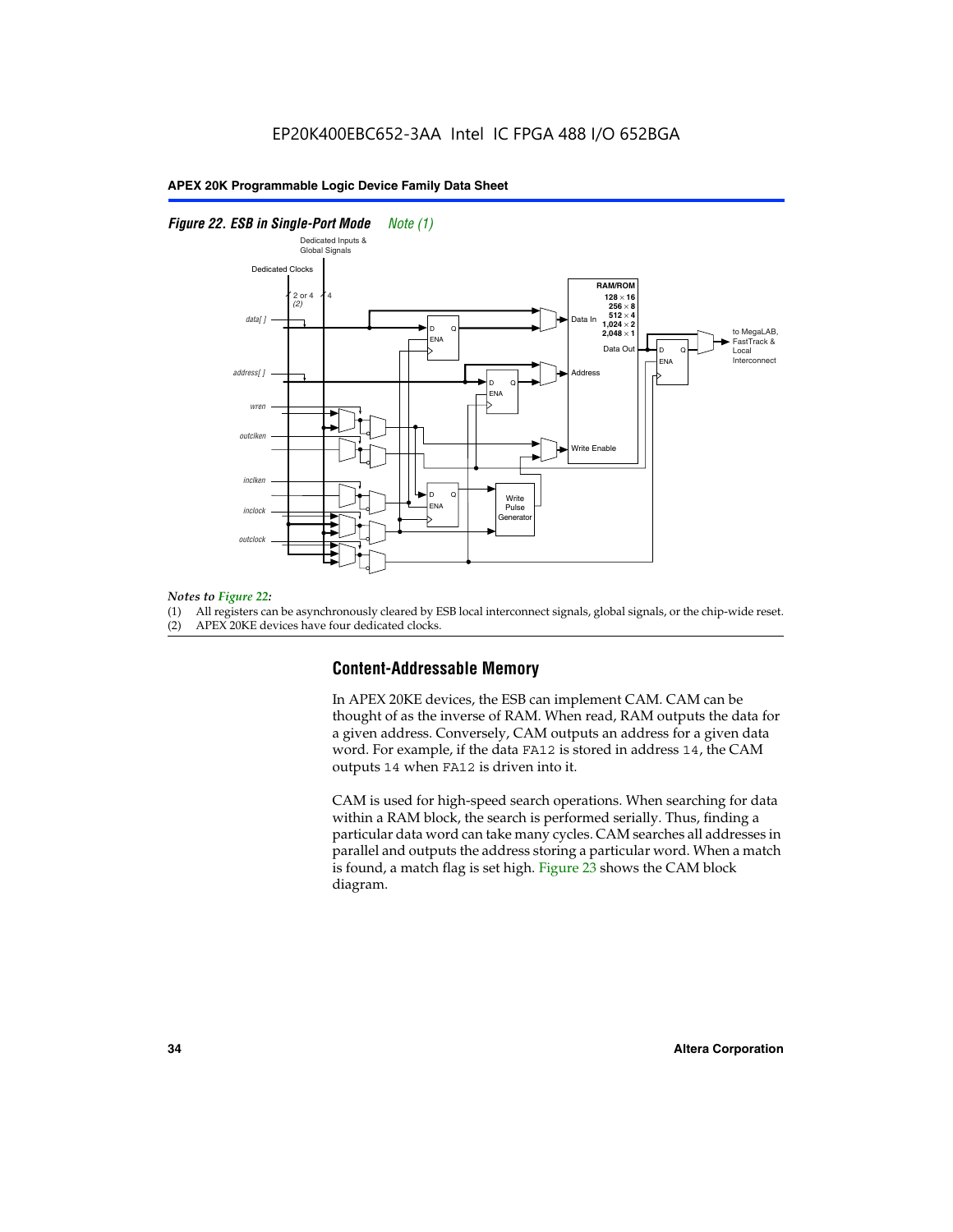

#### *Figure 23. APEX 20KE CAM Block Diagram*

CAM can be used in any application requiring high-speed searches, such as networking, communications, data compression, and cache management.

The APEX 20KE on-chip CAM provides faster system performance than traditional discrete CAM. Integrating CAM and logic into the APEX 20KE device eliminates off-chip and on-chip delays, improving system performance.

When in CAM mode, the ESB implements 32-word, 32-bit CAM. Wider or deeper CAM can be implemented by combining multiple CAMs with some ancillary logic implemented in LEs. The Quartus II software combines ESBs and LEs automatically to create larger CAMs.

CAM supports writing "don't care" bits into words of the memory. The "don't-care" bit can be used as a mask for CAM comparisons; any bit set to "don't-care" has no effect on matches.

The output of the CAM can be encoded or unencoded. When encoded, the ESB outputs an encoded address of the data's location. For instance, if the data is located in address 12, the ESB output is 12. When unencoded, the ESB uses its 16 outputs to show the location of the data over two clock cycles. In this case, if the data is located in address 12, the 12th output line goes high. When using unencoded outputs, two clock cycles are required to read the output because a 16-bit output bus is used to show the status of 32 words.

The encoded output is better suited for designs that ensure duplicate data is not written into the CAM. If duplicate data is written into two locations, the CAM's output will be incorrect. If the CAM may contain duplicate data, the unencoded output is a better solution; CAM with unencoded outputs can distinguish multiple data locations.

CAM can be pre-loaded with data during configuration, or it can be written during system operation. In most cases, two clock cycles are required to write each word into CAM. When "don't-care" bits are used, a third clock cycle is required.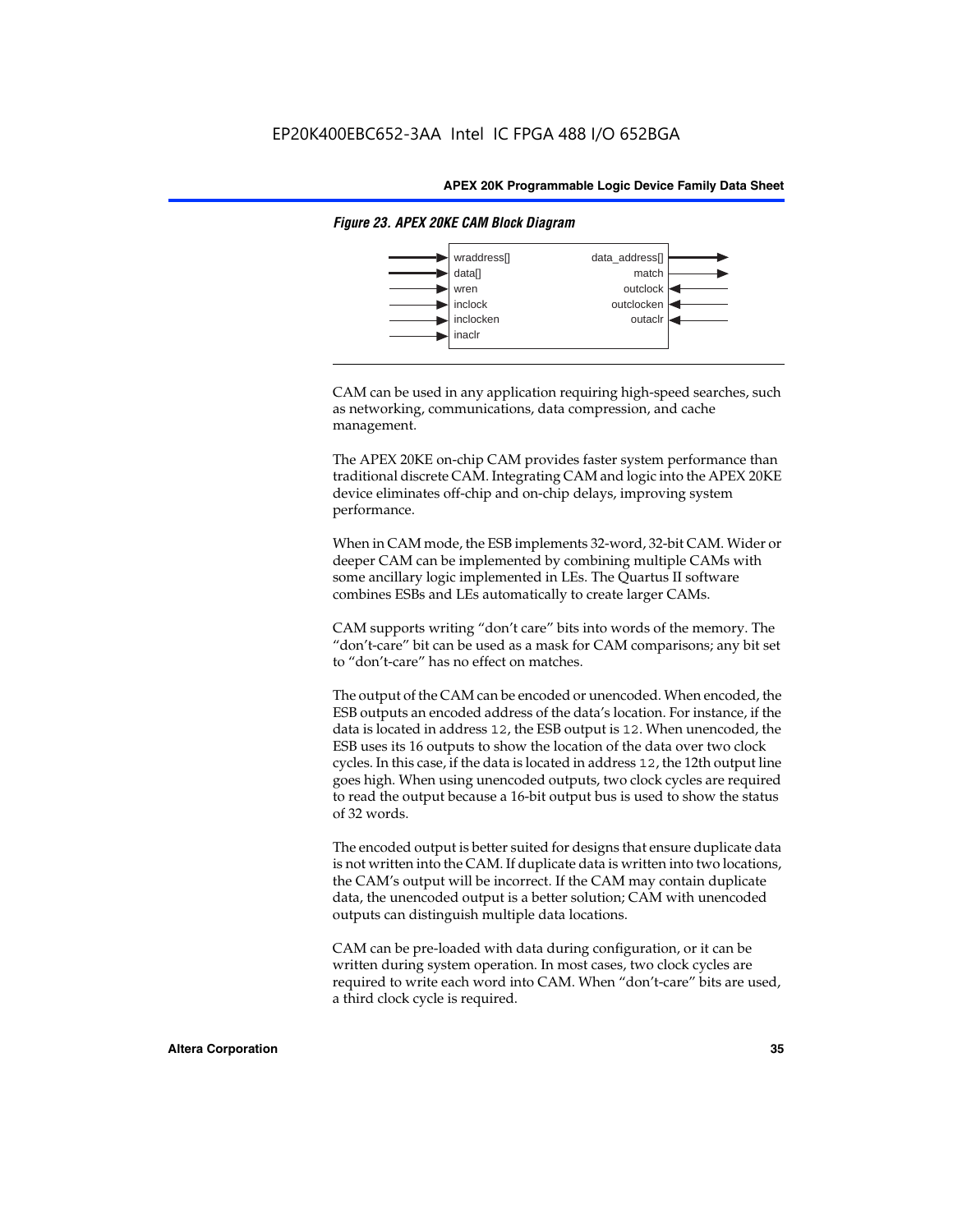

For more information on APEX 20KE devices and CAM, see *Application Note 119 (Implementing High-Speed Search Applications with APEX CAM).*

# **Driving Signals to the ESB**

ESBs provide flexible options for driving control signals. Different clocks can be used for the ESB inputs and outputs. Registers can be inserted independently on the data input, data output, read address, write address, WE, and RE signals. The global signals and the local interconnect can drive the WE and RE signals. The global signals, dedicated clock pins, and local interconnect can drive the ESB clock signals. Because the LEs drive the local interconnect, the LEs can control the WE and RE signals and the ESB clock, clock enable, and asynchronous clear signals. Figure 24 shows the ESB control signal generation logic.





#### *Note to Figure 24:*

(1) APEX 20KE devices have four dedicated clocks.

An ESB is fed by the local interconnect, which is driven by adjacent LEs (for high-speed connection to the ESB) or the MegaLAB interconnect. The ESB can drive the local, MegaLAB, or FastTrack Interconnect routing structure to drive LEs and IOEs in the same MegaLAB structure or anywhere in the device.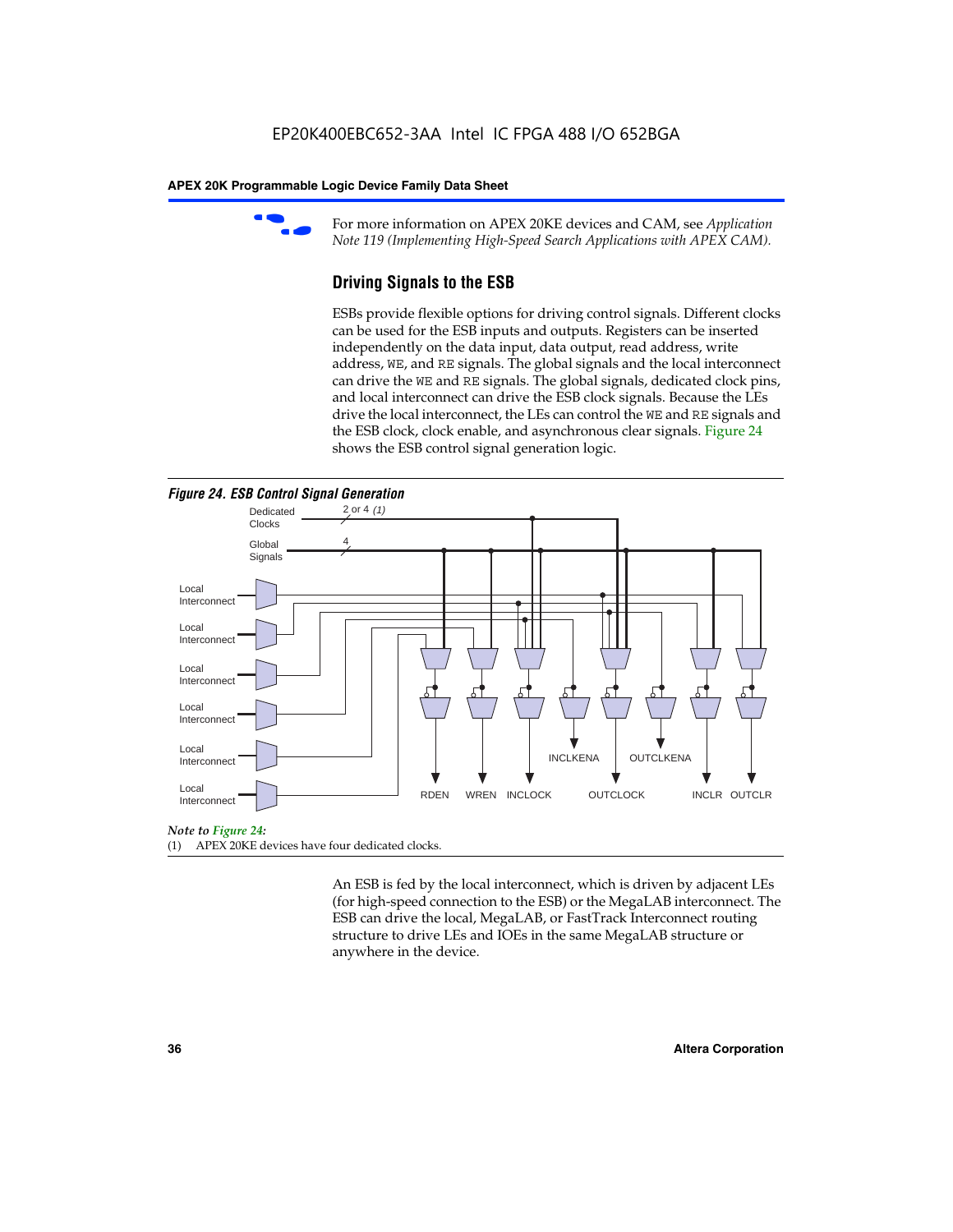# **Implementing Logic in ROM**

In addition to implementing logic with product terms, the ESB can implement logic functions when it is programmed with a read-only pattern during configuration, creating a large LUT. With LUTs, combinatorial functions are implemented by looking up the results, rather than by computing them. This implementation of combinatorial functions can be faster than using algorithms implemented in general logic, a performance advantage that is further enhanced by the fast access times of ESBs. The large capacity of ESBs enables designers to implement complex functions in one logic level without the routing delays associated with linked LEs or distributed RAM blocks. Parameterized functions such as LPM functions can take advantage of the ESB automatically. Further, the Quartus II software can implement portions of a design with ESBs where appropriate.

# **Programmable Speed/Power Control**

APEX 20K ESBs offer a high-speed mode that supports very fast operation on an ESB-by-ESB basis. When high speed is not required, this feature can be turned off to reduce the ESB's power dissipation by up to 50%. ESBs that run at low power incur a nominal timing delay adder. This Turbo  $Bit^{TM}$  option is available for ESBs that implement product-term logic or memory functions. An ESB that is not used will be powered down so that it does not consume DC current.

Designers can program each ESB in the APEX 20K device for either high-speed or low-power operation. As a result, speed-critical paths in the design can run at high speed, while the remaining paths operate at reduced power.

**I/O Structure** The APEX 20K IOE contains a bidirectional I/O buffer and a register that can be used either as an input register for external data requiring fast setup times, or as an output register for data requiring fast clock-to-output performance. IOEs can be used as input, output, or bidirectional pins. For fast bidirectional I/O timing, LE registers using local routing can improve setup times and OE timing. The Quartus II software Compiler uses the programmable inversion option to invert signals from the row and column interconnect automatically where appropriate. Because the APEX 20K IOE offers one output enable per pin, the Quartus II software Compiler can emulate open-drain operation efficiently.

> The APEX 20K IOE includes programmable delays that can be activated to ensure zero hold times, minimum clock-to-output times, input IOE register-to-core register transfers, or core-to-output IOE register transfers. A path in which a pin directly drives a register may require the delay to ensure zero hold time, whereas a path in which a pin drives a register through combinatorial logic may not require the delay.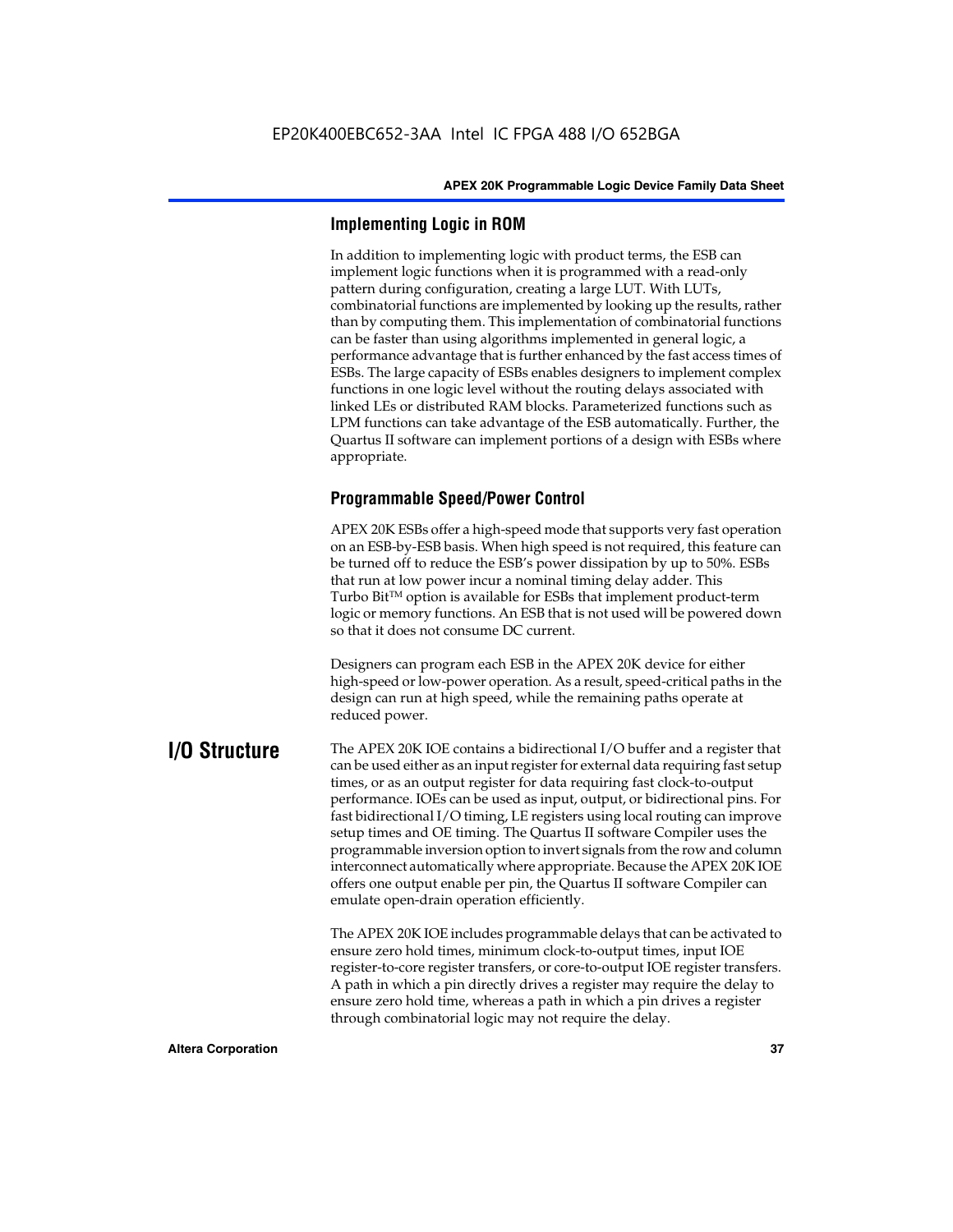Table 10 describes the APEX 20K programmable delays and their logic options in the Quartus II software.

| Table 10. APEX 20K Programmable Delay Chains                 |                                         |  |  |  |  |
|--------------------------------------------------------------|-----------------------------------------|--|--|--|--|
| <b>Quartus II Logic Option</b><br><b>Programmable Delays</b> |                                         |  |  |  |  |
| Input pin to core delay                                      | Decrease input delay to internal cells  |  |  |  |  |
| Input pin to input register delay                            | Decrease input delay to input register  |  |  |  |  |
| Core to output register delay                                | Decrease input delay to output register |  |  |  |  |
| Output register $t_{\rm CO}$ delay                           | Increase delay to output pin            |  |  |  |  |

The Quartus II software compiler can program these delays automatically to minimize setup time while providing a zero hold time. Figure 25 shows how fast bidirectional I/Os are implemented in APEX 20K devices.

The register in the APEX 20K IOE can be programmed to power-up high or low after configuration is complete. If it is programmed to power-up low, an asynchronous clear can control the register. If it is programmed to power-up high, the register cannot be asynchronously cleared or preset. This feature is useful for cases where the APEX 20K device controls an active-low input or another device; it prevents inadvertent activation of the input upon power-up.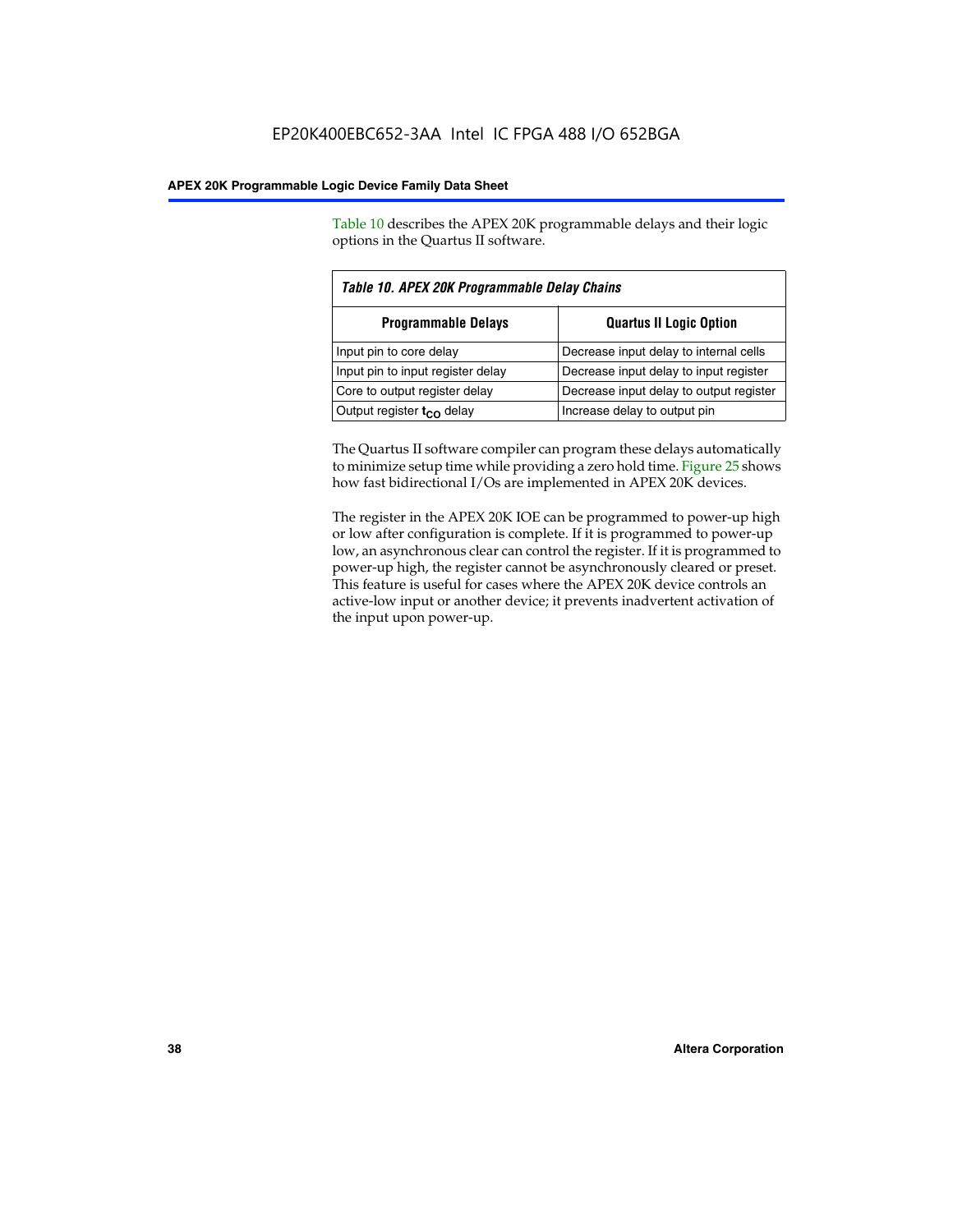

# *Figure 25. APEX 20K Bidirectional I/O Registers Note (1)*



#### **Altera Corporation 39**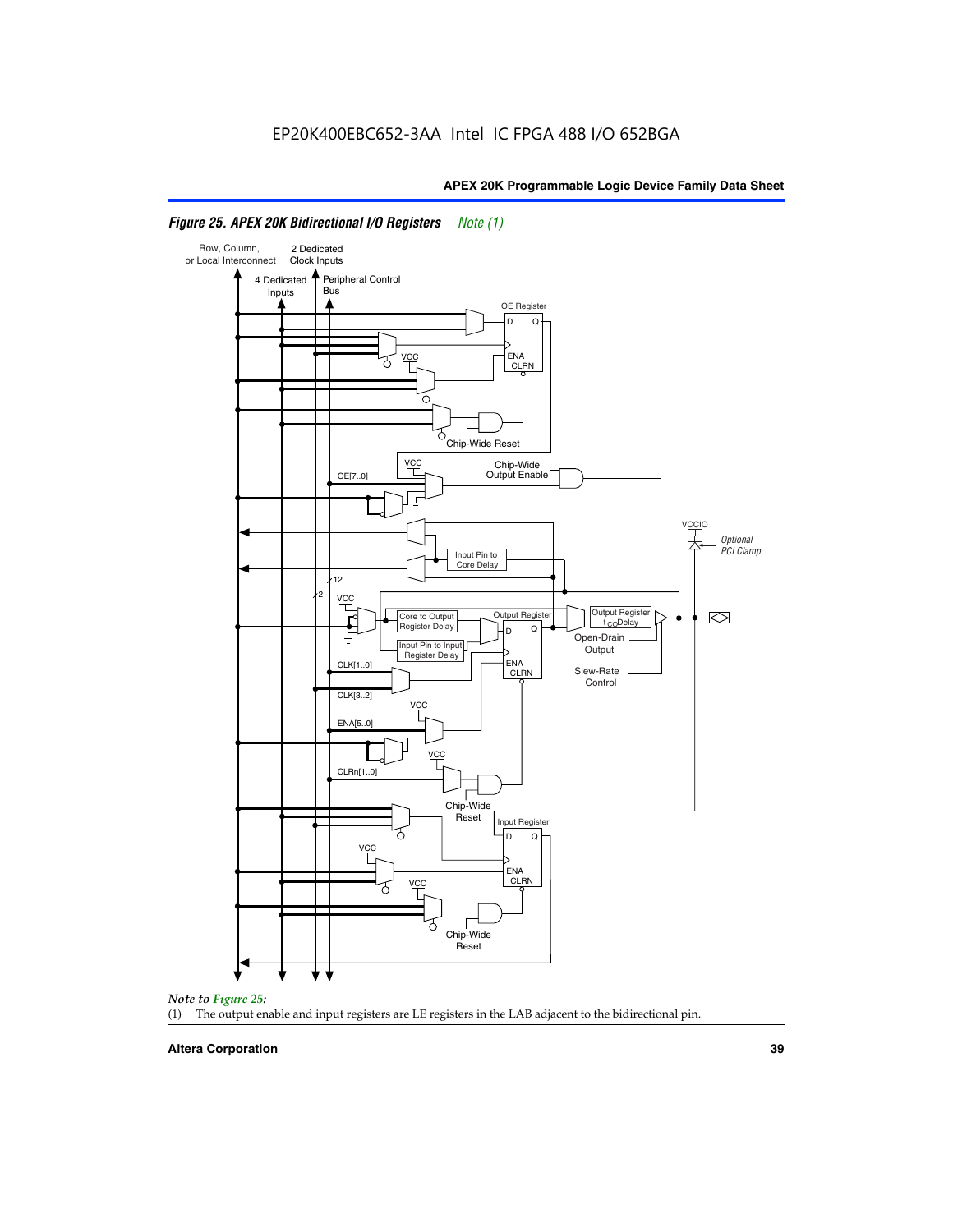APEX 20KE devices include an enhanced IOE, which drives the FastRow interconnect. The FastRow interconnect connects a column I/O pin directly to the LAB local interconnect within two MegaLAB structures. This feature provides fast setup times for pins that drive high fan-outs with complex logic, such as PCI designs. For fast bidirectional I/O timing, LE registers using local routing can improve setup times and OE timing. The APEX 20KE IOE also includes direct support for open-drain operation, giving faster clock-to-output for open-drain signals. Some programmable delays in the APEX 20KE IOE offer multiple levels of delay to fine-tune setup and hold time requirements. The Quartus II software compiler can set these delays automatically to minimize setup time while providing a zero hold time.

Table 11 describes the APEX 20KE programmable delays and their logic options in the Quartus II software.

| Table 11. APEX 20KE Programmable Delay Chains |                                         |  |  |  |
|-----------------------------------------------|-----------------------------------------|--|--|--|
| <b>Programmable Delays</b>                    | <b>Quartus II Logic Option</b>          |  |  |  |
| Input Pin to Core Delay                       | Decrease input delay to internal cells  |  |  |  |
| Input Pin to Input Register Delay             | Decrease input delay to input registers |  |  |  |
| Core to Output Register Delay                 | Decrease input delay to output register |  |  |  |
| Output Register t <sub>CO</sub> Delay         | Increase delay to output pin            |  |  |  |
| Clock Enable Delay                            | Increase clock enable delay             |  |  |  |

The register in the APEX 20KE IOE can be programmed to power-up high or low after configuration is complete. If it is programmed to power-up low, an asynchronous clear can control the register. If it is programmed to power-up high, an asynchronous preset can control the register. Figure 26 shows how fast bidirectional I/O pins are implemented in APEX 20KE devices. This feature is useful for cases where the APEX 20KE device controls an active-low input or another device; it prevents inadvertent activation of the input upon power-up.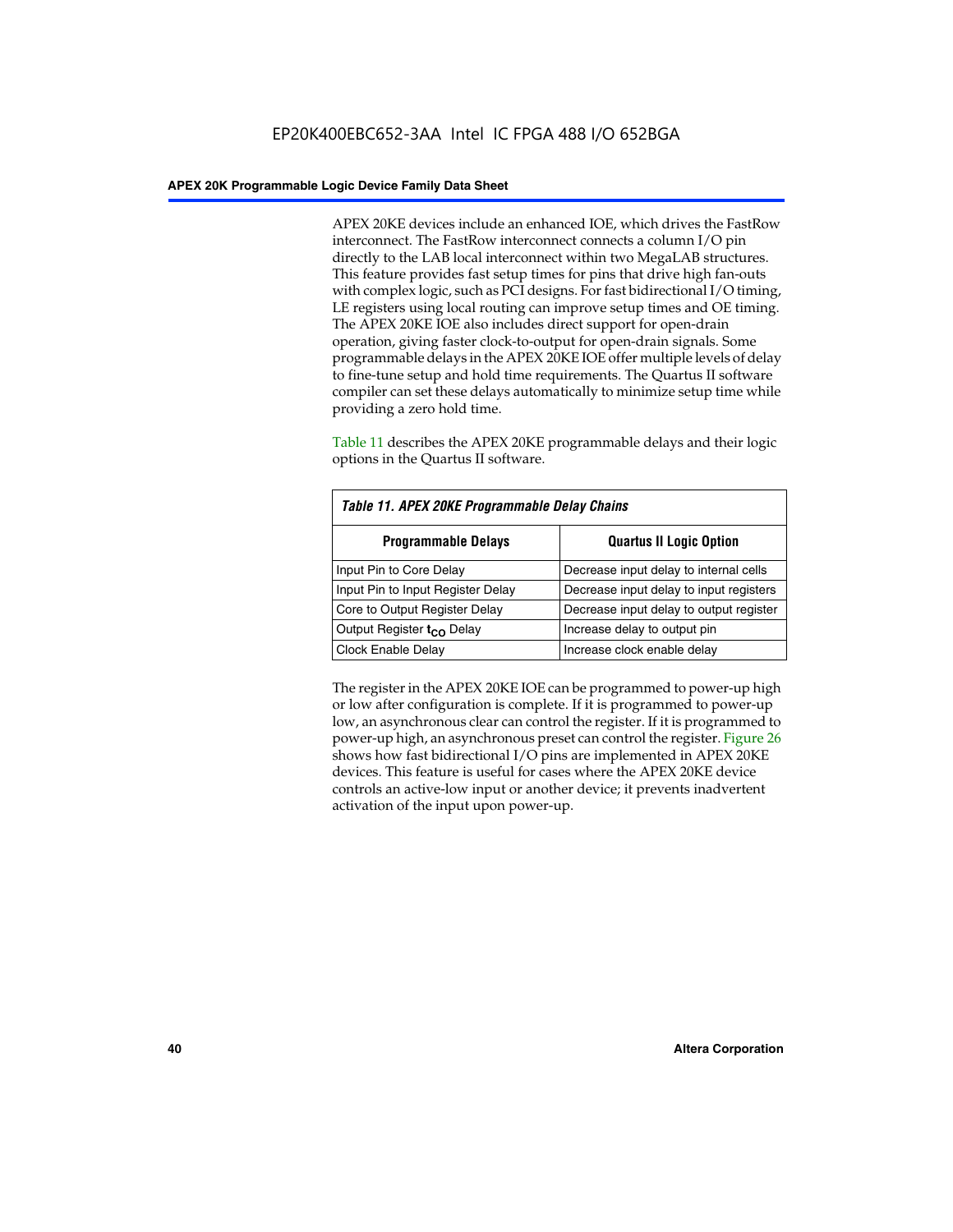# *Figure 26. APEX 20KE Bidirectional I/O Registers Notes (1), (2)*



#### *Notes to Figure 26:*

- 
- (1) This programmable delay has four settings: off and three levels of delay.<br>(2) The output enable and input registers are LE registers in the LAB adjacer The output enable and input registers are LE registers in the LAB adjacent to the bidirectional pin.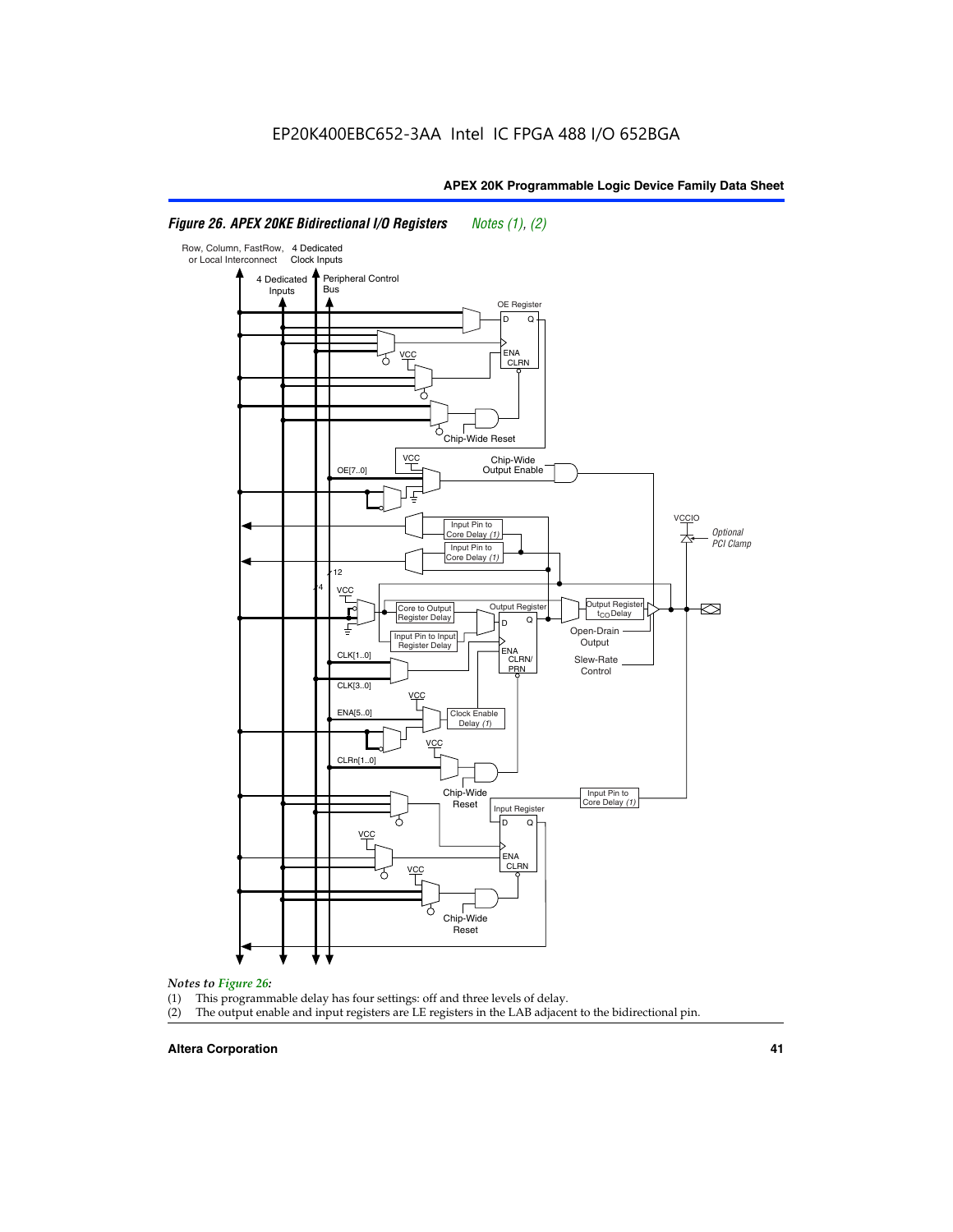Each IOE drives a row, column, MegaLAB, or local interconnect when used as an input or bidirectional pin. A row IOE can drive a local, MegaLAB, row, and column interconnect; a column IOE can drive the column interconnect. Figure 27 shows how a row IOE connects to the interconnect.

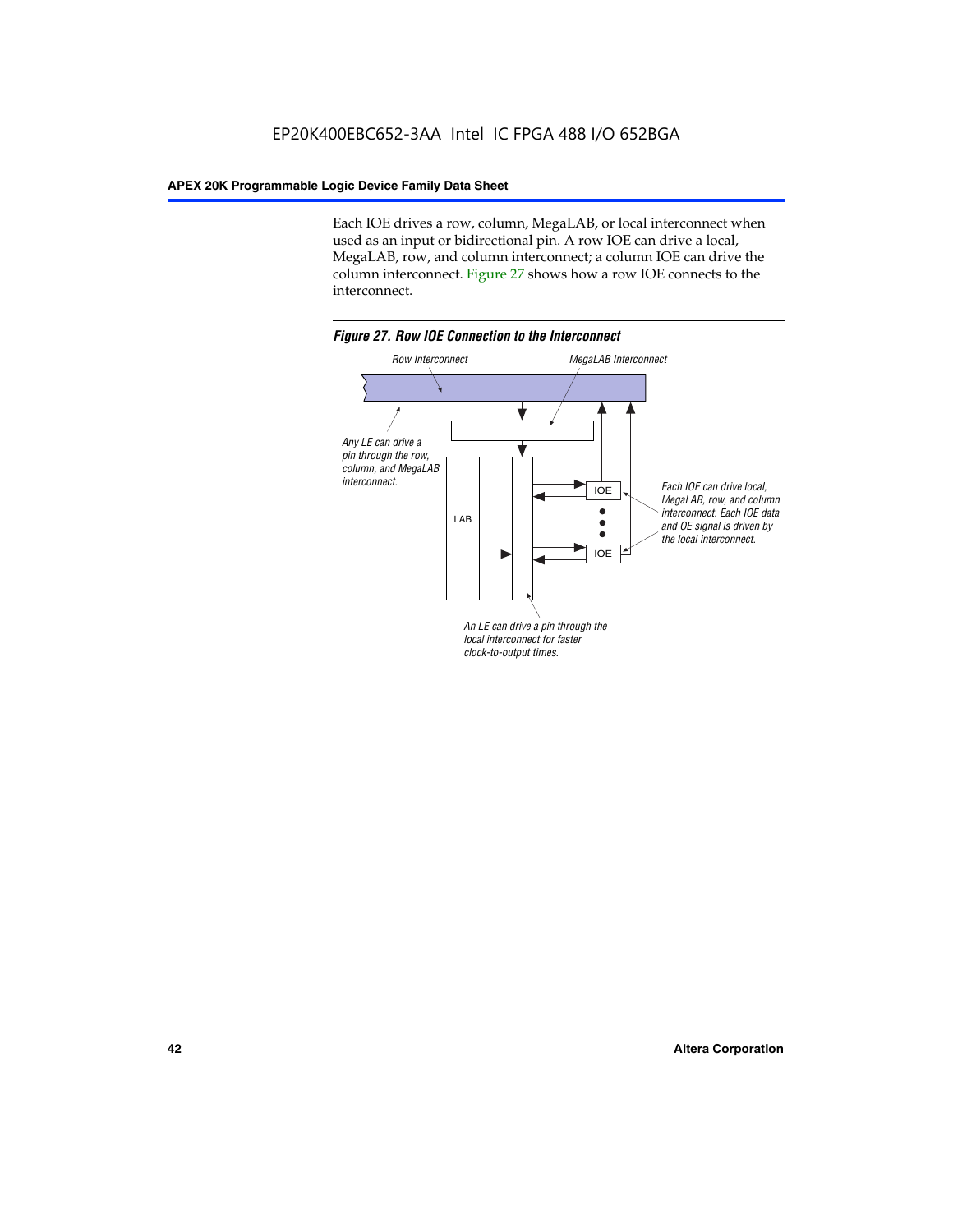Figure 28 shows how a column IOE connects to the interconnect.

# *Figure 28. Column IOE Connection to the Interconnect*



# **Dedicated Fast I/O Pins**

APEX 20KE devices incorporate an enhancement to support bidirectional pins with high internal fanout such as PCI control signals. These pins are called Dedicated Fast I/O pins (FAST1, FAST2, FAST3, and FAST4) and replace dedicated inputs. These pins can be used for fast clock, clear, or high fanout logic signal distribution. They also can drive out. The Dedicated Fast I/O pin data output and tri-state control are driven by local interconnect from the adjacent MegaLAB for high speed.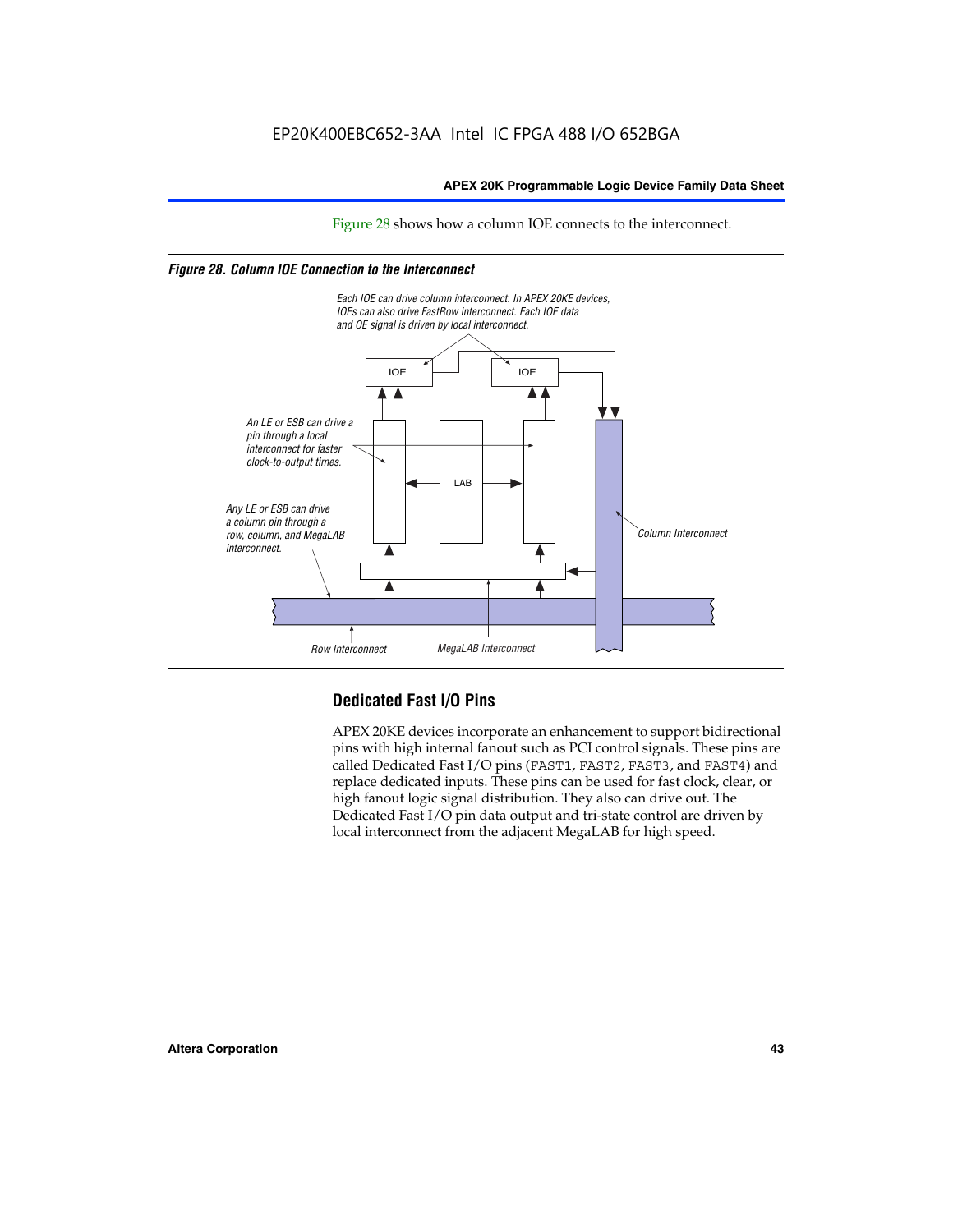# **Advanced I/O Standard Support**

APEX 20KE IOEs support the following I/O standards: LVTTL, LVCMOS, 1.8-V I/O, 2.5-V I/O, 3.3-V PCI, PCI-X, 3.3-V AGP, LVDS, LVPECL, GTL+, CTT, HSTL Class I, SSTL-3 Class I and II, and SSTL-2 Class I and II.



For more information on I/O standards supported by APEX 20KE devices, see *Application Note 117 (Using Selectable I/O Standards in Altera Devices)*.

The APEX 20KE device contains eight I/O banks. In QFP packages, the banks are linked to form four I/O banks. The I/O banks directly support all standards except LVDS and LVPECL. All I/O banks can support LVDS and LVPECL with the addition of external resistors. In addition, one block within a bank contains circuitry to support high-speed True-LVDS and LVPECL inputs, and another block within a particular bank supports high-speed True-LVDS and LVPECL outputs. The LVDS blocks support all of the I/O standards. Each I/O bank has its own VCCIO pins. A single device can support 1.8-V, 2.5-V, and 3.3-V interfaces; each bank can support a different standard independently. Each bank can also use a separate  $V_{\text{REF}}$  level so that each bank can support any of the terminated standards (such as SSTL-3) independently. Within a bank, any one of the terminated standards can be supported. EP20K300E and larger APEX 20KE devices support the LVDS interface for data pins (smaller devices support LVDS clock pins, but not data pins). All EP20K300E and larger devices support the LVDS interface for data pins up to 155 Mbit per channel; EP20K400E devices and larger with an X-suffix on the ordering code add a serializer/deserializer circuit and PLL for higher-speed support.

Each bank can support multiple standards with the same VCCIO for output pins. Each bank can support one voltage-referenced I/O standard, but it can support multiple I/O standards with the same VCCIO voltage level. For example, when VCCIO is 3.3 V, a bank can support LVTTL, LVCMOS, 3.3-V PCI, and SSTL-3 for inputs and outputs.

When the LVDS banks are not used as LVDS I/O banks, they support all of the other I/O standards. Figure 29 shows the arrangement of the APEX 20KE I/O banks.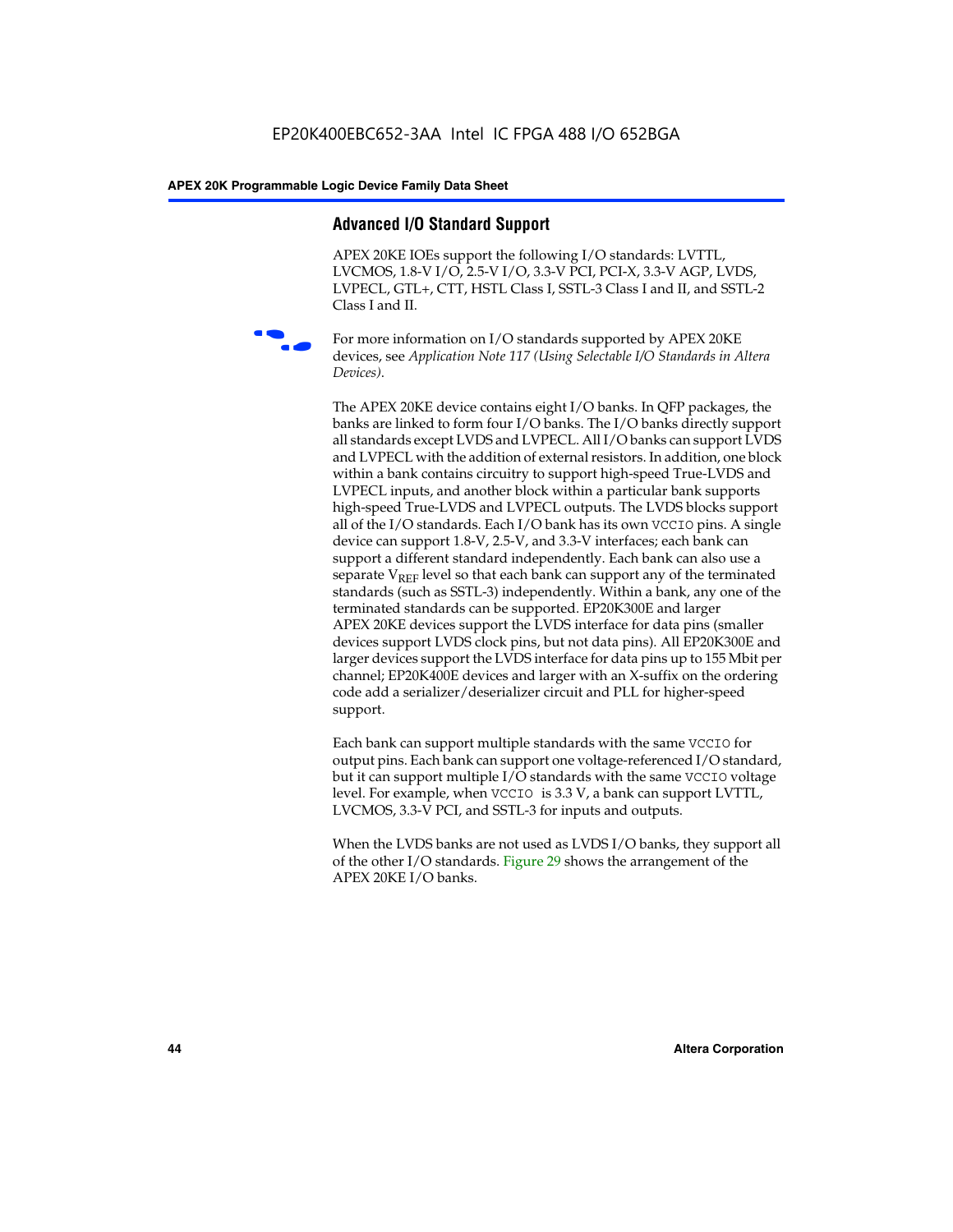

## *Figure 29. APEX 20KE I/O Banks*

#### *Notes to Figure 29:*

- (1) For more information on placing I/O pins in LVDS blocks, refer to the *Guidelines for Using LVDS Blocks* section in *Application Note 120 (Using LVDS in APEX 20KE Devices*).
- (2) If the LVDS input and output blocks are not used for LVDS, they can support all of the I/O standards and can be used as input, output, or bidirectional pins with  $V_{\text{C} \cap \text{O}}$  set to 3.3 V, 2.5 V, or 1.8 V.

# **Power Sequencing & Hot Socketing**

Because APEX 20K and APEX 20KE devices can be used in a mixedvoltage environment, they have been designed specifically to tolerate any possible power-up sequence. Therefore, the  $V_{\text{CCIO}}$  and  $V_{\text{CCINT}}$  power supplies may be powered in any order.

For more information, please refer to the "Power Sequencing Considerations" section in the *Configuring APEX 20KE & APEX 20KC Devices* chapter of the *Configuration Devices Handbook*.

Signals can be driven into APEX 20K devices before and during power-up without damaging the device. In addition, APEX 20K devices do not drive out during power-up. Once operating conditions are reached and the device is configured, APEX 20K and APEX 20KE devices operate as specified by the user.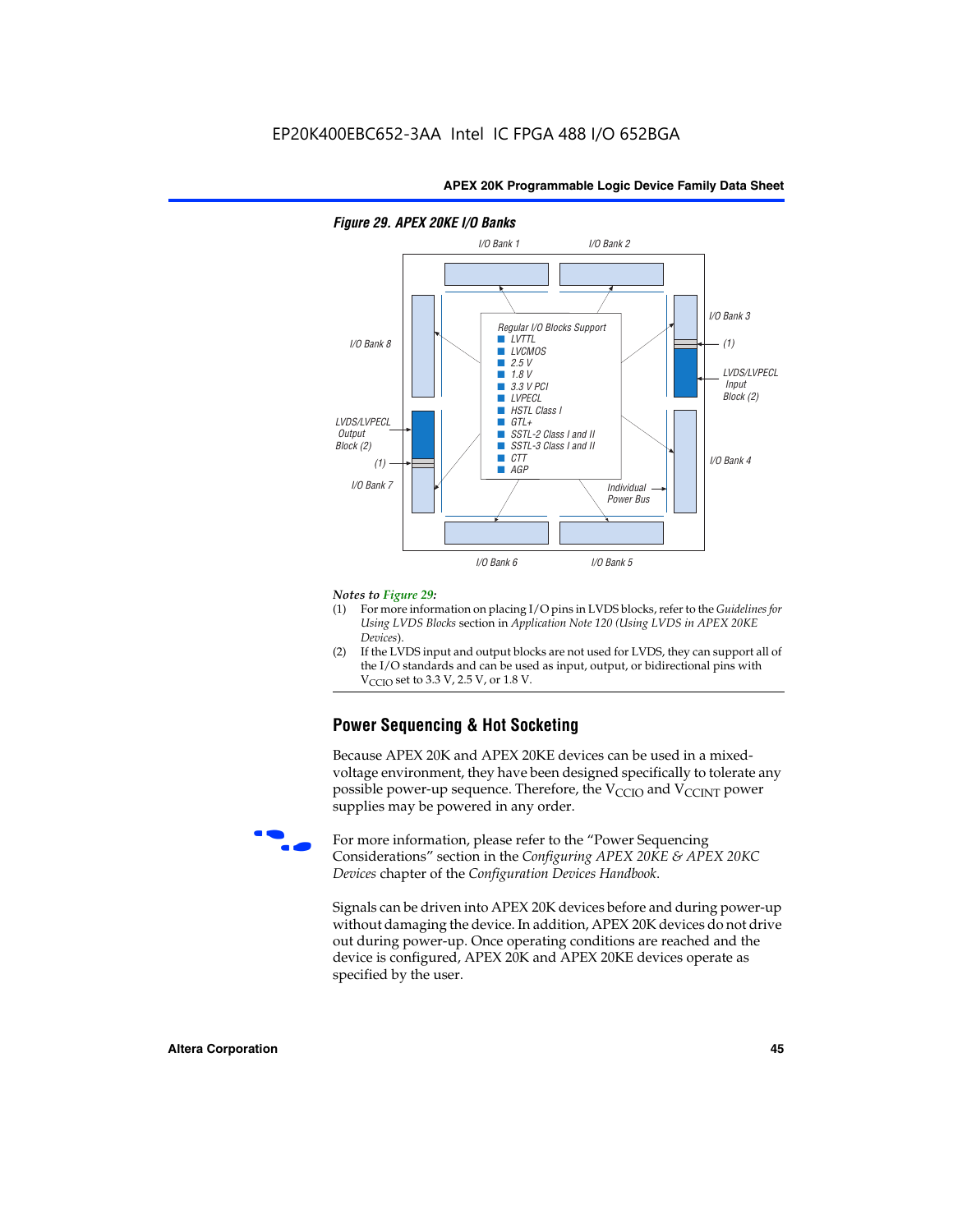Under hot socketing conditions, APEX 20KE devices will not sustain any damage, but the I/O pins will drive out.

# **MultiVolt I/O Interface**

The APEX device architecture supports the MultiVolt I/O interface feature, which allows APEX devices in all packages to interface with systems of different supply voltages. The devices have one set of VCC pins for internal operation and input buffers (VCCINT), and another set for I/O output drivers (VCCIO).

The APEX 20K VCCINT pins must always be connected to a 2.5 V power supply. With a 2.5-V  $V_{\text{CCMT}}$  level, input pins are 2.5-V, 3.3-V, and 5.0-V tolerant. The VCCIO pins can be connected to either a 2.5-V or 3.3-V power supply, depending on the output requirements. When VCCIO pins are connected to a 2.5-V power supply, the output levels are compatible with 2.5-V systems. When the VCCIO pins are connected to a 3.3-V power supply, the output high is 3.3 V and is compatible with 3.3-V or 5.0-V systems.

| Table 12. 5.0-V Tolerant APEX 20K MultiVolt I/O Support |                                                |                  |     |     |     |     |  |
|---------------------------------------------------------|------------------------------------------------|------------------|-----|-----|-----|-----|--|
| $V_{\text{CCIO}}(V)$                                    | Input Signals (V)<br><b>Output Signals (V)</b> |                  |     |     |     |     |  |
|                                                         | 2.5                                            | 3.3              | 5.0 | 2.5 | 3.3 | 5.0 |  |
| 2.5                                                     |                                                | $\checkmark$ (1) |     |     |     |     |  |
| 3.3                                                     |                                                |                  |     |     |     |     |  |

Table 12 summarizes 5.0-V tolerant APEX 20K MultiVolt I/O support.

#### *Notes to Table 12:*

- (1) The PCI clamping diode must be disabled to drive an input with voltages higher than  $V_{CCIO}$ .
- (2) When  $V_{CCIO} = 3.3 V$ , an APEX 20K device can drive a 2.5-V device with 3.3-V tolerant inputs.

Open-drain output pins on 5.0-V tolerant APEX 20K devices (with a pullup resistor to the 5.0-V supply) can drive 5.0-V CMOS input pins that require a  $V_{IH}$  of 3.5 V. When the pin is inactive, the trace will be pulled up to 5.0 V by the resistor. The open-drain pin will only drive low or tri-state; it will never drive high. The rise time is dependent on the value of the pullup resistor and load impedance. The  $I_{OI}$  current specification should be considered when selecting a pull-up resistor.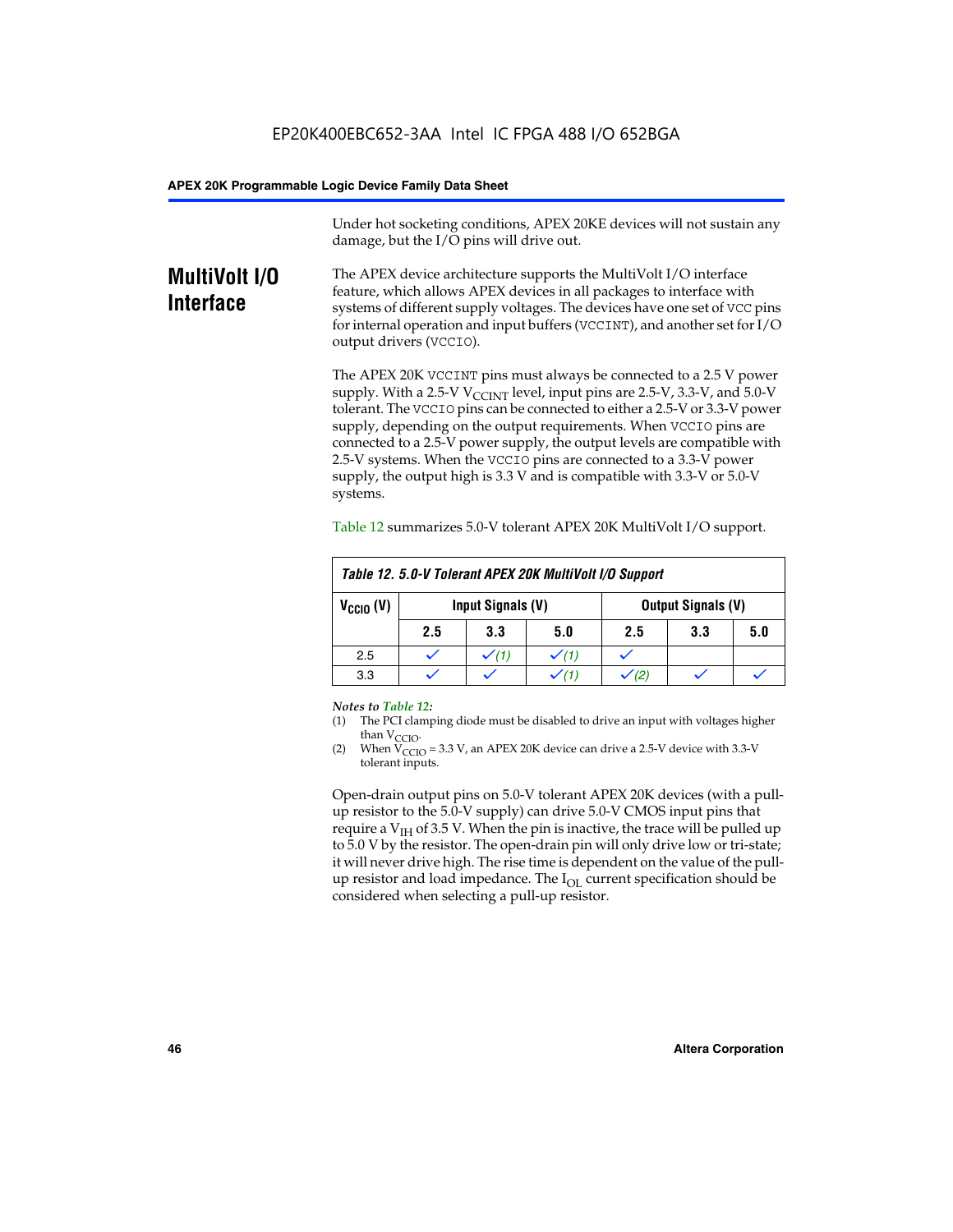APEX 20KE devices also support the MultiVolt I/O interface feature. The APEX 20KE VCCINT pins must always be connected to a 1.8-V power supply. With a 1.8-V  $V_{\text{CCINT}}$  level, input pins are 1.8-V, 2.5-V, and 3.3-V tolerant. The VCCIO pins can be connected to either a 1.8-V, 2.5-V, or 3.3-V power supply, depending on the I/O standard requirements. When the VCCIO pins are connected to a 1.8-V power supply, the output levels are compatible with 1.8-V systems. When VCCIO pins are connected to a 2.5-V power supply, the output levels are compatible with 2.5-V systems. When VCCIO pins are connected to a 3.3-V power supply, the output high is 3.3 V and compatible with 3.3-V or 5.0-V systems. An APEX 20KE device is 5.0-V tolerant with the addition of a resistor.

# Table 13 summarizes APEX 20KE MultiVolt I/O support.

| Table 13. APEX 20KE MultiVolt I/O Support<br>Note (1) |                                                |     |     |     |     |     |     |     |
|-------------------------------------------------------|------------------------------------------------|-----|-----|-----|-----|-----|-----|-----|
| $V_{\text{CCIO}}(V)$                                  | Input Signals (V)<br><b>Output Signals (V)</b> |     |     |     |     |     |     |     |
|                                                       | 1.8                                            | 2.5 | 3.3 | 5.0 | 1.8 | 2.5 | 3.3 | 5.0 |
| 1.8                                                   |                                                |     |     |     |     |     |     |     |
| 2.5                                                   |                                                |     |     |     |     |     |     |     |
| 3.3                                                   |                                                |     |     | (2) |     |     | (3) |     |

# *Notes to Table 13:*

(1) The PCI clamping diode must be disabled to drive an input with voltages higher than  $V_{CCIO}$ , except for the 5.0-V input case.

(2) An APEX 20KE device can be made 5.0-V tolerant with the addition of an external resistor. You also need a PCI clamp and series resistor.

(3) When  $V_{\text{CCIO}} = 3.3$  V, an APEX 20KE device can drive a 2.5-V device with 3.3-V tolerant inputs.

# **ClockLock & ClockBoost Features**

APEX 20K devices support the ClockLock and ClockBoost clock management features, which are implemented with PLLs. The ClockLock circuitry uses a synchronizing PLL that reduces the clock delay and skew within a device. This reduction minimizes clock-to-output and setup times while maintaining zero hold times. The ClockBoost circuitry, which provides a clock multiplier, allows the designer to enhance device area efficiency by sharing resources within the device. The ClockBoost circuitry allows the designer to distribute a low-speed clock and multiply that clock on-device. APEX 20K devices include a high-speed clock tree; unlike ASICs, the user does not have to design and optimize the clock tree. The ClockLock and ClockBoost features work in conjunction with the APEX 20K device's high-speed clock to provide significant improvements in system performance and band-width. Devices with an X-suffix on the ordering code include the ClockLock circuit.

The ClockLock and ClockBoost features in APEX 20K devices are enabled through the Quartus II software. External devices are not required to use these features.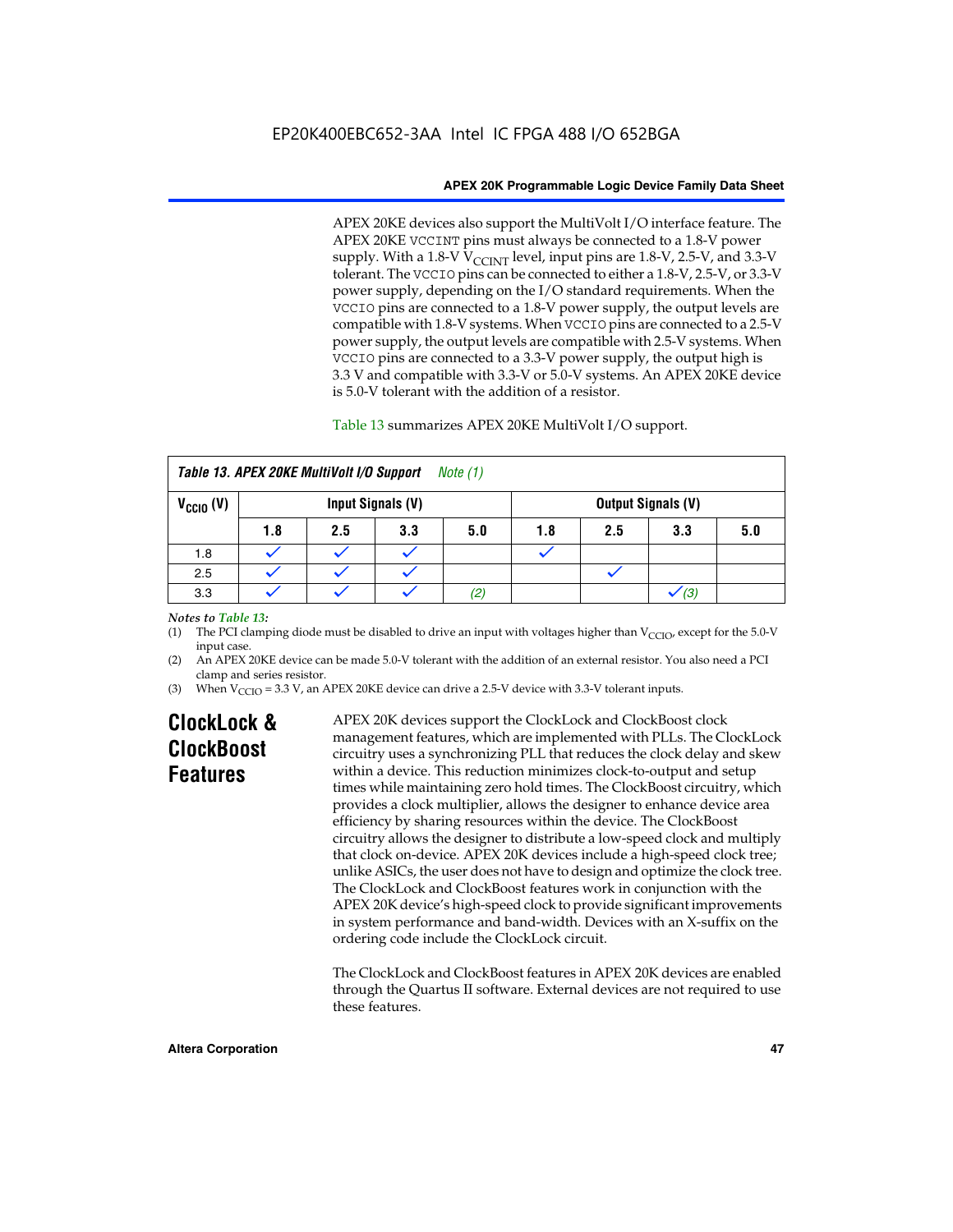For designs that require both a multiplied and non-multiplied clock, the clock trace on the board can be connected to CLK2p. Table 14 shows the combinations supported by the ClockLock and ClockBoost circuitry. The CLK2p pin can feed both the ClockLock and ClockBoost circuitry in the APEX 20K device. However, when both circuits are used, the other clock pin (CLK1p) cannot be used.

| <b>Table 14. Multiplication Factor Combinations</b> |            |  |  |  |
|-----------------------------------------------------|------------|--|--|--|
| Clock <sub>1</sub><br>Clock <sub>2</sub>            |            |  |  |  |
| ×1                                                  | ×1         |  |  |  |
| $\times$ 1, $\times$ 2                              | $\times 2$ |  |  |  |
| $\times$ 1, $\times$ 2, $\times$ 4                  | ×4         |  |  |  |

# **APEX 20KE ClockLock Feature**

APEX 20KE devices include an enhanced ClockLock feature set. These devices include up to four PLLs, which can be used independently. Two PLLs are designed for either general-purpose use or LVDS use (on devices that support LVDS I/O pins). The remaining two PLLs are designed for general-purpose use. The EP20K200E and smaller devices have two PLLs; the EP20K300E and larger devices have four PLLs.

The following sections describe some of the features offered by the APEX 20KE PLLs.

# *External PLL Feedback*

The ClockLock circuit's output can be driven off-chip to clock other devices in the system; further, the feedback loop of the PLL can be routed off-chip. This feature allows the designer to exercise fine control over the I/O interface between the APEX 20KE device and another high-speed device, such as SDRAM.

# *Clock Multiplication*

The APEX 20KE ClockBoost circuit can multiply or divide clocks by a programmable number. The clock can be multiplied by *m*/(*n* × *k*) or  $m/(n \times v)$ , where *m* and *k* range from 2 to 160, and *n* and *v* range from 1 to 16. Clock multiplication and division can be used for time-domain multiplexing and other functions, which can reduce design LE requirements.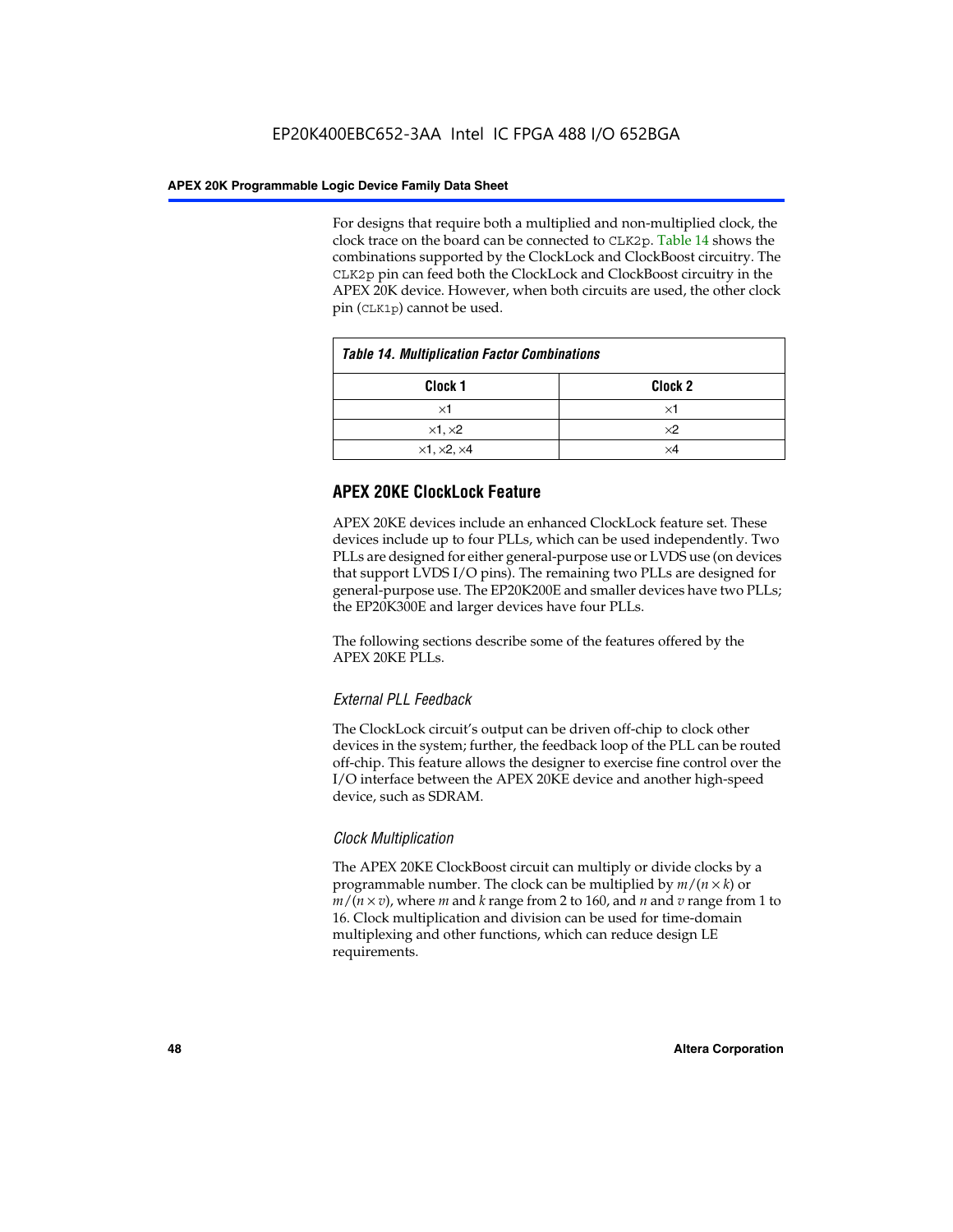# *Clock Phase & Delay Adjustment*

The APEX 20KE ClockShift feature allows the clock phase and delay to be adjusted. The clock phase can be adjusted by 90° steps. The clock delay can be adjusted to increase or decrease the clock delay by an arbitrary amount, up to one clock period.

# *LVDS Support*

Two PLLs are designed to support the LVDS interface. When using LVDS, the I/O clock runs at a slower rate than the data transfer rate. Thus, PLLs are used to multiply the I/O clock internally to capture the LVDS data. For example, an I/O clock may run at 105 MHz to support 840 megabits per second (Mbps) LVDS data transfer. In this example, the PLL multiplies the incoming clock by eight to support the high-speed data transfer. You can use PLLs in EP20K400E and larger devices for high-speed LVDS interfacing.

# *Lock Signals*

The APEX 20KE ClockLock circuitry supports individual LOCK signals. The LOCK signal drives high when the ClockLock circuit has locked onto the input clock. The LOCK signals are optional for each ClockLock circuit; when not used, they are I/O pins.

# **ClockLock & ClockBoost Timing Parameters**

For the ClockLock and ClockBoost circuitry to function properly, the incoming clock must meet certain requirements. If these specifications are not met, the circuitry may not lock onto the incoming clock, which generates an erroneous clock within the device. The clock generated by the ClockLock and ClockBoost circuitry must also meet certain specifications. If the incoming clock meets these requirements during configuration, the APEX 20K ClockLock and ClockBoost circuitry will lock onto the clock during configuration. The circuit will be ready for use immediately after configuration. In APEX 20KE devices, the clock input standard is programmable, so the PLL cannot respond to the clock until the device is configured. The PLL locks onto the input clock as soon as configuration is complete. Figure 30 shows the incoming and generated clock specifications.

 $\mathbb{I} \mathcal{F}$  For more information on ClockLock and ClockBoost circuitry, see *Application Note 115: Using the ClockLock and ClockBoost PLL Features in APEX Devices*.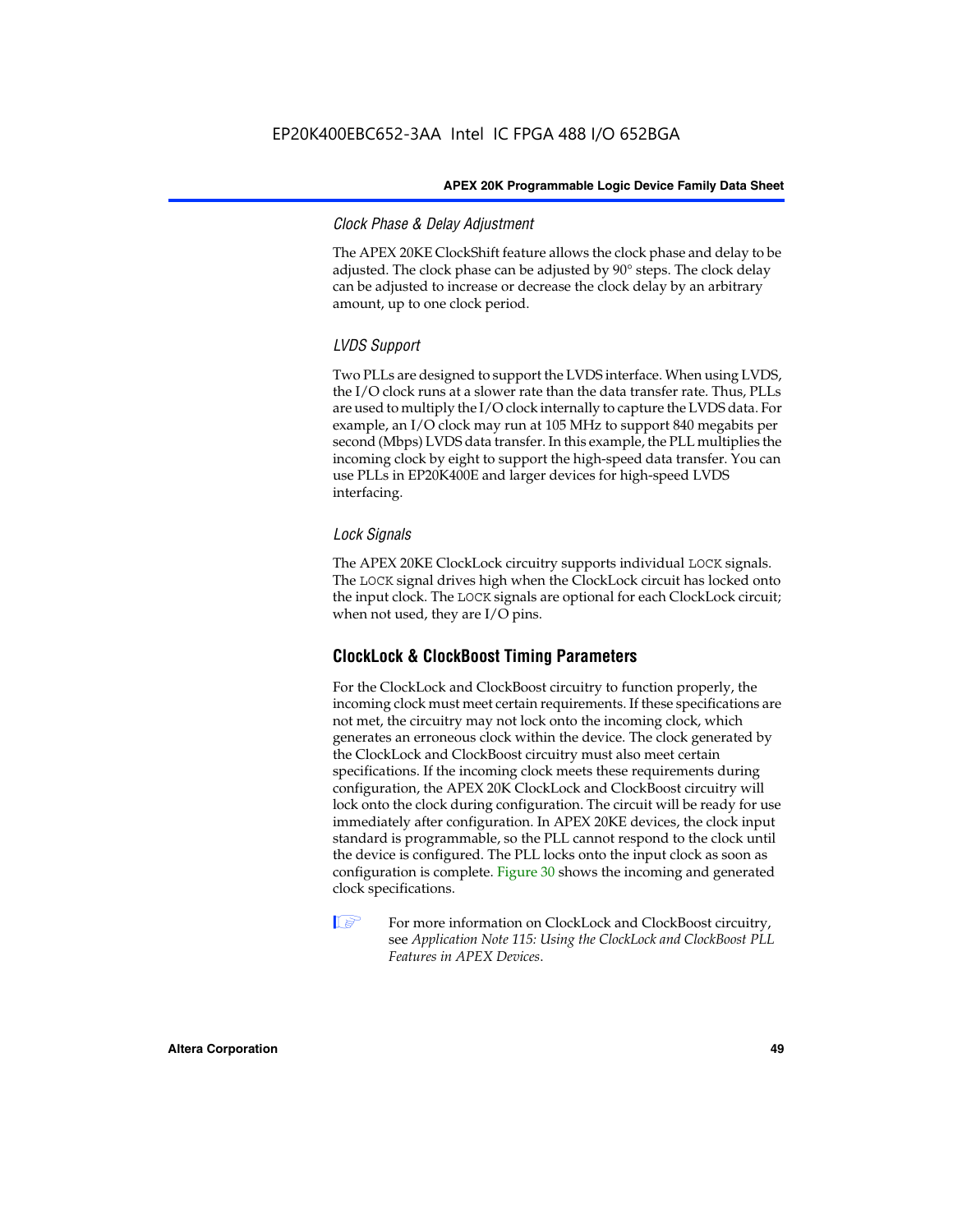

# *Figure 30. Specifications for the Incoming & Generated Clocks Note (1)*

# *Note to Figure 30:*

The tI parameter refers to the nominal input clock period; the tO parameter refers to the nominal output clock period.

Table 15 summarizes the APEX 20K ClockLock and ClockBoost parameters for -1 speed-grade devices.

| <b>Symbol</b>     | <b>Parameter</b>                                                                                                                 | Min | Max       | <b>Unit</b> |
|-------------------|----------------------------------------------------------------------------------------------------------------------------------|-----|-----------|-------------|
| $f_{OUT}$         | Output frequency                                                                                                                 | 25  | 180       | MHz         |
| $f_{CLK1}$ $(1)$  | Input clock frequency (ClockBoost clock<br>25<br>multiplication factor equals 1)                                                 |     | 180 $(1)$ | <b>MHz</b>  |
| $f_{CLK2}$        | Input clock frequency (ClockBoost clock<br>multiplication factor equals 2)                                                       | 16  | 90        | <b>MHz</b>  |
| $f_{CLK4}$        | 10<br>Input clock frequency (ClockBoost clock<br>multiplication factor equals 4)                                                 |     | 48        | <b>MHz</b>  |
| toutputy          | Duty cycle for ClockLock/ClockBoost-generated<br>clock                                                                           | 40  | 60        | %           |
| <b>f</b> CLKDEV   | Input deviation from user specification in the<br>Quartus II software (ClockBoost clock<br>multiplication factor equals 1) $(2)$ |     | 25,000(3) | <b>PPM</b>  |
| $t_{\mathsf{R}}$  | Input rise time                                                                                                                  |     | 5         | ns          |
| $t_{\mathsf{F}}$  | Input fall time                                                                                                                  |     | 5         | ns          |
| <sup>t</sup> LOCK | Time required for ClockLock/ClockBoost to<br>acquire lock (4)                                                                    |     | 10        | μs          |

 $\mathsf I$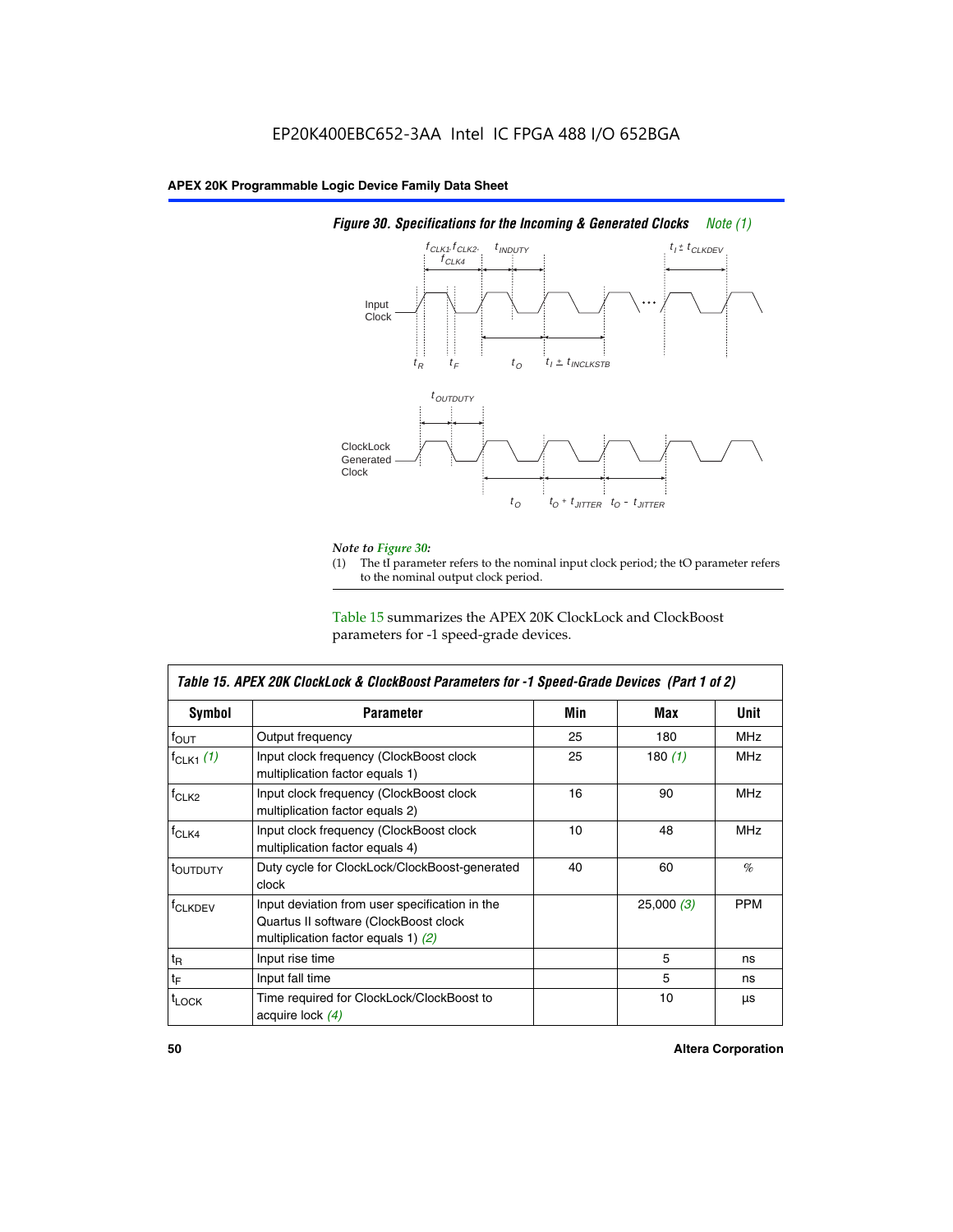| Table 15. APEX 20K ClockLock & ClockBoost Parameters for -1 Speed-Grade Devices (Part 2 of 2) |                                                                     |     |     |      |  |  |
|-----------------------------------------------------------------------------------------------|---------------------------------------------------------------------|-----|-----|------|--|--|
| <b>Symbol</b>                                                                                 | <b>Parameter</b>                                                    | Min | Max | Unit |  |  |
| t <sub>SKEW</sub>                                                                             | Skew delay between related<br>ClockLock/ClockBoost-generated clocks |     | 500 | ps   |  |  |
| <b>UITTER</b>                                                                                 | Jitter on ClockLock/ClockBoost-generated clock<br>(5)               |     | 200 | ps   |  |  |
| <b>INCLKSTB</b>                                                                               | Input clock stability (measured between adjacent<br>clocks)         |     | 50  | ps   |  |  |

*Notes to Table 15:*

- (1) The PLL input frequency range for the EP20K100-1X device for 1x multiplication is 25 MHz to 175 MHz.
- (2) All input clock specifications must be met. The PLL may not lock onto an incoming clock if the clock specifications are not met, creating an erroneous clock within the device.
- (3) During device configuration, the ClockLock and ClockBoost circuitry is configured first. If the incoming clock is supplied during configuration, the ClockLock and ClockBoost circuitry locks during configuration, because the lock time is less than the configuration time.
- (4) The jitter specification is measured under long-term observation.
- (5) If the input clock stability is 100 ps,  $t_{\text{JITTER}}$  is 250 ps.

# Table 16 summarizes the APEX 20K ClockLock and ClockBoost parameters for -2 speed grade devices.

| Symbol                | <b>Parameter</b>                                                                                                                   | Min        | Max       | Unit       |
|-----------------------|------------------------------------------------------------------------------------------------------------------------------------|------------|-----------|------------|
| $f_{\text{OUT}}$      | Output frequency                                                                                                                   | 25         | 170       | <b>MHz</b> |
| <sup>T</sup> CLK1     | Input clock frequency (ClockBoost clock multiplication<br>factor equals 1)                                                         | 25         | 170       | <b>MHz</b> |
| f <sub>CLK2</sub>     | Input clock frequency (ClockBoost clock multiplication<br>factor equals 2)                                                         | 16<br>80   |           | <b>MHz</b> |
| $f_{CLK4}$            | Input clock frequency (ClockBoost clock multiplication<br>factor equals 4)                                                         | 10         | 34        | <b>MHz</b> |
| <sup>t</sup> OUTDUTY  | Duty cycle for ClockLock/ClockBoost-generated clock                                                                                | 40         | 60        | $\%$       |
| <sup>T</sup> CLKDEV   | Input deviation from user specification in the Quartus II<br>software (ClockBoost clock multiplication factor equals<br>one) $(1)$ |            | 25,000(2) | <b>PPM</b> |
| $t_{\mathsf{R}}$      | Input rise time                                                                                                                    |            | 5         | ns         |
| $t_F$                 | Input fall time                                                                                                                    |            | 5         | ns         |
| $t_{\text{LOCK}}$     | Time required for ClockLock/ ClockBoost to acquire<br>lock $(3)$                                                                   |            | 10        | μs         |
| t <sub>SKEW</sub>     | Skew delay between related ClockLock/ ClockBoost-<br>generated clock                                                               | 500<br>500 |           | ps         |
| <sup>t</sup> JITTER   | Jitter on ClockLock/ ClockBoost-generated clock (4)                                                                                |            | 200       | ps         |
| <sup>I</sup> INCLKSTB | Input clock stability (measured between adjacent<br>clocks)                                                                        |            | 50        | ps         |

# *Table 16. APEX 20K ClockLock & ClockBoost Parameters for -2 Speed Grade Devices*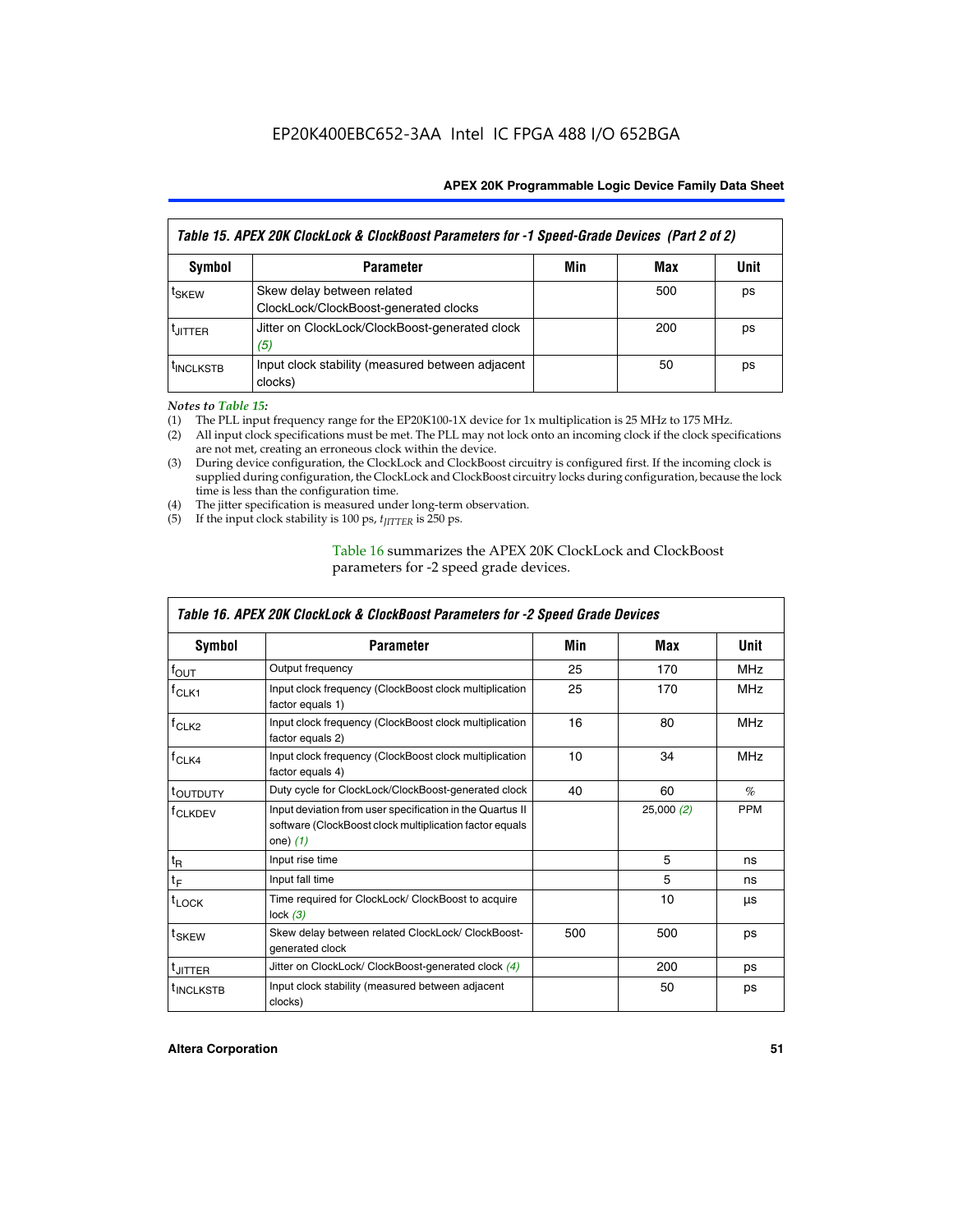- *Notes to Table 16:* (1) To implement the ClockLock and ClockBoost circuitry with the Quartus II software, designers must specify the input frequency. The Quartus II software tunes the PLL in the ClockLock and ClockBoost circuitry to this frequency. The *f<sub>CLKDEV</sub>* parameter specifies how much the incoming clock can differ from the specified frequency during device operation. Simulation does not reflect this parameter.
- (2) Twenty-five thousand parts per million (PPM) equates to 2.5% of input clock period.
- (3) During device configuration, the ClockLock and ClockBoost circuitry is configured before the rest of the device. If the incoming clock is supplied during configuration, the ClockLock and ClockBoost circuitry locks during configuration because the  $t_{LOCK}$  value is less than the time required for configuration.
- (4) The  $t_{\text{ITTTER}}$  specification is measured under long-term observation.

Tables 17 and 18 summarize the ClockLock and ClockBoost parameters for APEX 20KE devices.

| Table 17. APEX 20KE ClockLock & ClockBoost Parameters<br>Note (1) |                                                              |                   |     |     |                             |                  |  |  |
|-------------------------------------------------------------------|--------------------------------------------------------------|-------------------|-----|-----|-----------------------------|------------------|--|--|
| Symbol                                                            | <b>Parameter</b>                                             | <b>Conditions</b> | Min | Typ | Max                         | <b>Unit</b>      |  |  |
| $t_{R}$                                                           | Input rise time                                              |                   |     |     | 5                           | ns               |  |  |
| tF                                                                | Input fall time                                              |                   |     |     | 5                           | ns               |  |  |
| <sup>t</sup> INDUTY                                               | Input duty cycle                                             |                   | 40  |     | 60                          | %                |  |  |
| <sup>t</sup> INJITTER                                             | Input jitter peak-to-peak                                    |                   |     |     | 2% of input<br>period       | peak-to-<br>peak |  |  |
| <sup>t</sup> OUTJITTER                                            | Jitter on ClockLock or ClockBoost-<br>generated clock        |                   |     |     | $0.35%$ of<br>output period | <b>RMS</b>       |  |  |
| toutbuty                                                          | Duty cycle for ClockLock or<br>ClockBoost-generated clock    |                   | 45  |     | 55                          | $\%$             |  |  |
| $t_{\text{LOCK}}$ (2), (3)                                        | Time required for ClockLock or<br>ClockBoost to acquire lock |                   |     |     | 40                          | μs               |  |  |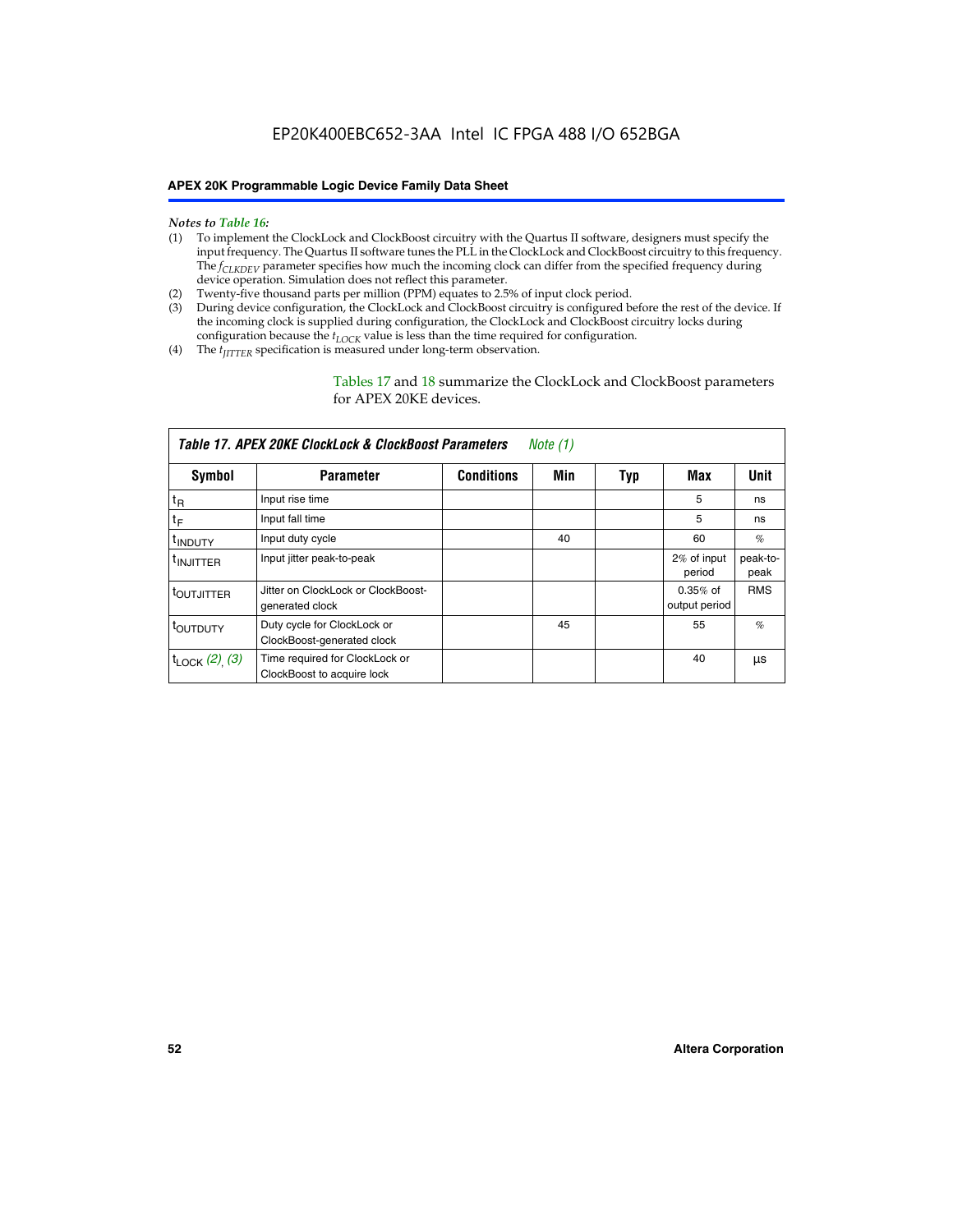| APEX 20K Programmable Logic Device Family Data Sheet |  |  |  |
|------------------------------------------------------|--|--|--|
|------------------------------------------------------|--|--|--|

|                         | Table 18. APEX 20KE Clock Input & Output Parameters |                   | (Part 1 of 2) | Note $(1)$      |                 |     |              |
|-------------------------|-----------------------------------------------------|-------------------|---------------|-----------------|-----------------|-----|--------------|
| <b>Symbol</b>           | <b>Parameter</b>                                    | I/O Standard      |               | -1X Speed Grade | -2X Speed Grade |     | <b>Units</b> |
|                         |                                                     |                   | Min           | Max             | Min             | Max |              |
| $f_{VCO}$ (4)           | Voltage controlled oscillator<br>operating range    |                   | 200           | 500             | 200             | 500 | <b>MHz</b>   |
| f <sub>CLOCK0</sub>     | Clock0 PLL output frequency<br>for internal use     |                   | 1.5           | 335             | 1.5             | 200 | <b>MHz</b>   |
| f <sub>CLOCK1</sub>     | Clock1 PLL output frequency<br>for internal use     |                   | 20            | 335             | 20              | 200 | <b>MHz</b>   |
| f <sub>CLOCK0_EXT</sub> | Output clock frequency for                          | 3.3-V LVTTL       | 1.5           | 245             | 1.5             | 226 | <b>MHz</b>   |
|                         | external clock0 output                              | 2.5-V LVTTL       | 1.5           | 234             | 1.5             | 221 | <b>MHz</b>   |
|                         |                                                     | 1.8-V LVTTL       | 1.5           | 223             | 1.5             | 216 | MHz          |
|                         |                                                     | $GTL+$            | 1.5           | 205             | 1.5             | 193 | <b>MHz</b>   |
|                         |                                                     | SSTL-2 Class      | 1.5           | 158             | 1.5             | 157 | MHz          |
|                         |                                                     | SSTL-2 Class<br>Ш | 1.5           | 142             | 1.5             | 142 | MHz          |
|                         |                                                     | SSTL-3 Class      | 1.5           | 166             | 1.5             | 162 | <b>MHz</b>   |
|                         |                                                     | SSTL-3 Class<br>Ш | 1.5           | 149             | 1.5             | 146 | <b>MHz</b>   |
|                         |                                                     | <b>LVDS</b>       | 1.5           | 420             | 1.5             | 350 | <b>MHz</b>   |
| f <sub>CLOCK1_EXT</sub> | Output clock frequency for                          | 3.3-V LVTTL       | 20            | 245             | 20              | 226 | <b>MHz</b>   |
|                         | external clock1 output                              | 2.5-V LVTTL       | 20            | 234             | 20              | 221 | <b>MHz</b>   |
|                         |                                                     | 1.8-V LVTTL       | 20            | 223             | 20              | 216 | <b>MHz</b>   |
|                         |                                                     | $GTL+$            | 20            | 205             | 20              | 193 | <b>MHz</b>   |
|                         |                                                     | SSTL-2 Class      | 20            | 158             | 20              | 157 | MHz          |
|                         |                                                     | SSTL-2 Class<br>Ш | 20            | 142             | 20              | 142 | <b>MHz</b>   |
|                         |                                                     | SSTL-3 Class<br>L | 20            | 166             | 20              | 162 | <b>MHz</b>   |
|                         |                                                     | SSTL-3 Class<br>Ш | 20            | 149             | 20              | 146 | MHz          |
|                         |                                                     | <b>LVDS</b>       | 20            | 420             | 20              | 350 | <b>MHz</b>   |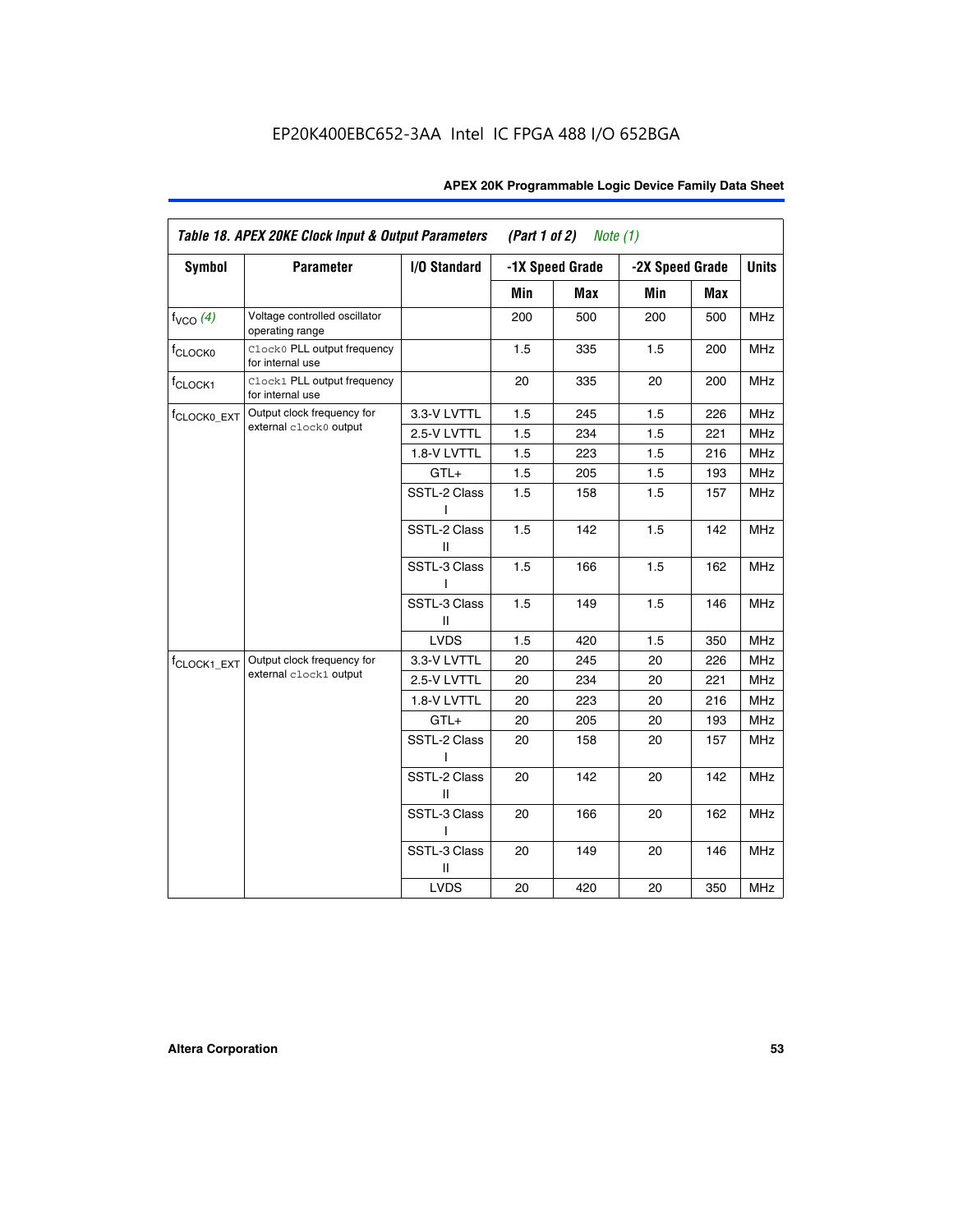|               | Table 18. APEX 20KE Clock Input & Output Parameters<br>(Part 2 of 2)<br>Note (1) |                     |                 |     |                 |     |              |  |  |  |
|---------------|----------------------------------------------------------------------------------|---------------------|-----------------|-----|-----------------|-----|--------------|--|--|--|
| <b>Symbol</b> | <b>Parameter</b>                                                                 | <b>I/O Standard</b> | -1X Speed Grade |     | -2X Speed Grade |     | <b>Units</b> |  |  |  |
|               |                                                                                  |                     | Min             | Max | Min             | Max |              |  |  |  |
| $f_{IN}$      | Input clock frequency                                                            | 3.3-V LVTTL         | 1.5             | 290 | 1.5             | 257 | <b>MHz</b>   |  |  |  |
|               |                                                                                  | 2.5-V LVTTL         | 1.5             | 281 | 1.5             | 250 | <b>MHz</b>   |  |  |  |
|               |                                                                                  | 1.8-V LVTTL         | 1.5             | 272 | 1.5             | 243 | <b>MHz</b>   |  |  |  |
|               |                                                                                  | $GTL+$              | 1.5             | 303 | 1.5             | 261 | <b>MHz</b>   |  |  |  |
|               |                                                                                  | SSTL-2 Class        | 1.5             | 291 | 1.5             | 253 | <b>MHz</b>   |  |  |  |
|               |                                                                                  | SSTL-2 Class<br>Ш   | 1.5             | 291 | 1.5             | 253 | <b>MHz</b>   |  |  |  |
|               |                                                                                  | SSTL-3 Class        | 1.5             | 300 | 1.5             | 260 | <b>MHz</b>   |  |  |  |
|               |                                                                                  | SSTL-3 Class<br>Ш   | 1.5             | 300 | 1.5             | 260 | <b>MHz</b>   |  |  |  |
|               |                                                                                  | <b>LVDS</b>         | 1.5             | 420 | 1.5             | 350 | <b>MHz</b>   |  |  |  |

### *Notes to Tables 17 and 18:*

(1) All input clock specifications must be met. The PLL may not lock onto an incoming clock if the clock specifications are not met, creating an erroneous clock within the device.

- (2) The maximum lock time is 40 µs or 2000 input clock cycles, whichever occurs first.
- (3) Before configuration, the PLL circuits are disable and powered down. During configuration, the PLLs are still disabled. The PLLs begin to lock once the device is in the user mode. If the clock enable feature is used, lock begins once the CLKLK\_ENA pin goes high in user mode.
- (4) The PLL VCO operating range is 200 MHz  $\eth$  f<sub>VCO</sub>  $\eth$  840 MHz for LVDS mode.

# **SignalTap Embedded Logic Analyzer**

APEX 20K devices include device enhancements to support the SignalTap embedded logic analyzer. By including this circuitry, the APEX 20K device provides the ability to monitor design operation over a period of time through the IEEE Std. 1149.1 (JTAG) circuitry; a designer can analyze internal logic at speed without bringing internal signals to the I/O pins. This feature is particularly important for advanced packages such as FineLine BGA packages because adding a connection to a pin during the debugging process can be difficult after a board is designed and manufactured.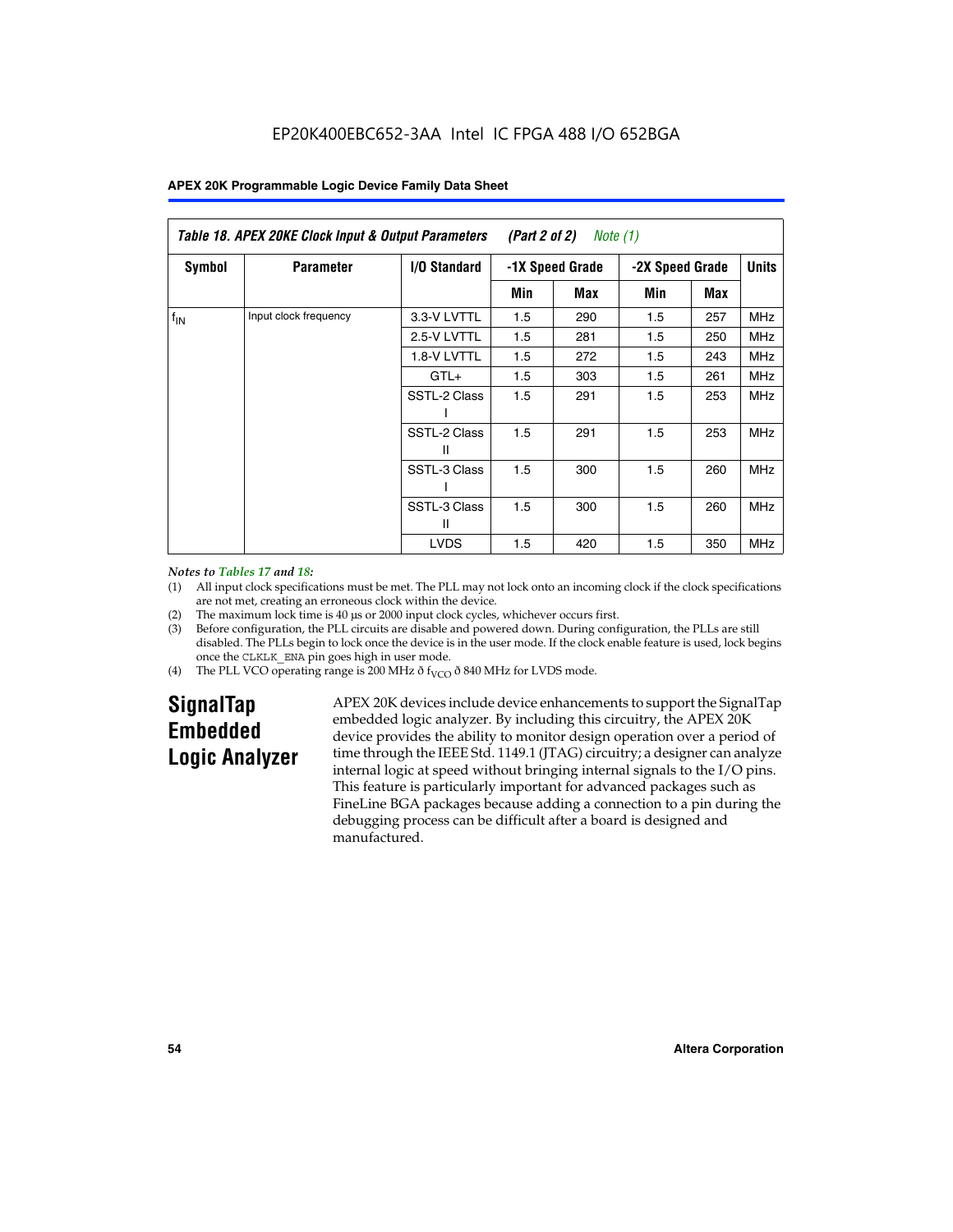# **IEEE Std. 1149.1 (JTAG) Boundary-Scan Support**

All APEX 20K devices provide JTAG BST circuitry that complies with the IEEE Std. 1149.1-1990 specification. JTAG boundary-scan testing can be performed before or after configuration, but not during configuration. APEX 20K devices can also use the JTAG port for configuration with the Quartus II software or with hardware using either Jam Files (**.jam**) or Jam Byte-Code Files (**.jbc**). Finally, APEX 20K devices use the JTAG port to monitor the logic operation of the device with the SignalTap embedded logic analyzer. APEX 20K devices support the JTAG instructions shown in Table 19. Although EP20K1500E devices support the JTAG BYPASS and SignalTap instructions, they do not support boundary-scan testing or the use of the JTAG port for configuration.

| <i><b>Table 19. APEX 20K JTAG Instructions</b></i> |                                                                                                                                                                                                                                            |  |  |
|----------------------------------------------------|--------------------------------------------------------------------------------------------------------------------------------------------------------------------------------------------------------------------------------------------|--|--|
| <b>JTAG Instruction</b>                            | <b>Description</b>                                                                                                                                                                                                                         |  |  |
| SAMPLE/PRELOAD                                     | Allows a snapshot of signals at the device pins to be captured and examined during<br>normal device operation, and permits an initial data pattern to be output at the device<br>pins. Also used by the SignalTap embedded logic analyzer. |  |  |
| <b>EXTEST</b>                                      | Allows the external circuitry and board-level interconnections to be tested by forcing a<br>test pattern at the output pins and capturing test results at the input pins.                                                                  |  |  |
| BYPASS (1)                                         | Places the 1-bit bypass register between the TDI and TDO pins, which allows the BST<br>data to pass synchronously through selected devices to adjacent devices during<br>normal device operation.                                          |  |  |
| <b>USERCODE</b>                                    | Selects the 32-bit USERCODE register and places it between the TDI and TDO pins,<br>allowing the USERCODE to be serially shifted out of TDO.                                                                                               |  |  |
| <b>IDCODE</b>                                      | Selects the IDCODE register and places it between TDI and TDO, allowing the<br>IDCODE to be serially shifted out of TDO.                                                                                                                   |  |  |
| <b>ICR Instructions</b>                            | Used when configuring an APEX 20K device via the JTAG port with a MasterBlaster™<br>or ByteBlasterMV™ download cable, or when using a Jam File or Jam Byte-Code File<br>via an embedded processor.                                         |  |  |
| SignalTap Instructions<br>(1)                      | Monitors internal device operation with the SignalTap embedded logic analyzer.                                                                                                                                                             |  |  |

 $\overline{\phantom{a}}$ 

# *Note to Table 19:*

(1) The EP20K1500E device supports the JTAG BYPASS instruction and the SignalTap instructions.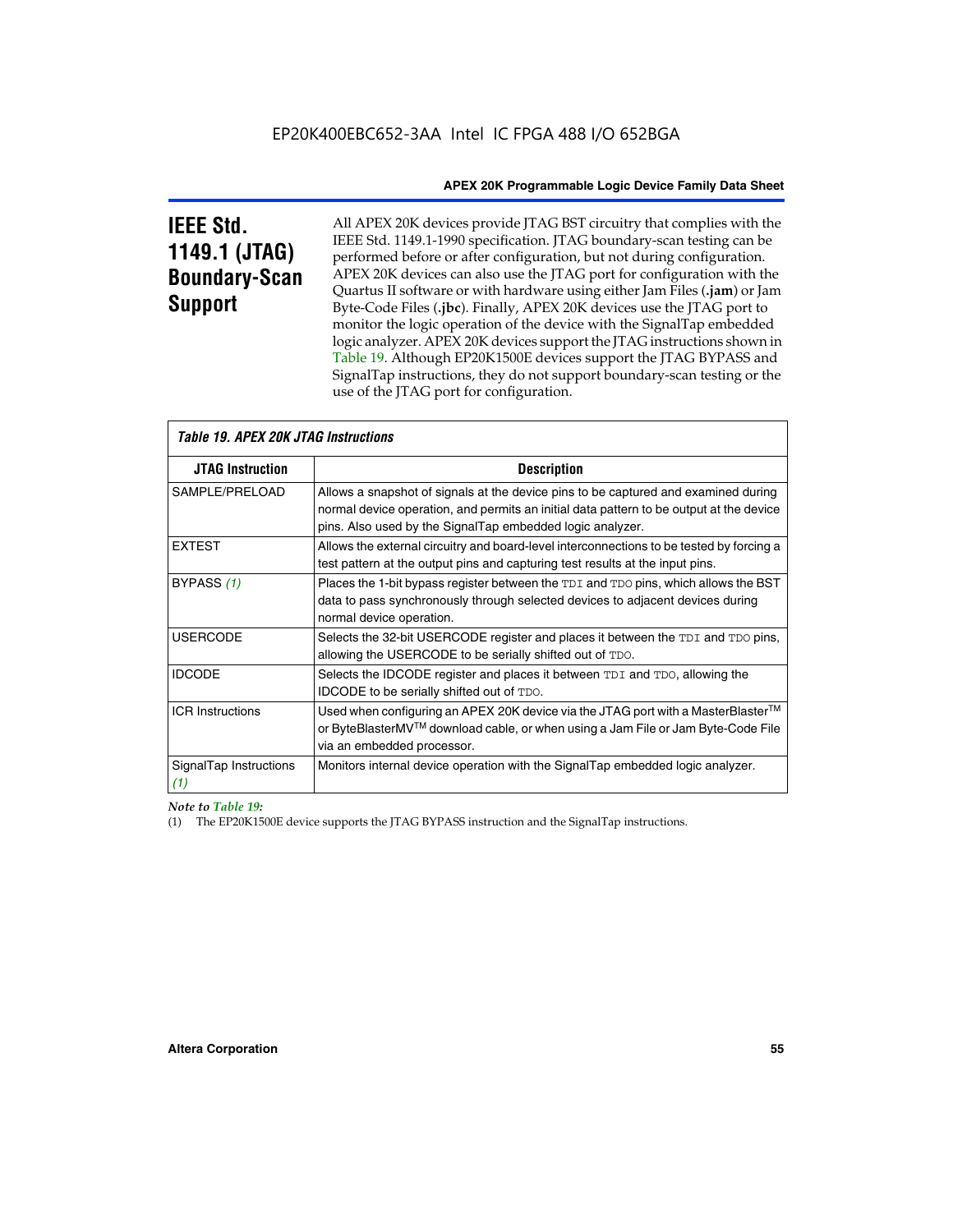The APEX 20K device instruction register length is 10 bits. The APEX 20K device USERCODE register length is 32 bits. Tables 20 and 21 show the boundary-scan register length and device IDCODE information for APEX 20K devices.

| Table 20. APEX 20K Boundary-Scan Register Length |                                      |  |  |  |
|--------------------------------------------------|--------------------------------------|--|--|--|
| <b>Device</b>                                    | <b>Boundary-Scan Register Length</b> |  |  |  |
| EP20K30E                                         | 420                                  |  |  |  |
| <b>EP20K60E</b>                                  | 624                                  |  |  |  |
| EP20K100                                         | 786                                  |  |  |  |
| EP20K100E                                        | 774                                  |  |  |  |
| EP20K160E                                        | 984                                  |  |  |  |
| EP20K200                                         | 1,176                                |  |  |  |
| EP20K200E                                        | 1,164                                |  |  |  |
| EP20K300E                                        | 1,266                                |  |  |  |
| EP20K400                                         | 1,536                                |  |  |  |
| EP20K400E                                        | 1,506                                |  |  |  |
| EP20K600E                                        | 1,806                                |  |  |  |
| EP20K1000E                                       | 2,190                                |  |  |  |
| EP20K1500E                                       | 1 $(1)$                              |  |  |  |

#### *Note to Table 20:*

(1) This device does not support JTAG boundary scan testing.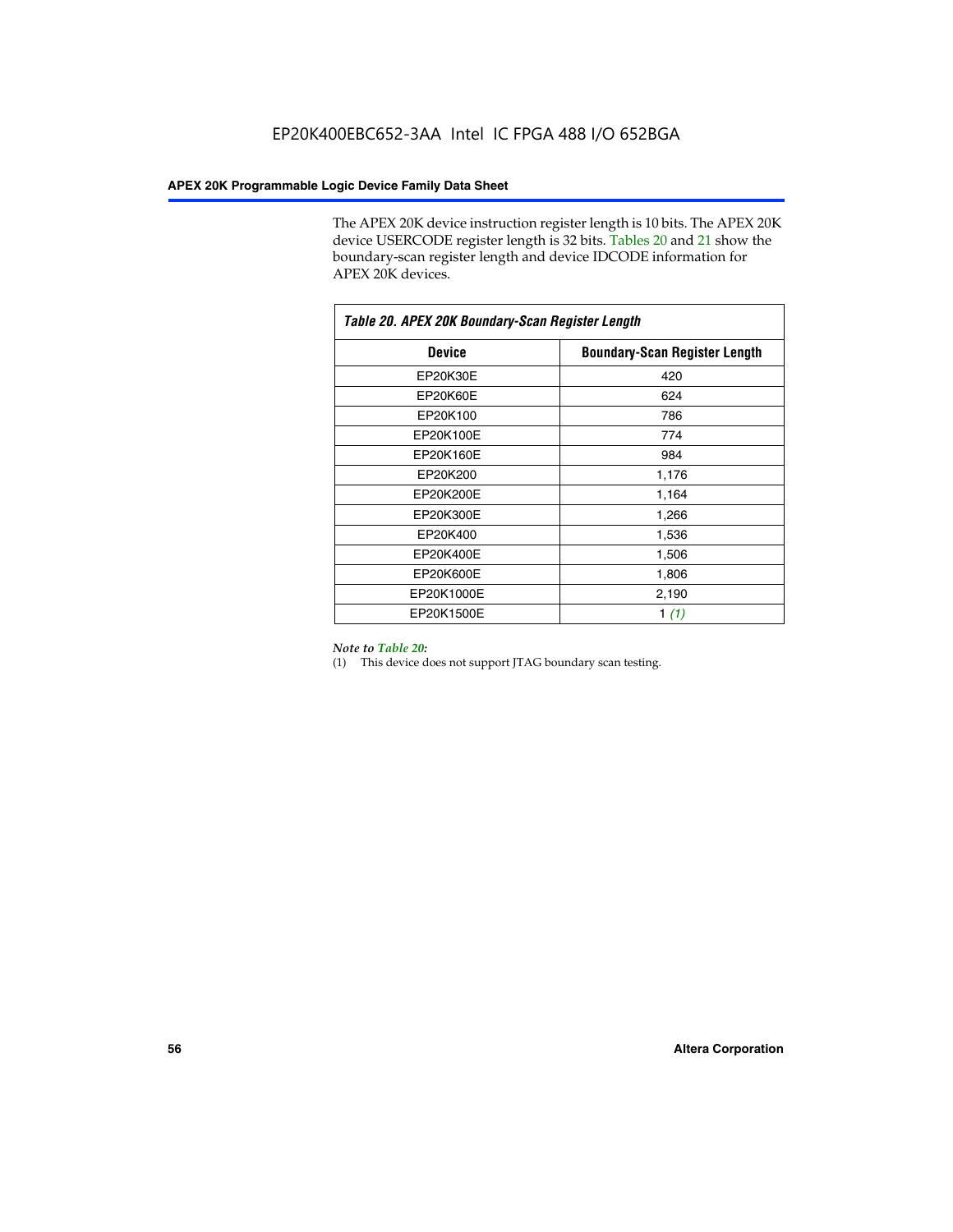| Table 21. 32-Bit APEX 20K Device IDCODE |                            |                                          |                                           |                  |  |  |
|-----------------------------------------|----------------------------|------------------------------------------|-------------------------------------------|------------------|--|--|
| <b>Device</b>                           |                            | <b>IDCODE (32 Bits) <math>(1)</math></b> |                                           |                  |  |  |
|                                         | <b>Version</b><br>(4 Bits) | Part Number (16 Bits)                    | <b>Manufacturer</b><br>Identity (11 Bits) | 1 (1 Bit)<br>(2) |  |  |
| EP20K30E                                | 0000                       | 0000 0011 0000<br>1000                   | 0110 1110<br>000                          | 1                |  |  |
| EP20K60E                                | 0000                       | 0000<br>0110<br>0000<br>1000             | 0110 1110<br>000                          | 1                |  |  |
| EP20K100                                | 0000                       | 0000<br>0100<br>0001 0110                | 000<br>0110 1110                          | 1                |  |  |
| EP20K100E                               | 0000                       | 0001 0000<br>0000<br>1000                | 0110 1110<br>000                          | 1                |  |  |
| EP20K160E                               | 0000                       | 0001 0110<br>0000<br>1000                | 0110 1110<br>000                          | 1                |  |  |
| EP20K200                                | 0000                       | 0000<br>1000<br>0011 0010                | 0110 1110<br>000                          | 1                |  |  |
| EP20K200E                               | 0000                       | 0010<br>0000<br>0000<br>1000             | 0110 1110<br>000                          | 1                |  |  |
| EP20K300E                               | 0000                       | 0011 0000 0000<br>1000                   | 0110 1110<br>000                          | 1                |  |  |
| EP20K400                                | 0000                       | 0110<br>0110<br>0100<br>0001             | 0110 1110<br>000                          | 1                |  |  |
| EP20K400E                               | 0000                       | 0100<br>0000<br>0000<br>1000             | 0110 1110<br>000                          | 1                |  |  |
| EP20K600E                               | 0000                       | 0110<br>0000<br>0000<br>1000             | 0110 1110<br>000                          | 1                |  |  |
| EP20K1000E                              | 0000                       | 0000<br>0000<br>0000<br>1001             | 000<br>0110 1110                          | 1                |  |  |

*Notes to Table 21:*

The most significant bit (MSB) is on the left.

(2) The IDCODE's least significant bit (LSB) is always 1.

# Figure 31 shows the timing requirements for the JTAG signals.



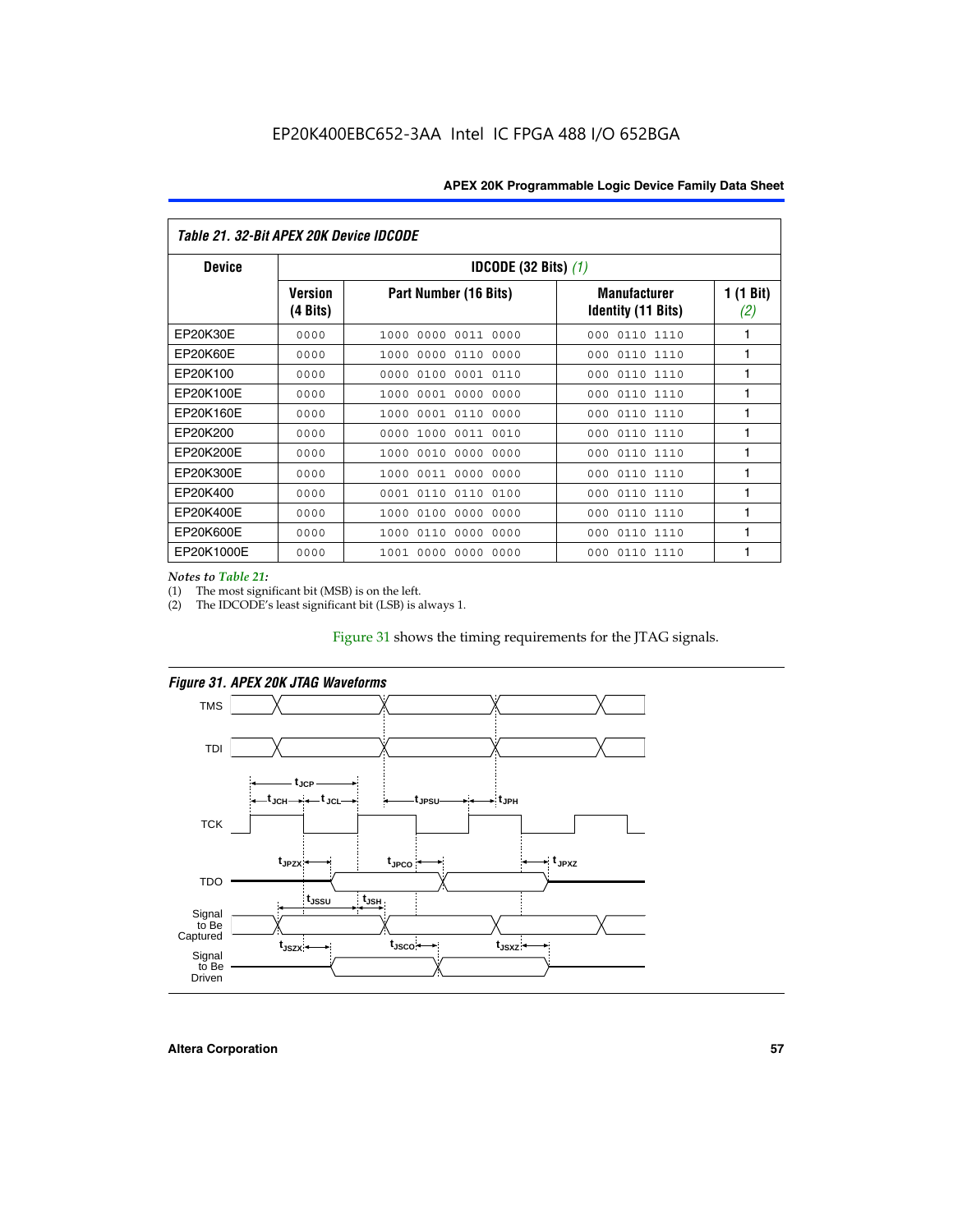Table 22 shows the JTAG timing parameters and values for APEX 20K devices.

|                   | TADIG LL. AF LA LUN JTAU THIIHIY FAIAHIGIGIS & VAIUGS |     |     |      |
|-------------------|-------------------------------------------------------|-----|-----|------|
| Symbol            | Parameter                                             | Min | Max | Unit |
| $t_{JCP}$         | <b>TCK clock period</b>                               | 100 |     | ns   |
| $t_{\text{JCH}}$  | TCK clock high time                                   | 50  |     | ns   |
| $t_{JCL}$         | TCK clock low time                                    | 50  |     | ns   |
| t <sub>JPSU</sub> | JTAG port setup time                                  | 20  |     | ns   |
| $t_{\rm JPH}$     | JTAG port hold time                                   | 45  |     | ns   |
| <sup>t</sup> JPCO | JTAG port clock to output                             |     | 25  | ns   |
| t <sub>JPZX</sub> | JTAG port high impedance to valid output              |     | 25  | ns   |
| t <sub>JPXZ</sub> | JTAG port valid output to high impedance              |     | 25  | ns   |
| tussu             | Capture register setup time                           | 20  |     | ns   |
| $t_{\rm JSH}$     | Capture register hold time                            | 45  |     | ns   |
| t <sub>JSCO</sub> | Update register clock to output                       |     | 35  | ns   |
| t <sub>JSZX</sub> | Update register high impedance to valid output        |     | 35  | ns   |
| t <sub>JSXZ</sub> | Update register valid output to high impedance        |     | 35  | ns   |

*Table 22. APEX 20K JTAG Timing Parameters & Values*

For more information, see the following documents:

- *Application Note 39 (IEEE Std. 1149.1 (JTAG) Boundary-Scan Testing in Altera Devices)*
- Jam Programming & Test Language Specification

**Generic Testing** Each APEX 20K device is functionally tested. Complete testing of each configurable static random access memory (SRAM) bit and all logic functionality ensures 100% yield. AC test measurements for APEX 20K devices are made under conditions equivalent to those shown in Figure 32. Multiple test patterns can be used to configure devices during all stages of the production flow.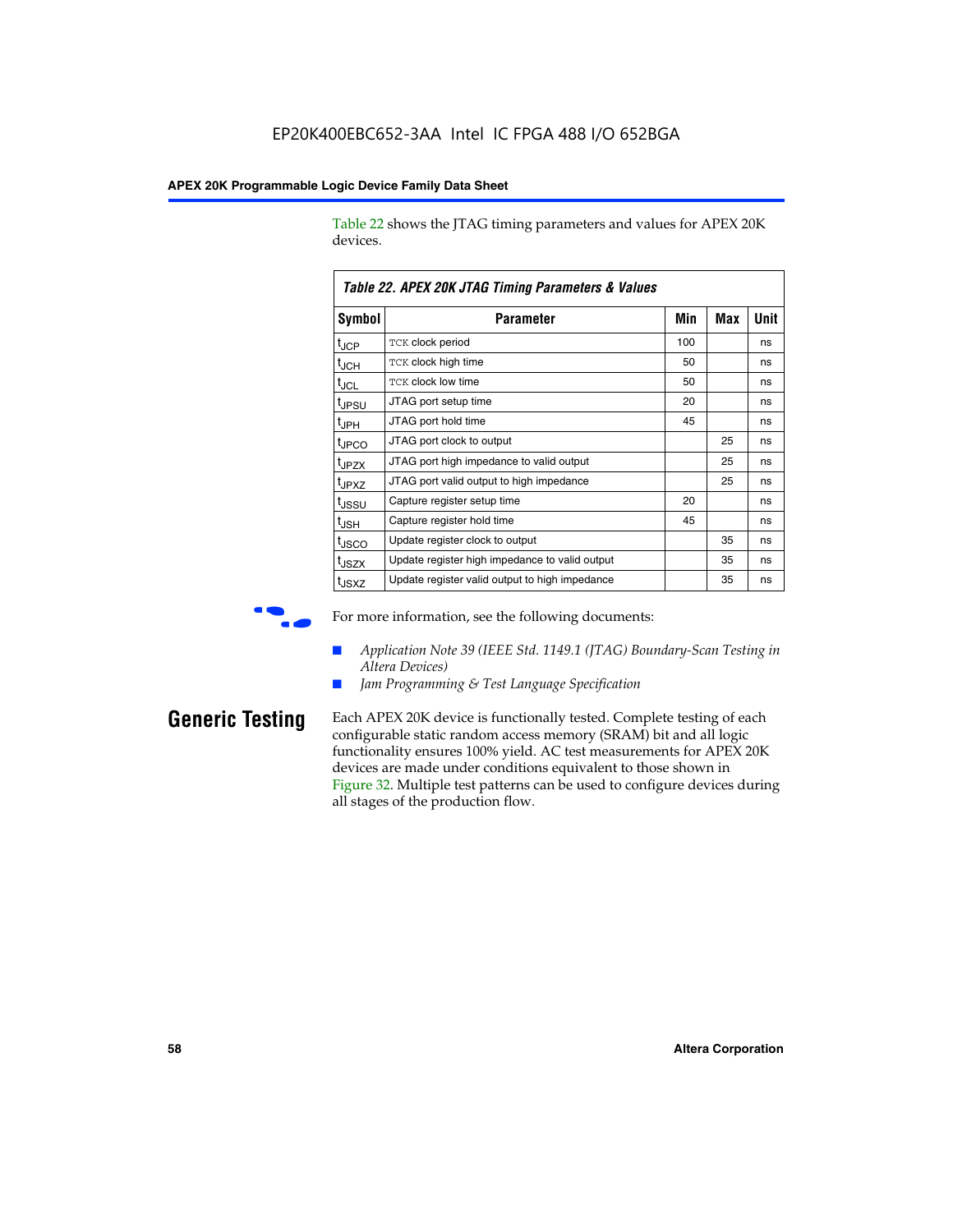

#### *Note to Figure 32:*

(1) Power supply transients can affect AC measurements. Simultaneous transitions of multiple outputs should be avoided for accurate measurement. Threshold tests must not be performed under AC conditions. Large-amplitude, fast-groundcurrent transients normally occur as the device outputs discharge the load capacitances. When these transients flow through the parasitic inductance between the device ground pin and the test system ground, significant reductions in observable noise immunity can result.

# **Operating Conditions**

Tables 23 through 26 provide information on absolute maximum ratings, recommended operating conditions, DC operating conditions, and capacitance for 2.5-V APEX 20K devices.

|                           | TUDIO LO: TH LA LOR 0.0 T TUIUIUM DUTIUU HUUUMIU MUAMMUM HUUMIYU<br>$110100 + 11, 141$ |                                                   |        |      |              |  |  |  |
|---------------------------|----------------------------------------------------------------------------------------|---------------------------------------------------|--------|------|--------------|--|--|--|
| Symbol                    | <b>Parameter</b>                                                                       | <b>Conditions</b>                                 | Min    | Max  | <b>Unit</b>  |  |  |  |
| <b>V<sub>CCINT</sub></b>  | Supply voltage                                                                         | With respect to ground $(3)$                      | $-0.5$ | 3.6  | v            |  |  |  |
| V <sub>CCIO</sub>         |                                                                                        |                                                   | $-0.5$ | 4.6  | $\vee$       |  |  |  |
| $V_{1}$                   | DC input voltage                                                                       |                                                   | $-2.0$ | 5.75 | v            |  |  |  |
| $I_{\text{OUT}}$          | DC output current, per pin                                                             |                                                   | $-25$  | 25   | mA           |  |  |  |
| $\mathsf{T}_{\text{STG}}$ | Storage temperature                                                                    | No bias                                           | $-65$  | 150  | $^{\circ}$ C |  |  |  |
| Т <sub>АМВ</sub>          | Ambient temperature                                                                    | Under bias                                        | $-65$  | 135  | $^{\circ}$ C |  |  |  |
| $T_{\rm J}$               | Junction temperature                                                                   | PQFP, RQFP, TQFP, and BGA packages,<br>under bias |        | 135  | $^{\circ}$ C |  |  |  |
|                           |                                                                                        | Ceramic PGA packages, under bias                  |        | 150  | $^{\circ}$ C |  |  |  |

| Table 23. APEX 20K 5.0-V Tolerant Device Absolute Maximum Ratings $Notes (1), (2)$ |  |  |
|------------------------------------------------------------------------------------|--|--|
|------------------------------------------------------------------------------------|--|--|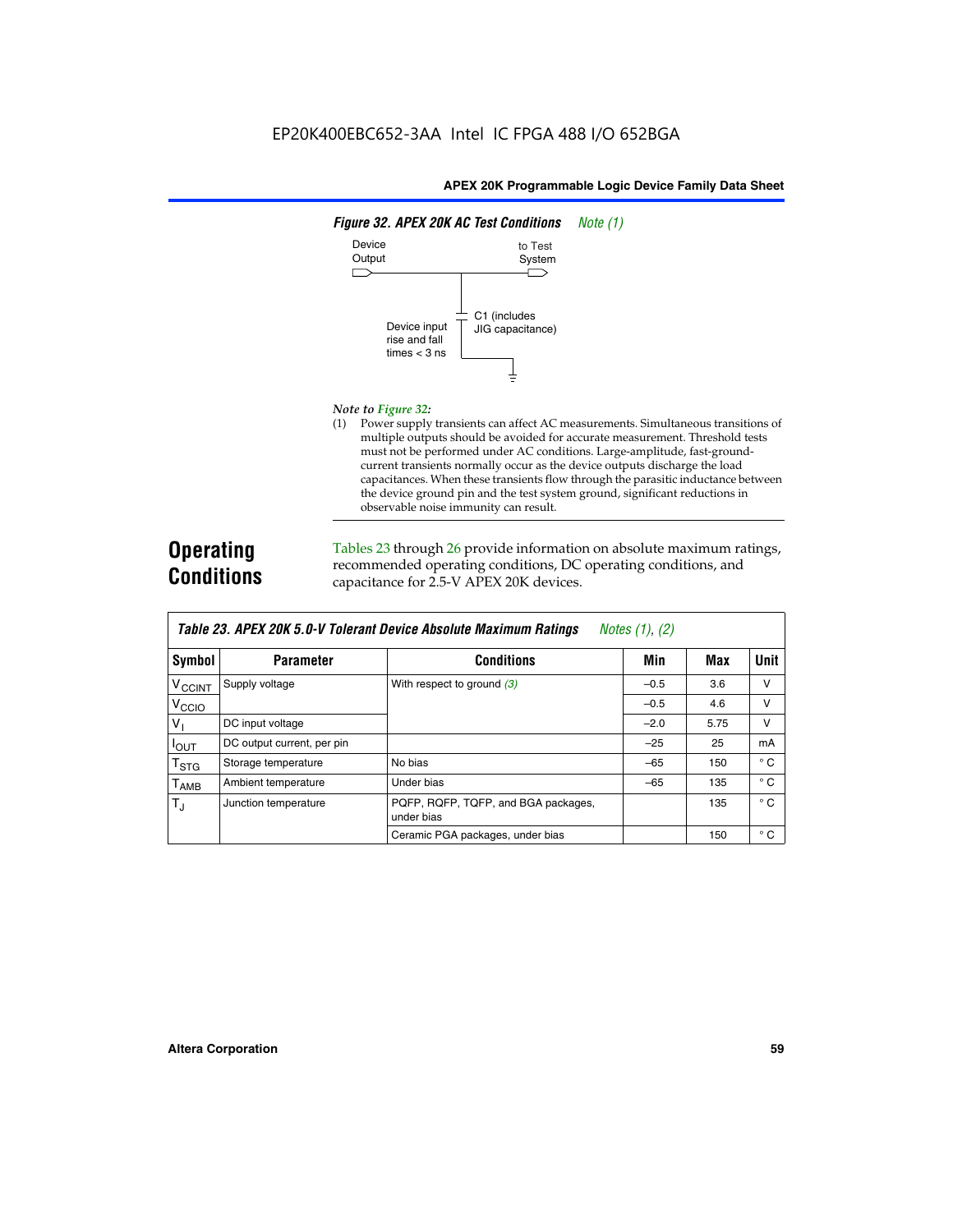# EP20K400EBC652-3AA Intel IC FPGA 488 I/O 652BGA

# **APEX 20K Programmable Logic Device Family Data Sheet**

| Table 24. APEX 20K 5.0-V Tolerant Device Recommended Operating Conditions<br><i>Note</i> $(2)$ |                                                        |                    |                  |                  |              |
|------------------------------------------------------------------------------------------------|--------------------------------------------------------|--------------------|------------------|------------------|--------------|
| Symbol                                                                                         | <b>Parameter</b>                                       | <b>Conditions</b>  | Min              | Max              | <b>Unit</b>  |
| <b>V<sub>CCINT</sub></b>                                                                       | Supply voltage for internal logic<br>and input buffers | $(4)$ , $(5)$      | 2.375<br>(2.375) | 2.625<br>(2.625) | $\vee$       |
| V <sub>CCIO</sub>                                                                              | Supply voltage for output buffers,<br>3.3-V operation  | (4), (5)           | 3.00(3.00)       | 3.60(3.60)       | $\vee$       |
|                                                                                                | Supply voltage for output buffers,<br>2.5-V operation  | (4), (5)           | 2.375<br>(2.375) | 2.625<br>(2.625) | $\vee$       |
| $V_1$                                                                                          | Input voltage                                          | (3), (6)           | $-0.5$           | 5.75             | $\vee$       |
| $V_{\rm O}$                                                                                    | Output voltage                                         |                    | $\Omega$         | V <sub>CCO</sub> | $\vee$       |
| $T_{\rm J}$                                                                                    | Junction temperature                                   | For commercial use | 0                | 85               | $^{\circ}$ C |
|                                                                                                |                                                        | For industrial use | $-40$            | 100              | $^{\circ}$ C |
| $t_{R}$                                                                                        | Input rise time                                        |                    |                  | 40               | ns           |
| $t_{\mathsf{F}}$                                                                               | Input fall time                                        |                    |                  | 40               | ns           |

|                 | Table 25. APEX 20K 5.0-V Tolerant Device DC Operating Conditions (Part 1 of 2) Notes (2), (7), (8) |                                                                      |                                          |     |                                          |              |  |  |
|-----------------|----------------------------------------------------------------------------------------------------|----------------------------------------------------------------------|------------------------------------------|-----|------------------------------------------|--------------|--|--|
| Symbol          | <b>Parameter</b>                                                                                   | <b>Conditions</b>                                                    | Min                                      | Typ | Max                                      | Unit         |  |  |
| $V_{\text{IH}}$ | High-level input voltage                                                                           |                                                                      | 1.7, $0.5 \times V_{\text{CCIO}}$<br>(9) |     | 5.75                                     | $\vee$       |  |  |
| $V_{IL}$        | Low-level input voltage                                                                            |                                                                      | $-0.5$                                   |     | 0.8, $0.3 \times V_{\text{CCIO}}$<br>(9) | v            |  |  |
| $V_{OH}$        | 3.3-V high-level TTL output<br>voltage                                                             | $I_{OH} = -8$ mA DC,<br>$V_{\text{CCIO}} = 3.00 V (10)$              | 2.4                                      |     |                                          | $\mathsf{v}$ |  |  |
|                 | 3.3-V high-level CMOS output<br>voltage                                                            | $I_{OH} = -0.1$ mA DC,<br>$V_{\text{CCIO}} = 3.00 V (10)$            | $V_{\text{CCIO}} - 0.2$                  |     |                                          | $\mathsf{V}$ |  |  |
|                 | 3.3-V high-level PCI output voltage                                                                | $I_{OH} = -0.5$ mA DC,<br>$V_{\text{CCIO}} = 3.00$ to 3.60 V<br>(10) | $0.9 \times V_{\text{CCIO}}$             |     |                                          | v            |  |  |
|                 | 2.5-V high-level output voltage                                                                    | $I_{OH} = -0.1$ mA DC,<br>$V_{\text{CCIO}} = 2.30 V (10)$            | 2.1                                      |     |                                          | $\mathsf{V}$ |  |  |
|                 |                                                                                                    | $I_{OH} = -1$ mA DC,<br>$V_{\text{CCIO}} = 2.30 V (10)$              | 2.0                                      |     |                                          | $\vee$       |  |  |
|                 |                                                                                                    | $I_{OH} = -2$ mA DC,<br>$V_{\text{CCIO}} = 2.30 V (10)$              | 1.7                                      |     |                                          | $\mathsf{V}$ |  |  |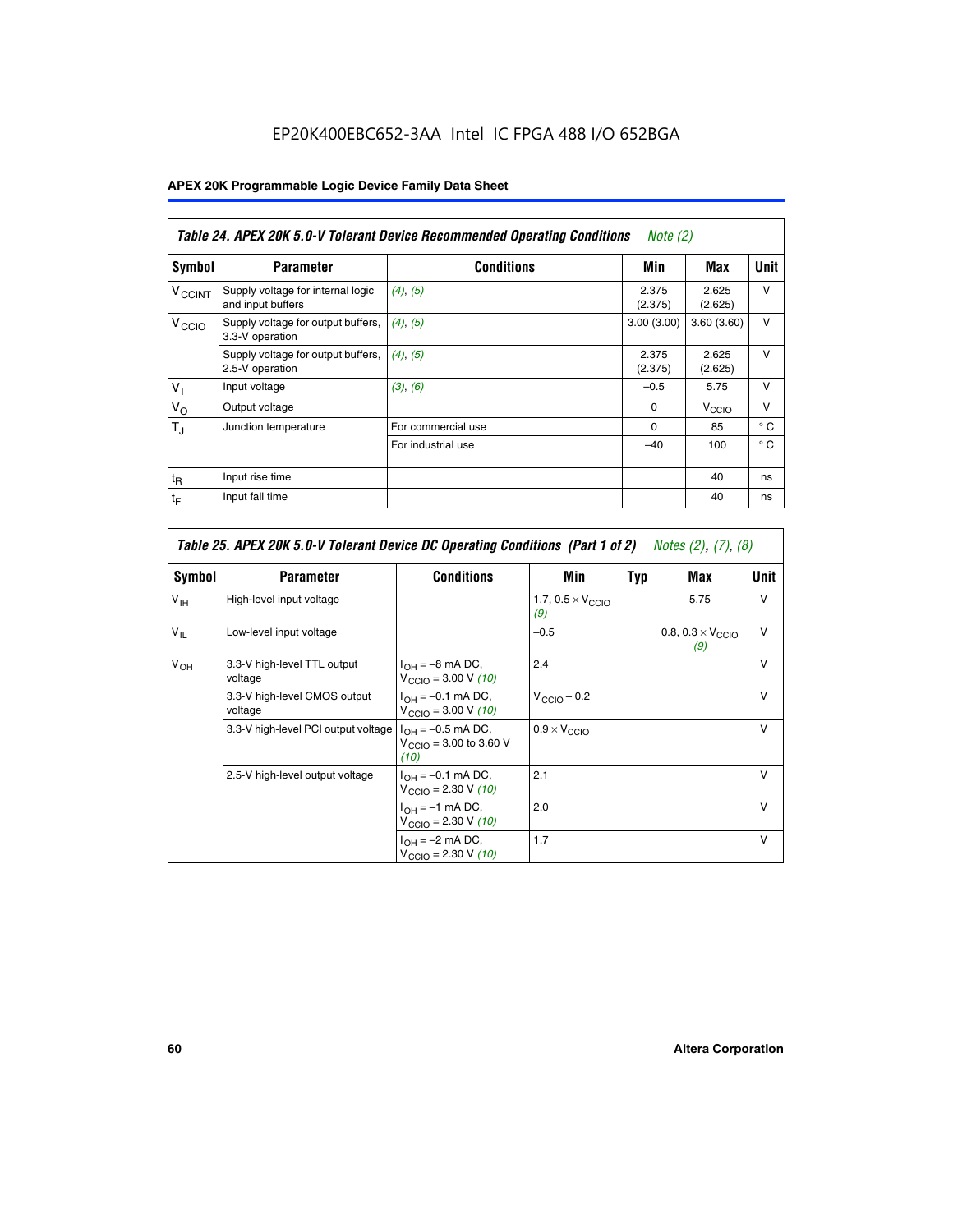|                                             | Table 25. APEX 20K 5.0-V Tolerant Device DC Operating Conditions (Part 2 of 2) Notes (2), (7), (8) |                                                                                    |       |     |                              |        |  |  |
|---------------------------------------------|----------------------------------------------------------------------------------------------------|------------------------------------------------------------------------------------|-------|-----|------------------------------|--------|--|--|
| Symbol                                      | <b>Parameter</b>                                                                                   | <b>Conditions</b>                                                                  | Min   | Typ | Max                          | Unit   |  |  |
| $V_{OL}$                                    | 3.3-V low-level TTL output voltage                                                                 | $I_{\Omega}$ = 12 mA DC,<br>$V_{\text{CCIO}} = 3.00 V (11)$                        |       |     | 0.45                         | $\vee$ |  |  |
|                                             | 3.3-V low-level CMOS output<br>voltage                                                             | $I_{\Omega I} = 0.1$ mA DC,<br>$V_{\text{CCIO}} = 3.00 V (11)$                     |       |     | 0.2                          | $\vee$ |  |  |
|                                             | 3.3-V low-level PCI output voltage                                                                 | $I_{\Omega}$ = 1.5 mA DC,<br>$V_{\text{CCIO}} = 3.00$ to 3.60 V<br>(11)            |       |     | $0.1 \times V_{\text{CCLO}}$ | $\vee$ |  |  |
|                                             | 2.5-V low-level output voltage                                                                     | $I_{\Omega I} = 0.1$ mA DC,<br>$V_{\text{CCIO}} = 2.30 V (11)$                     |       |     | 0.2<br>0.4                   | v      |  |  |
| h,<br>$I_{OZ}$<br>ICCO<br>R <sub>CONF</sub> |                                                                                                    | $I_{\Omega}$ = 1 mA DC,<br>$V_{\text{CCIO}} = 2.30 V (11)$                         |       |     |                              | $\vee$ |  |  |
|                                             |                                                                                                    | $I_{\Omega}$ = 2 mA DC,<br>$V_{\text{CCIO}} = 2.30 V (11)$                         |       |     | 0.7                          | $\vee$ |  |  |
|                                             | Input pin leakage current                                                                          | $V_1 = 5.75$ to $-0.5$ V                                                           | $-10$ |     | 10                           | μA     |  |  |
|                                             | Tri-stated I/O pin leakage current                                                                 | $V_O = 5.75$ to $-0.5$ V                                                           | $-10$ |     | 10                           | μA     |  |  |
|                                             | $V_{CC}$ supply current (standby)<br>(All ESBs in power-down mode)                                 | $V_1$ = ground, no load, no<br>toggling inputs, -1 speed<br>grade $(12)$           |       | 10  |                              | mA     |  |  |
|                                             |                                                                                                    | $V_1$ = ground, no load, no<br>toggling inputs,<br>$-2$ , $-3$ speed grades $(12)$ |       | 5   |                              | mA     |  |  |
|                                             | Value of I/O pin pull-up resistor                                                                  | $V_{\text{CCIO}} = 3.0 V (13)$                                                     | 20    |     | 50                           | W      |  |  |
|                                             | before and during configuration                                                                    | $V_{\text{CCIO}} = 2.375 \text{ V} (13)$                                           | 30    |     | 80                           | W      |  |  |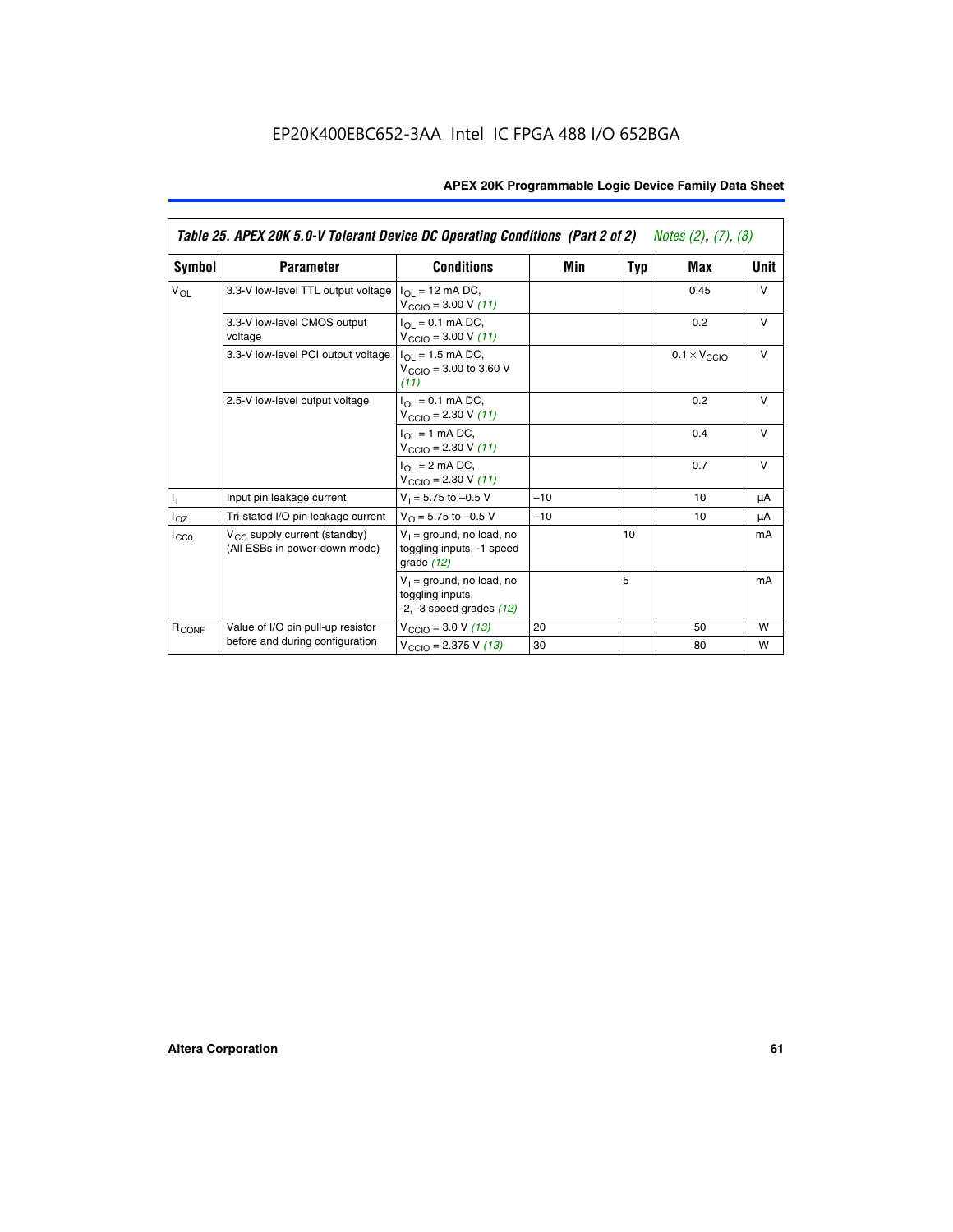| Table 26. APEX 20K 5.0-V Tolerant Device Capacitance<br>Notes (2), (14) |                                             |                                      |     |     |      |  |
|-------------------------------------------------------------------------|---------------------------------------------|--------------------------------------|-----|-----|------|--|
| Symbol                                                                  | <b>Parameter</b>                            | <b>Conditions</b>                    | Min | Max | Unit |  |
| $C_{IN}$                                                                | Input capacitance                           | $V_{IN} = 0 V$ , f = 1.0 MHz         |     | 8   | pF   |  |
| $C_{\text{INCLK}}$                                                      | Input capacitance on dedicated<br>clock pin | $V_{IN} = 0 V$ , f = 1.0 MHz         |     | 12  | pF   |  |
| $C_{OUT}$                                                               | Output capacitance                          | $V_{\text{OUT}} = 0 V$ , f = 1.0 MHz |     | 8   | рF   |  |

#### *Notes to Tables 23 through 26:*

- (1) See the *Operating Requirements for Altera Devices Data Sheet*.
- (2) All APEX 20K devices are 5.0-V tolerant.
- (3) Minimum DC input is –0.5 V. During transitions, the inputs may undershoot to –2.0 V or overshoot to 5.75 V for input currents less than 100 mA and periods shorter than 20 ns.
- (4) Numbers in parentheses are for industrial-temperature-range devices.
- (5) Maximum  $V_{CC}$  rise time is 100 ms, and  $V_{CC}$  must rise monotonically.<br>(6) All pins, including dedicated inputs, clock I/O, and JTAG pins, may b
- All pins, including dedicated inputs, clock I/O, and JTAG pins, may be driven before  $V_{\text{CCINT}}$  and  $V_{\text{CCIO}}$  are powered.
- (7) Typical values are for  $T_A = 25^\circ$  C, V<sub>CCINT</sub> = 2.5 V, and V<sub>CCIO</sub> = 2.5 or 3.3 V.<br>(8) These values are specified in the APEX 20K device recommended operat
- These values are specified in the APEX 20K device recommended operating conditions, shown in Table 26 on page 62.
- (9) The APEX 20K input buffers are compatible with 2.5-V and 3.3-V (LVTTL and LVCMOS) signals. Additionally, the input buffers are 3.3-V PCI compliant when  $V_{\text{CCIO}}$  and  $V_{\text{CCINI}}$  meet the relationship shown in Figure 33 on page 68.
- (10) The  $I<sub>OH</sub>$  parameter refers to high-level TTL, PCI or CMOS output current.
- (11) The I<sub>OL</sub> parameter refers to low-level TTL, PCI, or CMOS output current. This parameter applies to open-drain pins as well as output pins.
- (12) This value is specified for normal device operation. The value may vary during power-up.
- (13) Pin pull-up resistance values will be lower if an external source drives the pin higher than  $V_{\text{CCIO}}$ .
- (14) Capacitance is sample-tested only.

Tables 27 through 30 provide information on absolute maximum ratings, recommended operating conditions, DC operating conditions, and capacitance for 1.8-V APEX 20KE devices.

|                             | Table 27. APEX 20KE Device Absolute Maximum Ratings<br>Note (1) |                                                   |        |     |              |  |  |
|-----------------------------|-----------------------------------------------------------------|---------------------------------------------------|--------|-----|--------------|--|--|
| Symbol                      | <b>Parameter</b>                                                | <b>Conditions</b>                                 | Min    | Max | Unit         |  |  |
| $V_{\text{CCINT}}$          | Supply voltage                                                  | With respect to ground (2)                        | $-0.5$ | 2.5 | v            |  |  |
| V <sub>CCIO</sub>           |                                                                 |                                                   | $-0.5$ | 4.6 | v            |  |  |
| $V_{1}$                     | DC input voltage                                                |                                                   | $-0.5$ | 4.6 | $\vee$       |  |  |
| $I_{OUT}$                   | DC output current, per pin                                      |                                                   | $-25$  | 25  | mA           |  |  |
| $\mathsf{T}_{\texttt{STG}}$ | Storage temperature                                             | No bias                                           | $-65$  | 150 | $^{\circ}$ C |  |  |
| Т <sub>АМВ</sub>            | Ambient temperature                                             | Under bias                                        | $-65$  | 135 | $^{\circ}$ C |  |  |
| $\mathsf{T}_{\text{d}}$     | Junction temperature                                            | PQFP, RQFP, TQFP, and BGA packages,<br>under bias |        | 135 | $^{\circ}$ C |  |  |
|                             |                                                                 | Ceramic PGA packages, under bias                  |        | 150 | $^{\circ}$ C |  |  |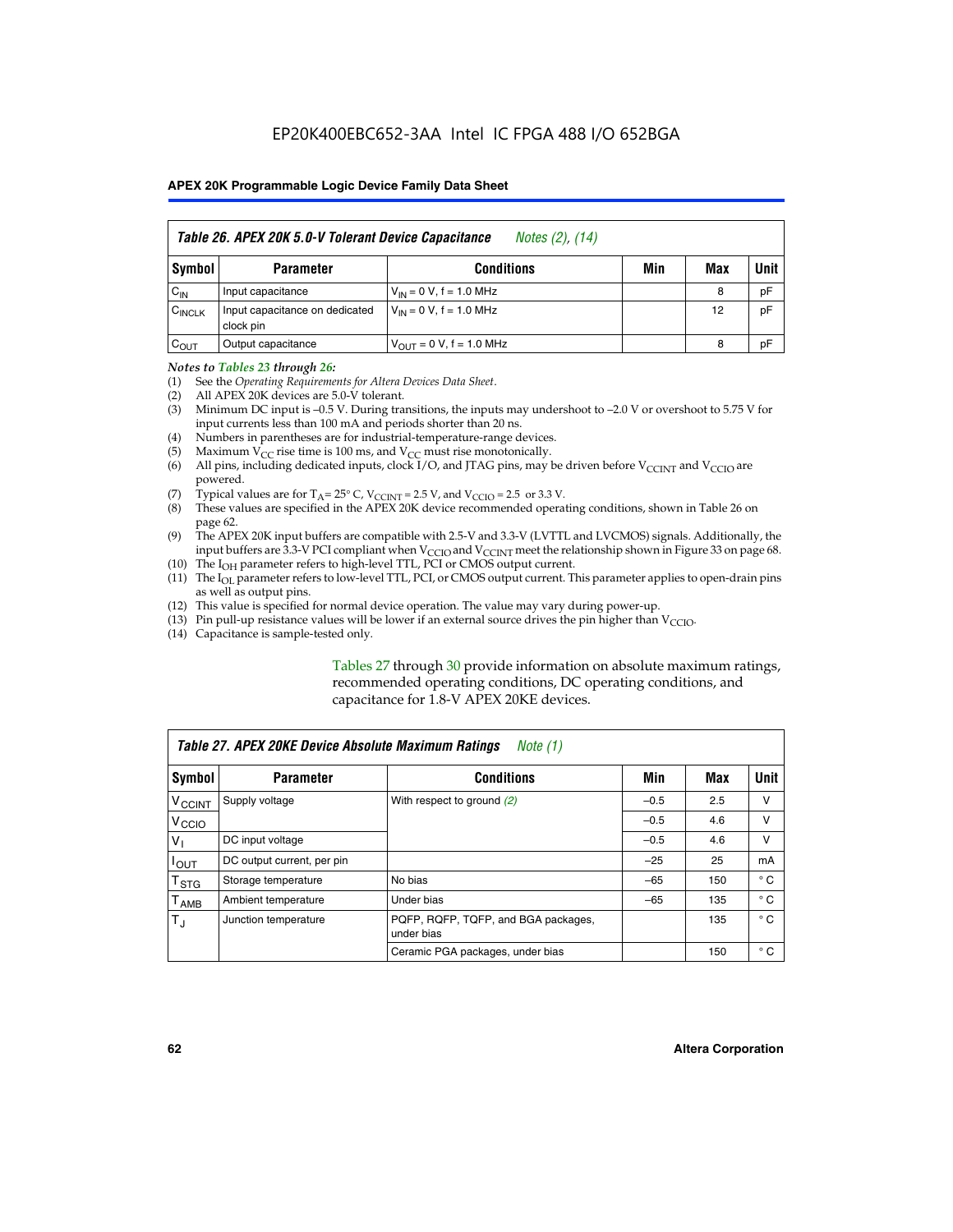|                             | <b>Table 28. APEX 20KE Device Recommended Operating Conditions</b> |                    |                  |                   |              |
|-----------------------------|--------------------------------------------------------------------|--------------------|------------------|-------------------|--------------|
| <b>Symbol</b>               | <b>Parameter</b>                                                   | <b>Conditions</b>  | Min              | Max               | <b>Unit</b>  |
| <b>V<sub>CCINT</sub></b>    | Supply voltage for internal logic and<br>input buffers             | (3), (4)           | 1.71(1.71)       | 1.89(1.89)        | $\vee$       |
| V <sub>CCIO</sub>           | Supply voltage for output buffers, 3.3-V<br>operation              | (3), (4)           | 3.00(3.00)       | 3.60(3.60)        | $\vee$       |
|                             | Supply voltage for output buffers, 2.5-V<br>operation              | (3), (4)           | 2.375<br>(2.375) | 2.625<br>(2.625)  | $\vee$       |
|                             | Supply voltage for output buffers, 1.8-V<br>operation              | (3), (4)           | 1.71(1.71)       | 1.89(1.89)        | $\vee$       |
| $V_1$                       | Input voltage                                                      | (5), (6)           | $-0.5$           | 4.0               | $\vee$       |
| $V_{\rm O}$                 | Output voltage                                                     |                    | $\Omega$         | V <sub>CCIO</sub> | v            |
| $T_{\rm J}$                 | Junction temperature                                               | For commercial use | $\Omega$         | 85                | $^{\circ}$ C |
|                             |                                                                    | For industrial use | $-40$            | 100               | $^{\circ}$ C |
| $t_{R}$                     | Input rise time                                                    |                    |                  | 40                | ns           |
| $\mathfrak{t}_{\mathsf{F}}$ | Input fall time                                                    |                    |                  | 40                | ns           |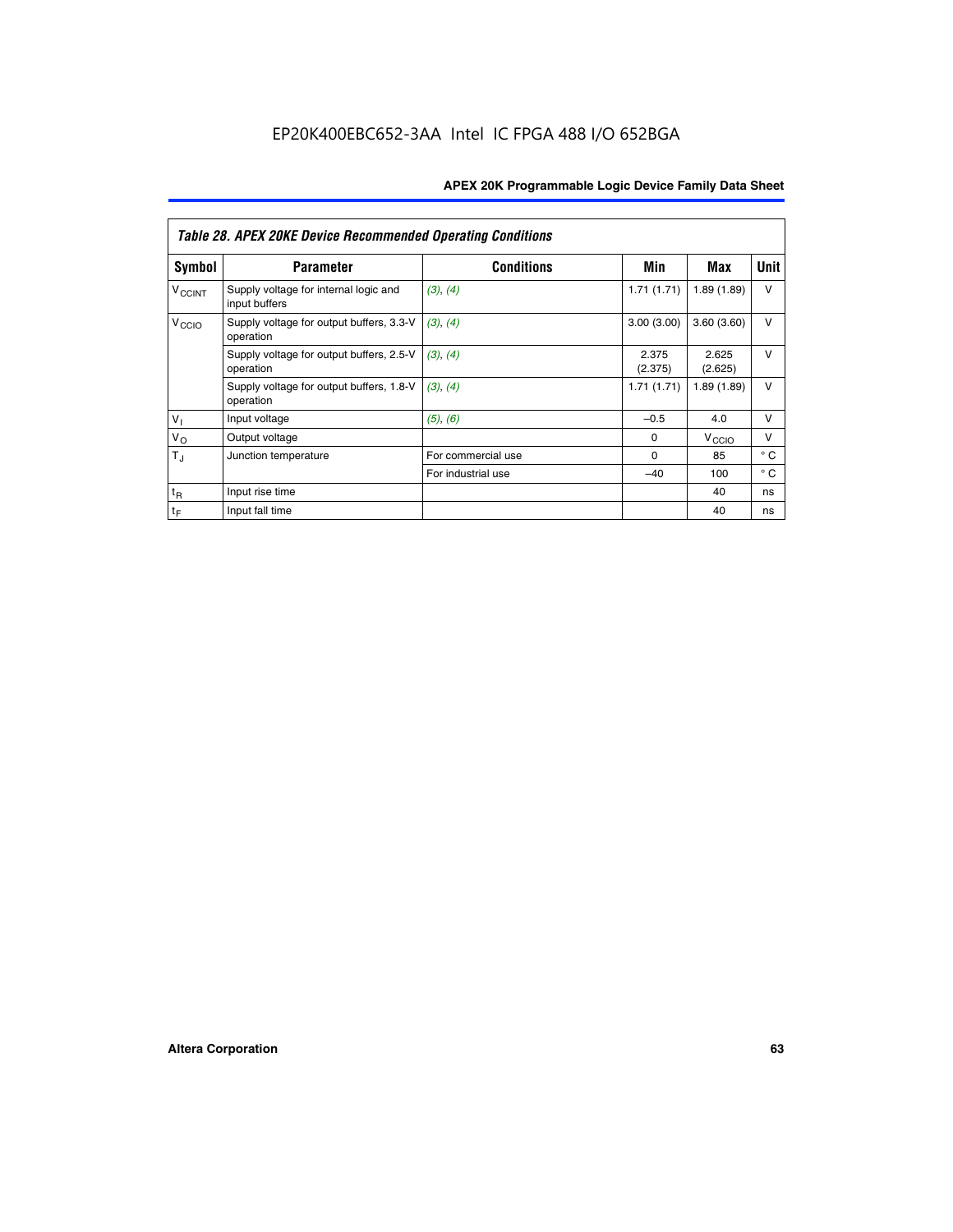# EP20K400EBC652-3AA Intel IC FPGA 488 I/O 652BGA

# **APEX 20K Programmable Logic Device Family Data Sheet**

| Symbol                     | <b>Parameter</b>                                                   | <b>Conditions</b>                                                         | Min                                       | <b>Typ</b> | Max                                       | Unit      |
|----------------------------|--------------------------------------------------------------------|---------------------------------------------------------------------------|-------------------------------------------|------------|-------------------------------------------|-----------|
| $V_{\text{IH}}$            | High-level LVTTL, CMOS, or 3.3-V<br>PCI input voltage              |                                                                           | 1.7, $0.5 \times V_{\text{CCIO}}$<br>(10) |            | 4.1                                       | V         |
| $\mathsf{V}_{\mathsf{IL}}$ | Low-level LVTTL, CMOS, or 3.3-V<br>PCI input voltage               |                                                                           | $-0.5$                                    |            | 0.8, $0.3 \times V_{\text{CCIO}}$<br>(10) | $\vee$    |
| $V_{OH}$                   | 3.3-V high-level LVTTL output<br>voltage                           | $I_{OH} = -12$ mA DC,<br>$V_{\text{CCIO}} = 3.00 V (11)$                  | 2.4                                       |            |                                           | v         |
|                            | 3.3-V high-level LVCMOS output<br>voltage                          | $I_{OH} = -0.1$ mA DC,<br>$V_{\text{CCIO}} = 3.00 \text{ V} (11)$         | $V_{\text{CCIO}} - 0.2$                   |            |                                           | v         |
|                            | 3.3-V high-level PCI output voltage $ I_{OH} = -0.5$ mA DC,        | $V_{\text{CGIO}} = 3.00$ to 3.60 V<br>(11)                                | $0.9 \times V_{\text{CCIO}}$              |            |                                           | v         |
|                            | 2.5-V high-level output voltage                                    | $I_{OH} = -0.1$ mA DC,<br>$V_{\text{CCIO}} = 2.30 V (11)$                 | 2.1                                       |            |                                           | ν         |
|                            |                                                                    | $I_{OH} = -1$ mA DC,<br>$V_{\text{CCIO}} = 2.30 V (11)$                   | 2.0                                       |            |                                           | V         |
|                            |                                                                    | $I_{OH} = -2$ mA DC,<br>$V_{\text{CCIO}} = 2.30 V (11)$                   | 1.7                                       |            |                                           | v         |
| $V_{\Omega}$               | 3.3-V low-level LVTTL output<br>voltage                            | $I_{OL}$ = 12 mA DC,<br>$V_{\text{CCIO}} = 3.00 \text{ V} (12)$           |                                           |            | 0.4                                       | v         |
|                            | 3.3-V low-level LVCMOS output<br>voltage                           | $I_{\Omega} = 0.1$ mA DC,<br>$V_{\text{CCIO}} = 3.00 V (12)$              |                                           |            | 0.2                                       | $\vee$    |
|                            | 3.3-V low-level PCI output voltage                                 | $I_{\Omega I}$ = 1.5 mA DC,<br>$V_{\text{CGIO}} = 3.00$ to 3.60 V<br>(12) |                                           |            | $0.1 \times V_{\text{CCIO}}$              | v         |
|                            | 2.5-V low-level output voltage                                     | $I_{\Omega} = 0.1$ mA DC,<br>$V_{\text{CCIO}}$ = 2.30 V (12)              |                                           |            | 0.2                                       | v         |
|                            |                                                                    | $I_{\Omega}$ = 1 mA DC,<br>$V_{\text{CCIO}}$ = 2.30 V (12)                |                                           |            | 0.4                                       | $\vee$    |
|                            |                                                                    | $I_{\Omega}$ = 2 mA DC,<br>$V_{\text{CCIO}} = 2.30 V (12)$                |                                           |            | 0.7                                       | $\vee$    |
| ъ,                         | Input pin leakage current                                          | $V_1 = 4.1$ to -0.5 V (13)                                                | $-10$                                     |            | 10                                        | μA        |
| $I_{OZ}$                   | Tri-stated I/O pin leakage current                                 | $V_{\Omega}$ = 4.1 to -0.5 V (13)                                         | $-10$                                     |            | 10                                        | μA        |
| $I_{CC0}$                  | $V_{CC}$ supply current (standby)<br>(All ESBs in power-down mode) | $V_1$ = ground, no load, no<br>toggling inputs, -1 speed<br>grade         |                                           | 10         |                                           | mA        |
|                            |                                                                    | $V_1$ = ground, no load, no<br>toggling inputs,<br>-2, -3 speed grades    |                                           | 5          |                                           | mA        |
| R <sub>CONF</sub>          | Value of I/O pin pull-up resistor                                  | $V_{\text{CCIO}} = 3.0 V (14)$                                            | 20                                        |            | 50                                        | $k\Omega$ |
|                            | before and during configuration                                    | $V_{\text{CGIO}} = 2.375 V (14)$                                          | 30                                        |            | 80                                        | kΩ        |
|                            |                                                                    | $V_{\text{CCIO}} = 1.71 V (14)$                                           | 60                                        |            | 150                                       | $k\Omega$ |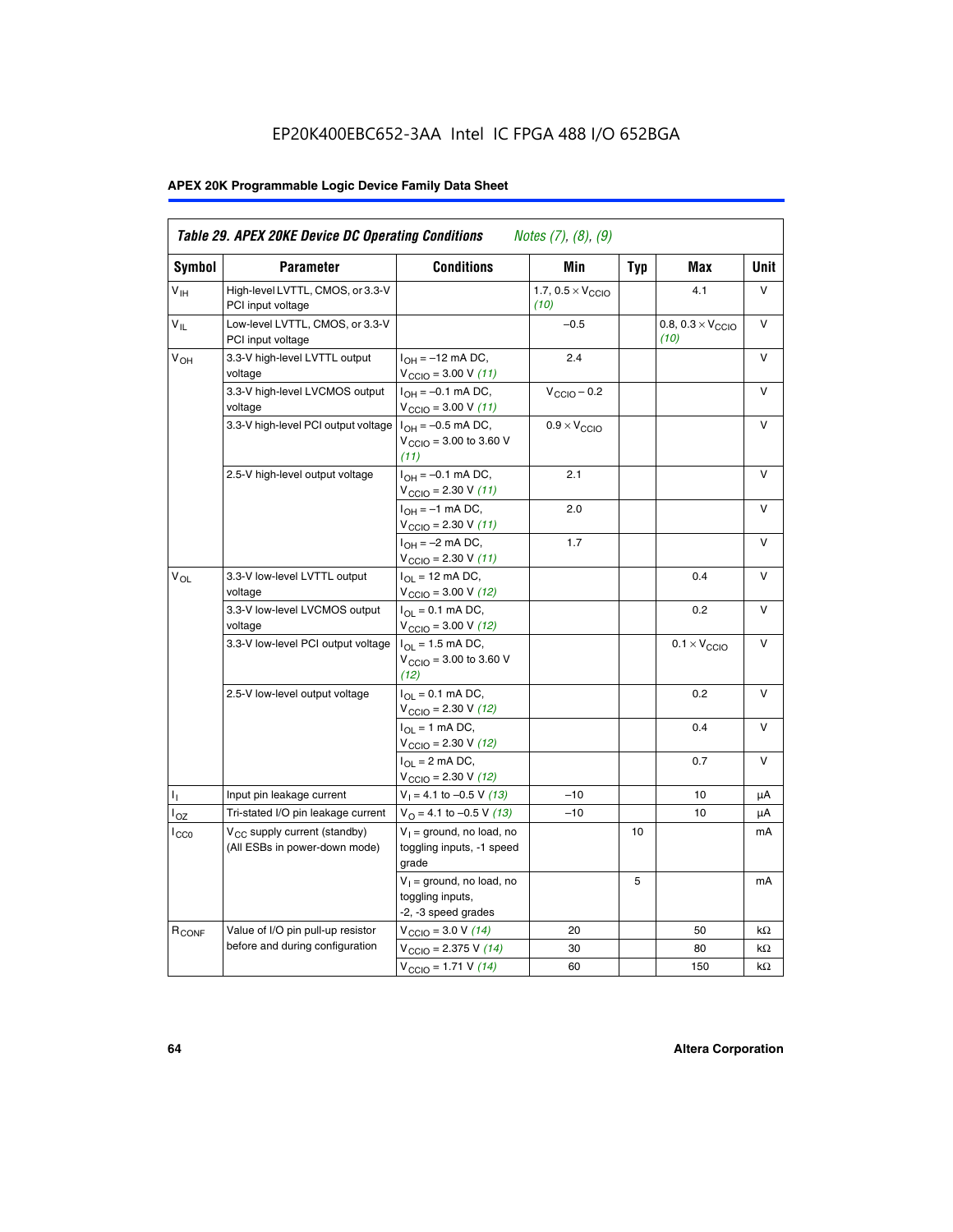**1 For DC Operating Specifications on APEX 20KE I/O standards,** please refer to *Application Note 117 (Using Selectable I/O Standards in Altera Devices).*

| Table 30. APEX 20KE Device Capacitance<br><i>Note</i> (15) |                                             |                               |     |     |      |  |  |
|------------------------------------------------------------|---------------------------------------------|-------------------------------|-----|-----|------|--|--|
| Symbol                                                     | <b>Parameter</b>                            | <b>Conditions</b>             | Min | Max | Unit |  |  |
| $C_{IN}$                                                   | Input capacitance                           | $V_{IN} = 0 V$ , f = 1.0 MHz  |     | 8   | pF   |  |  |
| $C_{\text{INCLK}}$                                         | Input capacitance on<br>dedicated clock pin | $V_{IN} = 0 V$ , f = 1.0 MHz  |     | 12  | pF   |  |  |
| $C_{\text{OUT}}$                                           | Output capacitance                          | $V_{OUT} = 0 V$ , f = 1.0 MHz |     | 8   | рF   |  |  |

- *Notes to Tables 27 through 30:* (1) See the *Operating Requirements for Altera Devices Data Sheet*.
- (2) Minimum DC input is –0.5 V. During transitions, the inputs may undershoot to –2.0 V or overshoot to 5.75 V for input currents less than 100 mA and periods shorter than 20 ns.
- (3) Numbers in parentheses are for industrial-temperature-range devices.
- (4) Maximum  $V_{CC}$  rise time is 100 ms, and  $V_{CC}$  must rise monotonically.<br>(5) Minimum DC input is -0.5 V. During transitions, the inputs may und
- Minimum DC input is  $-0.5$  V. During transitions, the inputs may undershoot to  $-2.0$  V or overshoot to the voltage shown in the following table based on input duty cycle for input currents less than 100 mA. The overshoot is dependent upon duty cycle of the signal. The DC case is equivalent to 100% duty cycle.

| Vin  | Max. Duty Cycle |
|------|-----------------|
| 4.0V | 100% (DC)       |
| 4.1  | 90%             |
| 4.2  | 50%             |
| 4.3  | 30%             |
|      |                 |

- 4.4  $17\%$ <br>4.5  $10\%$
- 10%
- (6) All pins, including dedicated inputs, clock, I/O, and JTAG pins, may be driven before  $V_{\text{CCINT}}$  and  $V_{\text{CCIO}}$  are powered.
- (7) Typical values are for  $T_A = 25^\circ$  C, V<sub>CCINT</sub> = 1.8 V, and V<sub>CCIO</sub> = 1.8 V, 2.5 V or 3.3 V.
- (8) These values are specified under the APEX 20KE device recommended operating conditions, shown in Table 24 on page 60.
- (9) Refer to *Application Note 117 (Using Selectable I/O Standards in Altera Devices)* for the V<sub>IH</sub>, V<sub>IL</sub>, V<sub>OH</sub>, V<sub>OL</sub>, and I<sub>I</sub> parameters when VCCIO = 1.8 V.
- (10) The APEX 20KE input buffers are compatible with 1.8-V, 2.5-V and 3.3-V (LVTTL and LVCMOS) signals. Additionally, the input buffers are 3.3-V PCI compliant. Input buffers also meet specifications for GTL+, CTT, AGP, SSTL-2, SSTL-3, and HSTL.
- (11) The  $I_{OH}$  parameter refers to high-level TTL, PCI, or CMOS output current.
- (12) The I<sub>OL</sub> parameter refers to low-level TTL, PCI, or CMOS output current. This parameter applies to open-drain pins as well as output pins.
- (13) This value is specified for normal device operation. The value may vary during power-up.
- (14) Pin pull-up resistance values will be lower if an external source drives the pin higher than  $V_{CCIO}$ .
- (15) Capacitance is sample-tested only.

Figure 33 shows the relationship between  $V_{\text{CCIO}}$  and  $V_{\text{CCINT}}$  for 3.3-V PCI compliance on APEX 20K devices.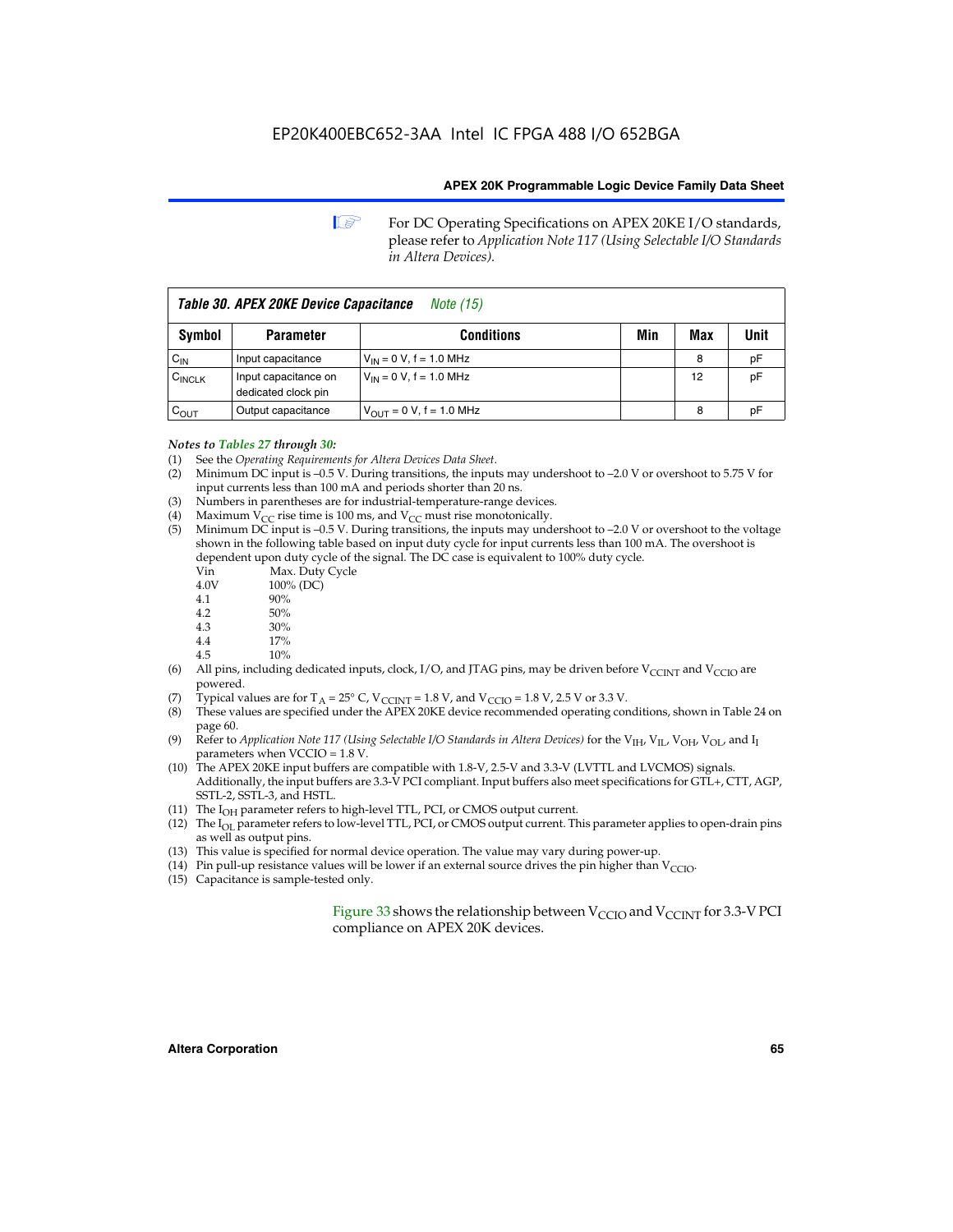

Figure 34 shows the typical output drive characteristics of APEX 20K devices with 3.3-V and 2.5-V V<sub>CCIO</sub>. The output driver is compatible with the 3.3-V *PCI Local Bus Specification, Revision 2.2* (when VCCIO pins are connected to 3.3 V). 5-V tolerant APEX 20K devices in the -1 speed grade are 5-V PCI compliant over all operating conditions.







**66 Altera Corporation**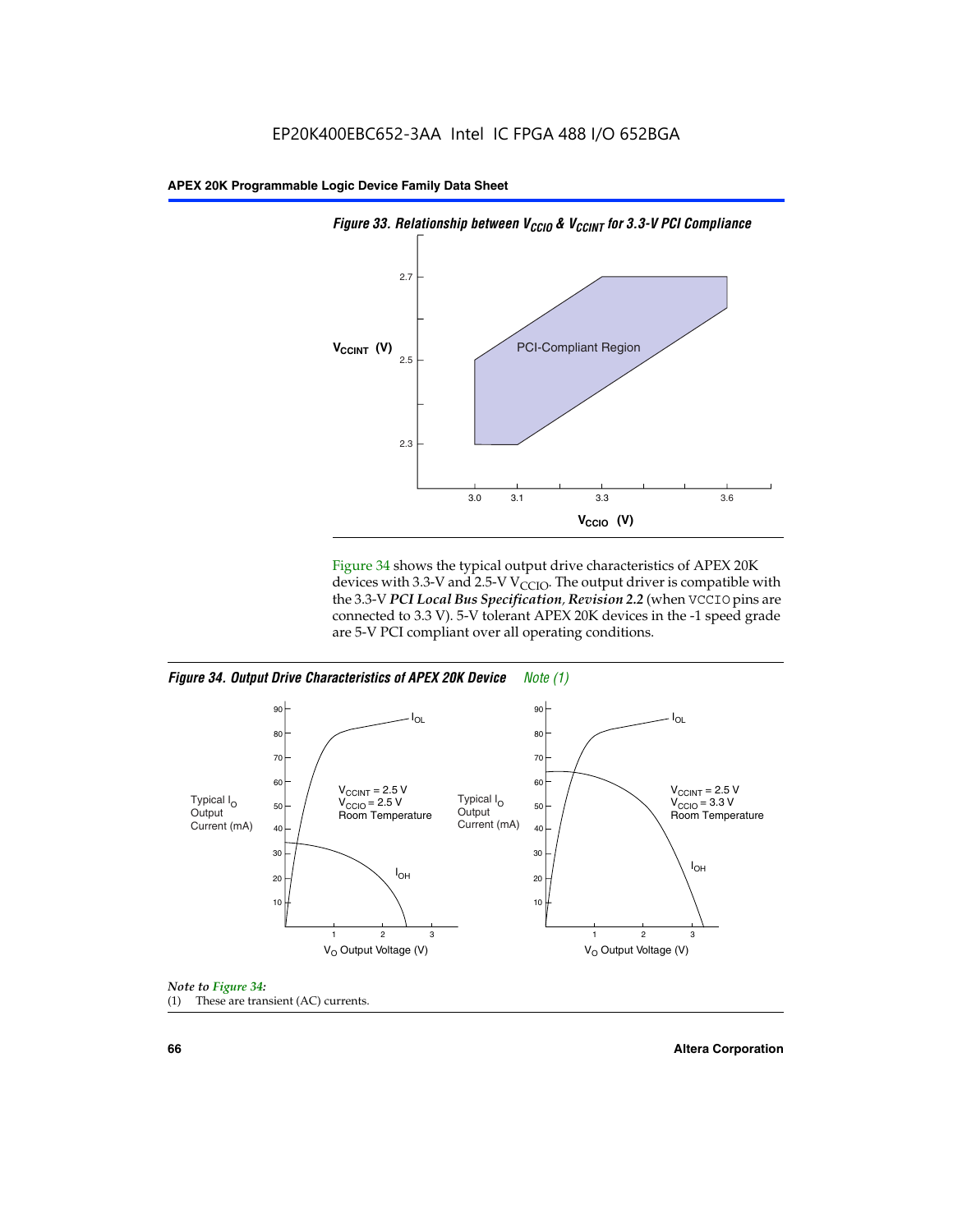

Figure 35 shows the output drive characteristics of APEX 20KE devices.

*Note to Figure 35:* (1) These are transient (AC) currents.

**Timing Model** The high-performance FastTrack and MegaLAB interconnect routing resources ensure predictable performance, accurate simulation, and accurate timing analysis. This predictable performance contrasts with that of FPGAs, which use a segmented connection scheme and therefore have unpredictable performance.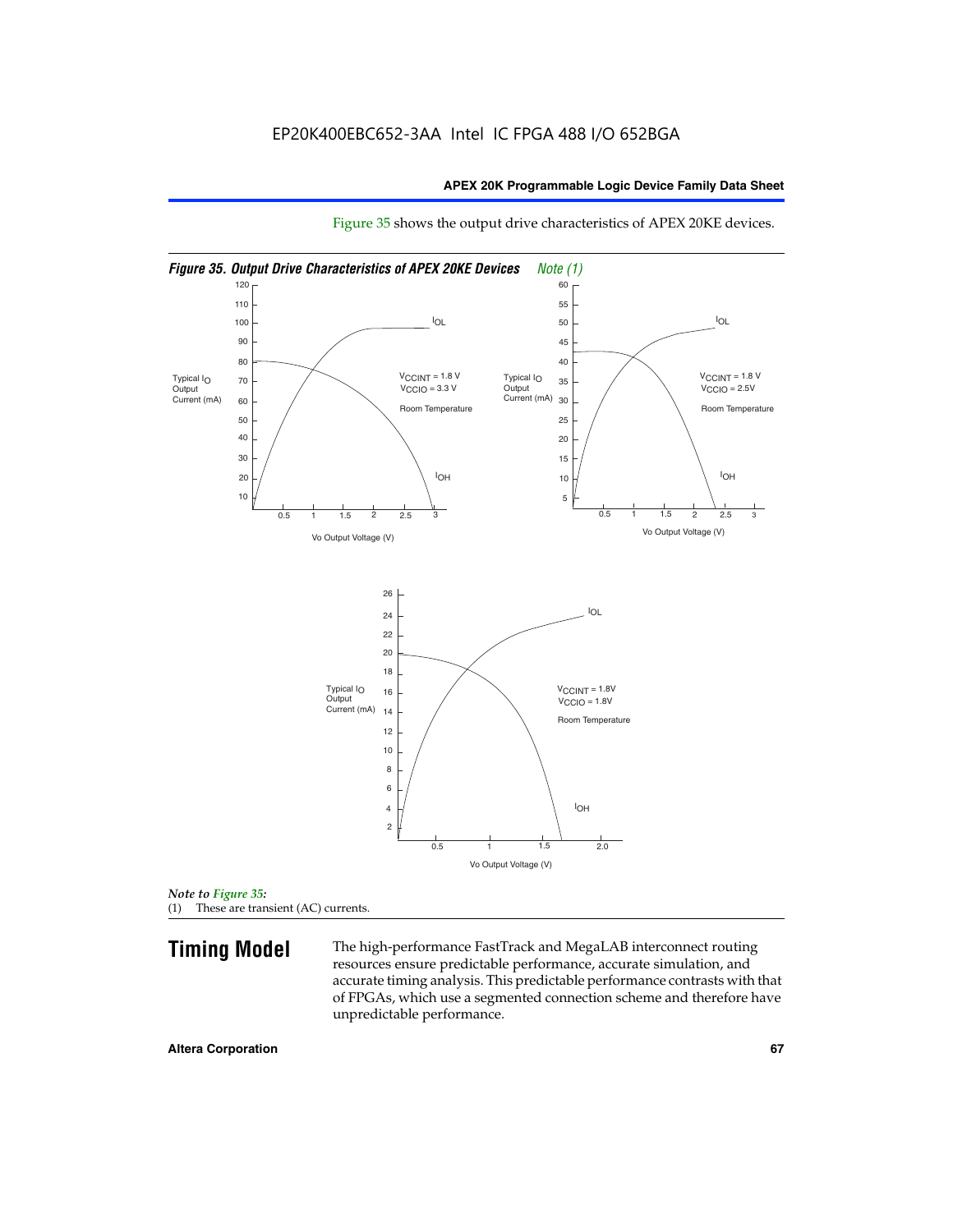All specifications are always representative of worst-case supply voltage and junction temperature conditions. All output-pin-timing specifications are reported for maximum driver strength.

Figure  $36$  shows the  $f_{MAX}$  timing model for APEX 20K devices.



Figure 37 shows the  $f_{MAX}$  timing model for APEX 20KE devices. These parameters can be used to estimate  $f_{MAX}$  for multiple levels of logic. Quartus II software timing analysis should be used for more accurate timing information.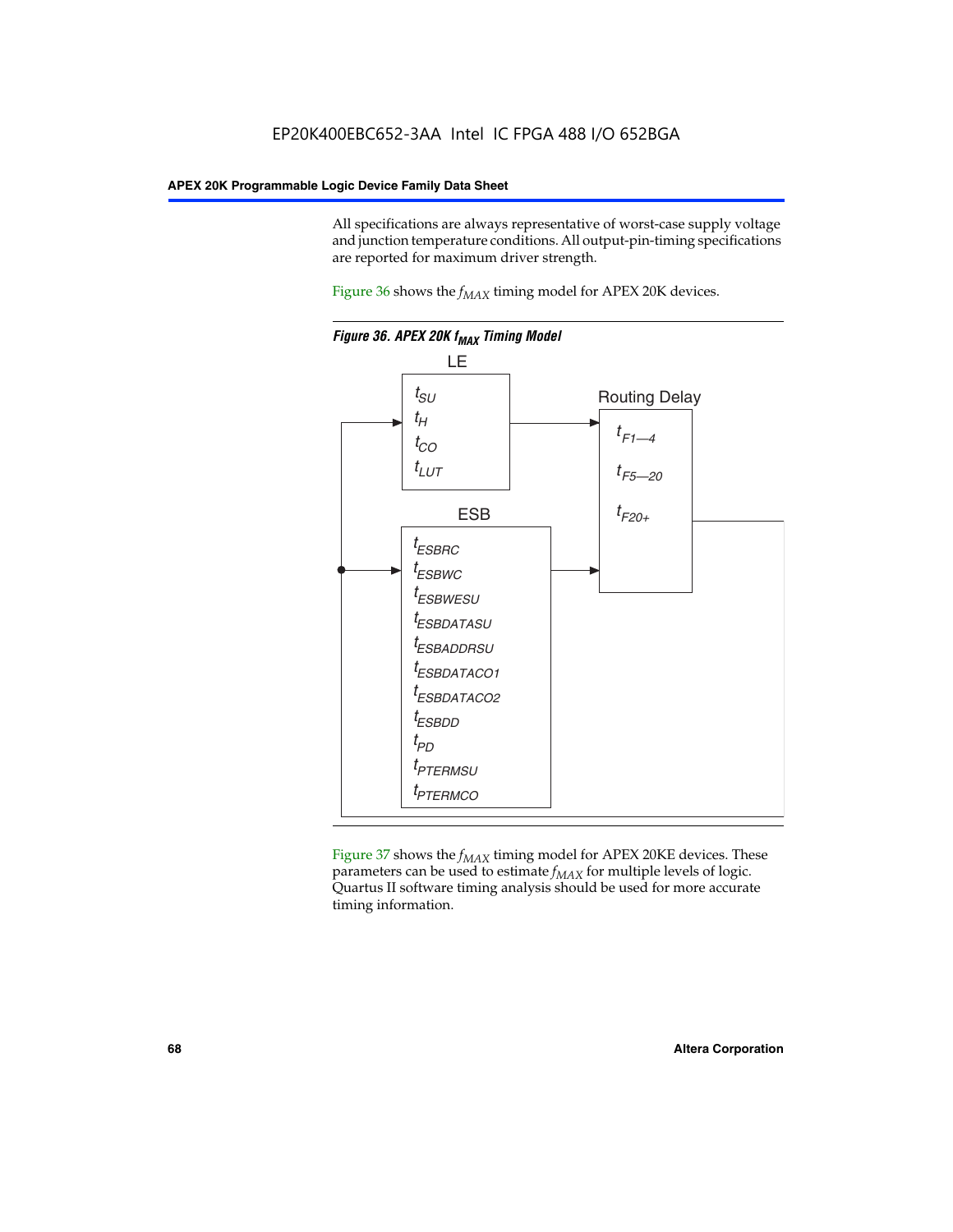

**Figure 37. APEX 20KE f<sub>MAX</sub> Timing Model**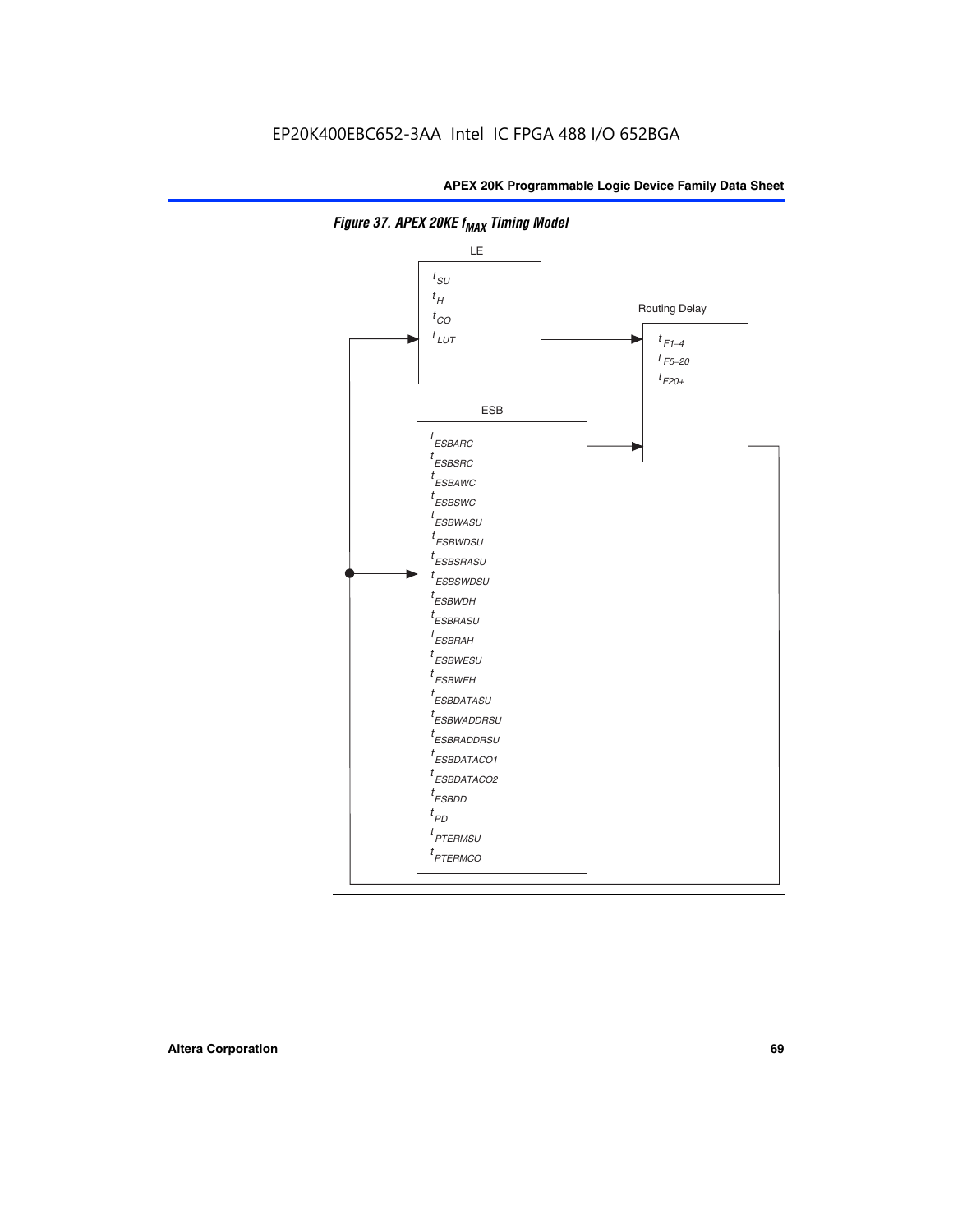Figures 38 and 39 show the asynchronous and synchronous timing waveforms, respectively, for the ESB macroparameters in Table 31.



*Figure 38. ESB Asynchronous Timing Waveforms*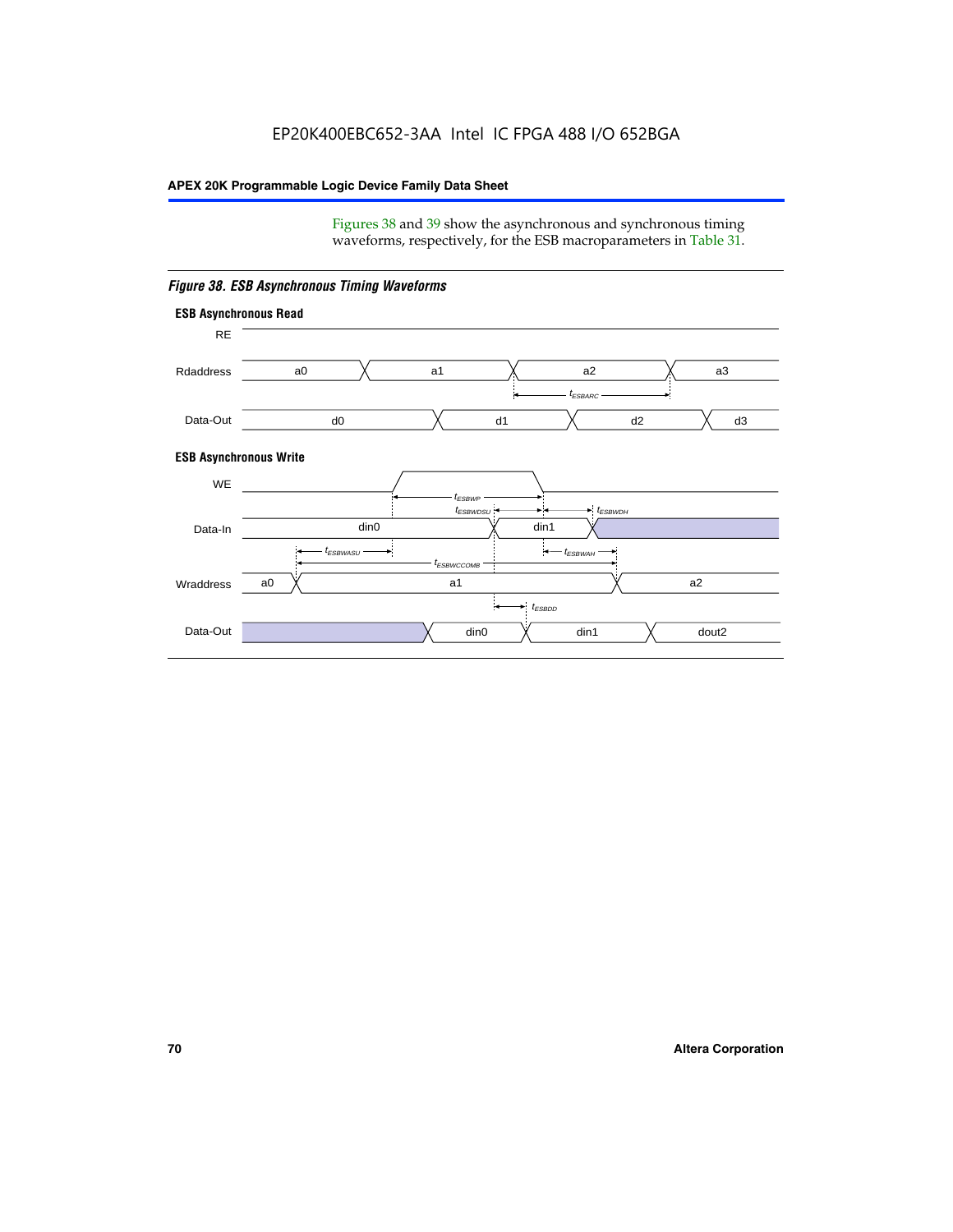

# *Figure 39. ESB Synchronous Timing Waveforms*

# **ESB Synchronous Write (ESB Output Registers Used)**



Figure 40 shows the timing model for bidirectional I/O pin timing.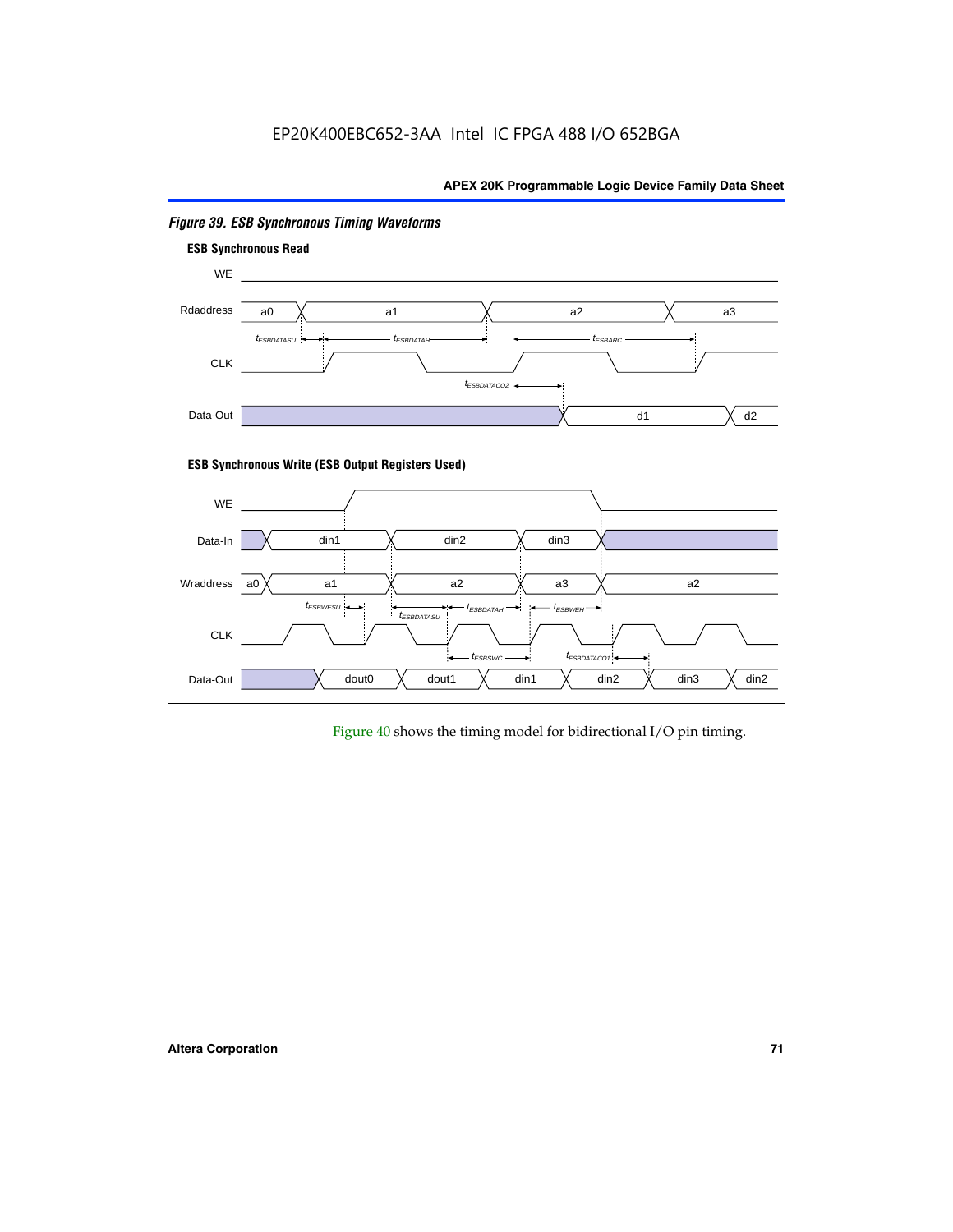

### *Figure 40. Synchronous Bidirectional Pin External Timing*

# *Notes to Figure 40:*

- The output enable and input registers are LE registers in the LAB adjacent to a bidirectional row pin. The output enable register is set with "Output Enable Routing= Signal-Pin" option in the Quartus II software.
- (2) The LAB adjacent input register is set with "Decrease Input Delay to Internal Cells= Off". This maintains a zero hold time for lab adjacent registers while giving a fast, position independent setup time. A faster setup time with zero hold time is possible by setting "Decrease Input Delay to Internal Cells= ON" and moving the input register farther away from the bidirectional pin. The exact position where zero hold occurs with the minimum setup time, varies with device density and speed grade.

Table 31 describes the  $f_{MAX}$  timing parameters shown in Figure 36 on page 68.

| Table 31. APEX 20K f <sub>MAX</sub> Timing Parameters<br>(Part 1 of 2) |                                                                |  |  |  |  |
|------------------------------------------------------------------------|----------------------------------------------------------------|--|--|--|--|
| Symbol                                                                 | <b>Parameter</b>                                               |  |  |  |  |
| $t_{\text{SU}}$                                                        | LE register setup time before clock                            |  |  |  |  |
| $t_H$                                                                  | LE register hold time after clock                              |  |  |  |  |
| $t_{CO}$                                                               | LE register clock-to-output delay                              |  |  |  |  |
| t <sub>LUT</sub>                                                       | LUT delay for data-in                                          |  |  |  |  |
| <sup>t</sup> ESBRC                                                     | ESB Asynchronous read cycle time                               |  |  |  |  |
| <sup>t</sup> ESBWC                                                     | ESB Asynchronous write cycle time                              |  |  |  |  |
| <sup>t</sup> ESBWESU                                                   | ESB WE setup time before clock when using input register       |  |  |  |  |
| <sup>t</sup> ESBDATASU                                                 | ESB data setup time before clock when using input register     |  |  |  |  |
| <sup>t</sup> ESBDATAH                                                  | ESB data hold time after clock when using input register       |  |  |  |  |
| <sup>t</sup> ESBADDRSU                                                 | ESB address setup time before clock when using input registers |  |  |  |  |
| ESBDATACO1                                                             | ESB clock-to-output delay when using output registers          |  |  |  |  |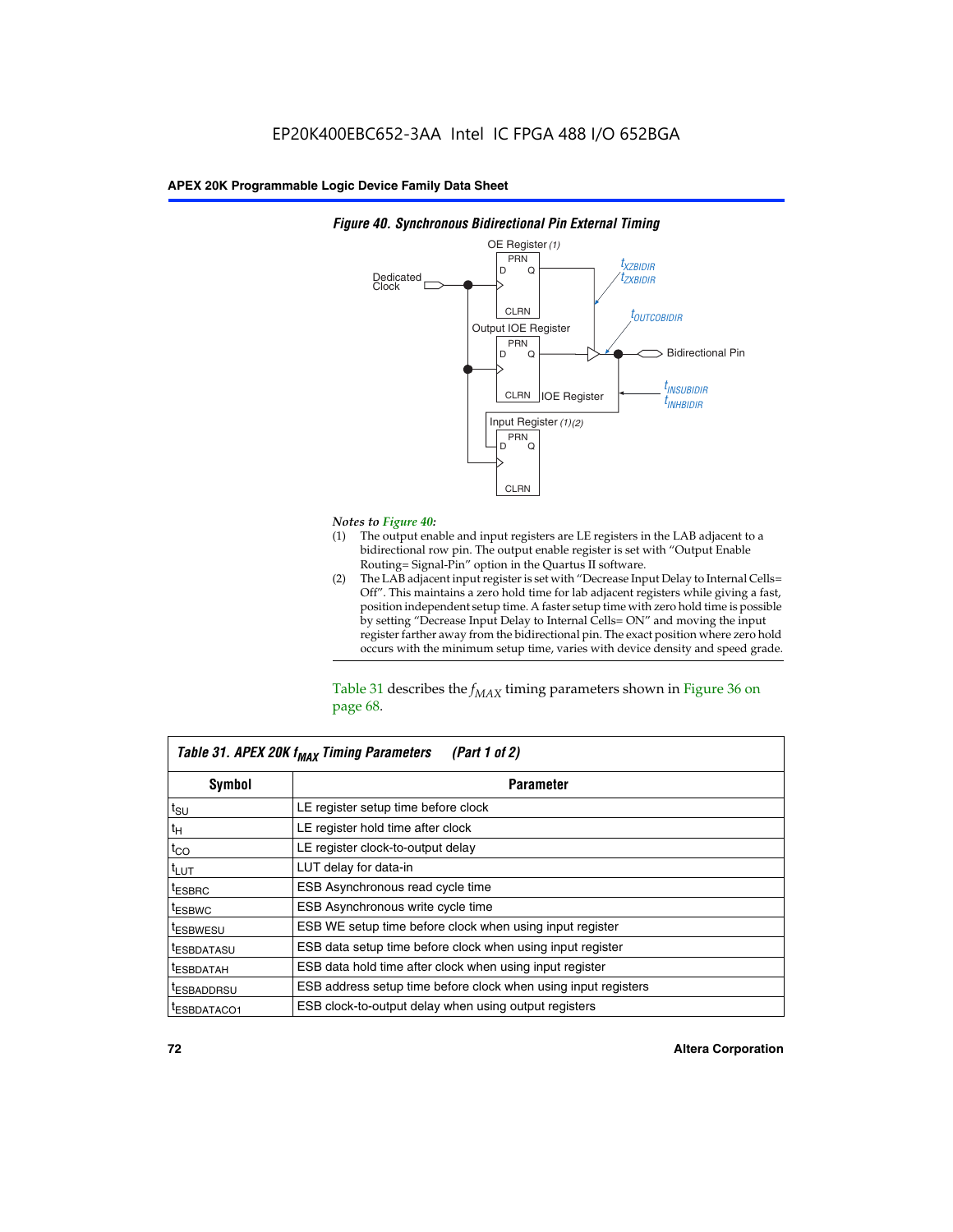| Table 31. APEX 20K f <sub>MAX</sub> Timing Parameters<br>(Part 2 of 2) |                                                    |  |  |  |  |
|------------------------------------------------------------------------|----------------------------------------------------|--|--|--|--|
| Symbol                                                                 | <b>Parameter</b>                                   |  |  |  |  |
| <sup>t</sup> ESBDATACO2                                                | ESB clock-to-output delay without output registers |  |  |  |  |
| <sup>t</sup> ESBDD                                                     | ESB data-in to data-out delay for RAM mode         |  |  |  |  |
| t <sub>PD</sub>                                                        | ESB macrocell input to non-registered output       |  |  |  |  |
| <sup>t</sup> PTERMSU                                                   | ESB macrocell register setup time before clock     |  |  |  |  |
| <sup>t</sup> PTERMCO                                                   | ESB macrocell register clock-to-output delay       |  |  |  |  |
| $t_{F1-4}$                                                             | Fanout delay using local interconnect              |  |  |  |  |
| $t_{F5-20}$                                                            | Fanout delay using MegaLab Interconnect            |  |  |  |  |
| $t_{F20+}$                                                             | Fanout delay using FastTrack Interconnect          |  |  |  |  |
| $t_{CH}$                                                               | Minimum clock high time from clock pin             |  |  |  |  |
| $t_{CL}$                                                               | Minimum clock low time from clock pin              |  |  |  |  |
| $t_{CLRP}$                                                             | LE clear pulse width                               |  |  |  |  |
| t <sub>PREP</sub>                                                      | LE preset pulse width                              |  |  |  |  |
| <sup>t</sup> ESBCH                                                     | Clock high time                                    |  |  |  |  |
| <sup>t</sup> ESBCL                                                     | Clock low time                                     |  |  |  |  |
| <sup>t</sup> ESBWP                                                     | Write pulse width                                  |  |  |  |  |
| <sup>t</sup> ESBRP                                                     | Read pulse width                                   |  |  |  |  |

## Tables 32 and 33 describe APEX 20K external timing parameters.

| Table 32. APEX 20K External Timing Parameters<br>Note (1) |                                                         |  |  |  |  |
|-----------------------------------------------------------|---------------------------------------------------------|--|--|--|--|
| Symbol                                                    | <b>Clock Parameter</b>                                  |  |  |  |  |
| <sup>t</sup> insu                                         | Setup time with global clock at IOE register            |  |  |  |  |
| $t_{\mathsf{INH}}$                                        | Hold time with global clock at IOE register             |  |  |  |  |
| toutco                                                    | Clock-to-output delay with global clock at IOE register |  |  |  |  |

| Table 33. APEX 20K External Bidirectional Timing Parameters<br>Note (1) |                                                                                                |              |  |  |  |  |
|-------------------------------------------------------------------------|------------------------------------------------------------------------------------------------|--------------|--|--|--|--|
| Symbol                                                                  | <b>Parameter</b>                                                                               |              |  |  |  |  |
| <sup>I</sup> INSUBIDIR                                                  | Setup time for bidirectional pins with global clock at same-row or same-<br>column LE register |              |  |  |  |  |
| <sup>t</sup> INHBIDIR                                                   | Hold time for bidirectional pins with global clock at same-row or same-<br>column LE register  |              |  |  |  |  |
| <sup>t</sup> OUTCOBIDIR                                                 | Clock-to-output delay for bidirectional pins with global clock at IOE<br>register              | $C1 = 10 pF$ |  |  |  |  |
| <sup>T</sup> XZBIDIR                                                    | Synchronous IOE output buffer disable delay                                                    | $C1 = 10 pF$ |  |  |  |  |
| <sup>I</sup> ZXBIDIR                                                    | Synchronous IOE output buffer enable delay, slow slew rate $=$ off                             | $C1 = 10 pF$ |  |  |  |  |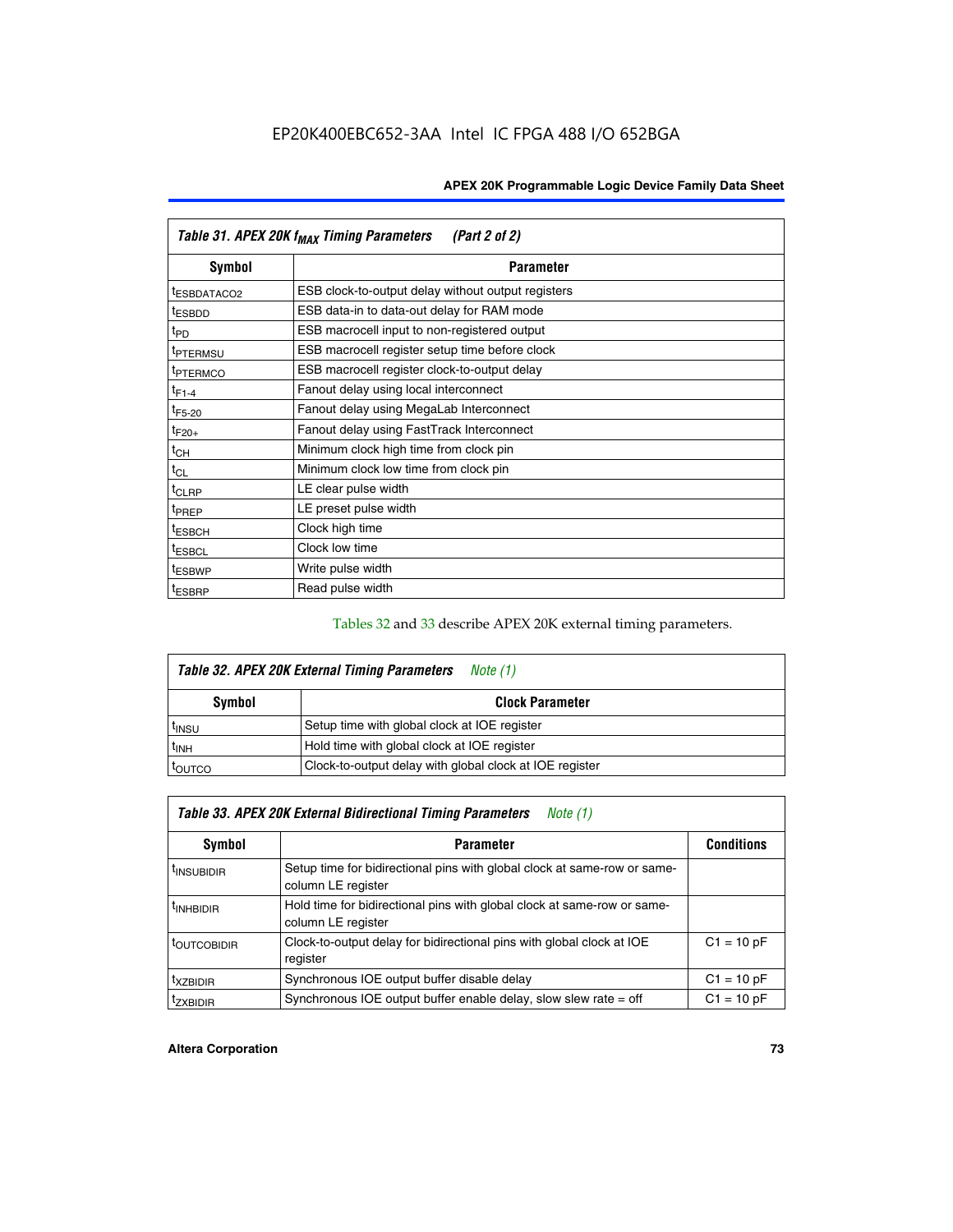$\mathbf{r}$ 

#### *Note to Tables 32 and 33:*

(1) These timing parameters are sample-tested only.

Tables 34 through 37 show APEX 20KE LE, ESB, routing, and functional timing microparameters for the  $f_{MAX}$  timing model.

| Table 34. APEX 20KE LE Timing Microparameters |                                     |  |  |  |  |
|-----------------------------------------------|-------------------------------------|--|--|--|--|
| Symbol<br><b>Parameter</b>                    |                                     |  |  |  |  |
| t <sub>SU</sub>                               | LE register setup time before clock |  |  |  |  |
| tн                                            | LE register hold time after clock   |  |  |  |  |
| $t_{CO}$                                      | LE register clock-to-output delay   |  |  |  |  |
| t <sub>LUT</sub>                              | LUT delay for data-in to data-out   |  |  |  |  |

| Table 35. APEX 20KE ESB Timing Microparameters |                                                                        |  |  |  |
|------------------------------------------------|------------------------------------------------------------------------|--|--|--|
| Symbol                                         | <b>Parameter</b>                                                       |  |  |  |
| t <sub>ESBARC</sub>                            | ESB Asynchronous read cycle time                                       |  |  |  |
| <sup>t</sup> ESBSRC                            | <b>ESB Synchronous read cycle time</b>                                 |  |  |  |
| t <sub>ESBAWC</sub>                            | ESB Asynchronous write cycle time                                      |  |  |  |
| t <sub>ESBSWC</sub>                            | ESB Synchronous write cycle time                                       |  |  |  |
| tESBWASU                                       | ESB write address setup time with respect to WE                        |  |  |  |
| <sup>t</sup> ESBWAH                            | ESB write address hold time with respect to WE                         |  |  |  |
| t <sub>ESBWDSU</sub>                           | ESB data setup time with respect to WE                                 |  |  |  |
| <sup>t</sup> ESBWDH                            | ESB data hold time with respect to WE                                  |  |  |  |
| tESBRASU                                       | ESB read address setup time with respect to RE                         |  |  |  |
| t <sub>ESBRAH</sub>                            | ESB read address hold time with respect to RE                          |  |  |  |
| <sup>t</sup> ESBWESU                           | ESB WE setup time before clock when using input register               |  |  |  |
| <sup>t</sup> ESBWEH                            | ESB WE hold time after clock when using input register                 |  |  |  |
| <sup>t</sup> ESBDATASU                         | ESB data setup time before clock when using input register             |  |  |  |
| t <sub>ESBDATAH</sub>                          | ESB data hold time after clock when using input register               |  |  |  |
| <sup>t</sup> ESBWADDRSU                        | ESB write address setup time before clock when using input             |  |  |  |
|                                                | registers                                                              |  |  |  |
| tESBRADDRSU                                    | ESB read address setup time before clock when using input<br>registers |  |  |  |
| t <sub>ESBDATACO1</sub>                        | ESB clock-to-output delay when using output registers                  |  |  |  |
| t <sub>ESBDATACO2</sub>                        | ESB clock-to-output delay without output registers                     |  |  |  |
| $t_{ESBDD}$                                    | ESB data-in to data-out delay for RAM mode                             |  |  |  |
| $t_{PD}$                                       | ESB Macrocell input to non-registered output                           |  |  |  |
| t <sub>PTERMSU</sub>                           | ESB Macrocell register setup time before clock                         |  |  |  |
| t <sub>PTERMCO</sub>                           | ESB Macrocell register clock-to-output delay                           |  |  |  |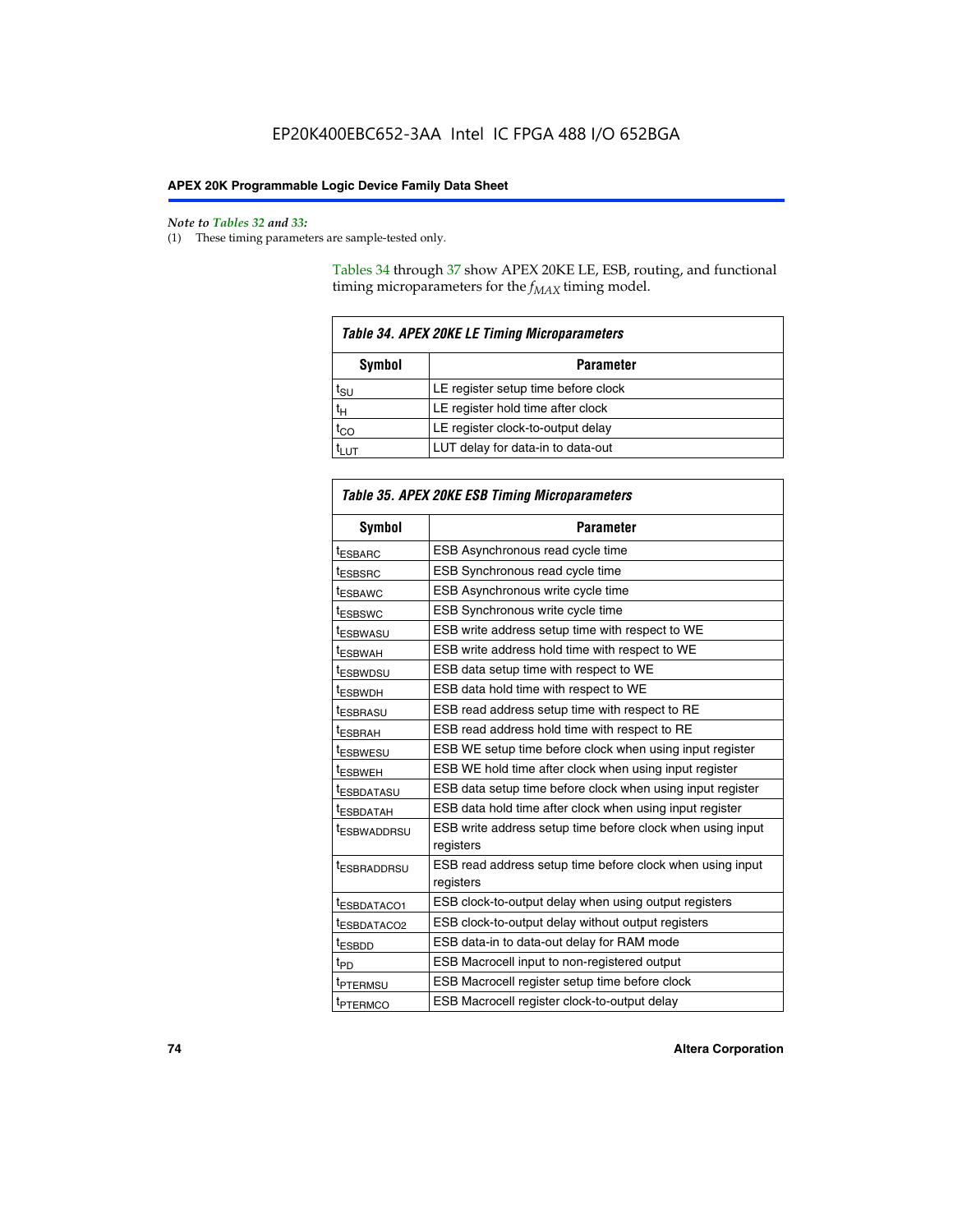| <b>Table 36. APEX 20KE Routing Timing Microparameters</b><br>Note (1) |                                                    |  |  |  |  |
|-----------------------------------------------------------------------|----------------------------------------------------|--|--|--|--|
| Symbol<br><b>Parameter</b>                                            |                                                    |  |  |  |  |
| $t_{F1-4}$                                                            | Fanout delay using Local Interconnect              |  |  |  |  |
| $t_{F5-20}$                                                           | Fanout delay estimate using MegaLab Interconnect   |  |  |  |  |
| $t_{F20+}$                                                            | Fanout delay estimate using FastTrack Interconnect |  |  |  |  |

#### *Note to Table 36:*

(1) These parameters are worst-case values for typical applications. Post-compilation timing simulation and timing analysis are required to determine actual worst-case performance.

| Symbol        | <b>Parameter</b>                       |
|---------------|----------------------------------------|
| <b>TCH</b>    | Minimum clock high time from clock pin |
| <b>TCL</b>    | Minimum clock low time from clock pin  |
| <b>TCLRP</b>  | LE clear Pulse Width                   |
| <b>TPREP</b>  | LE preset pulse width                  |
| <b>TESBCH</b> | Clock high time for ESB                |
| <b>TESBCL</b> | Clock low time for ESB                 |
| <b>TESBWP</b> | Write pulse width                      |
| <b>TESBRP</b> | Read pulse width                       |

## *Table 37. APEX 20KE Functional Timing Microparameters*

Tables 38 and 39 describe the APEX 20KE external timing parameters.

| Table 38. APEX 20KE External Timing Parameters<br>Note (1) |                                                                                |              |  |  |  |  |
|------------------------------------------------------------|--------------------------------------------------------------------------------|--------------|--|--|--|--|
| <b>Clock Parameter</b><br>Symbol<br><b>Conditions</b>      |                                                                                |              |  |  |  |  |
| <sup>t</sup> insu                                          | Setup time with global clock at IOE input register                             |              |  |  |  |  |
| $t_{\text{INH}}$                                           | Hold time with global clock at IOE input register                              |              |  |  |  |  |
| t <sub>outco</sub>                                         | Clock-to-output delay with global clock at IOE output register<br>$C1 = 10 pF$ |              |  |  |  |  |
| <sup>t</sup> INSUPLL                                       | Setup time with PLL clock at IOE input register                                |              |  |  |  |  |
| <sup>t</sup> INHPLL                                        | Hold time with PLL clock at IOE input register                                 |              |  |  |  |  |
| <b><i>LOUTCOPLL</i></b>                                    | Clock-to-output delay with PLL clock at IOE output register                    | $C1 = 10 pF$ |  |  |  |  |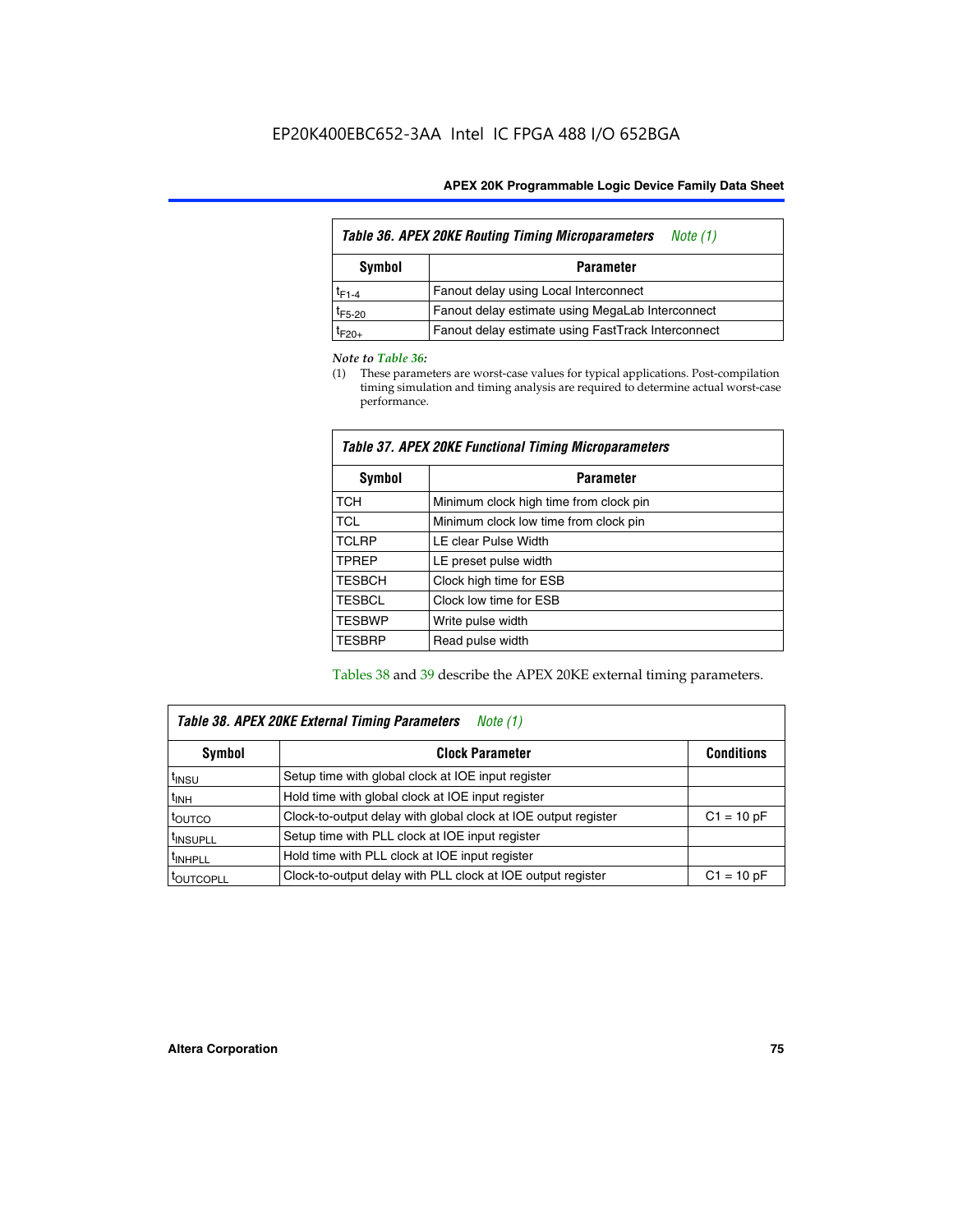| <b>Table 39. APEX 20KE External Bidirectional Timing Parameters</b><br>Note (1) |                                                                                                          |                   |  |  |  |  |
|---------------------------------------------------------------------------------|----------------------------------------------------------------------------------------------------------|-------------------|--|--|--|--|
| Symbol                                                                          | <b>Parameter</b>                                                                                         | <b>Conditions</b> |  |  |  |  |
| <sup>t</sup> INSUBIDIR                                                          | Setup time for bidirectional pins with global clock at LAB adjacent Input<br>Register                    |                   |  |  |  |  |
| <sup>t</sup> INHBIDIR                                                           | Hold time for bidirectional pins with global clock at LAB adjacent Input<br>Register                     |                   |  |  |  |  |
| <sup>t</sup> OUTCOBIDIR                                                         | $C1 = 10 pF$<br>Clock-to-output delay for bidirectional pins with global clock at IOE output<br>register |                   |  |  |  |  |
| <sup>t</sup> xzbidir                                                            | $C1 = 10 pF$<br>Synchronous Output Enable Register to output buffer disable delay                        |                   |  |  |  |  |
| <sup>t</sup> zxbidir                                                            | Synchronous Output Enable Register output buffer enable delay                                            | $C1 = 10 pF$      |  |  |  |  |
| <sup>I</sup> INSUBIDIRPLL                                                       | Setup time for bidirectional pins with PLL clock at LAB adjacent Input<br>Register                       |                   |  |  |  |  |
| <sup>t</sup> INHBIDIRPLL                                                        | Hold time for bidirectional pins with PLL clock at LAB adjacent Input<br>Register                        |                   |  |  |  |  |
| <sup>t</sup> OUTCOBIDIRPLL                                                      | Clock-to-output delay for bidirectional pins with PLL clock at IOE output<br>register                    | $C1 = 10 pF$      |  |  |  |  |
| <sup>t</sup> XZBIDIRPLL                                                         | Synchronous Output Enable Register to output buffer disable delay with<br><b>PLL</b>                     | $C1 = 10 pF$      |  |  |  |  |
| <sup>I</sup> ZXBIDIRPLL                                                         | Synchronous Output Enable Register output buffer enable delay with PLL                                   | $C1 = 10 pF$      |  |  |  |  |

*Note to Tables 38 and 39:*

(1) These timing parameters are sample-tested only.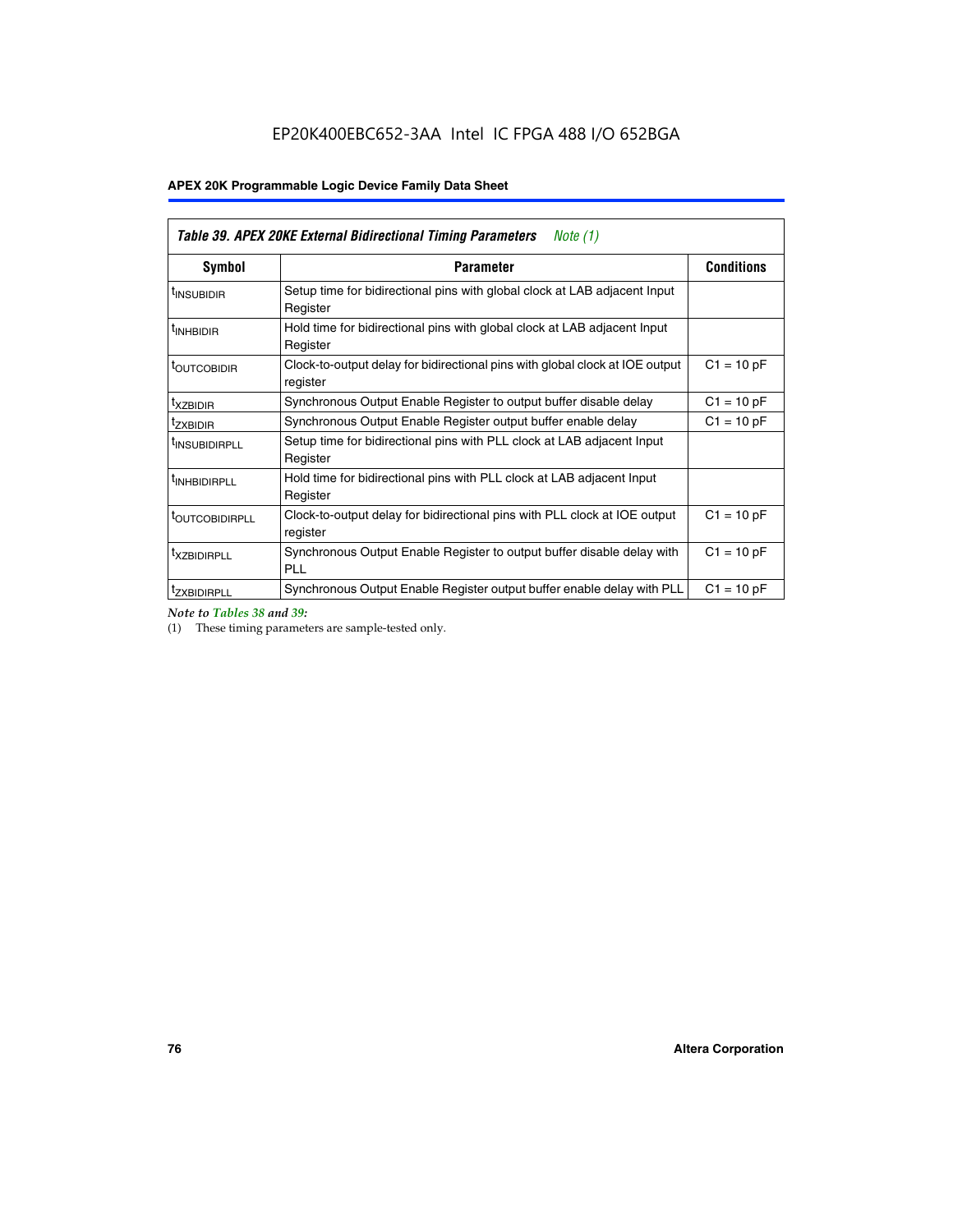Tables 40 through 42 show the **f<sub>MAX</sub>** timing parameters for EP20K100, EP20K200, and EP20K400 APEX 20K devices.

|                         |     |                |     |                |     |                | <b>Units</b> |
|-------------------------|-----|----------------|-----|----------------|-----|----------------|--------------|
| <b>Symbol</b>           |     | -1 Speed Grade |     | -2 Speed Grade |     | -3 Speed Grade |              |
|                         | Min | Max            | Min | Max            | Min | <b>Max</b>     |              |
| $t_{\text{SU}}$         | 0.5 |                | 0.6 |                | 0.8 |                | ns           |
| $t_H$                   | 0.7 |                | 0.8 |                | 1.0 |                | ns           |
| $t_{CO}$                |     | 0.3            |     | 0.4            |     | 0.5            | ns           |
| $t_{LUT}$               |     | 0.8            |     | 1.0            |     | 1.3            | ns           |
| <sup>t</sup> ESBRC      |     | 1.7            |     | 2.1            |     | 2.4            | ns           |
| t <sub>ESBWC</sub>      |     | 5.7            |     | 6.9            |     | 8.1            | ns           |
| <sup>t</sup> ESBWESU    | 3.3 |                | 3.9 |                | 4.6 |                | ns           |
| <sup>t</sup> ESBDATASU  | 2.2 |                | 2.7 |                | 3.1 |                | ns           |
| <sup>t</sup> ESBDATAH   | 0.6 |                | 0.8 |                | 0.9 |                | ns           |
| <sup>t</sup> ESBADDRSU  | 2.4 |                | 2.9 |                | 3.3 |                | ns           |
| <sup>t</sup> ESBDATACO1 |     | 1.3            |     | 1.6            |     | 1.8            | ns           |
| t <sub>ESBDATACO2</sub> |     | 2.6            |     | 3.1            |     | 3.6            | ns           |
| t <sub>ESBDD</sub>      |     | 2.5            |     | 3.3            |     | 3.6            | ns           |
| t <sub>PD</sub>         |     | 2.5            |     | 3.0            |     | 3.6            | ns           |
| <sup>t</sup> PTERMSU    | 2.3 |                | 2.6 |                | 3.2 |                | ns           |
| t <sub>PTERMCO</sub>    |     | 1.5            |     | 1.8            |     | 2.1            | ns           |
| $t_{F1-4}$              |     | 0.5            |     | 0.6            |     | 0.7            | ns           |
| $t_{F5-20}$             |     | 1.6            |     | 1.7            |     | 1.8            | ns           |
| $t_{F20+}$              |     | 2.2            |     | 2.2            |     | 2.3            | ns           |
| $t_{\mathsf{CH}}$       | 2.0 |                | 2.5 |                | 3.0 |                | ns           |
| $t_{CL}$                | 2.0 |                | 2.5 |                | 3.0 |                | ns           |
| t <sub>CLRP</sub>       | 0.3 |                | 0.4 |                | 0.4 |                | ns           |
| t <sub>PREP</sub>       | 0.5 |                | 0.5 |                | 0.5 |                | ns           |
| t <sub>ESBCH</sub>      | 2.0 |                | 2.5 |                | 3.0 |                | ns           |
| t <sub>ESBCL</sub>      | 2.0 |                | 2.5 |                | 3.0 |                | ns           |
| t <sub>ESBWP</sub>      | 1.6 |                | 1.9 |                | 2.2 |                | ns           |
| $t_{ESBRP}$             | 1.0 |                | 1.3 |                | 1.4 |                | ns           |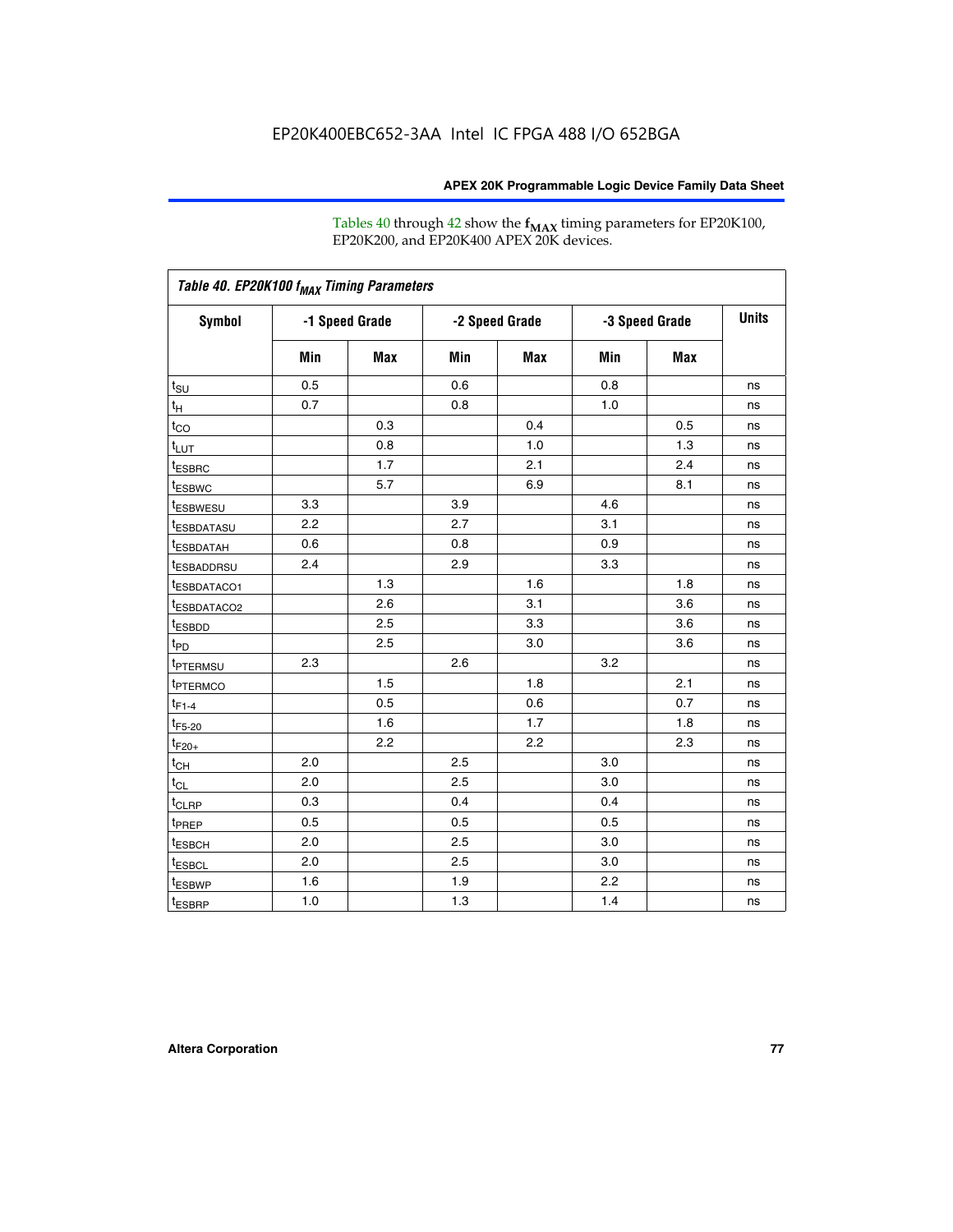| Table 41. EP20K200 f <sub>MAX</sub> Timing Parameters |                |     |     |                |     |                |    |
|-------------------------------------------------------|----------------|-----|-----|----------------|-----|----------------|----|
| <b>Symbol</b>                                         | -1 Speed Grade |     |     | -2 Speed Grade |     | -3 Speed Grade |    |
|                                                       | Min            | Max | Min | <b>Max</b>     | Min | Max            |    |
| $t_{\text{SU}}$                                       | 0.5            |     | 0.6 |                | 0.8 |                | ns |
| $t_H$                                                 | 0.7            |     | 0.8 |                | 1.0 |                | ns |
| $t_{CO}$                                              |                | 0.3 |     | 0.4            |     | 0.5            | ns |
| $t_{LUT}$                                             |                | 0.8 |     | 1.0            |     | 1.3            | ns |
| t <sub>ESBRC</sub>                                    |                | 1.7 |     | 2.1            |     | 2.4            | ns |
| t <sub>ESBWC</sub>                                    |                | 5.7 |     | 6.9            |     | 8.1            | ns |
| t <sub>ESBWESU</sub>                                  | 3.3            |     | 3.9 |                | 4.6 |                | ns |
| t <sub>esbdatasu</sub>                                | 2.2            |     | 2.7 |                | 3.1 |                | ns |
| t <sub>ESBDATAH</sub>                                 | 0.6            |     | 0.8 |                | 0.9 |                | ns |
| t <sub>ESBADDRSU</sub>                                | 2.4            |     | 2.9 |                | 3.3 |                | ns |
| <u>t<sub>ESBDATACO1</sub></u>                         |                | 1.3 |     | 1.6            |     | 1.8            | ns |
| <sup>t</sup> ESBDATACO2                               |                | 2.6 |     | 3.1            |     | 3.6            | ns |
| t <sub>ESBDD</sub>                                    |                | 2.5 |     | 3.3            |     | 3.6            | ns |
| t <sub>PD</sub>                                       |                | 2.5 |     | 3.0            |     | 3.6            | ns |
| t <sub>ptermsu</sub>                                  | 2.3            |     | 2.7 |                | 3.2 |                | ns |
| t <sub>PTERMCO</sub>                                  |                | 1.5 |     | 1.8            |     | 2.1            | ns |
| $t_{F1-4}$                                            |                | 0.5 |     | 0.6            |     | 0.7            | ns |
| $t_{F5-20}$                                           |                | 1.6 |     | 1.7            |     | 1.8            | ns |
| $t_{F20+}$                                            |                | 2.2 |     | 2.2            |     | 2.3            | ns |
| $\textnormal{t}_{\textnormal{CH}}$                    | 2.0            |     | 2.5 |                | 3.0 |                | ns |
| $t_{CL}$                                              | 2.0            |     | 2.5 |                | 3.0 |                | ns |
| t <sub>CLRP</sub>                                     | 0.3            |     | 0.4 |                | 0.4 |                | ns |
| t <sub>PREP</sub>                                     | 0.4            |     | 0.5 |                | 0.5 |                | ns |
| t <sub>ESBCH</sub>                                    | 2.0            |     | 2.5 |                | 3.0 |                | ns |
| t <sub>ESBCL</sub>                                    | 2.0            |     | 2.5 |                | 3.0 |                | ns |
| t <sub>ESBWP</sub>                                    | 1.6            |     | 1.9 |                | 2.2 |                | ns |
| t <sub>ESBRP</sub>                                    | 1.0            |     | 1.3 |                | 1.4 |                | ns |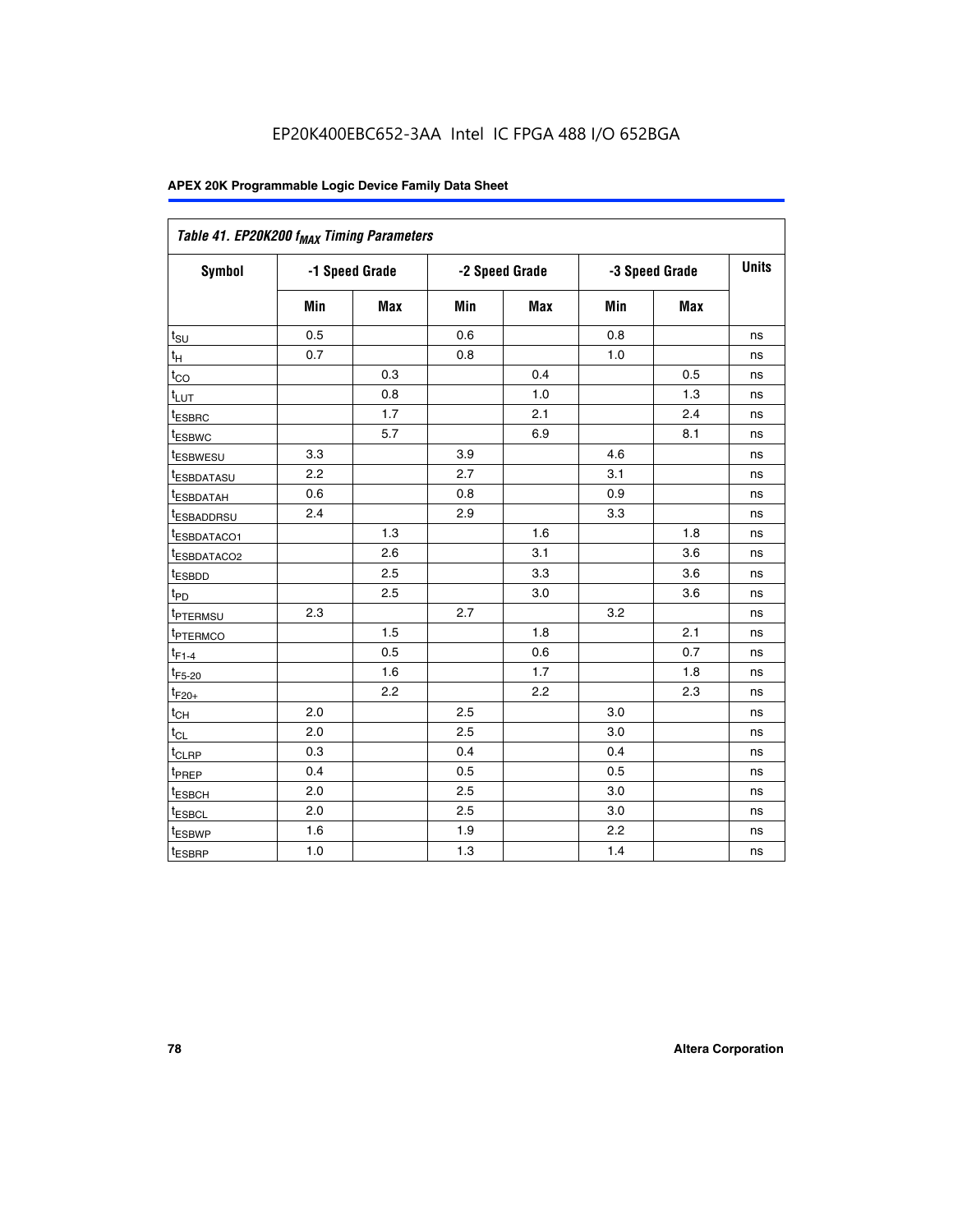| Table 42. EP20K400 f <sub>MAX</sub> Timing Parameters |     |                |     |                |     |                |              |  |  |  |
|-------------------------------------------------------|-----|----------------|-----|----------------|-----|----------------|--------------|--|--|--|
| <b>Symbol</b>                                         |     | -1 Speed Grade |     | -2 Speed Grade |     | -3 Speed Grade | <b>Units</b> |  |  |  |
|                                                       | Min | Max            | Min | <b>Max</b>     | Min | <b>Max</b>     |              |  |  |  |
| $t_{\text{SU}}$                                       | 0.1 |                | 0.3 |                | 0.6 |                | ns           |  |  |  |
| $t_H$                                                 | 0.5 |                | 0.8 |                | 0.9 |                | ns           |  |  |  |
| $t_{CO}$                                              |     | 0.1            |     | 0.4            |     | 0.6            | ns           |  |  |  |
| $t_{LUT}$                                             |     | 1.0            |     | 1.2            |     | 1.4            | ns           |  |  |  |
| t <sub>ESBRC</sub>                                    |     | 1.7            |     | 2.1            |     | 2.4            | ns           |  |  |  |
| t <sub>ESBWC</sub>                                    |     | 5.7            |     | 6.9            |     | 8.1            | ns           |  |  |  |
| <i>t</i> <sub>ESBWESU</sub>                           | 3.3 |                | 3.9 |                | 4.6 |                | ns           |  |  |  |
| <b><i>LESBDATASU</i></b>                              | 2.2 |                | 2.7 |                | 3.1 |                | ns           |  |  |  |
| t <sub>ESBDATAH</sub>                                 | 0.6 |                | 0.8 |                | 0.9 |                | ns           |  |  |  |
| <sup>t</sup> ESBADDRSU                                | 2.4 |                | 2.9 |                | 3.3 |                | ns           |  |  |  |
| t <sub>ESBDATACO1</sub>                               |     | 1.3            |     | 1.6            |     | 1.8            | ns           |  |  |  |
| t <sub>ESBDATACO2</sub>                               |     | 2.5            |     | 3.1            |     | 3.6            | ns           |  |  |  |
| t <sub>ESBDD</sub>                                    |     | 2.5            |     | 3.3            |     | 3.6            | ns           |  |  |  |
| t <sub>PD</sub>                                       |     | 2.5            |     | 3.1            |     | 3.6            | ns           |  |  |  |
| t <sub>PTERMSU</sub>                                  | 1.7 |                | 2.1 |                | 2.4 |                | ns           |  |  |  |
| t <sub>PTERMCO</sub>                                  |     | 1.0            |     | 1.2            |     | 1.4            | ns           |  |  |  |
| $t_{F1-4}$                                            |     | 0.4            |     | 0.5            |     | 0.6            | ns           |  |  |  |
| $t_{F5-20}$                                           |     | 2.6            |     | 2.8            |     | 2.9            | ns           |  |  |  |
| $t_{F20+}$                                            |     | 3.7            |     | 3.8            |     | 3.9            | ns           |  |  |  |
| $t_{CH}$                                              | 2.0 |                | 2.5 |                | 3.0 |                | ns           |  |  |  |
| $t_{CL}$                                              | 2.0 |                | 2.5 |                | 3.0 |                | ns           |  |  |  |
| $t_{CLRP}$                                            | 0.5 |                | 0.6 |                | 0.8 |                | ns           |  |  |  |
| t <sub>PREP</sub>                                     | 0.5 |                | 0.5 |                | 0.5 |                | ns           |  |  |  |
| t <sub>ESBCH</sub>                                    | 2.0 |                | 2.5 |                | 3.0 |                | ns           |  |  |  |
| <b><i>LESBCL</i></b>                                  | 2.0 |                | 2.5 |                | 3.0 |                | ns           |  |  |  |
| t <sub>ESBWP</sub>                                    | 1.5 |                | 1.9 |                | 2.2 |                | ns           |  |  |  |
| t <sub>ESBRP</sub>                                    | 1.0 |                | 1.2 |                | 1.4 |                | ns           |  |  |  |

Tables 43 through 48 show the I/O external and external bidirectional timing parameter values for EP20K100, EP20K200, and EP20K400 APEX 20K devices.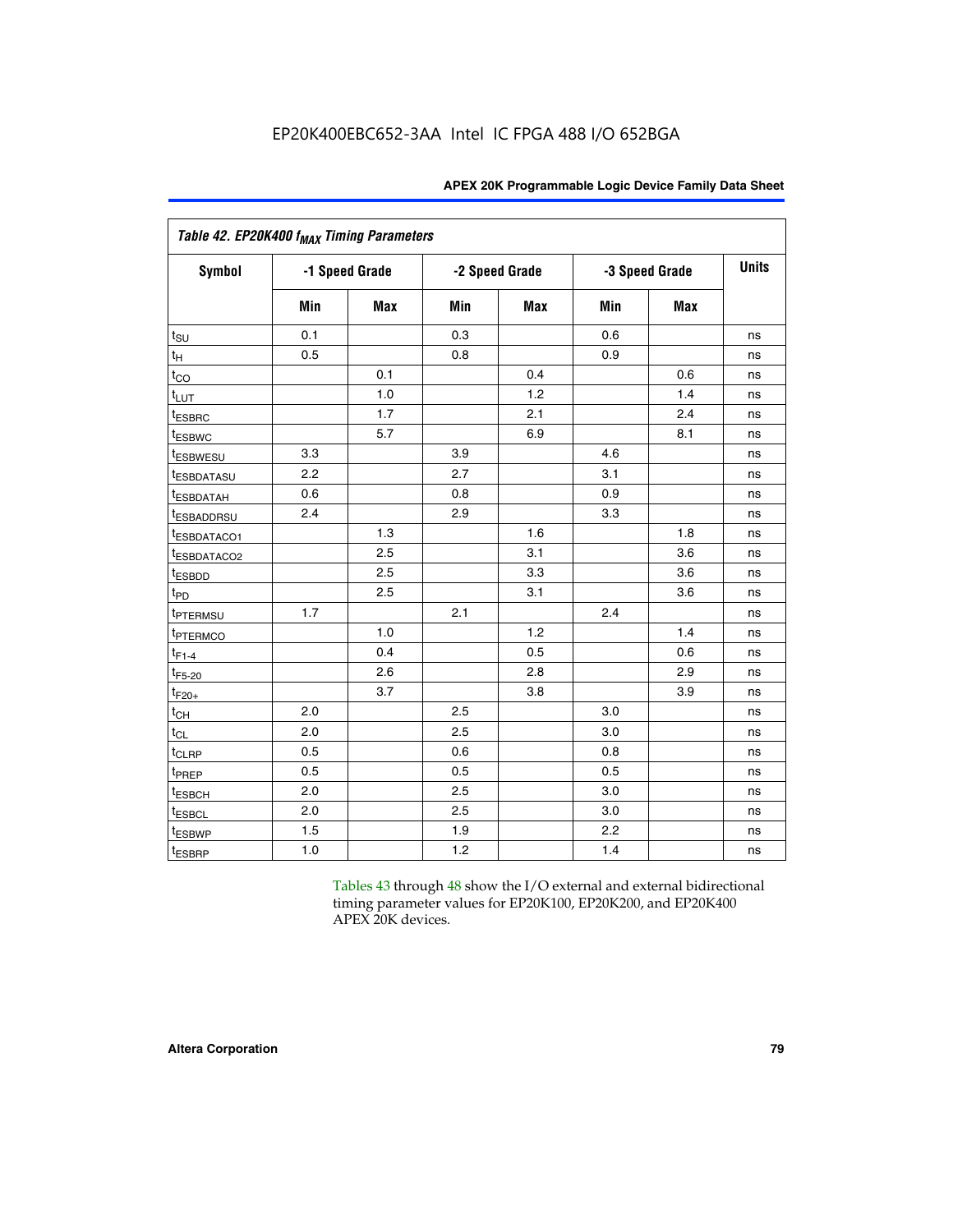## EP20K400EBC652-3AA Intel IC FPGA 488 I/O 652BGA

| Table 43. EP20K100 External Timing Parameters |     |                |     |                |     |                |    |  |  |  |  |
|-----------------------------------------------|-----|----------------|-----|----------------|-----|----------------|----|--|--|--|--|
| Symbol                                        |     | -1 Speed Grade |     | -2 Speed Grade |     | -3 Speed Grade |    |  |  |  |  |
|                                               | Min | Max            | Min | <b>Max</b>     | Min | <b>Max</b>     |    |  |  |  |  |
| $t_{INSU}$ (1)                                | 2.3 |                | 2.8 |                | 3.2 |                | ns |  |  |  |  |
| $t_{INH}$ (1)                                 | 0.0 |                | 0.0 |                | 0.0 |                | ns |  |  |  |  |
| $t_{\text{OUTCO}}(1)$                         | 2.0 | 4.5            | 2.0 | 4.9            | 2.0 | 6.6            | ns |  |  |  |  |
| $t_{INSU}(2)$                                 | 1.1 |                | 1.2 |                |     |                | ns |  |  |  |  |
| $t_{INH}$ (2)                                 | 0.0 |                | 0.0 |                |     |                | ns |  |  |  |  |
| $t_{\text{OUTCO}}$ (2)                        | 0.5 | 2.7            | 0.5 | 3.1            |     | 4.8            | ns |  |  |  |  |

| <b>Table 44. EP20K100 External Bidirectional Timing Parameters</b> |     |                |     |                |     |                |    |  |  |  |
|--------------------------------------------------------------------|-----|----------------|-----|----------------|-----|----------------|----|--|--|--|
| Symbol                                                             |     | -1 Speed Grade |     | -2 Speed Grade |     | -3 Speed Grade |    |  |  |  |
|                                                                    | Min | Max            | Min | Max            | Min | <b>Max</b>     |    |  |  |  |
| $t_{\text{INSUBIDIR}}(1)$                                          | 2.3 |                | 2.8 |                | 3.2 |                | ns |  |  |  |
| $t_{INHBIDIR}$ (1)                                                 | 0.0 |                | 0.0 |                | 0.0 |                | ns |  |  |  |
| <sup>t</sup> OUTCOBIDIR<br>(1)                                     | 2.0 | 4.5            | 2.0 | 4.9            | 2.0 | 6.6            | ns |  |  |  |
| $t_{XZBIDIR}$ (1)                                                  |     | 5.0            |     | 5.9            |     | 6.9            | ns |  |  |  |
| $t_{ZXBIDIR}$ (1)                                                  |     | 5.0            |     | 5.9            |     | 6.9            | ns |  |  |  |
| $t_{INSUBIDIR}$ (2)                                                | 1.0 |                | 1.2 |                |     |                | ns |  |  |  |
| $t_{INHBIDIR}$ (2)                                                 | 0.0 |                | 0.0 |                |     |                | ns |  |  |  |
| <sup>t</sup> OUTCOBIDIR<br>(2)                                     | 0.5 | 2.7            | 0.5 | 3.1            |     |                | ns |  |  |  |
| $t_{XZBIDIR}$ (2)                                                  |     | 4.3            |     | 5.0            |     |                | ns |  |  |  |
| $t_{ZXBIDIR}$ (2)                                                  |     | 4.3            |     | 5.0            |     |                | ns |  |  |  |

| Table 45. EP20K200 External Timing Parameters |                |     |     |                |     |                |      |  |  |  |  |
|-----------------------------------------------|----------------|-----|-----|----------------|-----|----------------|------|--|--|--|--|
| Symbol                                        | -1 Speed Grade |     |     | -2 Speed Grade |     | -3 Speed Grade | Unit |  |  |  |  |
|                                               | Min            | Max | Min | Max            | Min | Max            |      |  |  |  |  |
| $t$ <sub>INSU</sub> $(1)$                     | 1.9            |     | 2.3 |                | 2.6 |                | ns   |  |  |  |  |
| $t_{INH}$ (1)                                 | 0.0            |     | 0.0 |                | 0.0 |                | ns   |  |  |  |  |
| $t_{\text{OUTCO}}(1)$                         | 2.0            | 4.6 | 2.0 | 5.6            | 2.0 | 6.8            | ns   |  |  |  |  |
| $t_{INSU}$ (2)                                | 1.1            |     | 1.2 |                |     |                | ns   |  |  |  |  |
| $t_{INH}$ (2)                                 | 0.0            |     | 0.0 |                |     |                | ns   |  |  |  |  |
| $t_{\text{OUTCO}}$ (2)                        | 0.5            | 2.7 | 0.5 | 3.1            |     |                | ns   |  |  |  |  |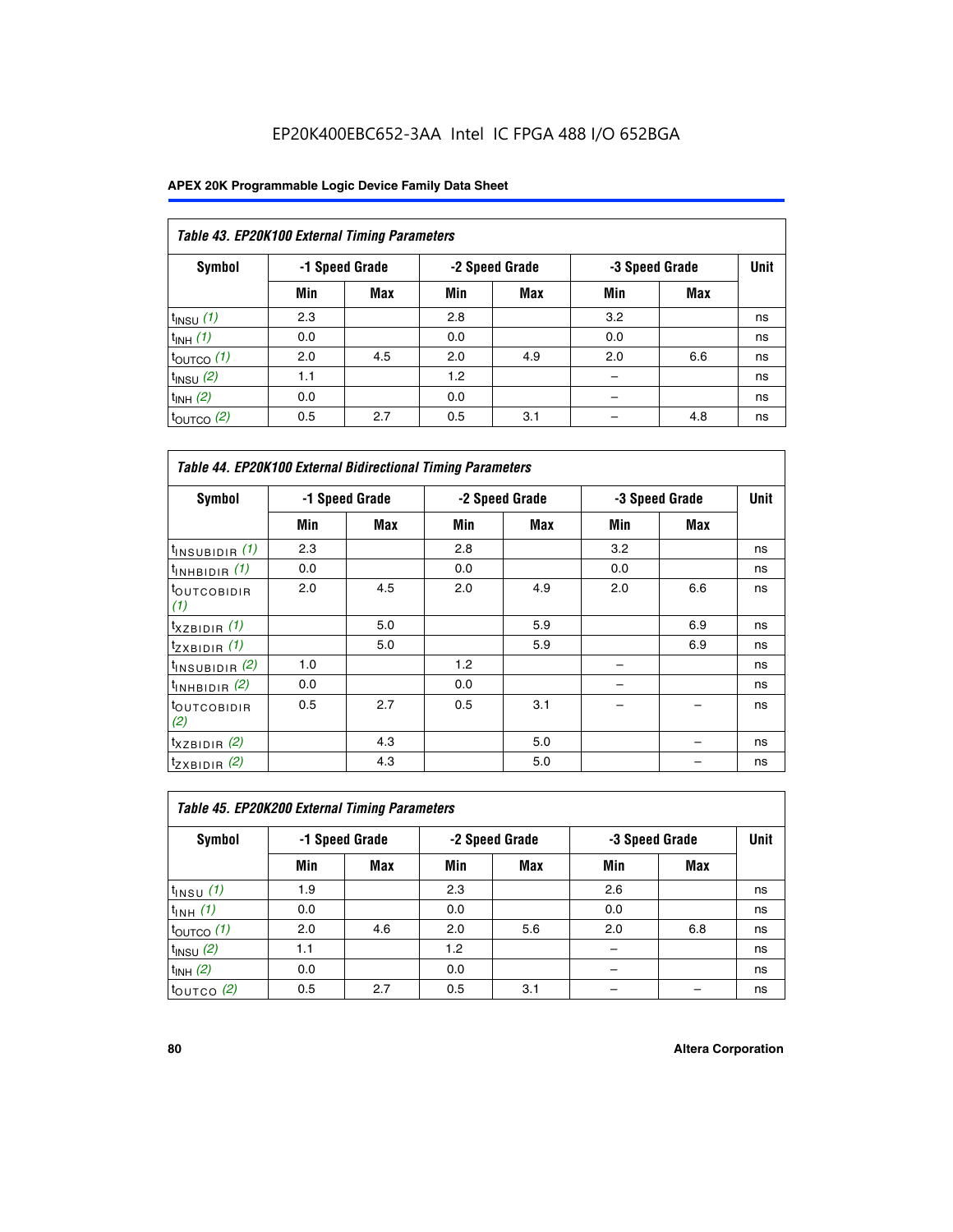| <b>APEX 20K Programmable Logic Device Family Data Sheet</b> |  |  |  |
|-------------------------------------------------------------|--|--|--|
|-------------------------------------------------------------|--|--|--|

| Table 46. EP20K200 External Bidirectional Timing Parameters |     |                |     |                |     |                |    |  |  |  |
|-------------------------------------------------------------|-----|----------------|-----|----------------|-----|----------------|----|--|--|--|
| Symbol                                                      |     | -1 Speed Grade |     | -2 Speed Grade |     | -3 Speed Grade |    |  |  |  |
|                                                             | Min | Max            | Min | Max            | Min | <b>Max</b>     |    |  |  |  |
| $t_{INSUBIDIR}$ (1)                                         | 1.9 |                | 2.3 |                | 2.6 |                | ns |  |  |  |
| $t_{INHBIDIR}$ (1)                                          | 0.0 |                | 0.0 |                | 0.0 |                | ns |  |  |  |
| $t_{\text{OUTCOBIDIR}}(1)$                                  | 2.0 | 4.6            | 2.0 | 5.6            | 2.0 | 6.8            | ns |  |  |  |
| $t_{XZBIDIR}$ (1)                                           |     | 5.0            |     | 5.9            |     | 6.9            | ns |  |  |  |
| $t_{ZXBIDIR}$ (1)                                           |     | 5.0            |     | 5.9            |     | 6.9            | ns |  |  |  |
| $t_{INSUBIDIR}$ (2)                                         | 1.1 |                | 1.2 |                |     |                | ns |  |  |  |
| $t_{INHBIDIR}$ (2)                                          | 0.0 |                | 0.0 |                |     |                | ns |  |  |  |
| $t_{\text{OUTCOBIDIR}}(2)$                                  | 0.5 | 2.7            | 0.5 | 3.1            |     |                | ns |  |  |  |
| $t_{XZBIDIR}$ (2)                                           |     | 4.3            |     | 5.0            |     |                | ns |  |  |  |
| $t_{ZXBIDIR}$ (2)                                           |     | 4.3            |     | 5.0            |     |                | ns |  |  |  |

## *Table 47. EP20K400 External Timing Parameters*

| Symbol                |     | -1 Speed Grade |     | -2 Speed Grade |     | -3 Speed Grade |    |
|-----------------------|-----|----------------|-----|----------------|-----|----------------|----|
|                       | Min | <b>Max</b>     | Min | <b>Max</b>     | Min | <b>Max</b>     |    |
| $t_{INSU}$ (1)        | 1.4 |                | 1.8 |                | 2.0 |                | ns |
| $t_{INH}$ (1)         | 0.0 |                | 0.0 |                | 0.0 |                | ns |
| $t_{\text{OUTCO}}(1)$ | 2.0 | 4.9            | 2.0 | 6.1            | 2.0 | 7.0            | ns |
| $t_{INSU}$ (2)        | 0.4 |                | 1.0 |                |     |                | ns |
| $t_{INH}$ (2)         | 0.0 |                | 0.0 |                |     |                | ns |
| $t_{\text{OUTCO}}(2)$ | 0.5 | 3.1            | 0.5 | 4.1            |     |                | ns |

*Table 48. EP20K400 External Bidirectional Timing Parameters*

| Symbol                      | -1 Speed Grade |     | -2 Speed Grade |     |     | -3 Speed Grade | <b>Unit</b> |
|-----------------------------|----------------|-----|----------------|-----|-----|----------------|-------------|
|                             | Min            | Max | Min            | Max | Min | Max            |             |
| $t_{\text{INSUBIDIR}}(1)$   | 1.4            |     | 1.8            |     | 2.0 |                | ns          |
| $t_{INHBIDIR}$ (1)          | 0.0            |     | 0.0            |     | 0.0 |                | ns          |
| $t_{\text{OUTCOBIDIR}}(1)$  | 2.0            | 4.9 | 2.0            | 6.1 | 2.0 | 7.0            | ns          |
| $t_{XZBIDIR}$ (1)           |                | 7.3 |                | 8.9 |     | 10.3           | ns          |
| $t_{ZXBIDIR}$ (1)           |                | 7.3 |                | 8.9 |     | 10.3           | ns          |
| $t_{\text{INSUBIDIR}}(2)$   | 0.5            |     | 1.0            |     |     |                | ns          |
| $t_{INHBIDIR}$ (2)          | 0.0            |     | 0.0            |     |     |                | ns          |
| $t_{\text{OUTCOBIDIR}}$ (2) | 0.5            | 3.1 | 0.5            | 4.1 |     |                | ns          |
| $t_{XZBIDIR}$ (2)           |                | 6.2 |                | 7.6 |     |                | ns          |
| $t_{ZXBIDIR}$ (2)           |                | 6.2 |                | 7.6 |     |                | ns          |

#### **Altera Corporation 81**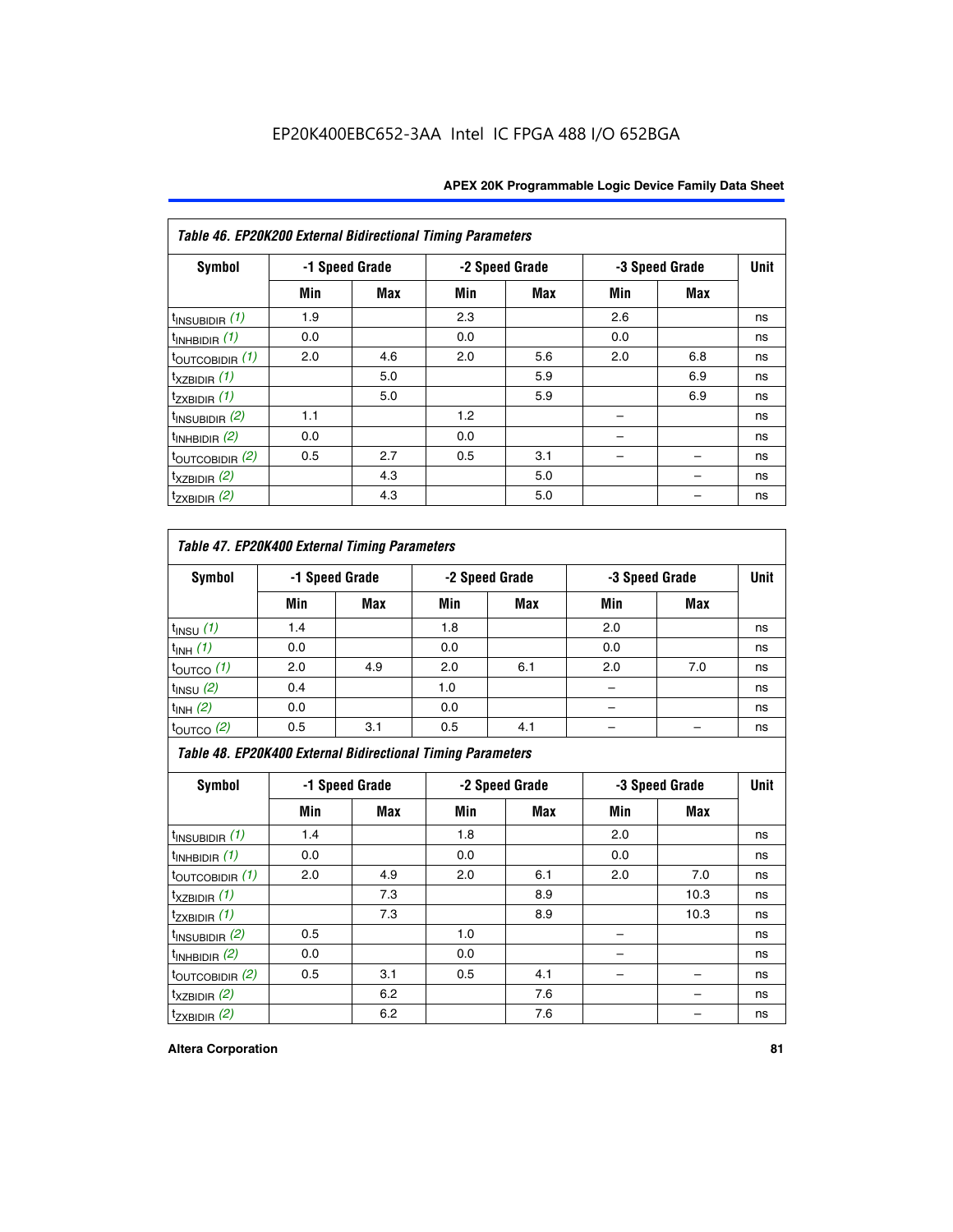#### *Notes to Tables 43 through 48:*

- (1) This parameter is measured without using ClockLock or ClockBoost circuits.
- (2) This parameter is measured using ClockLock or ClockBoost circuits.

Tables 49 through 54 describe  $f_{MAX}$  LE Timing Microparameters,  $f_{MAX}$ ESB Timing Microparameters, *f<sub>MAX</sub>* Routing Delays, Minimum Pulse Width Timing Parameters, External Timing Parameters, and External Bidirectional Timing Parameters for EP20K30E APEX 20KE devices.

| Table 49. EP20K30E f <sub>MAX</sub> LE Timing Microparameters |      |      |      |            |          |      |             |  |  |  |  |
|---------------------------------------------------------------|------|------|------|------------|----------|------|-------------|--|--|--|--|
| <b>Symbol</b>                                                 |      | -1   |      |            | -2<br>-3 |      | <b>Unit</b> |  |  |  |  |
|                                                               | Min  | Max  | Min  | <b>Max</b> | Min      | Max  |             |  |  |  |  |
| t <sub>SU</sub>                                               | 0.01 |      | 0.02 |            | 0.02     |      | ns          |  |  |  |  |
| 't <sub>H</sub>                                               | 0.11 |      | 0.16 |            | 0.23     |      | ns          |  |  |  |  |
| $t_{CO}$                                                      |      | 0.32 |      | 0.45       |          | 0.67 | ns          |  |  |  |  |
| t <sub>LUT</sub>                                              |      | 0.85 |      | 1.20       |          | 1.77 | ns          |  |  |  |  |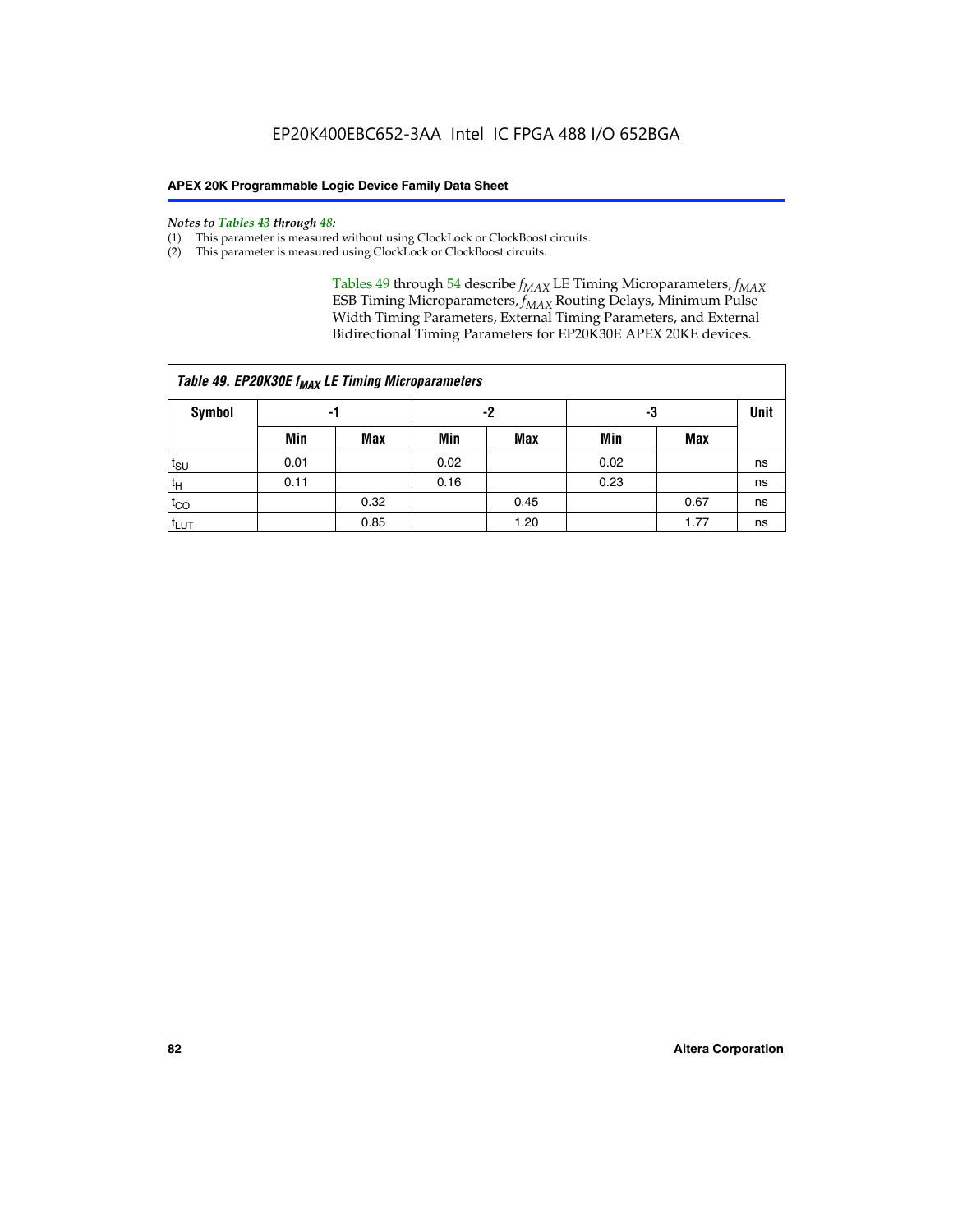|                             | Table 50. EP20K30E f <sub>MAX</sub> ESB Timing Microparameters |            |      |            |      |            |             |  |  |  |  |
|-----------------------------|----------------------------------------------------------------|------------|------|------------|------|------------|-------------|--|--|--|--|
| <b>Symbol</b>               |                                                                | $-1$       |      | $-2$       |      | -3         | <b>Unit</b> |  |  |  |  |
|                             | Min                                                            | <b>Max</b> | Min  | <b>Max</b> | Min  | <b>Max</b> |             |  |  |  |  |
| <sup>t</sup> ESBARC         |                                                                | 2.03       |      | 2.86       |      | 4.24       | ns          |  |  |  |  |
| <sup>t</sup> ESBSRC         |                                                                | 2.58       |      | 3.49       |      | 5.02       | ns          |  |  |  |  |
| <sup>t</sup> ESBAWC         |                                                                | 3.88       |      | 5.45       |      | 8.08       | ns          |  |  |  |  |
| t <sub>ESBSWC</sub>         |                                                                | 4.08       |      | 5.35       |      | 7.48       | ns          |  |  |  |  |
| <sup>t</sup> ESBWASU        | 1.77                                                           |            | 2.49 |            | 3.68 |            | ns          |  |  |  |  |
| <sup>t</sup> ESBWAH         | 0.00                                                           |            | 0.00 |            | 0.00 |            | ns          |  |  |  |  |
| <sup>t</sup> ESBWDSU        | 1.95                                                           |            | 2.74 |            | 4.05 |            | ns          |  |  |  |  |
| <sup>t</sup> ESBWDH         | 0.00                                                           |            | 0.00 |            | 0.00 |            | ns          |  |  |  |  |
| <sup>t</sup> ESBRASU        | 1.96                                                           |            | 2.75 |            | 4.07 |            | ns          |  |  |  |  |
| <sup>t</sup> ESBRAH         | 0.00                                                           |            | 0.00 |            | 0.00 |            | ns          |  |  |  |  |
| <i>t</i> <sub>ESBWESU</sub> | 1.80                                                           |            | 2.73 |            | 4.28 |            | ns          |  |  |  |  |
| <sup>I</sup> ESBWEH         | 0.00                                                           |            | 0.00 |            | 0.00 |            | ns          |  |  |  |  |
| t <sub>ESBDATASU</sub>      | 0.07                                                           |            | 0.48 |            | 1.17 |            | ns          |  |  |  |  |
| <sup>t</sup> ESBDATAH       | 0.13                                                           |            | 0.13 |            | 0.13 |            | ns          |  |  |  |  |
| <sup>t</sup> ESBWADDRSU     | 0.30                                                           |            | 0.80 |            | 1.64 |            | ns          |  |  |  |  |
| <sup>I</sup> ESBRADDRSU     | 0.37                                                           |            | 0.90 |            | 1.78 |            | ns          |  |  |  |  |
| ESBDATACO1                  |                                                                | 1.11       |      | 1.32       |      | 1.67       | ns          |  |  |  |  |
| <sup>t</sup> ESBDATACO2     |                                                                | 2.65       |      | 3.73       |      | 5.53       | ns          |  |  |  |  |
| <sup>t</sup> ESBDD          |                                                                | 3.88       |      | 5.45       |      | 8.08       | ns          |  |  |  |  |
| t <sub>PD</sub>             |                                                                | 1.91       |      | 2.69       |      | 3.98       | ns          |  |  |  |  |
| <sup>t</sup> PTERMSU        | 1.04                                                           |            | 1.71 |            | 2.82 |            | ns          |  |  |  |  |
| t <sub>PTERMCO</sub>        |                                                                | 1.13       |      | 1.34       |      | 1.69       | ns          |  |  |  |  |

## **Table 51. EP20K30E f<sub>MAX</sub> Routing Delays**

| Symbol      | - 1 |            | -2  |            | -3  |      | Unit |
|-------------|-----|------------|-----|------------|-----|------|------|
|             | Min | <b>Max</b> | Min | <b>Max</b> | Min | Max  |      |
| $t_{F1-4}$  |     | 0.24       |     | 0.27       |     | 0.31 | ns   |
| $t_{F5-20}$ |     | 1.03       |     | 1.14       |     | 1.30 | ns   |
| $t_{F20+}$  |     | 1.42       |     | 1.54       |     | 1.77 | ns   |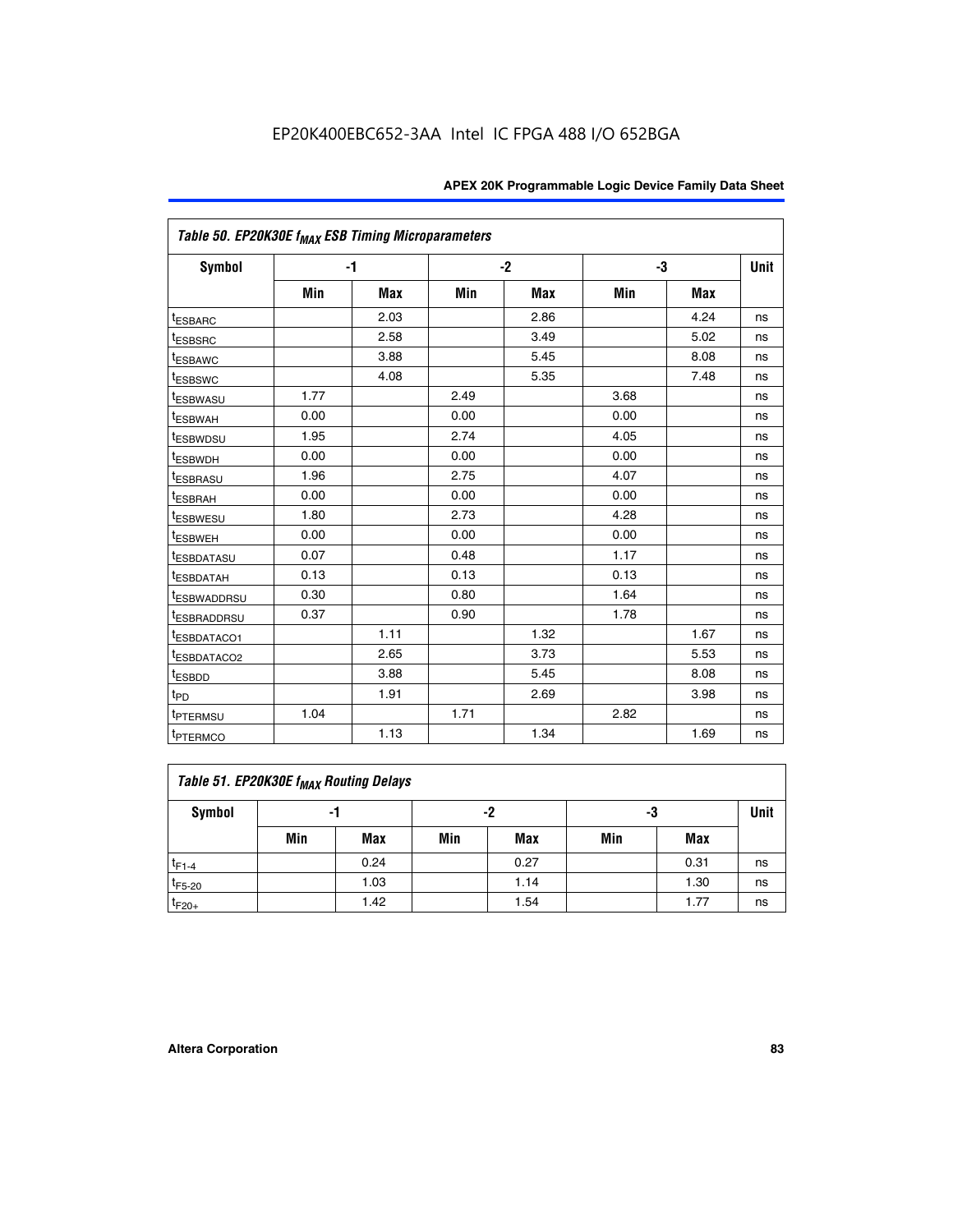## EP20K400EBC652-3AA Intel IC FPGA 488 I/O 652BGA

### **APEX 20K Programmable Logic Device Family Data Sheet**

| Table 52. EP20K30E Minimum Pulse Width Timing Parameters |      |            |      |            |      |            |    |  |  |  |  |
|----------------------------------------------------------|------|------------|------|------------|------|------------|----|--|--|--|--|
| <b>Symbol</b>                                            | -1   |            |      | $-2$       | -3   |            |    |  |  |  |  |
|                                                          | Min  | <b>Max</b> | Min  | <b>Max</b> | Min  | <b>Max</b> |    |  |  |  |  |
| $t_{CH}$                                                 | 0.55 |            | 0.78 |            | 1.15 |            | ns |  |  |  |  |
| $t_{CL}$                                                 | 0.55 |            | 0.78 |            | 1.15 |            | ns |  |  |  |  |
| $t_{CLRP}$                                               | 0.22 |            | 0.31 |            | 0.46 |            | ns |  |  |  |  |
| <sup>t</sup> PREP                                        | 0.22 |            | 0.31 |            | 0.46 |            | ns |  |  |  |  |
| <sup>t</sup> ESBCH                                       | 0.55 |            | 0.78 |            | 1.15 |            | ns |  |  |  |  |
| <sup>t</sup> ESBCL                                       | 0.55 |            | 0.78 |            | 1.15 |            | ns |  |  |  |  |
| <sup>t</sup> ESBWP                                       | 1.43 |            | 2.01 |            | 2.97 |            | ns |  |  |  |  |
| <sup>t</sup> ESBRP                                       | 1.15 |            | 1.62 |            | 2.39 |            | ns |  |  |  |  |

|                      | Table 53. EP20K30E External Timing Parameters |            |      |            |                |            |             |  |  |  |  |  |  |
|----------------------|-----------------------------------------------|------------|------|------------|----------------|------------|-------------|--|--|--|--|--|--|
| <b>Symbol</b>        | -1                                            |            |      | -2         |                | -3         | <b>Unit</b> |  |  |  |  |  |  |
|                      | Min                                           | <b>Max</b> | Min  | <b>Max</b> | Min            | <b>Max</b> |             |  |  |  |  |  |  |
| $t_{INSU}$           | 2.02                                          |            | 2.13 |            | 2.24           |            | ns          |  |  |  |  |  |  |
| $t_{\rm INH}$        | 0.00                                          |            | 0.00 |            | 0.00           |            | ns          |  |  |  |  |  |  |
| <b>t</b> outco       | 2.00                                          | 4.88       | 2.00 | 5.36       | 2.00           | 5.88       | ns          |  |  |  |  |  |  |
| <sup>t</sup> INSUPLL | 2.11                                          |            | 2.23 |            |                |            | ns          |  |  |  |  |  |  |
| <sup>t</sup> INHPLL  | 0.00                                          |            | 0.00 |            | $\blacksquare$ |            | ns          |  |  |  |  |  |  |
| <b>LOUTCOPLL</b>     | 0.50                                          | 2.60       | 0.50 | 2.88       | -              |            | ns          |  |  |  |  |  |  |

| Table 54. EP20K30E External Bidirectional Timing Parameters |      |      |      |      |                          |      |             |  |  |  |  |
|-------------------------------------------------------------|------|------|------|------|--------------------------|------|-------------|--|--|--|--|
| Symbol                                                      |      | -1   |      | $-2$ |                          | -3   | <b>Unit</b> |  |  |  |  |
|                                                             | Min  | Max  | Min  | Max  | Min                      | Max  |             |  |  |  |  |
| <sup>t</sup> INSUBIDIR                                      | 1.85 |      | 1.77 |      | 1.54                     |      | ns          |  |  |  |  |
| <b>INHBIDIR</b>                                             | 0.00 |      | 0.00 |      | 0.00                     |      | ns          |  |  |  |  |
| <b>LOUTCOBIDIR</b>                                          | 2.00 | 4.88 | 2.00 | 5.36 | 2.00                     | 5.88 | ns          |  |  |  |  |
| <sup>T</sup> XZBIDIR                                        |      | 7.48 |      | 8.46 |                          | 9.83 | ns          |  |  |  |  |
| <sup>t</sup> zxbidir                                        |      | 7.48 |      | 8.46 |                          | 9.83 | ns          |  |  |  |  |
| <sup>I</sup> INSUBIDIRPLL                                   | 4.12 |      | 4.24 |      | $\overline{\phantom{0}}$ |      | ns          |  |  |  |  |
| <b>INHBIDIRPLL</b>                                          | 0.00 |      | 0.00 |      |                          |      | ns          |  |  |  |  |
| <b><i>COUTCOBIDIRPLL</i></b>                                | 0.50 | 2.60 | 0.50 | 2.88 |                          |      | ns          |  |  |  |  |
| <sup>I</sup> XZBIDIRPLL                                     |      | 5.21 |      | 5.99 |                          |      | ns          |  |  |  |  |
| <sup>I</sup> ZXBIDIRPLL                                     |      | 5.21 |      | 5.99 |                          |      | ns          |  |  |  |  |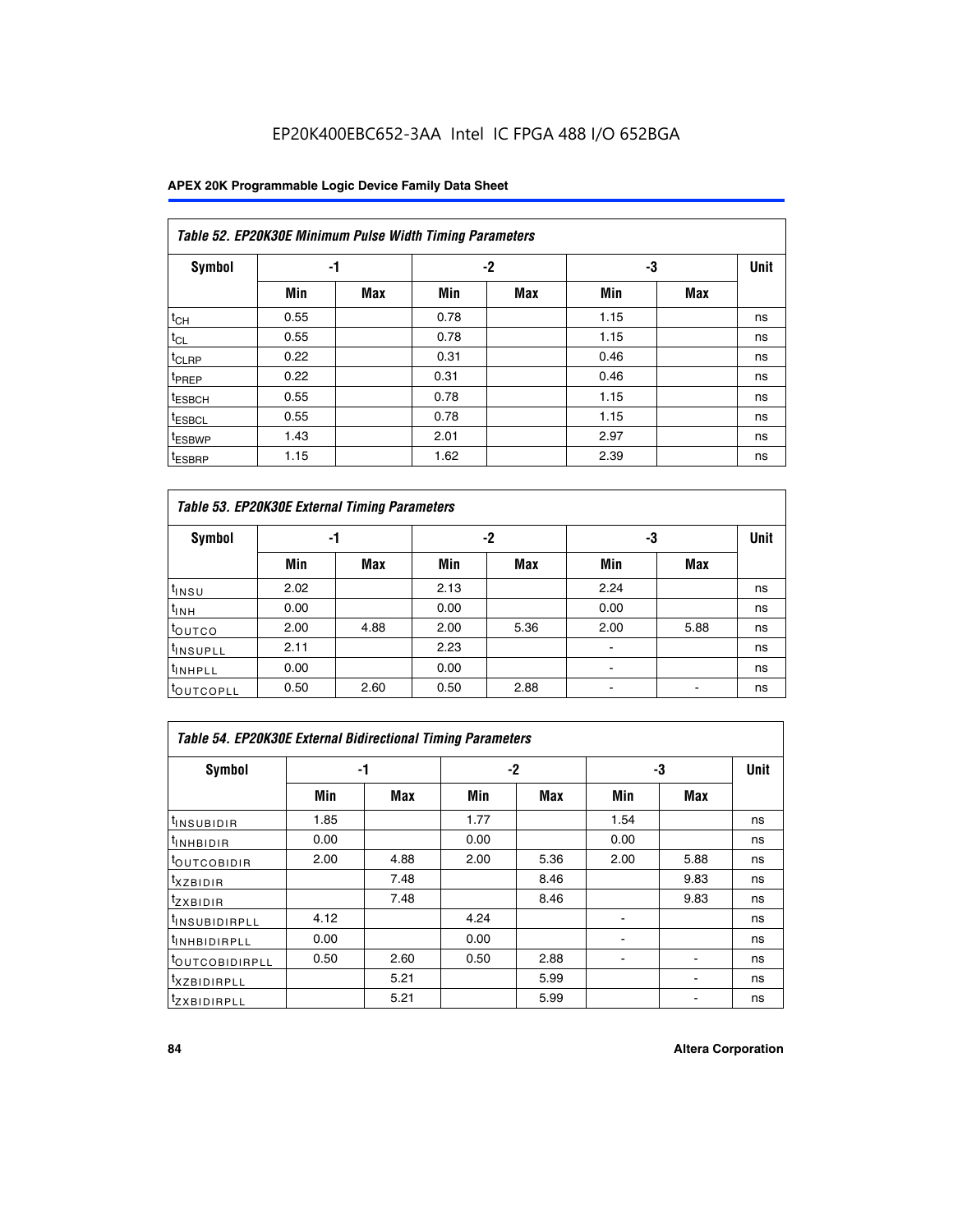Tables 55 through 60 describe *f<sub>MAX</sub>* LE Timing Microparameters, *f<sub>MAX</sub>* ESB Timing Microparameters, *f<sub>MAX</sub>* Routing Delays, Minimum Pulse Width Timing Parameters, External Timing Parameters, and External Bidirectional Timing Parameters for EP20K60E APEX 20KE devices.

| Table 55. EP20K60E f <sub>MAX</sub> LE Timing Microparameters |      |      |      |      |      |      |    |  |  |  |  |
|---------------------------------------------------------------|------|------|------|------|------|------|----|--|--|--|--|
| <b>Symbol</b>                                                 |      | -1   |      | -2   |      | -3   |    |  |  |  |  |
|                                                               | Min  | Max  | Min  | Max  | Min  | Max  |    |  |  |  |  |
| $t_{\text{SU}}$                                               | 0.17 |      | 0.15 |      | 0.16 |      | ns |  |  |  |  |
| $t_H$                                                         | 0.32 |      | 0.33 |      | 0.39 |      | ns |  |  |  |  |
| $t_{CO}$                                                      |      | 0.29 |      | 0.40 |      | 0.60 | ns |  |  |  |  |
| t <sub>lut</sub>                                              |      | 0.77 |      | 1.07 |      | 1.59 | ns |  |  |  |  |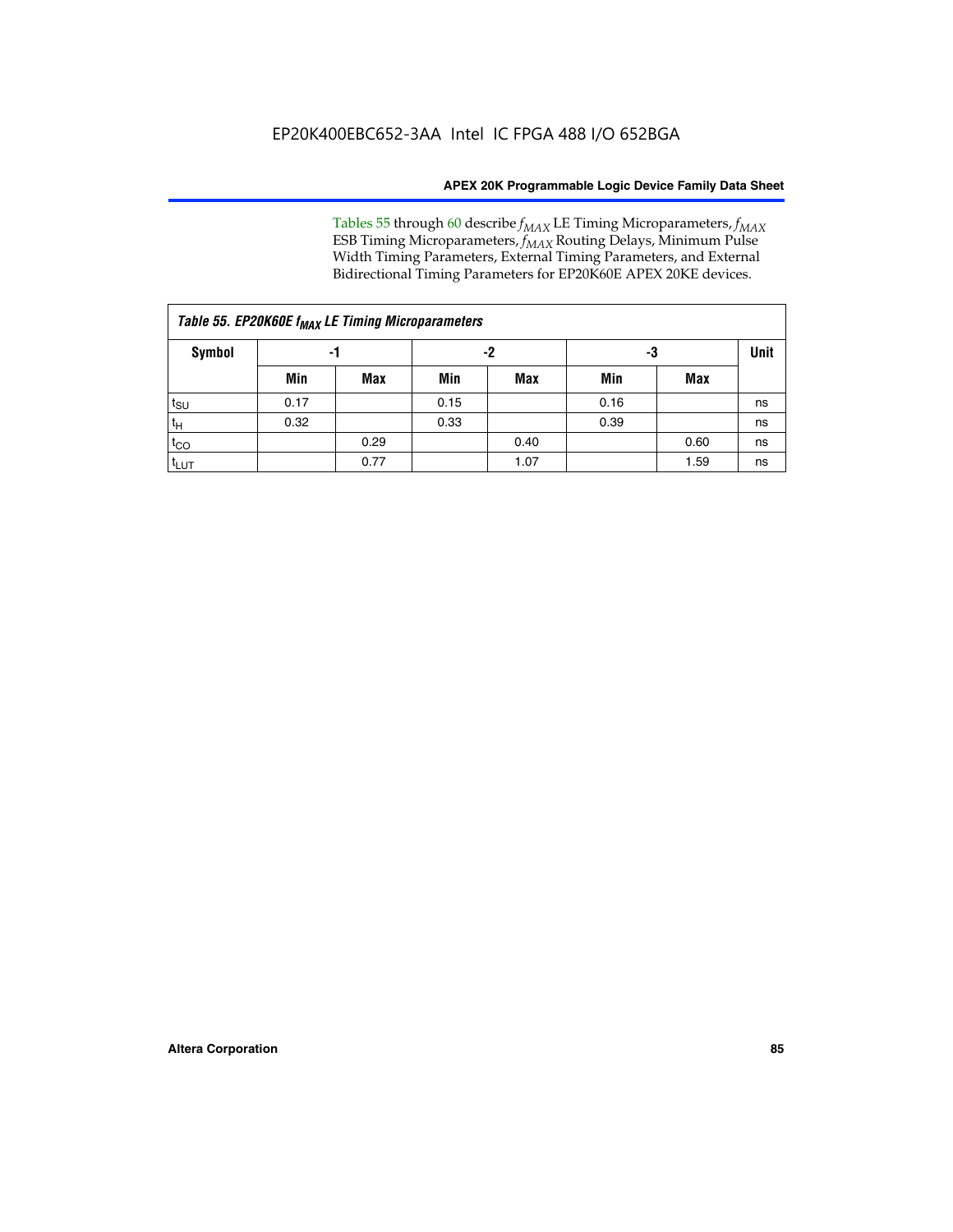| Table 56. EP20K60E f <sub>MAX</sub> ESB Timing Microparameters |      |            |      |            |      |            |             |
|----------------------------------------------------------------|------|------------|------|------------|------|------------|-------------|
| <b>Symbol</b>                                                  |      | $-1$       |      | $-2$       |      | -3         | <b>Unit</b> |
|                                                                | Min  | <b>Max</b> | Min  | <b>Max</b> | Min  | <b>Max</b> |             |
| <sup>t</sup> ESBARC                                            |      | 1.83       |      | 2.57       |      | 3.79       | ns          |
| t <sub>ESBSRC</sub>                                            |      | 2.46       |      | 3.26       |      | 4.61       | ns          |
| <sup>t</sup> ESBAWC                                            |      | 3.50       |      | 4.90       |      | 7.23       | ns          |
| <sup>t</sup> ESBSWC                                            |      | 3.77       |      | 4.90       |      | 6.79       | ns          |
| <sup>t</sup> ESBWASU                                           | 1.59 |            | 2.23 |            | 3.29 |            | ns          |
| <sup>t</sup> ESBWAH                                            | 0.00 |            | 0.00 |            | 0.00 |            | ns          |
| t <sub>ESBWDSU</sub>                                           | 1.75 |            | 2.46 |            | 3.62 |            | ns          |
| t <sub>ESBWDH</sub>                                            | 0.00 |            | 0.00 |            | 0.00 |            | ns          |
| t <sub>ESBRASU</sub>                                           | 1.76 |            | 2.47 |            | 3.64 |            | ns          |
| <sup>t</sup> ESBRAH                                            | 0.00 |            | 0.00 |            | 0.00 |            | ns          |
| t <sub>ESBWESU</sub>                                           | 1.68 |            | 2.49 |            | 3.87 |            | ns          |
| t <sub>ESBWEH</sub>                                            | 0.00 |            | 0.00 |            | 0.00 |            | ns          |
| <sup>t</sup> ESBDATASU                                         | 0.08 |            | 0.43 |            | 1.04 |            | ns          |
| t <sub>ESBDATAH</sub>                                          | 0.13 |            | 0.13 |            | 0.13 |            | ns          |
| <sup>t</sup> ESBWADDRSU                                        | 0.29 |            | 0.72 |            | 1.46 |            | ns          |
| <sup>t</sup> ESBRADDRSU                                        | 0.36 |            | 0.81 |            | 1.58 |            | ns          |
| <sup>t</sup> ESBDATACO1                                        |      | 1.06       |      | 1.24       |      | 1.55       | ns          |
| <sup>t</sup> ESBDATACO2                                        |      | 2.39       |      | 3.35       |      | 4.94       | ns          |
| <sup>t</sup> ESBDD                                             |      | 3.50       |      | 4.90       |      | 7.23       | ns          |
| t <sub>PD</sub>                                                |      | 1.72       |      | 2.41       |      | 3.56       | ns          |
| t <sub>PTERMSU</sub>                                           | 0.99 |            | 1.56 |            | 2.55 |            | ns          |
| t <sub>PTERMCO</sub>                                           |      | 1.07       |      | 1.26       |      | 1.08       | ns          |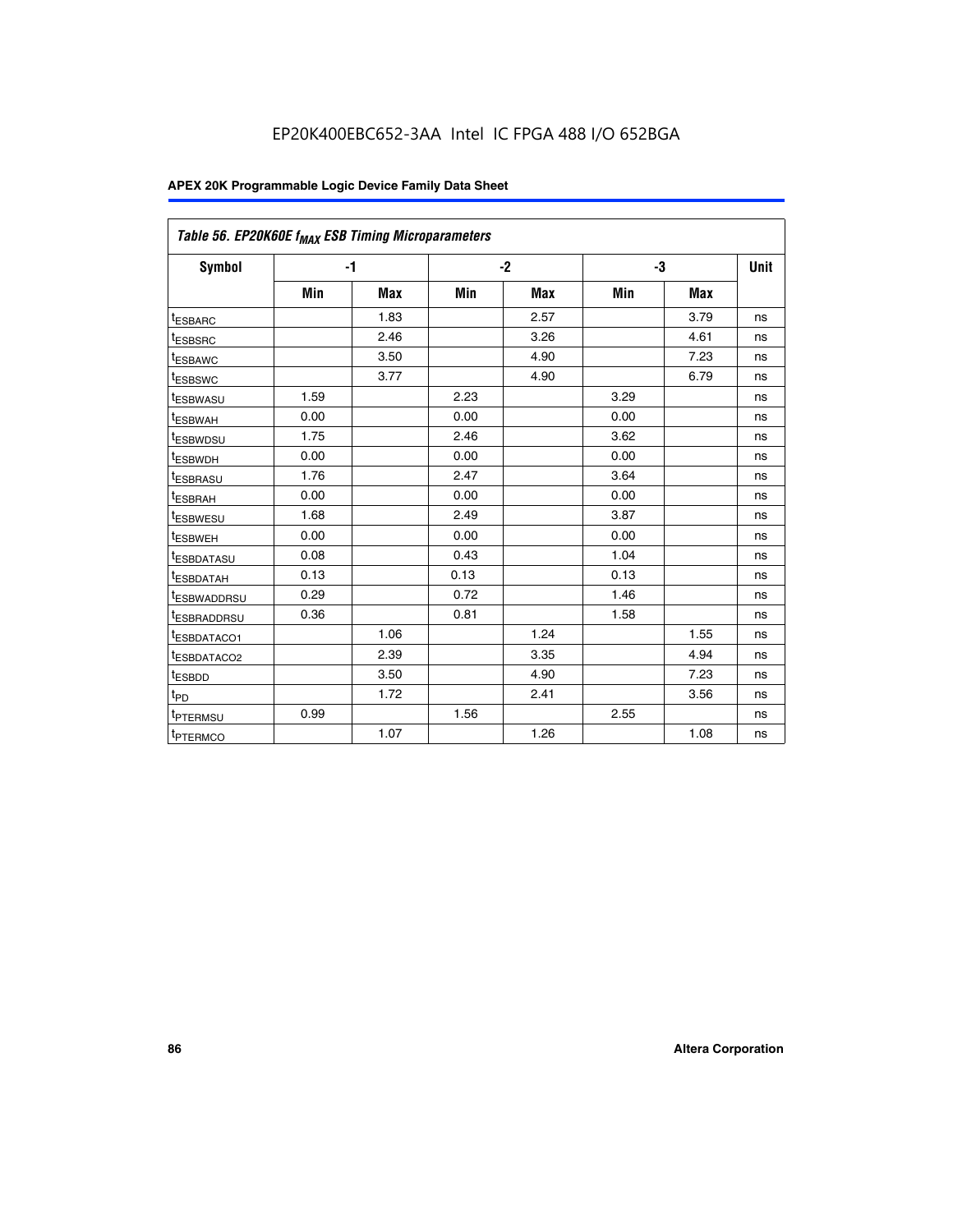## EP20K400EBC652-3AA Intel IC FPGA 488 I/O 652BGA

| Table 57. EP20K60E f <sub>MAX</sub> Routing Delays |     |      |     |      |     |      |             |  |  |  |  |  |
|----------------------------------------------------|-----|------|-----|------|-----|------|-------------|--|--|--|--|--|
| Symbol                                             |     | -1   |     | -2   | -3  |      | <b>Unit</b> |  |  |  |  |  |
|                                                    | Min | Max  | Min | Max  | Min | Max  |             |  |  |  |  |  |
| $t_{F1-4}$                                         |     | 0.24 |     | 0.26 |     | 0.30 | ns          |  |  |  |  |  |
| $t_{F5-20}$                                        |     | 1.45 |     | 1.58 |     | 1.79 | ns          |  |  |  |  |  |
| $t_{F20+}$                                         |     | 1.96 |     | 2.14 |     | 2.45 | ns          |  |  |  |  |  |

|                    | Table 58. EP20K60E Minimum Pulse Width Timing Parameters |            |      |     |      |     |             |  |  |  |  |
|--------------------|----------------------------------------------------------|------------|------|-----|------|-----|-------------|--|--|--|--|
| Symbol             |                                                          | -1         |      | -2  |      | -3  | <b>Unit</b> |  |  |  |  |
|                    | Min                                                      | <b>Max</b> | Min  | Max | Min  | Max |             |  |  |  |  |
| $t_{CH}$           | 2.00                                                     |            | 2.50 |     | 2.75 |     | ns          |  |  |  |  |
| $t_{CL}$           | 2.00                                                     |            | 2.50 |     | 2.75 |     | ns          |  |  |  |  |
| $t_{CLRP}$         | 0.20                                                     |            | 0.28 |     | 0.41 |     | ns          |  |  |  |  |
| t <sub>PREP</sub>  | 0.20                                                     |            | 0.28 |     | 0.41 |     | ns          |  |  |  |  |
| <sup>t</sup> ESBCH | 2.00                                                     |            | 2.50 |     | 2.75 |     | ns          |  |  |  |  |
| <sup>t</sup> ESBCL | 2.00                                                     |            | 2.50 |     | 2.75 |     | ns          |  |  |  |  |
| <sup>t</sup> ESBWP | 1.29                                                     |            | 1.80 |     | 2.66 |     | ns          |  |  |  |  |
| <sup>t</sup> ESBRP | 1.04                                                     |            | 1.45 |     | 2.14 |     | ns          |  |  |  |  |

| Table 59. EP20K60E External Timing Parameters |      |      |      |      |      |      |    |  |  |  |  |
|-----------------------------------------------|------|------|------|------|------|------|----|--|--|--|--|
| Symbol                                        | -1   |      |      | -2   | -3   | Unit |    |  |  |  |  |
|                                               | Min  | Max  | Min  | Max  | Min  | Max  |    |  |  |  |  |
| $t_{INSU}$                                    | 2.03 |      | 2.12 |      | 2.23 |      | ns |  |  |  |  |
| t <sub>INH</sub>                              | 0.00 |      | 0.00 |      | 0.00 |      | ns |  |  |  |  |
| toutco                                        | 2.00 | 4.84 | 2.00 | 5.31 | 2.00 | 5.81 | ns |  |  |  |  |
| <sup>t</sup> INSUPLL                          | 1.12 |      | 1.15 |      |      |      | ns |  |  |  |  |
| <sup>t</sup> INHPLL                           | 0.00 |      | 0.00 |      | ۰    |      | ns |  |  |  |  |
| toutcopll                                     | 0.50 | 3.37 | 0.50 | 3.69 |      |      | ns |  |  |  |  |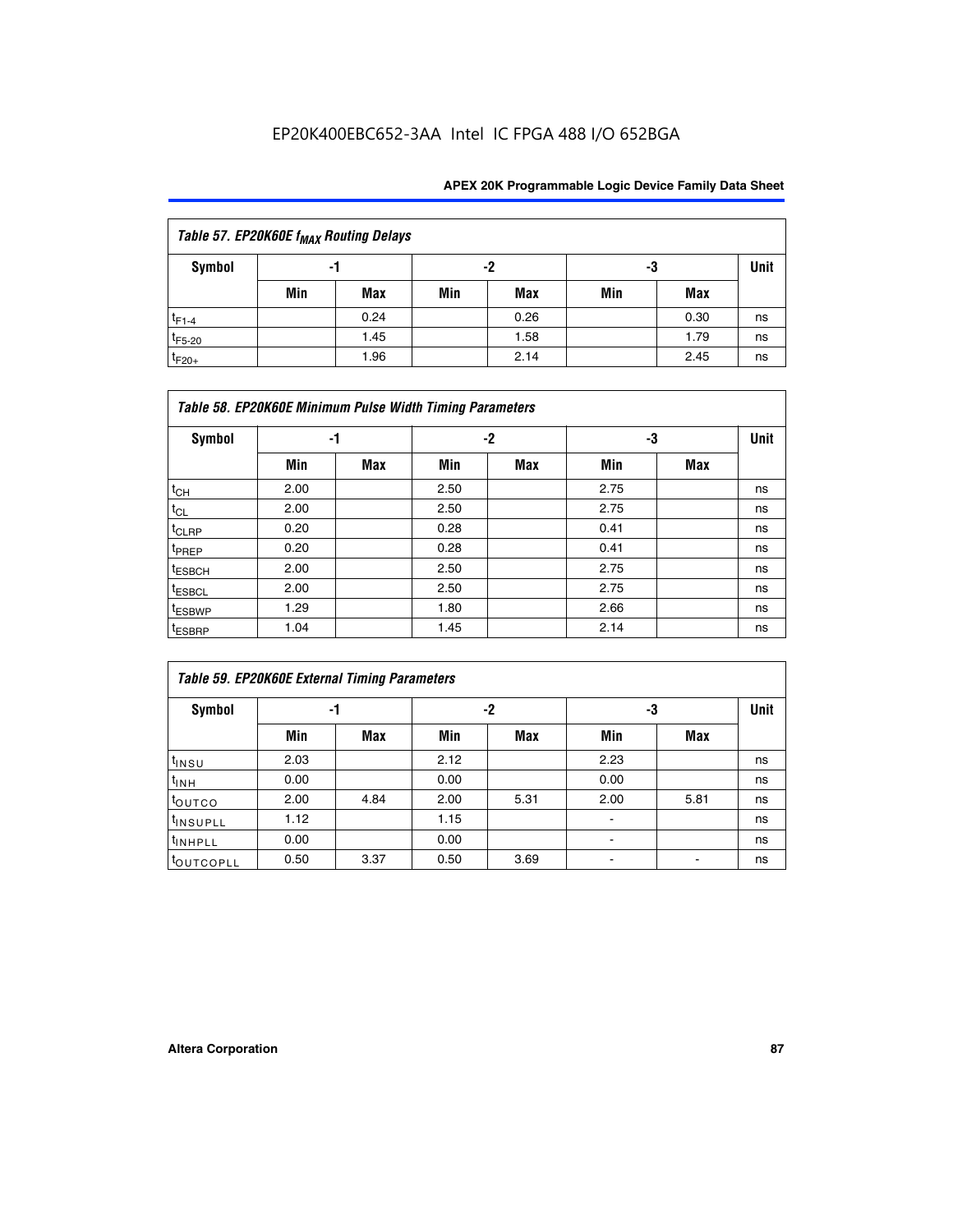| <b>Table 60. EP20K60E External Bidirectional Timing Parameters</b> |      |            |      |      |      |            |    |  |  |  |  |
|--------------------------------------------------------------------|------|------------|------|------|------|------------|----|--|--|--|--|
| Symbol                                                             | -1   |            |      | -2   | -3   | Unit       |    |  |  |  |  |
|                                                                    | Min  | <b>Max</b> | Min  | Max  | Min  | <b>Max</b> |    |  |  |  |  |
| t <sub>INSUBIDIR</sub>                                             | 2.77 |            | 2.91 |      | 3.11 |            | ns |  |  |  |  |
| <sup>t</sup> INHBIDIR                                              | 0.00 |            | 0.00 |      | 0.00 |            | ns |  |  |  |  |
| <sup>t</sup> OUTCOBIDIR                                            | 2.00 | 4.84       | 2.00 | 5.31 | 2.00 | 5.81       | ns |  |  |  |  |
| $t_{XZBIDIR}$                                                      |      | 6.47       |      | 7.44 |      | 8.65       | ns |  |  |  |  |
| <sup>t</sup> zxbidir                                               |      | 6.47       |      | 7.44 |      | 8.65       | ns |  |  |  |  |
| <sup>t</sup> INSUBIDIRPLL                                          | 3.44 |            | 3.24 |      |      |            | ns |  |  |  |  |
| <sup>t</sup> INHBIDIRPLL                                           | 0.00 |            | 0.00 |      | ۰    |            | ns |  |  |  |  |
| <sup>t</sup> OUTCOBIDIRPLL                                         | 0.50 | 3.37       | 0.50 | 3.69 |      |            | ns |  |  |  |  |
| <sup>t</sup> XZBIDIRPLL                                            |      | 5.00       |      | 5.82 |      |            | ns |  |  |  |  |
| <sup>I</sup> ZXBIDIRPLL                                            |      | 5.00       |      | 5.82 |      |            | ns |  |  |  |  |

Tables 61 through 66 describe  $f_{MAX}$  LE Timing Microparameters, *fMAX* ESB Timing Microparameters, *fMAX* Routing Delays, Minimum Pulse Width Timing Parameters, External Timing Parameters, and External Bidirectional Timing Parameters for EP20K100E APEX 20KE devices.

| Table 61. EP20K100E f <sub>MAX</sub> LE Timing Microparameters |      |      |      |            |      |            |             |  |  |  |  |  |
|----------------------------------------------------------------|------|------|------|------------|------|------------|-------------|--|--|--|--|--|
| <b>Symbol</b>                                                  |      | -1   |      | -2         |      | -3         | <b>Unit</b> |  |  |  |  |  |
|                                                                | Min  | Max  | Min  | <b>Max</b> | Min  | <b>Max</b> |             |  |  |  |  |  |
| $t_{\text{SU}}$                                                | 0.25 |      | 0.25 |            | 0.25 |            | ns          |  |  |  |  |  |
| tμ                                                             | 0.25 |      | 0.25 |            | 0.25 |            | ns          |  |  |  |  |  |
| $t_{CO}$                                                       |      | 0.28 |      | 0.28       |      | 0.34       | ns          |  |  |  |  |  |
| t <sub>LUT</sub>                                               |      | 0.80 |      | 0.95       |      | 1.13       | ns          |  |  |  |  |  |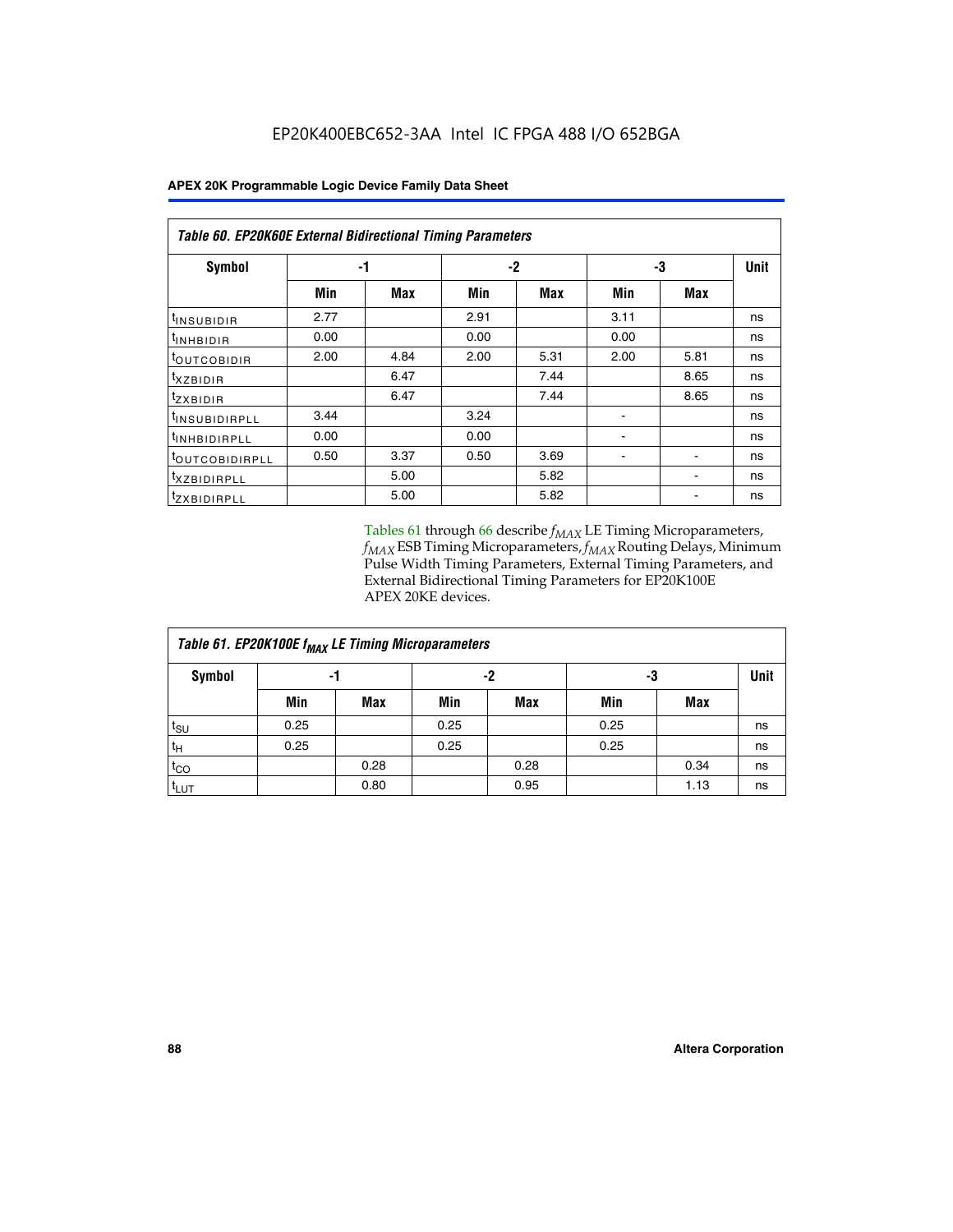| Table 62. EP20K100E f <sub>MAX</sub> ESB Timing Microparameters |         |            |         |            |         |            |             |
|-----------------------------------------------------------------|---------|------------|---------|------------|---------|------------|-------------|
| <b>Symbol</b>                                                   |         | $-1$       |         | $-2$       |         | -3         | <b>Unit</b> |
|                                                                 | Min     | <b>Max</b> | Min     | <b>Max</b> | Min     | <b>Max</b> |             |
| <sup>t</sup> ESBARC                                             |         | 1.61       |         | 1.84       |         | 1.97       | ns          |
| <sup>t</sup> ESBSRC                                             |         | 2.57       |         | 2.97       |         | 3.20       | ns          |
| t <sub>ESBAWC</sub>                                             |         | 0.52       |         | 4.09       |         | 4.39       | ns          |
| <sup>t</sup> ESBSWC                                             |         | 3.17       |         | 3.78       |         | 4.09       | ns          |
| t <sub>ESBWASU</sub>                                            | 0.56    |            | 6.41    |            | 0.63    |            | ns          |
| <sup>t</sup> ESBWAH                                             | 0.48    |            | 0.54    |            | 0.55    |            | ns          |
| <sup>t</sup> ESBWDSU                                            | 0.71    |            | 0.80    |            | 0.81    |            | ns          |
| t <sub>ESBWDH</sub>                                             | .048    |            | 0.54    |            | 0.55    |            | ns          |
| <sup>t</sup> ESBRASU                                            | 1.57    |            | 1.75    |            | 1.87    |            | ns          |
| <sup>t</sup> ESBRAH                                             | 0.00    |            | 0.00    |            | 0.20    |            | ns          |
| t <sub>ESBWESU</sub>                                            | 1.54    |            | 1.72    |            | 1.80    |            | ns          |
| <sup>t</sup> ESBWEH                                             | 0.00    |            | 0.00    |            | 0.00    |            | ns          |
| <sup>t</sup> ESBDATASU                                          | $-0.16$ |            | $-0.20$ |            | $-0.20$ |            | ns          |
| <b>ESBDATAH</b>                                                 | 0.13    |            | 0.13    |            | 0.13    |            | ns          |
| <sup>t</sup> ESBWADDRSU                                         | 0.12    |            | 0.08    |            | 0.13    |            | ns          |
| <sup>t</sup> ESBRADDRSU                                         | 0.17    |            | 0.15    |            | 0.19    |            | ns          |
| ESBDATACO1                                                      |         | 1.20       |         | 1.39       |         | 1.52       | ns          |
| <sup>t</sup> ESBDATACO <sub>2</sub>                             |         | 2.54       |         | 2.99       |         | 3.22       | ns          |
| t <sub>ESBDD</sub>                                              |         | 3.06       |         | 3.56       |         | 3.85       | ns          |
| t <sub>PD</sub>                                                 |         | 1.73       |         | 2.02       |         | 2.20       | ns          |
| <sup>t</sup> PTERMSU                                            | 1.11    |            | 1.26    |            | 1.38    |            | ns          |
| t <sub>PTERMCO</sub>                                            |         | 1.19       |         | 1.40       |         | 1.08       | ns          |

| Table 63. EP20K100E f <sub>MAX</sub> Routing Delays |                |      |     |      |     |      |    |  |  |  |
|-----------------------------------------------------|----------------|------|-----|------|-----|------|----|--|--|--|
| <b>Symbol</b>                                       | -2<br>-3<br>-1 |      |     |      |     |      |    |  |  |  |
|                                                     | Min            | Max  | Min | Max  | Min | Max  |    |  |  |  |
| $t_{F1-4}$                                          |                | 0.24 |     | 0.27 |     | 0.29 | ns |  |  |  |
| $t_{F5-20}$                                         |                | 1.04 |     | 1.26 |     | 1.52 | ns |  |  |  |
| $t_{F20+}$                                          |                | 1.12 |     | 1.36 |     | 1.86 | ns |  |  |  |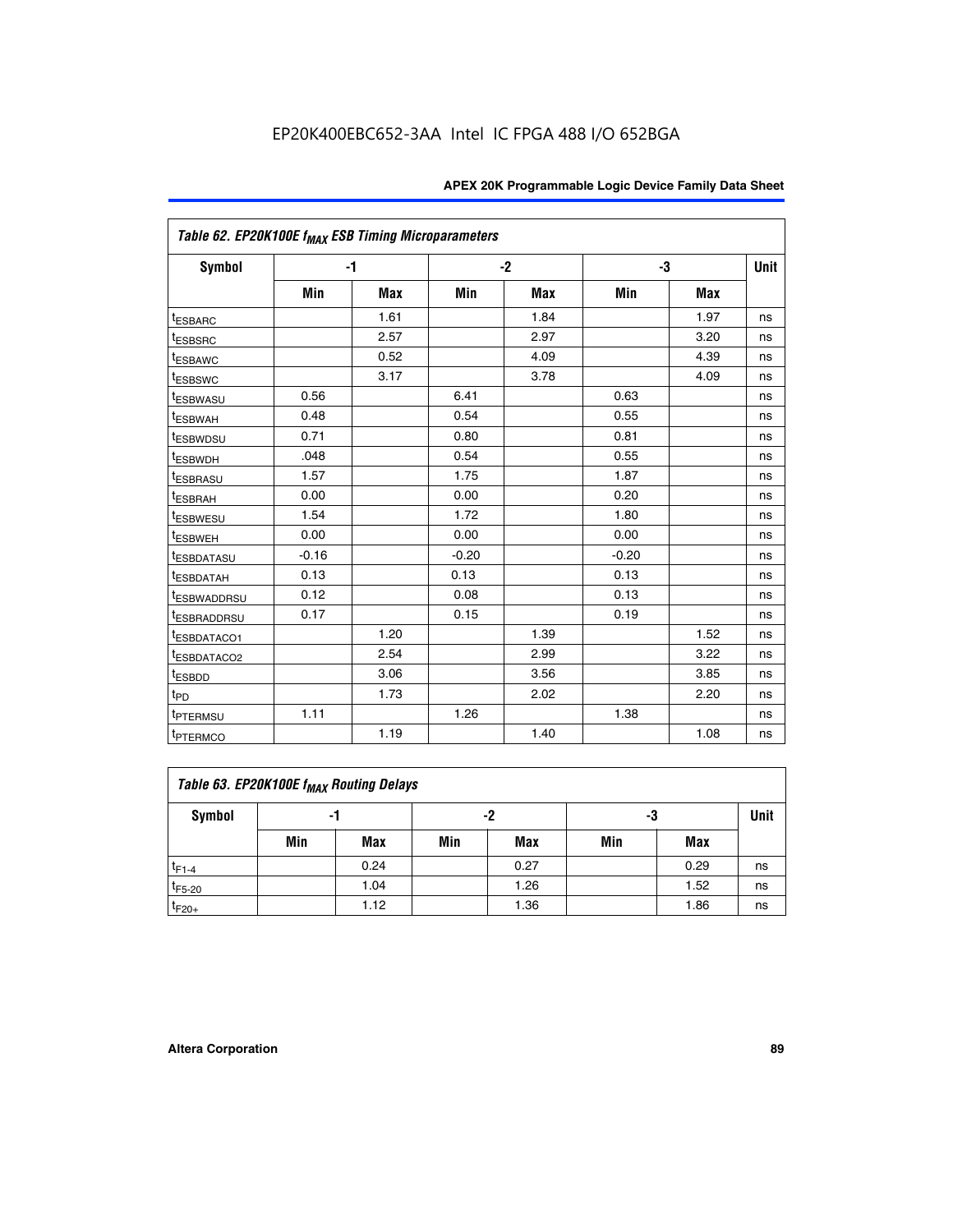## EP20K400EBC652-3AA Intel IC FPGA 488 I/O 652BGA

### **APEX 20K Programmable Logic Device Family Data Sheet**

|                    | Table 64. EP20K100E Minimum Pulse Width Timing Parameters |            |      |            |      |            |             |  |  |  |  |  |
|--------------------|-----------------------------------------------------------|------------|------|------------|------|------------|-------------|--|--|--|--|--|
| <b>Symbol</b>      | -1                                                        |            |      | $-2$       |      | -3         | <b>Unit</b> |  |  |  |  |  |
|                    | Min                                                       | <b>Max</b> | Min  | <b>Max</b> | Min  | <b>Max</b> |             |  |  |  |  |  |
| $t_{CH}$           | 2.00                                                      |            | 2.00 |            | 2.00 |            | ns          |  |  |  |  |  |
| $t_{CL}$           | 2.00                                                      |            | 2.00 |            | 2.00 |            | ns          |  |  |  |  |  |
| t <sub>CLRP</sub>  | 0.20                                                      |            | 0.20 |            | 0.20 |            | ns          |  |  |  |  |  |
| t <sub>PREP</sub>  | 0.20                                                      |            | 0.20 |            | 0.20 |            | ns          |  |  |  |  |  |
| <sup>t</sup> ESBCH | 2.00                                                      |            | 2.00 |            | 2.00 |            | ns          |  |  |  |  |  |
| <sup>t</sup> ESBCL | 2.00                                                      |            | 2.00 |            | 2.00 |            | ns          |  |  |  |  |  |
| <sup>t</sup> ESBWP | 1.29                                                      |            | 1.53 |            | 1.66 |            | ns          |  |  |  |  |  |
| <sup>t</sup> ESBRP | 1.11                                                      |            | 1.29 |            | 1.41 |            | ns          |  |  |  |  |  |

|                      | Table 65. EP20K100E External Timing Parameters |            |      |            |                |            |    |  |  |  |  |  |
|----------------------|------------------------------------------------|------------|------|------------|----------------|------------|----|--|--|--|--|--|
| <b>Symbol</b>        | -1                                             |            |      | -2         |                | -3         |    |  |  |  |  |  |
|                      | Min                                            | <b>Max</b> | Min  | <b>Max</b> | Min            | <b>Max</b> |    |  |  |  |  |  |
| $t_{INSU}$           | 2.23                                           |            | 2.32 |            | 2.43           |            | ns |  |  |  |  |  |
| $t_{\rm INH}$        | 0.00                                           |            | 0.00 |            | 0.00           |            | ns |  |  |  |  |  |
| toutco               | 2.00                                           | 4.86       | 2.00 | 5.35       | 2.00           | 5.84       | ns |  |  |  |  |  |
| <sup>t</sup> INSUPLL | 1.58                                           |            | 1.66 |            |                |            | ns |  |  |  |  |  |
| <sup>t</sup> INHPLL  | 0.00                                           |            | 0.00 |            | $\blacksquare$ |            | ns |  |  |  |  |  |
| <b>LOUTCOPLL</b>     | 0.50                                           | 2.96       | 0.50 | 3.29       | -              |            | ns |  |  |  |  |  |

|                              | <b>Table 66. EP20K100E External Bidirectional Timing Parameters</b> |      |      |      |                |      |      |  |  |  |
|------------------------------|---------------------------------------------------------------------|------|------|------|----------------|------|------|--|--|--|
| Symbol                       |                                                                     | -1   |      | $-2$ |                | -3   | Unit |  |  |  |
|                              | Min                                                                 | Max  | Min  | Max  | Min            | Max  |      |  |  |  |
| <sup>t</sup> INSUBIDIR       | 2.74                                                                |      | 2.96 |      | 3.19           |      | ns   |  |  |  |
| <b>TINHBIDIR</b>             | 0.00                                                                |      | 0.00 |      | 0.00           |      | ns   |  |  |  |
| <b>LOUTCOBIDIR</b>           | 2.00                                                                | 4.86 | 2.00 | 5.35 | 2.00           | 5.84 | ns   |  |  |  |
| <sup>T</sup> XZBIDIR         |                                                                     | 5.00 |      | 5.48 |                | 5.89 | ns   |  |  |  |
| <sup>T</sup> ZXBIDIR         |                                                                     | 5.00 |      | 5.48 |                | 5.89 | ns   |  |  |  |
| <sup>t</sup> INSUBIDIRPLL    | 4.64                                                                |      | 5.03 |      |                |      | ns   |  |  |  |
| <sup>I</sup> INHBIDIRPLL     | 0.00                                                                |      | 0.00 |      | $\blacksquare$ |      | ns   |  |  |  |
| <b><i>LOUTCOBIDIRPLL</i></b> | 0.50                                                                | 2.96 | 0.50 | 3.29 |                |      | ns   |  |  |  |
| <sup>T</sup> XZBIDIRPLL      |                                                                     | 3.10 |      | 3.42 |                |      | ns   |  |  |  |
| <sup>I</sup> ZXBIDIRPLL      |                                                                     | 3.10 |      | 3.42 |                |      | ns   |  |  |  |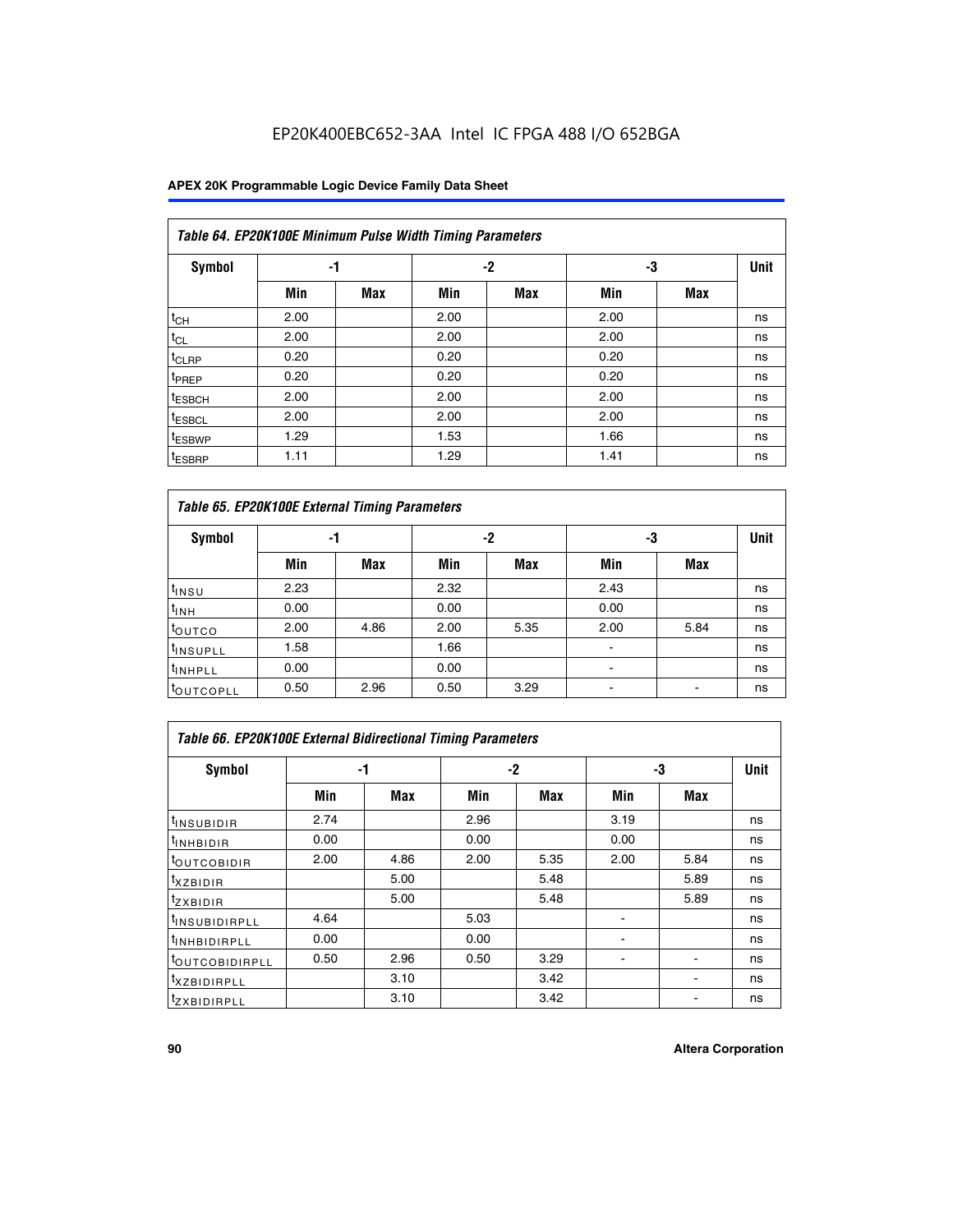Tables 67 through 72 describe *f<sub>MAX</sub>* LE Timing Microparameters, *f<sub>MAX</sub>* ESB Timing Microparameters, *f<sub>MAX</sub>* Routing Delays, Minimum Pulse Width Timing Parameters, External Timing Parameters, and External Bidirectional Timing Parameters for EP20K160E APEX 20KE devices.

|                  | Table 67. EP20K160E f <sub>MAX</sub> LE Timing Microparameters |            |      |            |      |      |             |  |  |  |  |  |
|------------------|----------------------------------------------------------------|------------|------|------------|------|------|-------------|--|--|--|--|--|
| Symbol           | -1                                                             |            |      | -2         |      | -3   | <b>Unit</b> |  |  |  |  |  |
|                  | Min                                                            | <b>Max</b> | Min  | <b>Max</b> | Min  | Max  |             |  |  |  |  |  |
| $t_{\text{SU}}$  | 0.22                                                           |            | 0.24 |            | 0.26 |      | ns          |  |  |  |  |  |
| $t_H$            | 0.22                                                           |            | 0.24 |            | 0.26 |      | ns          |  |  |  |  |  |
| $t_{CO}$         |                                                                | 0.25       |      | 0.31       |      | 0.35 | ns          |  |  |  |  |  |
| t <sub>lut</sub> |                                                                | 0.69       |      | 0.88       |      | 1.12 | ns          |  |  |  |  |  |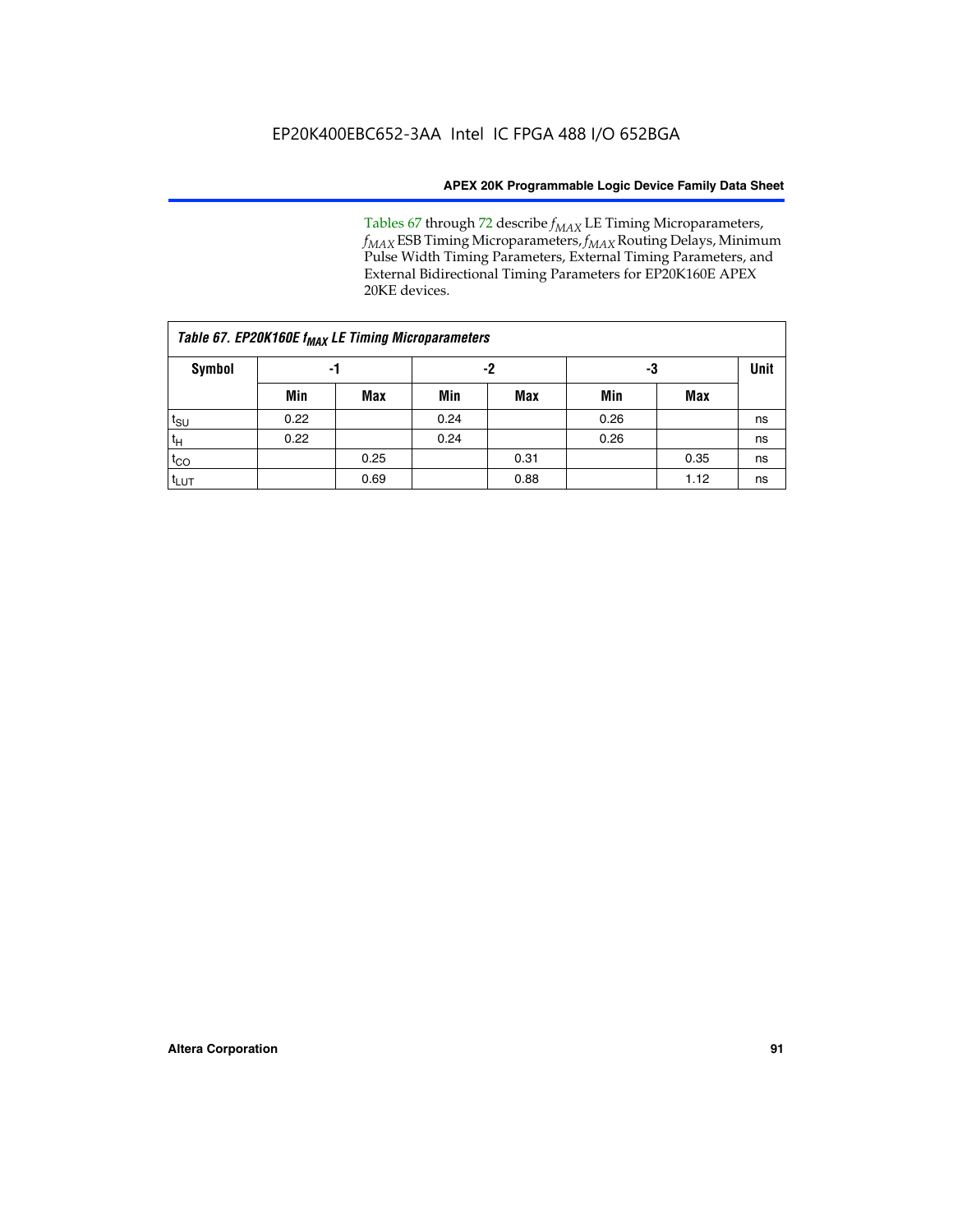| Table 68. EP20K160E f <sub>MAX</sub> ESB Timing Microparameters |         |            |         |            |      |      |      |
|-----------------------------------------------------------------|---------|------------|---------|------------|------|------|------|
| <b>Symbol</b>                                                   |         | $-1$       |         | $-2$       |      | -3   | Unit |
|                                                                 | Min     | <b>Max</b> | Min     | <b>Max</b> | Min  | Max  |      |
| <sup>t</sup> ESBARC                                             |         | 1.65       |         | 2.02       |      | 2.11 | ns   |
| t <sub>ESBSRC</sub>                                             |         | 2.21       |         | 2.70       |      | 3.11 | ns   |
| <sup>t</sup> ESBAWC                                             |         | 3.04       |         | 3.79       |      | 4.42 | ns   |
| t <sub>ESBSWC</sub>                                             |         | 2.81       |         | 3.56       |      | 4.10 | ns   |
| <sup>t</sup> ESBWASU                                            | 0.54    |            | 0.66    |            | 0.73 |      | ns   |
| <sup>t</sup> ESBWAH                                             | 0.36    |            | 0.45    |            | 0.47 |      | ns   |
| t <sub>ESBWDSU</sub>                                            | 0.68    |            | 0.81    |            | 0.94 |      | ns   |
| <sup>t</sup> ESBWDH                                             | 0.36    |            | 0.45    |            | 0.47 |      | ns   |
| t <sub>ESBRASU</sub>                                            | 1.58    |            | 1.87    |            | 2.06 |      | ns   |
| <sup>t</sup> ESBRAH                                             | 0.00    |            | 0.00    |            | 0.01 |      | ns   |
| <sup>t</sup> ESBWESU                                            | 1.41    |            | 1.71    |            | 2.00 |      | ns   |
| t <sub>ESBWEH</sub>                                             | 0.00    |            | 0.00    |            | 0.00 |      | ns   |
| t <sub>ESBDATASU</sub>                                          | $-0.02$ |            | $-0.03$ |            | 0.09 |      | ns   |
| t <sub>ESBDATAH</sub>                                           | 0.13    |            | 0.13    |            | 0.13 |      | ns   |
| t <sub>ESBWADDRSU</sub>                                         | 0.14    |            | 0.17    |            | 0.35 |      | ns   |
| <sup>t</sup> ESBRADDRSU                                         | 0.21    |            | 0.27    |            | 0.43 |      | ns   |
| <sup>I</sup> ESBDATACO1                                         |         | 1.04       |         | 1.30       |      | 1.46 | ns   |
| t <sub>ESBDATACO2</sub>                                         |         | 2.15       |         | 2.70       |      | 3.16 | ns   |
| <sup>t</sup> ESBDD                                              |         | 2.69       |         | 3.35       |      | 3.97 | ns   |
| $t_{\mathsf{PD}}$                                               |         | 1.55       |         | 1.93       |      | 2.29 | ns   |
| t <sub>PTERMSU</sub>                                            | 1.01    |            | 1.23    |            | 1.52 |      | ns   |
| t <sub>PTERMCO</sub>                                            |         | 1.06       |         | 1.32       |      | 1.04 | ns   |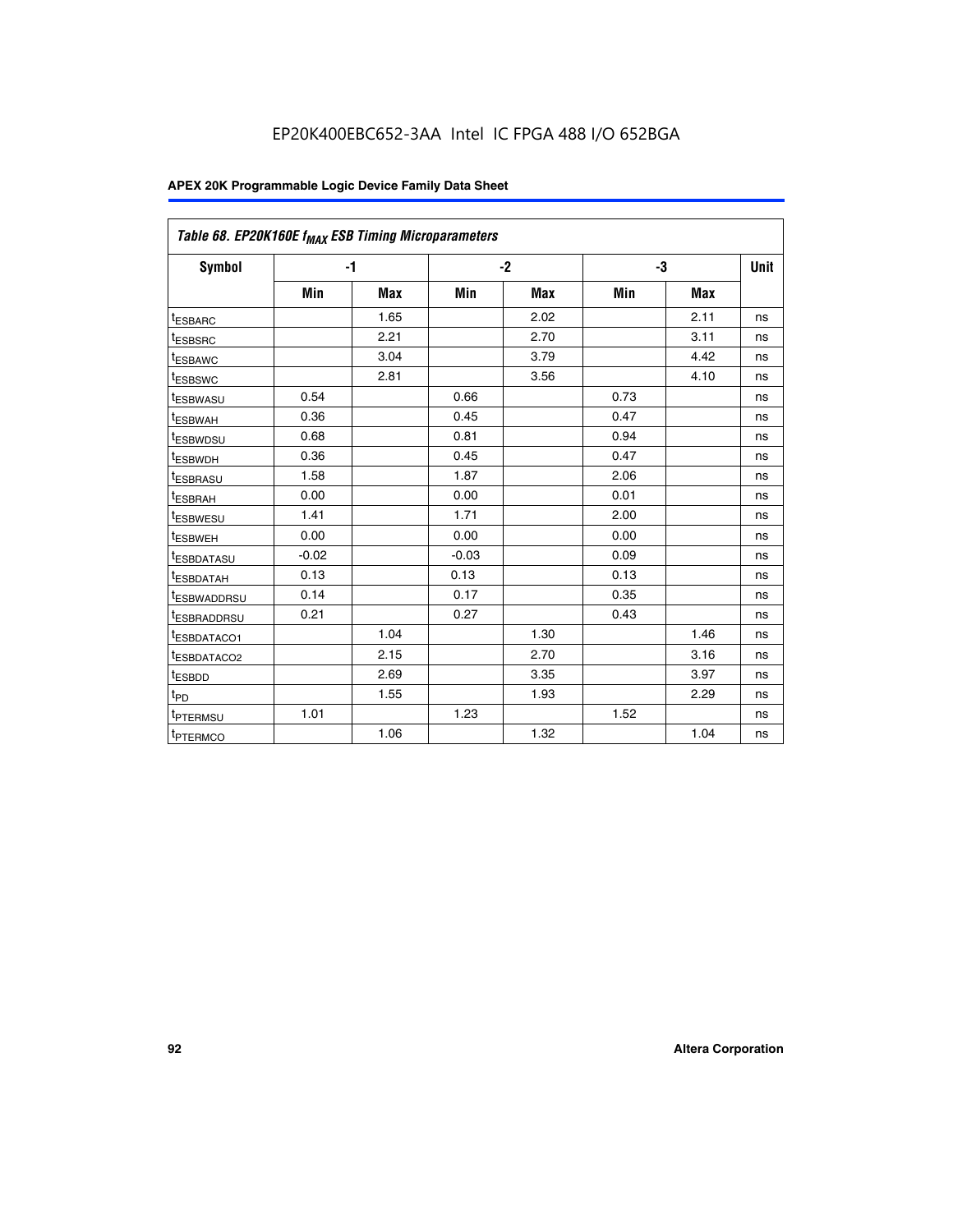## EP20K400EBC652-3AA Intel IC FPGA 488 I/O 652BGA

| Table 69. EP20K160E f <sub>MAX</sub> Routing Delays |     |      |     |      |     |      |    |  |  |  |  |
|-----------------------------------------------------|-----|------|-----|------|-----|------|----|--|--|--|--|
| Symbol                                              | -1  |      |     | -2   |     | -3   |    |  |  |  |  |
|                                                     | Min | Max  | Min | Max  | Min | Max  |    |  |  |  |  |
| $t_{F1-4}$                                          |     | 0.25 |     | 0.26 |     | 0.28 | ns |  |  |  |  |
| $t_{F5-20}$                                         |     | 1.00 |     | 1.18 |     | 1.35 | ns |  |  |  |  |
| $t_{F20+}$                                          |     | 1.95 |     | 2.19 |     | 2.30 | ns |  |  |  |  |

|                    | Table 70. EP20K160E Minimum Pulse Width Timing Parameters |            |      |            |      |     |             |  |  |  |  |  |
|--------------------|-----------------------------------------------------------|------------|------|------------|------|-----|-------------|--|--|--|--|--|
| <b>Symbol</b>      | -1                                                        |            |      | -2         |      | -3  | <b>Unit</b> |  |  |  |  |  |
|                    | Min                                                       | <b>Max</b> | Min  | <b>Max</b> | Min  | Max |             |  |  |  |  |  |
| $t_{CH}$           | 1.34                                                      |            | 1.43 |            | 1.55 |     | ns          |  |  |  |  |  |
| $t_{CL}$           | 1.34                                                      |            | 1.43 |            | 1.55 |     | ns          |  |  |  |  |  |
| $t_{CLRP}$         | 0.18                                                      |            | 0.19 |            | 0.21 |     | ns          |  |  |  |  |  |
| t <sub>PREP</sub>  | 0.18                                                      |            | 0.19 |            | 0.21 |     | ns          |  |  |  |  |  |
| <sup>t</sup> ESBCH | 1.34                                                      |            | 1.43 |            | 1.55 |     | ns          |  |  |  |  |  |
| <sup>t</sup> ESBCL | 1.34                                                      |            | 1.43 |            | 1.55 |     | ns          |  |  |  |  |  |
| t <sub>ESBWP</sub> | 1.15                                                      |            | 1.45 |            | 1.73 |     | ns          |  |  |  |  |  |
| <sup>t</sup> ESBRP | 0.93                                                      |            | 1.15 |            | 1.38 |     | ns          |  |  |  |  |  |

| Table 71. EP20K160E External Timing Parameters |      |      |      |      |                |      |      |  |  |  |  |
|------------------------------------------------|------|------|------|------|----------------|------|------|--|--|--|--|
| Symbol                                         | -1   |      |      | -2   | -3             |      | Unit |  |  |  |  |
|                                                | Min  | Max  | Min  | Max  | Min            | Max  |      |  |  |  |  |
| $t_{INSU}$                                     | 2.23 |      | 2.34 |      | 2.47           |      | ns   |  |  |  |  |
| $t_{INH}$                                      | 0.00 |      | 0.00 |      | 0.00           |      | ns   |  |  |  |  |
| toutco                                         | 2.00 | 5.07 | 2.00 | 5.59 | 2.00           | 6.13 | ns   |  |  |  |  |
| <sup>t</sup> INSUPLL                           | 2.12 |      | 2.07 |      | $\blacksquare$ |      | ns   |  |  |  |  |
| <sup>t</sup> INHPLL                            | 0.00 |      | 0.00 |      | ۰              |      | ns   |  |  |  |  |
| toutcopll                                      | 0.50 | 3.00 | 0.50 | 3.35 |                |      | ns   |  |  |  |  |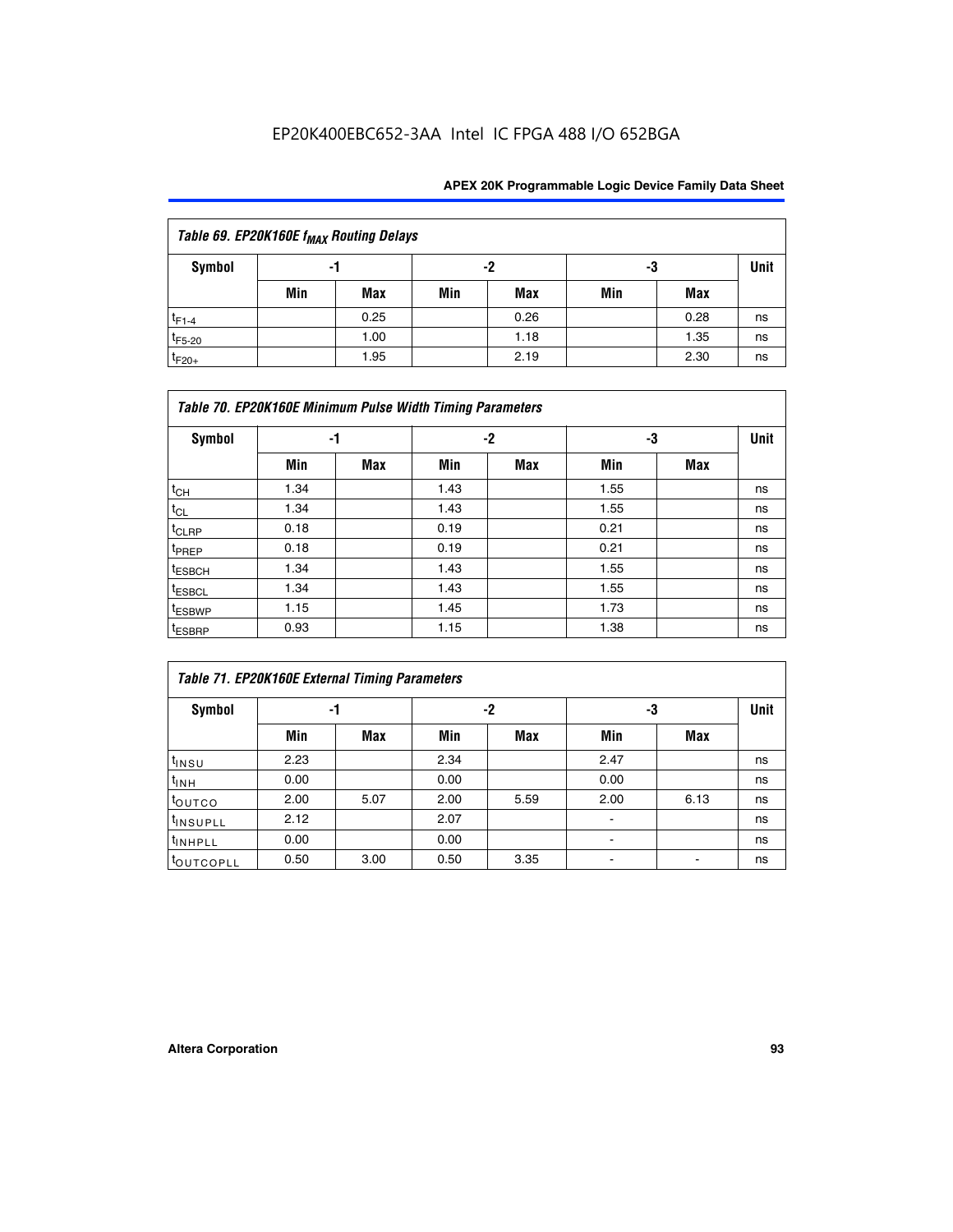|                                | <b>Table 72. EP20K160E External Bidirectional Timing Parameters</b> |            |      |      |      |                          |      |  |  |  |  |
|--------------------------------|---------------------------------------------------------------------|------------|------|------|------|--------------------------|------|--|--|--|--|
| Symbol                         |                                                                     | -1         |      | $-2$ |      | -3                       | Unit |  |  |  |  |
|                                | Min                                                                 | <b>Max</b> | Min  | Max  | Min  | Max                      |      |  |  |  |  |
| <sup>t</sup> INSUB <u>IDIR</u> | 2.86                                                                |            | 3.24 |      | 3.54 |                          | ns   |  |  |  |  |
| <b>UNHBIDIR</b>                | 0.00                                                                |            | 0.00 |      | 0.00 |                          | ns   |  |  |  |  |
| <b>LOUTCOBIDIR</b>             | 2.00                                                                | 5.07       | 2.00 | 5.59 | 2.00 | 6.13                     | ns   |  |  |  |  |
| KZBIDIR                        |                                                                     | 7.43       |      | 8.23 |      | 8.58                     | ns   |  |  |  |  |
| <sup>t</sup> zxbidir           |                                                                     | 7.43       |      | 8.23 |      | 8.58                     | ns   |  |  |  |  |
| <sup>t</sup> INSUBIDIRPLL      | 4.93                                                                |            | 5.48 |      |      |                          | ns   |  |  |  |  |
| <b>INHBIDIRPLL</b>             | 0.00                                                                |            | 0.00 |      | -    |                          | ns   |  |  |  |  |
| <b><i>LOUTCOBIDIRPLL</i></b>   | 0.50                                                                | 3.00       | 0.50 | 3.35 | -    | $\overline{\phantom{a}}$ | ns   |  |  |  |  |
| <sup>T</sup> XZBIDIRPLL        |                                                                     | 5.36       |      | 5.99 |      | $\overline{\phantom{0}}$ | ns   |  |  |  |  |
| <sup>I</sup> ZXBIDIRPLL        |                                                                     | 5.36       |      | 5.99 |      |                          | ns   |  |  |  |  |

Tables 73 through 78 describe  $f_{MAX}$  LE Timing Microparameters,  $f_{MAX}$ ESB Timing Microparameters, *f<sub>MAX</sub>* Routing Delays, Minimum Pulse Width Timing Parameters, External Timing Parameters, and External Bidirectional Timing Parameters for EP20K200E APEX 20KE devices.

| Table 73. EP20K200E f <sub>MAX</sub> LE Timing Microparameters |      |      |      |            |      |      |             |  |  |  |  |
|----------------------------------------------------------------|------|------|------|------------|------|------|-------------|--|--|--|--|
| <b>Symbol</b><br>-1                                            |      |      | -2   |            | -3   |      | <b>Unit</b> |  |  |  |  |
|                                                                | Min  | Max  | Min  | <b>Max</b> | Min  | Max  |             |  |  |  |  |
| $t_{\text{SU}}$                                                | 0.23 |      | 0.24 |            | 0.26 |      | ns          |  |  |  |  |
| $t_H$                                                          | 0.23 |      | 0.24 |            | 0.26 |      | ns          |  |  |  |  |
| $t_{CO}$                                                       |      | 0.26 |      | 0.31       |      | 0.36 | ns          |  |  |  |  |
| <sup>t</sup> LUT                                               |      | 0.70 |      | 0.90       |      | 1.14 | ns          |  |  |  |  |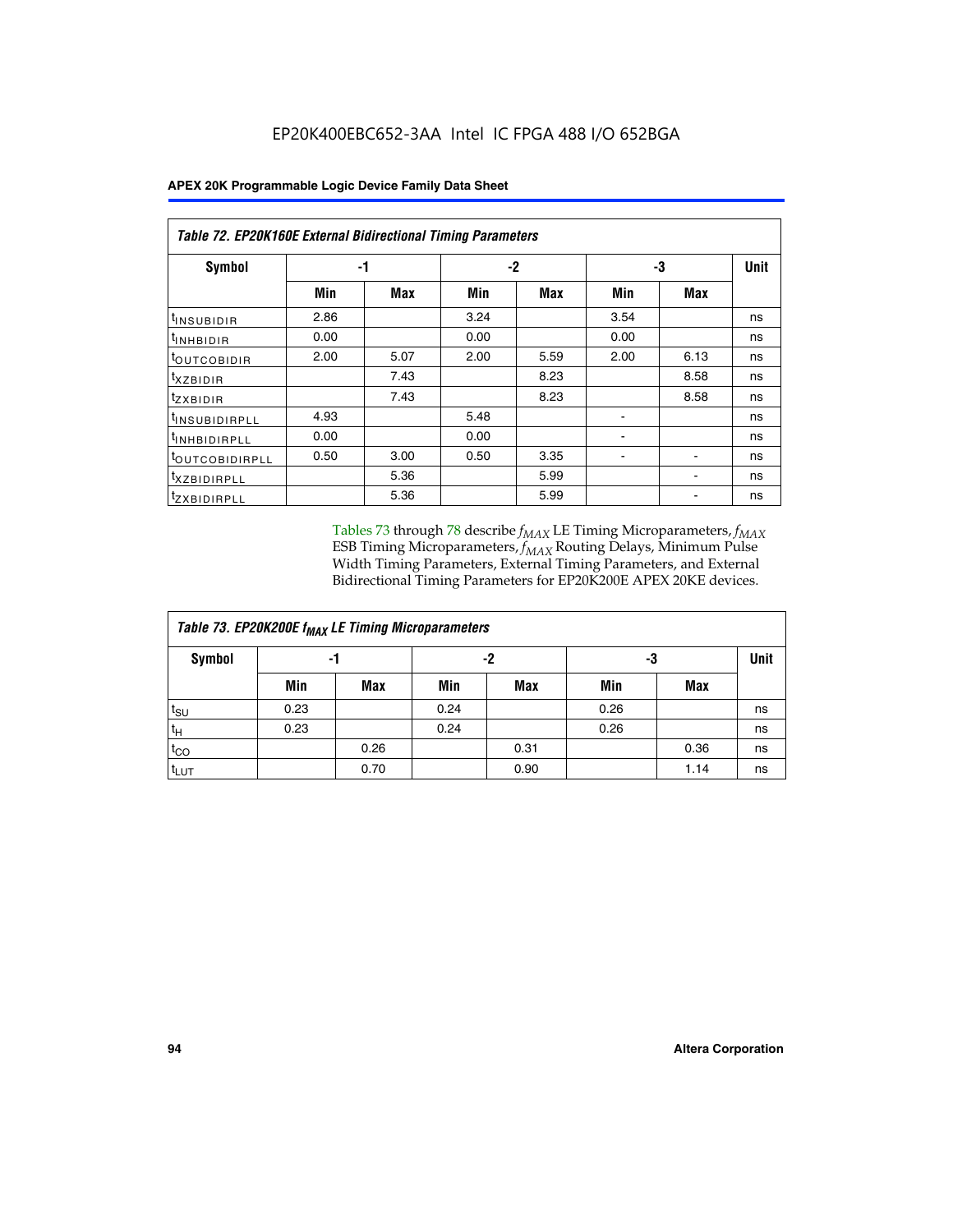| Table 74. EP20K200E f <sub>MAX</sub> ESB Timing Microparameters |         |            |         |      |      |      |    |
|-----------------------------------------------------------------|---------|------------|---------|------|------|------|----|
| Symbol                                                          |         | $-1$       |         | $-2$ |      | -3   |    |
|                                                                 | Min     | <b>Max</b> | Min     | Max  | Min  | Max  |    |
| <sup>t</sup> ESBARC                                             |         | 1.68       |         | 2.06 |      | 2.24 | ns |
| <sup>t</sup> ESBSRC                                             |         | 2.27       |         | 2.77 |      | 3.18 | ns |
| t <sub>ESBAWC</sub>                                             |         | 3.10       |         | 3.86 |      | 4.50 | ns |
| <sup>t</sup> ESBSWC                                             |         | 2.90       |         | 3.67 |      | 4.21 | ns |
| t <sub>ESBWASU</sub>                                            | 0.55    |            | 0.67    |      | 0.74 |      | ns |
| <sup>t</sup> ESBWAH                                             | 0.36    |            | 0.46    |      | 0.48 |      | ns |
| <sup>t</sup> ESBWDSU                                            | 0.69    |            | 0.83    |      | 0.95 |      | ns |
| <sup>t</sup> ESBWDH                                             | 0.36    |            | 0.46    |      | 0.48 |      | ns |
| <sup>t</sup> ESBRASU                                            | 1.61    |            | 1.90    |      | 2.09 |      | ns |
| t <sub>ESBRAH</sub>                                             | 0.00    |            | 0.00    |      | 0.01 |      | ns |
| t <sub>ESBWESU</sub>                                            | 1.42    |            | 1.71    |      | 2.01 |      | ns |
| <sup>I</sup> ESBWEH                                             | 0.00    |            | 0.00    |      | 0.00 |      | ns |
| t <sub>ESBDATASU</sub>                                          | $-0.06$ |            | $-0.07$ |      | 0.05 |      | ns |
| <b>ESBDATAH</b>                                                 | 0.13    |            | 0.13    |      | 0.13 |      | ns |
| t <sub>ESBWADDRSU</sub>                                         | 0.11    |            | 0.13    |      | 0.31 |      | ns |
| <sup>t</sup> ESBRADDRSU                                         | 0.18    |            | 0.23    |      | 0.39 |      | ns |
| ESBDATACO1                                                      |         | 1.09       |         | 1.35 |      | 1.51 | ns |
| <sup>t</sup> ESBDATACO <sub>2</sub>                             |         | 2.19       |         | 2.75 |      | 3.22 | ns |
| t <sub>ESBDD</sub>                                              |         | 2.75       |         | 3.41 |      | 4.03 | ns |
| $t_{PD}$                                                        |         | 1.58       |         | 1.97 |      | 2.33 | ns |
| <sup>t</sup> PTERMSU                                            | 1.00    |            | 1.22    |      | 1.51 |      | ns |
| t <sub>PTERMCO</sub>                                            |         | 1.10       |         | 1.37 |      | 1.09 | ns |

| Table 75. EP20K200E f <sub>MAX</sub> Routing Delays |                |      |     |             |     |      |    |  |  |  |
|-----------------------------------------------------|----------------|------|-----|-------------|-----|------|----|--|--|--|
| Symbol                                              | -2<br>-3<br>-1 |      |     | <b>Unit</b> |     |      |    |  |  |  |
|                                                     | Min            | Max  | Min | <b>Max</b>  | Min | Max  |    |  |  |  |
| $t_{F1-4}$                                          |                | 0.25 |     | 0.27        |     | 0.29 | ns |  |  |  |
| $t_{F5-20}$                                         |                | 1.02 |     | 1.20        |     | 1.41 | ns |  |  |  |
| $t_{F20+}$                                          |                | 1.99 |     | 2.23        |     | 2.53 | ns |  |  |  |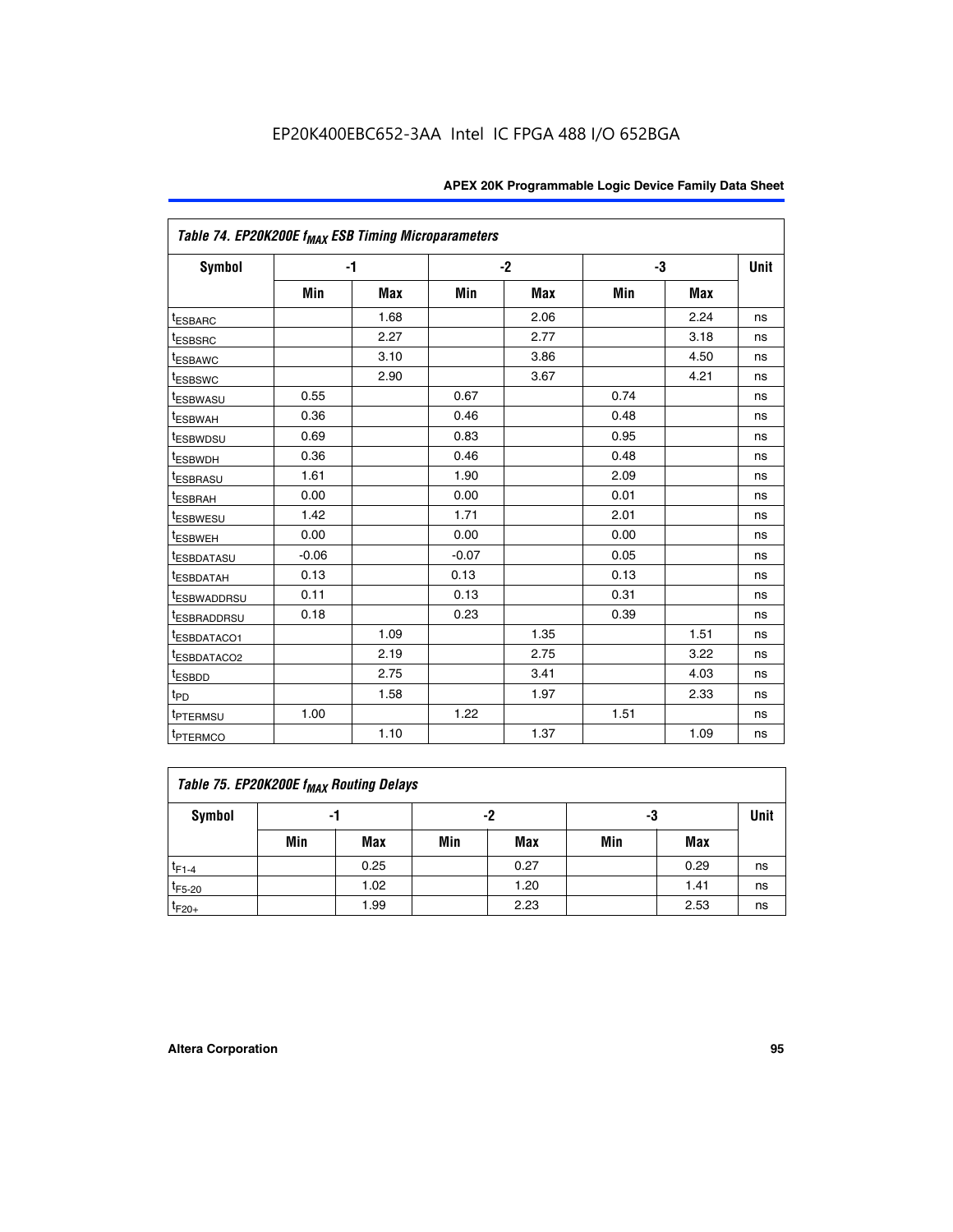## EP20K400EBC652-3AA Intel IC FPGA 488 I/O 652BGA

|                    | Table 76. EP20K200E Minimum Pulse Width Timing Parameters |            |      |      |      |            |             |  |  |  |  |  |
|--------------------|-----------------------------------------------------------|------------|------|------|------|------------|-------------|--|--|--|--|--|
| Symbol             | -1                                                        |            |      | $-2$ | -3   |            | <b>Unit</b> |  |  |  |  |  |
|                    | Min                                                       | <b>Max</b> | Min  | Max  | Min  | <b>Max</b> |             |  |  |  |  |  |
| $t_{CH}$           | 1.36                                                      |            | 2.44 |      | 2.65 |            | ns          |  |  |  |  |  |
| $t_{CL}$           | 1.36                                                      |            | 2.44 |      | 2.65 |            | ns          |  |  |  |  |  |
| $t_{CLRP}$         | 0.18                                                      |            | 0.19 |      | 0.21 |            | ns          |  |  |  |  |  |
| <sup>t</sup> PREP  | 0.18                                                      |            | 0.19 |      | 0.21 |            | ns          |  |  |  |  |  |
| <sup>t</sup> ESBCH | 1.36                                                      |            | 2.44 |      | 2.65 |            | ns          |  |  |  |  |  |
| <sup>t</sup> ESBCL | 1.36                                                      |            | 2.44 |      | 2.65 |            | ns          |  |  |  |  |  |
| <sup>t</sup> ESBWP | 1.18                                                      |            | 1.48 |      | 1.76 |            | ns          |  |  |  |  |  |
| <sup>t</sup> ESBRP | 0.95                                                      |            | 1.17 |      | 1.41 |            | ns          |  |  |  |  |  |

| Table 77. EP20K200E External Timing Parameters |      |            |      |            |      |      |             |  |  |  |  |  |
|------------------------------------------------|------|------------|------|------------|------|------|-------------|--|--|--|--|--|
| <b>Symbol</b>                                  |      | -1         |      | -2         |      | -3   | <b>Unit</b> |  |  |  |  |  |
|                                                | Min  | <b>Max</b> | Min  | <b>Max</b> | Min  | Max  |             |  |  |  |  |  |
| t <sub>INSU</sub>                              | 2.24 |            | 2.35 |            | 2.47 |      | ns          |  |  |  |  |  |
| $t_{\text{INH}}$                               | 0.00 |            | 0.00 |            | 0.00 |      | ns          |  |  |  |  |  |
| toutco                                         | 2.00 | 5.12       | 2.00 | 5.62       | 2.00 | 6.11 | ns          |  |  |  |  |  |
| <sup>t</sup> INSUPLL                           | 2.13 |            | 2.07 |            |      |      | ns          |  |  |  |  |  |
| <sup>t</sup> INHPLL                            | 0.00 |            | 0.00 |            | -    |      | ns          |  |  |  |  |  |
| <sup>I</sup> OUTCOPLL                          | 0.50 | 3.01       | 0.50 | 3.36       |      |      | ns          |  |  |  |  |  |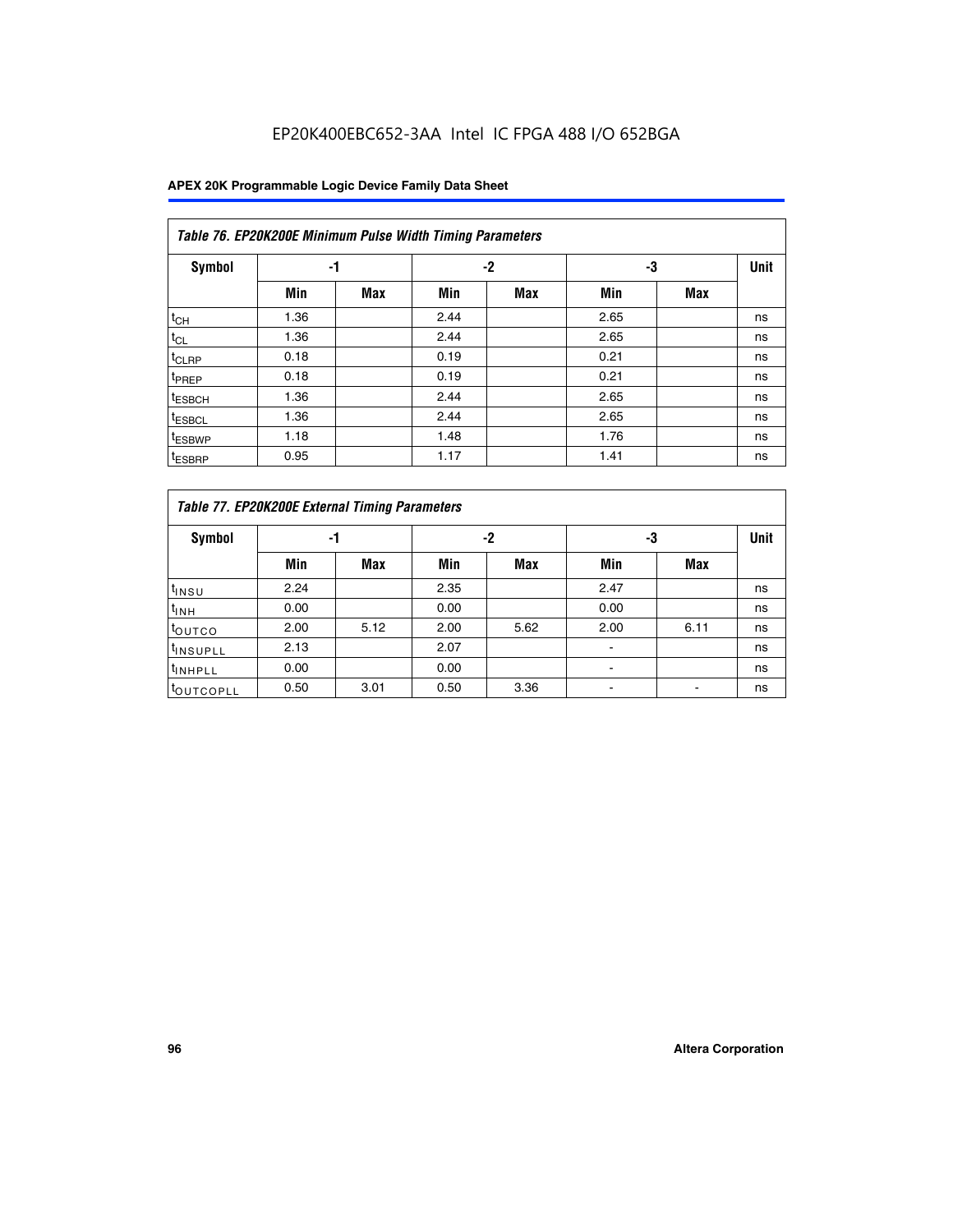| Table 78. EP20K200E External Bidirectional Timing Parameters |      |      |      |      |      |      |             |  |  |  |
|--------------------------------------------------------------|------|------|------|------|------|------|-------------|--|--|--|
| Symbol                                                       | -1   |      | $-2$ |      |      | -3   | <b>Unit</b> |  |  |  |
|                                                              | Min  | Max  | Min  | Max  | Min  | Max  |             |  |  |  |
| $t_{INSUBIDIR}$                                              | 2.81 |      | 3.19 |      | 3.54 |      | ns          |  |  |  |
| $t_{INHBIDIR}$                                               | 0.00 |      | 0.00 |      | 0.00 |      | ns          |  |  |  |
| t <sub>OUTCOBIDIR</sub>                                      | 2.00 | 5.12 | 2.00 | 5.62 | 2.00 | 6.11 | ns          |  |  |  |
| <i>txzbidir</i>                                              |      | 7.51 |      | 8.32 |      | 8.67 | ns          |  |  |  |
| tzxbidir                                                     |      | 7.51 |      | 8.32 |      | 8.67 | ns          |  |  |  |
| <sup>t</sup> INSUBIDIRPLL                                    | 3.30 |      | 3.64 |      |      |      | ns          |  |  |  |
| t <sub>INHBIDIRPLL</sub>                                     | 0.00 |      | 0.00 |      |      |      | ns          |  |  |  |
| <sup>t</sup> OUTCOBIDIRPLL                                   | 0.50 | 3.01 | 0.50 | 3.36 |      |      | ns          |  |  |  |
| <i>txzBIDIRPLL</i>                                           |      | 5.40 |      | 6.05 |      |      | ns          |  |  |  |
| tzxBIDIRPLL                                                  |      | 5.40 |      | 6.05 |      |      | ns          |  |  |  |

Tables 79 through 84 describe  $f_{MAX}$  LE Timing Microparameters,  $f_{MAX}$ ESB Timing Microparameters, *f<sub>MAX</sub>* Routing Delays, Minimum Pulse Width Timing Parameters, External Timing Parameters, and External Bidirectional Timing Parameters for EP20K300E APEX 20KE devices.

| Table 79. EP20K300E f <sub>MAX</sub> LE Timing Microparameters |      |            |      |            |      |            |    |  |  |  |  |
|----------------------------------------------------------------|------|------------|------|------------|------|------------|----|--|--|--|--|
| <b>Symbol</b>                                                  |      | -1         |      | -2         | -3   | Unit       |    |  |  |  |  |
|                                                                | Min  | <b>Max</b> | Min  | <b>Max</b> | Min  | <b>Max</b> |    |  |  |  |  |
| $t_{\text{SU}}$                                                | 0.16 |            | 0.17 |            | 0.18 |            | ns |  |  |  |  |
| $t_H$                                                          | 0.31 |            | 0.33 |            | 0.38 |            | ns |  |  |  |  |
| $t_{CO}$                                                       |      | 0.28       |      | 0.38       |      | 0.51       | ns |  |  |  |  |
| $t_{LUT}$                                                      |      | 0.79       |      | 1.07       |      | 1.43       | ns |  |  |  |  |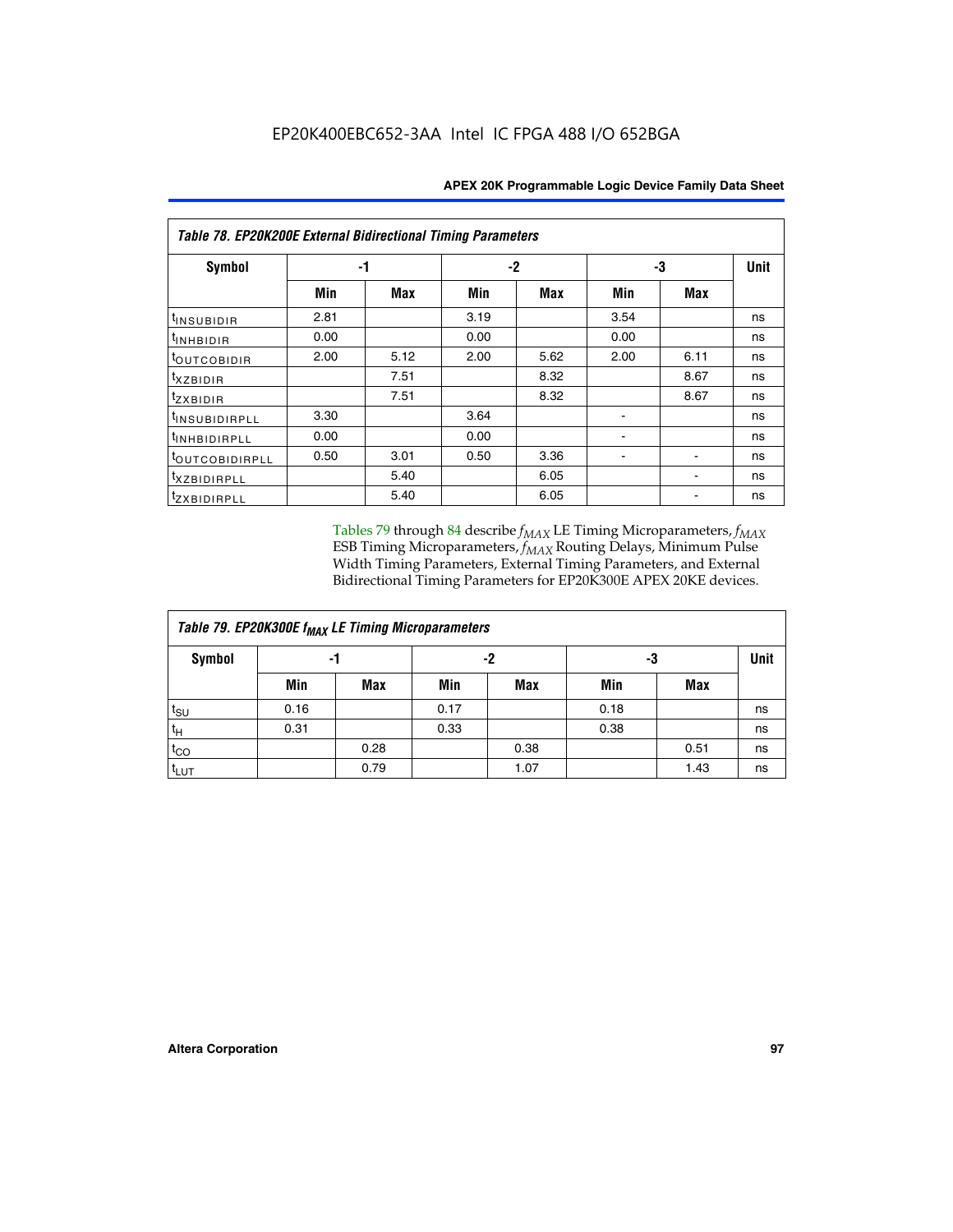| Table 80. EP20K300E f <sub>MAX</sub> ESB Timing Microparameters |      |            |      |            |      |            |      |
|-----------------------------------------------------------------|------|------------|------|------------|------|------------|------|
| <b>Symbol</b>                                                   |      | -1         |      | $-2$       |      | -3         | Unit |
|                                                                 | Min  | <b>Max</b> | Min  | <b>Max</b> | Min  | <b>Max</b> |      |
| t <sub>ESBARC</sub>                                             |      | 1.79       |      | 2.44       |      | 3.25       | ns   |
| t <sub>ESBSRC</sub>                                             |      | 2.40       |      | 3.12       |      | 4.01       | ns   |
| t <sub>ESBAWC</sub>                                             |      | 3.41       |      | 4.65       |      | 6.20       | ns   |
| t <sub>ESBSWC</sub>                                             |      | 3.68       |      | 4.68       |      | 5.93       | ns   |
| <sup>I</sup> ESBWASU                                            | 1.55 |            | 2.12 |            | 2.83 |            | ns   |
| <sup>t</sup> ESBWAH                                             | 0.00 |            | 0.00 |            | 0.00 |            | ns   |
| <sup>I</sup> ESBWDSU                                            | 1.71 |            | 2.33 |            | 3.11 |            | ns   |
| <sup>t</sup> ESBWDH                                             | 0.00 |            | 0.00 |            | 0.00 |            | ns   |
| <sup>t</sup> ESBRASU                                            | 1.72 |            | 2.34 |            | 3.13 |            | ns   |
| t <sub>ESBRAH</sub>                                             | 0.00 |            | 0.00 |            | 0.00 |            | ns   |
| <sup>t</sup> ESBWESU                                            | 1.63 |            | 2.36 |            | 3.28 |            | ns   |
| <sup>t</sup> ESBWEH                                             | 0.00 |            | 0.00 |            | 0.00 |            | ns   |
| t <sub>ESBDATASU</sub>                                          | 0.07 |            | 0.39 |            | 0.80 |            | ns   |
| <sup>t</sup> ESBDATAH                                           | 0.13 |            | 0.13 |            | 0.13 |            | ns   |
| <sup>t</sup> ESBWADDRSU                                         | 0.27 |            | 0.67 |            | 1.17 |            | ns   |
| <sup>t</sup> ESBRADDRSU                                         | 0.34 |            | 0.75 |            | 1.28 |            | ns   |
| <sup>I</sup> ESBDATACO1                                         |      | 1.03       |      | 1.20       |      | 1.40       | ns   |
| <sup>t</sup> ESBDATACO2                                         |      | 2.33       |      | 3.18       |      | 4.24       | ns   |
| <sup>t</sup> ESBDD                                              |      | 3.41       |      | 4.65       |      | 6.20       | ns   |
| t <sub>PD</sub>                                                 |      | 1.68       |      | 2.29       |      | 3.06       | ns   |
| t <sub>PTERMSU</sub>                                            | 0.96 |            | 1.48 |            | 2.14 |            | ns   |
| t <sub>PTERMCO</sub>                                            |      | 1.05       |      | 1.22       |      | 1.42       | ns   |

| Table 81. EP20K300E f <sub>MAX</sub> Routing Delays |                |      |     |      |     |      |    |  |  |  |  |
|-----------------------------------------------------|----------------|------|-----|------|-----|------|----|--|--|--|--|
| Symbol                                              | -2<br>-3<br>-1 |      |     |      |     |      |    |  |  |  |  |
|                                                     | Min            | Max  | Min | Max  | Min | Max  |    |  |  |  |  |
| $t_{F1-4}$                                          |                | 0.22 |     | 0.24 |     | 0.26 | ns |  |  |  |  |
| $t_{F5-20}$                                         |                | 1.33 |     | 1.43 |     | 1.58 | ns |  |  |  |  |
| $t_{F20+}$                                          |                | 3.63 |     | 3.93 |     | 4.35 | ns |  |  |  |  |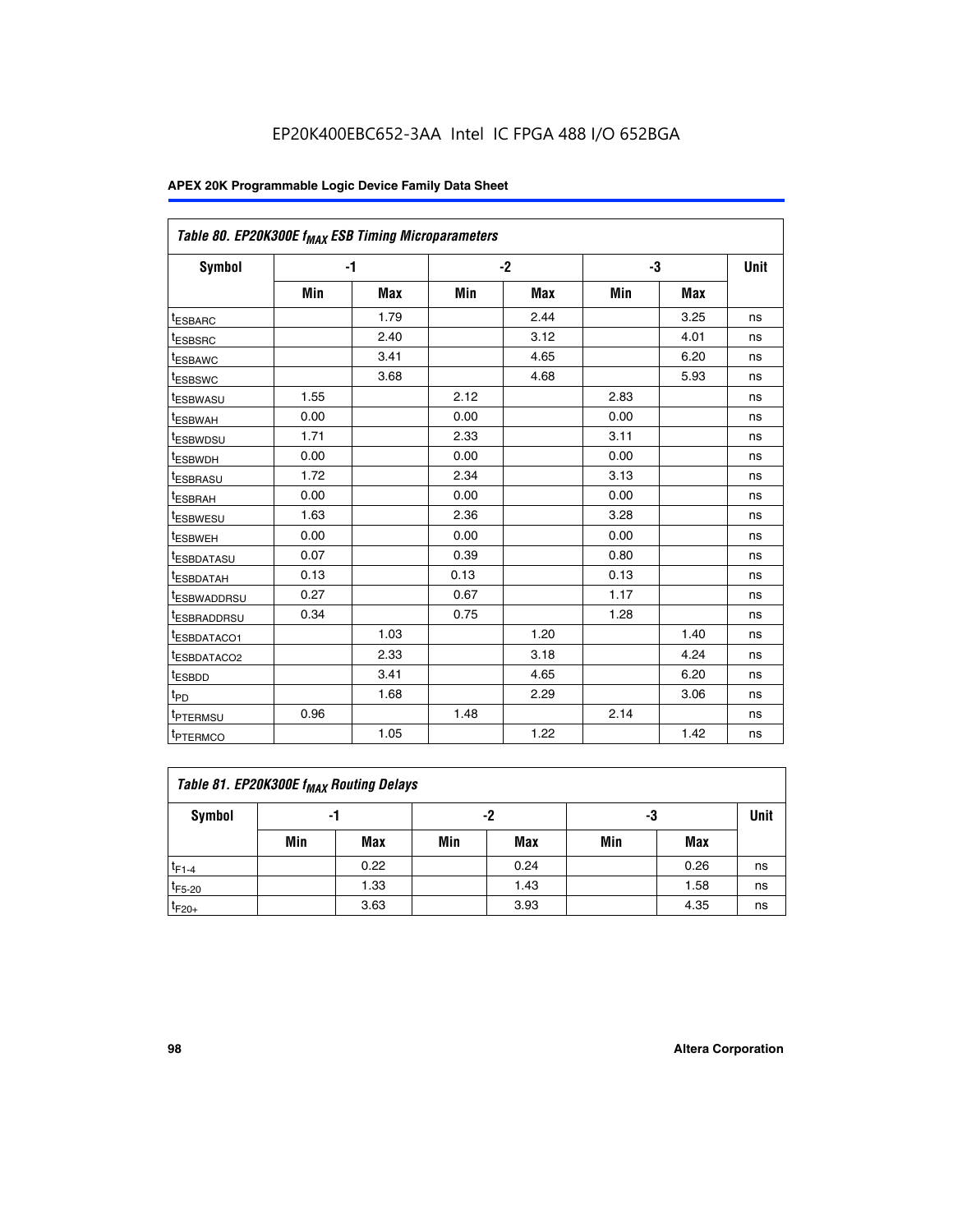|                    | Table 82. EP20K300E Minimum Pulse Width Timing Parameters |            |      |      |      |     |             |  |  |  |  |  |
|--------------------|-----------------------------------------------------------|------------|------|------|------|-----|-------------|--|--|--|--|--|
| <b>Symbol</b>      | -1                                                        |            |      | $-2$ | -3   |     | <b>Unit</b> |  |  |  |  |  |
|                    | Min                                                       | <b>Max</b> | Min  | Max  | Min  | Max |             |  |  |  |  |  |
| $t_{CH}$           | 1.25                                                      |            | 1.43 |      | 1.67 |     | ns          |  |  |  |  |  |
| $t_{CL}$           | 1.25                                                      |            | 1.43 |      | 1.67 |     | ns          |  |  |  |  |  |
| t <sub>CLRP</sub>  | 0.19                                                      |            | 0.26 |      | 0.35 |     | ns          |  |  |  |  |  |
| t <sub>PREP</sub>  | 0.19                                                      |            | 0.26 |      | 0.35 |     | ns          |  |  |  |  |  |
| t <sub>ESBCH</sub> | 1.25                                                      |            | 1.43 |      | 1.67 |     | ns          |  |  |  |  |  |
| <sup>t</sup> ESBCL | 1.25                                                      |            | 1.43 |      | 1.67 |     | ns          |  |  |  |  |  |
| <sup>t</sup> ESBWP | 1.25                                                      |            | 1.71 |      | 2.28 |     | ns          |  |  |  |  |  |
| <sup>t</sup> ESBRP | 1.01                                                      |            | 1.38 |      | 1.84 |     | ns          |  |  |  |  |  |

| Table 83. EP20K300E External Timing Parameters |      |      |      |      |      |            |             |  |  |  |  |  |
|------------------------------------------------|------|------|------|------|------|------------|-------------|--|--|--|--|--|
| Symbol                                         |      | -1   |      | -2   |      | -3         | <b>Unit</b> |  |  |  |  |  |
|                                                | Min  | Max  | Min  | Max  | Min  | <b>Max</b> |             |  |  |  |  |  |
| t <sub>INSU</sub>                              | 2.31 |      | 2.44 |      | 2.57 |            | ns          |  |  |  |  |  |
| $t_{\rm INH}$                                  | 0.00 |      | 0.00 |      | 0.00 |            | ns          |  |  |  |  |  |
| toutco                                         | 2.00 | 5.29 | 2.00 | 5.82 | 2.00 | 6.24       | ns          |  |  |  |  |  |
| <sup>t</sup> INSUPLL                           | 1.76 |      | 1.85 |      |      |            | ns          |  |  |  |  |  |
| <sup>t</sup> INHPLL                            | 0.00 |      | 0.00 |      | -    |            | ns          |  |  |  |  |  |
| <sup>t</sup> OUTCOPLL                          | 0.50 | 2.65 | 0.50 | 2.95 |      |            | ns          |  |  |  |  |  |

| Table 84. EP20K300E External Bidirectional Timing Parameters |      |      |      |      |      |            |             |  |  |  |  |
|--------------------------------------------------------------|------|------|------|------|------|------------|-------------|--|--|--|--|
| Symbol                                                       | -1   |      | $-2$ |      |      | -3         | <b>Unit</b> |  |  |  |  |
|                                                              | Min  | Max  | Min  | Max  | Min  | <b>Max</b> |             |  |  |  |  |
| <sup>t</sup> INSUBIDIR                                       | 2.77 |      | 2.85 |      | 3.11 |            | ns          |  |  |  |  |
| <b>TINHBIDIR</b>                                             | 0.00 |      | 0.00 |      | 0.00 |            | ns          |  |  |  |  |
| <sup>t</sup> OUTCOBIDIR                                      | 2.00 | 5.29 | 2.00 | 5.82 | 2.00 | 6.24       | ns          |  |  |  |  |
| KZBIDIR                                                      |      | 7.59 |      | 8.30 |      | 9.09       | ns          |  |  |  |  |
| $t_{Z}$ <i>x</i> BIDIR                                       |      | 7.59 |      | 8.30 |      | 9.09       | ns          |  |  |  |  |
| <b>INSUBIDIRPLL</b>                                          | 2.50 |      | 2.76 |      |      |            | ns          |  |  |  |  |
| <sup>t</sup> INHBIDIRPLL                                     | 0.00 |      | 0.00 |      |      |            | ns          |  |  |  |  |
| <sup>t</sup> OUTCOBIDIRPLL                                   | 0.50 | 2.65 | 0.50 | 2.95 |      |            | ns          |  |  |  |  |
| <sup>t</sup> XZBIDIRPLL                                      |      | 5.00 |      | 5.43 |      |            | ns          |  |  |  |  |
| <sup>t</sup> ZXBIDIRPLL                                      |      | 5.00 |      | 5.43 |      |            | ns          |  |  |  |  |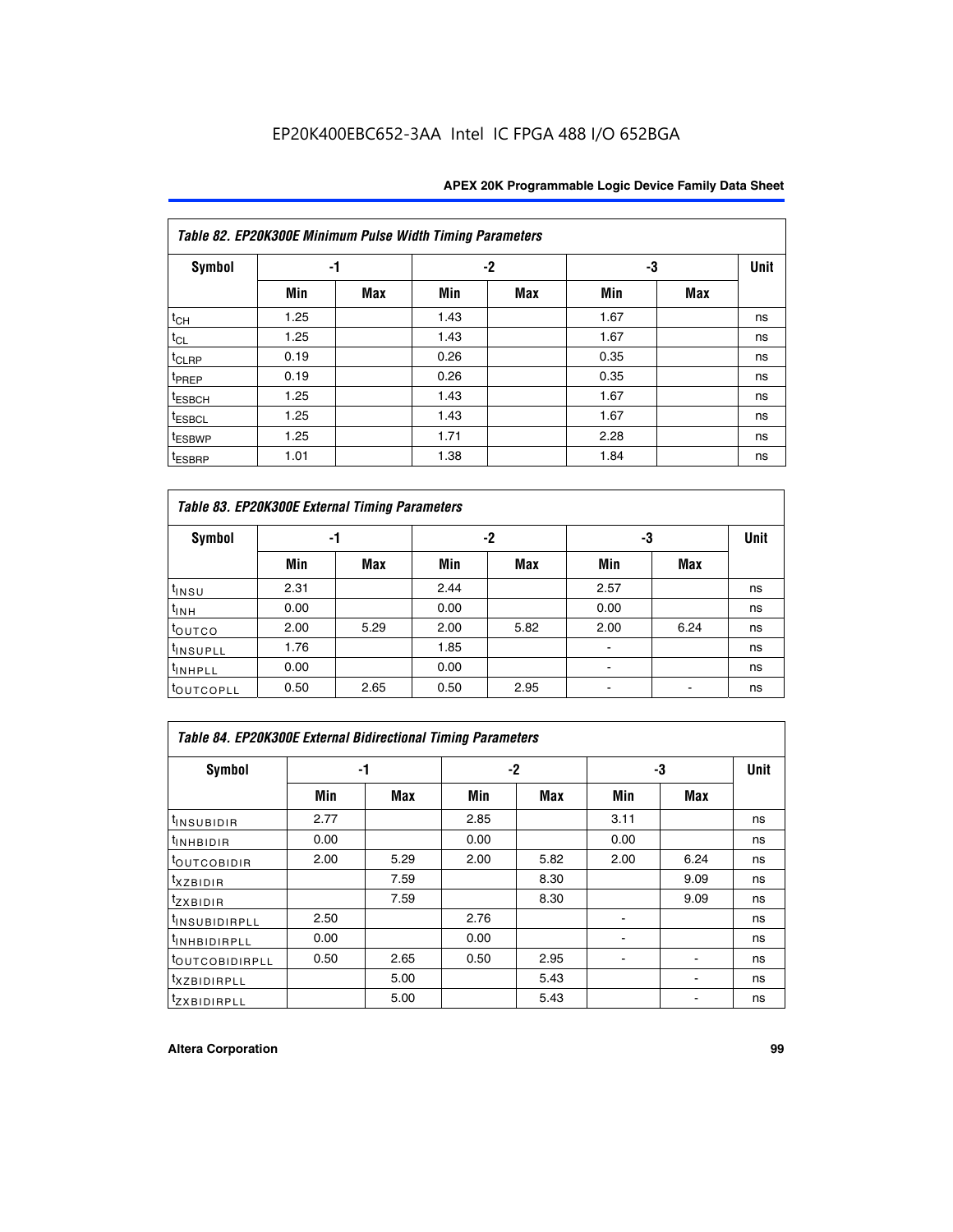Tables 85 through 90 describe  $f_{MAX}$  LE Timing Microparameters,  $f_{MAX}$ ESB Timing Microparameters, *f<sub>MAX</sub>* Routing Delays, Minimum Pulse Width Timing Parameters, External Timing Parameters, and External Bidirectional Timing Parameters for EP20K400E APEX 20KE devices.

| Table 85. EP20K400E f <sub>MAX</sub> LE Timing Microparameters |                |            |                |            |                |      |      |  |  |  |  |
|----------------------------------------------------------------|----------------|------------|----------------|------------|----------------|------|------|--|--|--|--|
| Symbol                                                         | -1 Speed Grade |            | -2 Speed Grade |            | -3 Speed Grade |      | Unit |  |  |  |  |
|                                                                | Min            | <b>Max</b> | Min            | <b>Max</b> | Min            | Max  |      |  |  |  |  |
| $t_{\text{SU}}$                                                | 0.23           |            | 0.23           |            | 0.23           |      | ns   |  |  |  |  |
| $t_H$                                                          | 0.23           |            | 0.23           |            | 0.23           |      | ns   |  |  |  |  |
| $t_{CO}$                                                       |                | 0.25       |                | 0.29       |                | 0.32 | ns   |  |  |  |  |
| ι <sup>t</sup> ιυτ                                             |                | 0.70       |                | 0.83       |                | 1.01 | ns   |  |  |  |  |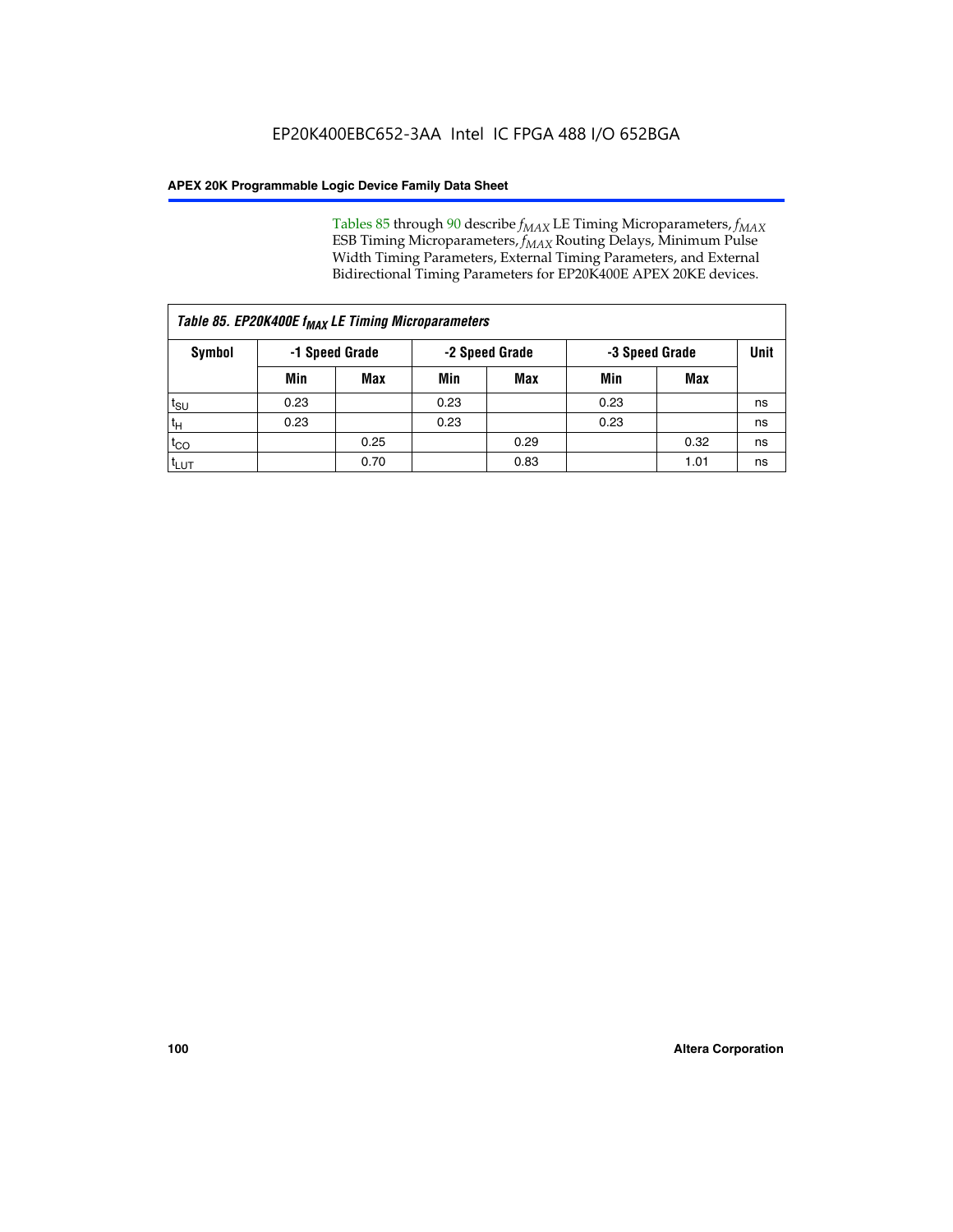| Table 86. EP20K400E f <sub>MAX</sub> ESB Timing Microparameters |         |                |         |                |         |                |             |
|-----------------------------------------------------------------|---------|----------------|---------|----------------|---------|----------------|-------------|
| <b>Symbol</b>                                                   |         | -1 Speed Grade |         | -2 Speed Grade |         | -3 Speed Grade | <b>Unit</b> |
|                                                                 | Min     | <b>Max</b>     | Min     | <b>Max</b>     | Min     | <b>Max</b>     |             |
| <sup>t</sup> ESBARC                                             |         | 1.67           |         | 1.91           |         | 1.99           | ns          |
| <sup>t</sup> ESBSRC                                             |         | 2.30           |         | 2.66           |         | 2.93           | ns          |
| <sup>t</sup> ESBAWC                                             |         | 3.09           |         | 3.58           |         | 3.99           | ns          |
| <sup>t</sup> ESBSWC                                             |         | 3.01           |         | 3.65           |         | 4.05           | ns          |
| <sup>t</sup> ESBWASU                                            | 0.54    |                | 0.63    |                | 0.65    |                | ns          |
| t <sub>ESBWAH</sub>                                             | 0.36    |                | 0.43    |                | 0.42    |                | ns          |
| <sup>t</sup> ESBWDSU                                            | 0.69    |                | 0.77    |                | 0.84    |                | ns          |
| <sup>t</sup> ESBWDH                                             | 0.36    |                | 0.43    |                | 0.42    |                | ns          |
| <sup>t</sup> ESBRASU                                            | 1.61    |                | 1.77    |                | 1.86    |                | ns          |
| <sup>t</sup> ESBRAH                                             | 0.00    |                | 0.00    |                | 0.01    |                | ns          |
| t <sub>ESBWESU</sub>                                            | 1.35    |                | 1.47    |                | 1.61    |                | ns          |
| t <sub>ESBWEH</sub>                                             | 0.00    |                | 0.00    |                | 0.00    |                | ns          |
| <sup>I</sup> ESBDATASU                                          | $-0.18$ |                | $-0.30$ |                | $-0.27$ |                | ns          |
| <b>ESBDATAH</b>                                                 | 0.13    |                | 0.13    |                | 0.13    |                | ns          |
| <sup>t</sup> ESBWADDRSU                                         | $-0.02$ |                | $-0.11$ |                | $-0.03$ |                | ns          |
| t <sub>ESBRADDRSU</sub>                                         | 0.06    |                | $-0.01$ |                | $-0.05$ |                | ns          |
| <sup>t</sup> ESBDATACO1                                         |         | 1.16           |         | 1.40           |         | 1.54           | ns          |
| <sup>I</sup> ESBDATACO2                                         |         | 2.18           |         | 2.55           |         | 2.85           | ns          |
| <sup>t</sup> ESBDD                                              |         | 2.73           |         | 3.17           |         | 3.58           | ns          |
| $t_{\mathsf{PD}}$                                               |         | 1.57           |         | 1.83           |         | 2.07           | ns          |
| t <sub>PTERMSU</sub>                                            | 0.92    |                | 0.99    |                | 1.18    |                | ns          |
| <sup>t</sup> PTERMCO                                            |         | 1.18           |         | 1.43           |         | 1.17           | ns          |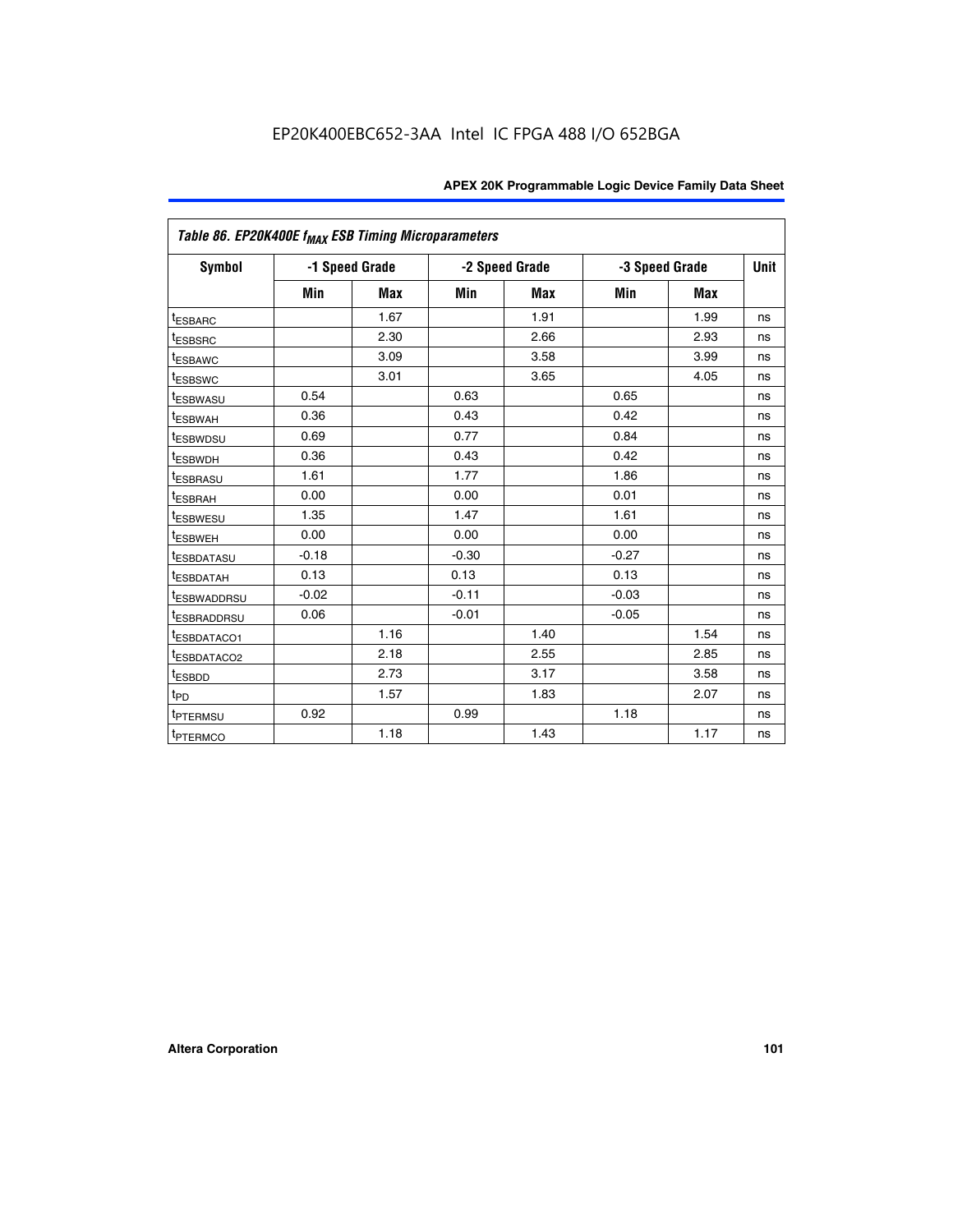## EP20K400EBC652-3AA Intel IC FPGA 488 I/O 652BGA

| Table 87. EP20K400E f <sub>MAX</sub> Routing Delays |     |                |     |                |     |                |      |  |  |  |  |
|-----------------------------------------------------|-----|----------------|-----|----------------|-----|----------------|------|--|--|--|--|
| Symbol                                              |     | -1 Speed Grade |     | -2 Speed Grade |     | -3 Speed Grade | Unit |  |  |  |  |
|                                                     | Min | <b>Max</b>     | Min | Max            | Min | Max            |      |  |  |  |  |
| $t_{F1-4}$                                          |     | 0.25           |     | 0.25           |     | 0.26           | ns   |  |  |  |  |
| $t_{F5-20}$                                         |     | 1.01           |     | 1.12           |     | 1.25           | ns   |  |  |  |  |
| $t_{F20+}$                                          |     | 3.71           |     | 3.92           |     | 4.17           | ns   |  |  |  |  |

| Table 88. EP20K400E Minimum Pulse Width Timing Parameters |      |                |      |                |      |                |      |  |  |  |  |
|-----------------------------------------------------------|------|----------------|------|----------------|------|----------------|------|--|--|--|--|
| Symbol                                                    |      | -1 Speed Grade |      | -2 Speed Grade |      | -3 Speed Grade | Unit |  |  |  |  |
|                                                           | Min  | <b>Max</b>     | Min  | <b>Max</b>     | Min  | Max            |      |  |  |  |  |
| $t_{CH}$                                                  | 1.36 |                | 2.22 |                | 2.35 |                | ns   |  |  |  |  |
| $t_{\rm CL}$                                              | 1.36 |                | 2.26 |                | 2.35 |                | ns   |  |  |  |  |
| $t_{CLRP}$                                                | 0.18 |                | 0.18 |                | 0.19 |                | ns   |  |  |  |  |
| <sup>t</sup> PREP                                         | 0.18 |                | 0.18 |                | 0.19 |                | ns   |  |  |  |  |
| t <sub>ESBCH</sub>                                        | 1.36 |                | 2.26 |                | 2.35 |                | ns   |  |  |  |  |
| <sup>t</sup> ESBCL                                        | 1.36 |                | 2.26 |                | 2.35 |                | ns   |  |  |  |  |
| <sup>t</sup> ESBWP                                        | 1.17 |                | 1.38 |                | 1.56 |                | ns   |  |  |  |  |
| <sup>t</sup> ESBRP                                        | 0.94 |                | 1.09 |                | 1.25 |                | ns   |  |  |  |  |

| Table 89. EP20K400E External Timing Parameters |                |            |      |                |      |                |    |  |  |  |  |
|------------------------------------------------|----------------|------------|------|----------------|------|----------------|----|--|--|--|--|
| Symbol                                         | -1 Speed Grade |            |      | -2 Speed Grade |      | -3 Speed Grade |    |  |  |  |  |
|                                                | Min            | <b>Max</b> | Min  | <b>Max</b>     | Min  | Max            |    |  |  |  |  |
| t <sub>insu</sub>                              | 2.51           |            | 2.64 |                | 2.77 |                | ns |  |  |  |  |
| $t_{INH}$                                      | 0.00           |            | 0.00 |                | 0.00 |                | ns |  |  |  |  |
| toutco                                         | 2.00           | 5.25       | 2.00 | 5.79           | 2.00 | 6.32           | ns |  |  |  |  |
| <sup>t</sup> INSUPLL                           | 3.221          |            | 3.38 |                | -    |                | ns |  |  |  |  |
| I <sup>t</sup> INHPLL                          | 0.00           |            | 0.00 |                | -    |                | ns |  |  |  |  |
| toutcopll                                      | 0.50           | 2.25       | 0.50 | 2.45           |      |                | ns |  |  |  |  |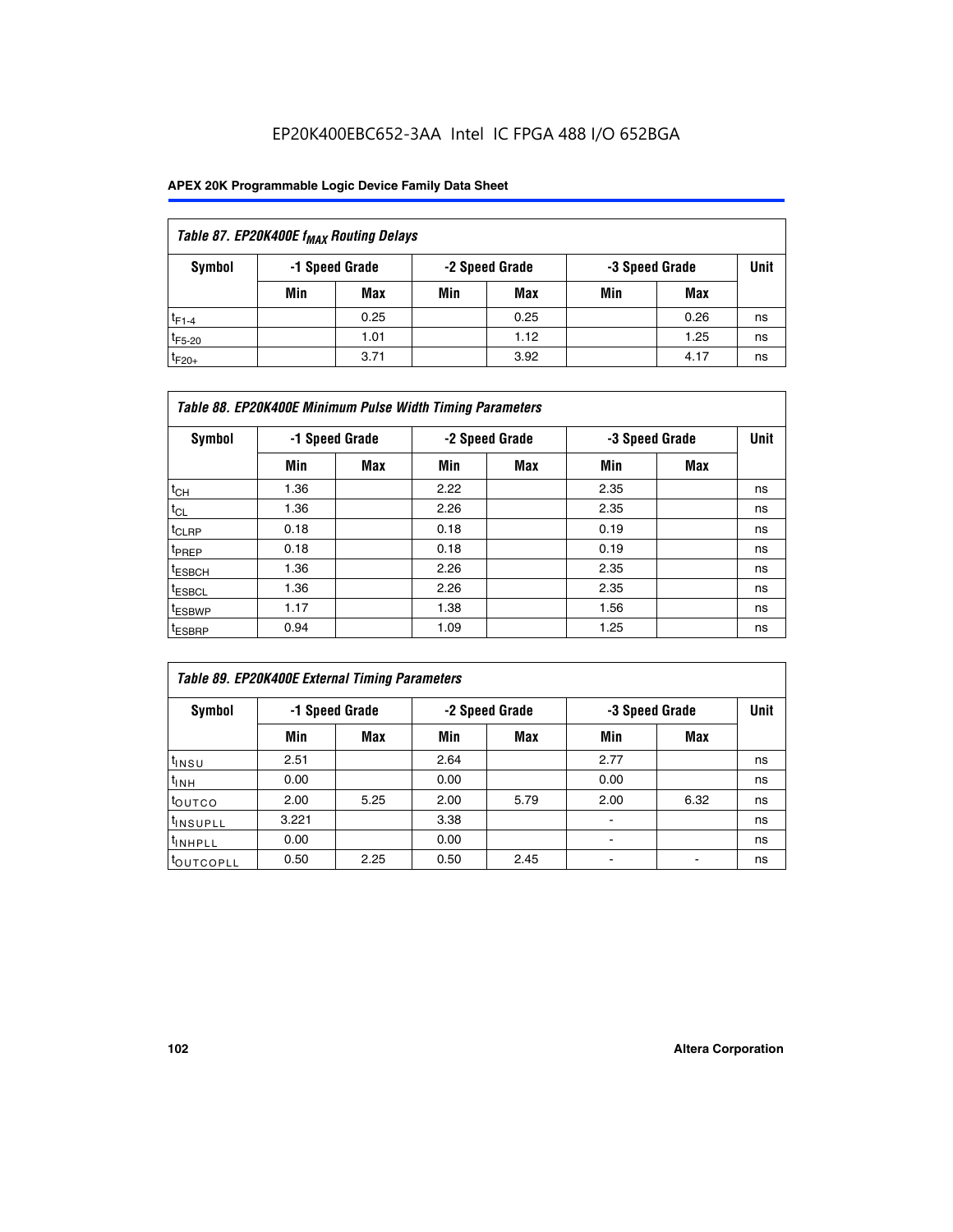| <b>Table 90. EP20K400E External Bidirectional Timing Parameters</b> |                |      |                |            |                |             |    |  |  |  |  |
|---------------------------------------------------------------------|----------------|------|----------------|------------|----------------|-------------|----|--|--|--|--|
| Symbol                                                              | -1 Speed Grade |      | -2 Speed Grade |            | -3 Speed Grade | <b>Unit</b> |    |  |  |  |  |
|                                                                     | Min            | Max  | Min            | <b>Max</b> | Min            | Max         |    |  |  |  |  |
| <sup>t</sup> INSUBIDIR                                              | 2.93           |      | 3.23           |            | 3.44           |             | ns |  |  |  |  |
| $t_{\rm INHBIDIR}$                                                  | 0.00           |      | 0.00           |            | 0.00           |             | ns |  |  |  |  |
| toutcobidir                                                         | 2.00           | 5.25 | 2.00           | 5.79       | 2.00           | 6.32        | ns |  |  |  |  |
| $txz$ BIDIR                                                         |                | 5.95 |                | 6.77       |                | 7.12        | ns |  |  |  |  |
| tzxbidir                                                            |                | 5.95 |                | 6.77       |                | 7.12        | ns |  |  |  |  |
| <sup>t</sup> insubidirpll                                           | 4.31           |      | 4.76           |            |                |             | ns |  |  |  |  |
| <sup>t</sup> inhbidirpll                                            | 0.00           |      | 0.00           |            |                |             | ns |  |  |  |  |
| <sup>t</sup> OUTCOBIDIRPLL                                          | 0.50           | 2.25 | 0.50           | 2.45       |                |             | ns |  |  |  |  |
| <sup>t</sup> XZBIDIRPLL                                             |                | 2.94 |                | 3.43       |                |             | ns |  |  |  |  |
| <sup>t</sup> zxbidirpll                                             |                | 2.94 |                | 3.43       |                |             | ns |  |  |  |  |

Tables 91 through 96 describe  $f_{MAX}$  LE Timing Microparameters,  $f_{MAX}$ ESB Timing Microparameters, *f<sub>MAX</sub>* Routing Delays, Minimum Pulse Width Timing Parameters, External Timing Parameters, and External Bidirectional Timing Parameters for EP20K600E APEX 20KE devices.

| Table 91. EP20K600E f <sub>MAX</sub> LE Timing Microparameters |      |                |      |                |                |      |    |  |  |  |  |
|----------------------------------------------------------------|------|----------------|------|----------------|----------------|------|----|--|--|--|--|
| Symbol                                                         |      | -1 Speed Grade |      | -2 Speed Grade | -3 Speed Grade | Unit |    |  |  |  |  |
|                                                                | Min  | <b>Max</b>     | Min  | <b>Max</b>     | Min            | Max  |    |  |  |  |  |
| $t_{\sf SU}$                                                   | 0.16 |                | 0.16 |                | 0.17           |      | ns |  |  |  |  |
| $t_H$                                                          | 0.29 |                | 0.33 |                | 0.37           |      | ns |  |  |  |  |
| $t_{CO}$                                                       |      | 0.65           |      | 0.38           |                | 0.49 | ns |  |  |  |  |
| t <sub>LUT</sub>                                               |      | 0.70           |      | 1.00           |                | 1.30 | ns |  |  |  |  |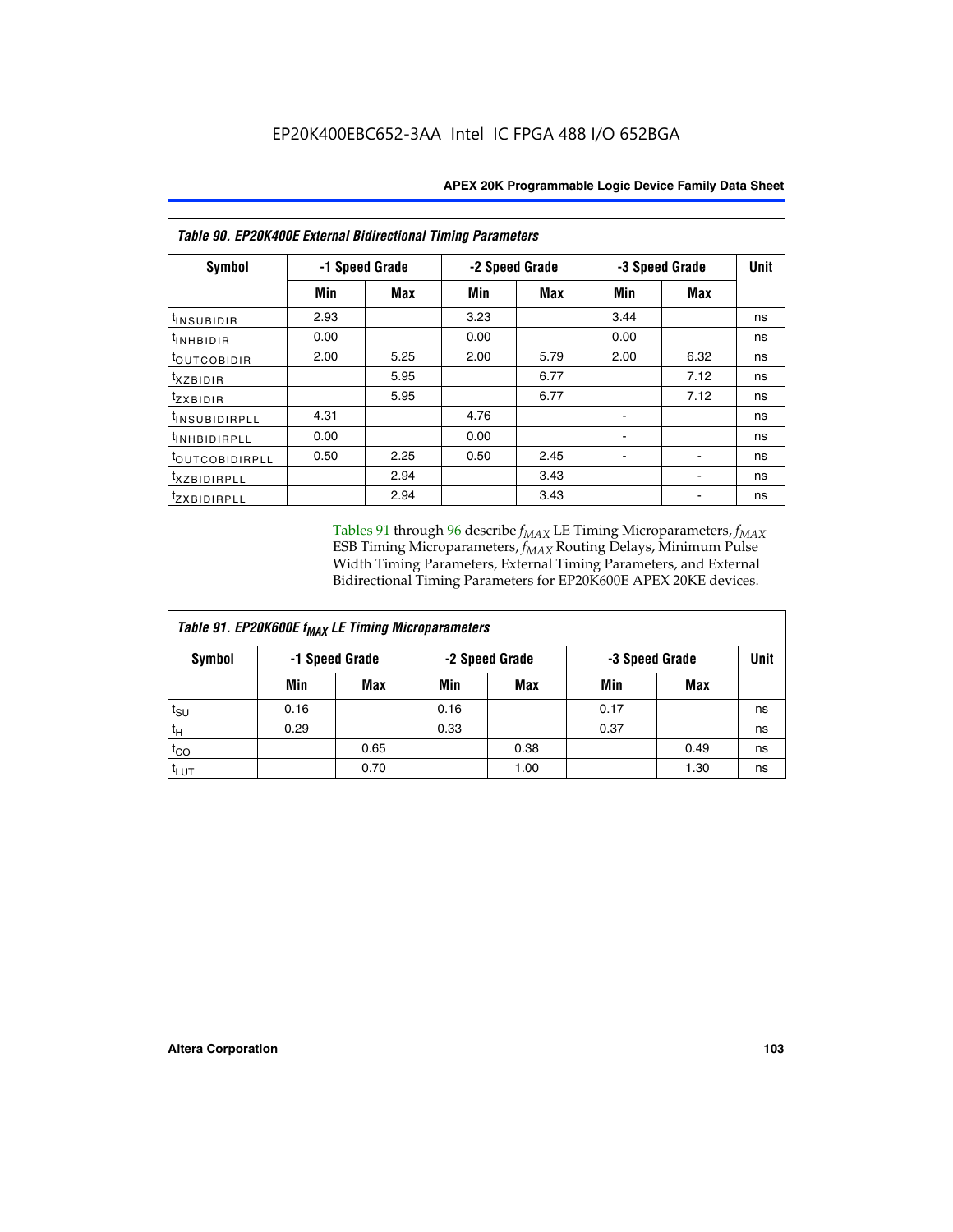| Table 92. EP20K600E f <sub>MAX</sub> ESB Timing Microparameters |         |                |      |                |      |                |             |
|-----------------------------------------------------------------|---------|----------------|------|----------------|------|----------------|-------------|
| <b>Symbol</b>                                                   |         | -1 Speed Grade |      | -2 Speed Grade |      | -3 Speed Grade | <b>Unit</b> |
|                                                                 | Min     | Max            | Min  | Max            | Min  | Max            |             |
| <sup>t</sup> ESBARC                                             |         | 1.67           |      | 2.39           |      | 3.11           | ns          |
| t <sub>ESBSRC</sub>                                             |         | 2.27           |      | 3.07           |      | 3.86           | ns          |
| <sup>t</sup> ESBAWC                                             |         | 3.19           |      | 4.56           |      | 5.93           | ns          |
| <sup>t</sup> ESBSWC                                             |         | 3.51           |      | 4.62           |      | 5.72           | ns          |
| <sup>t</sup> ESBWASU                                            | 1.46    |                | 2.08 |                | 2.70 |                | ns          |
| t <sub>ESBWAH</sub>                                             | 0.00    |                | 0.00 |                | 0.00 |                | ns          |
| t <sub>ESBWDSU</sub>                                            | 1.60    |                | 2.29 |                | 2.97 |                | ns          |
| t <sub>ESBWDH</sub>                                             | 0.00    |                | 0.00 |                | 0.00 |                | ns          |
| <sup>t</sup> ESBRASU                                            | 1.61    |                | 2.30 |                | 2.99 |                | ns          |
| <sup>t</sup> ESBRAH                                             | 0.00    |                | 0.00 |                | 0.00 |                | ns          |
| t <sub>ESBWESU</sub>                                            | 1.49    |                | 2.30 |                | 3.11 |                | ns          |
| t <sub>ESBWEH</sub>                                             | 0.00    |                | 0.00 |                | 0.00 |                | ns          |
| t <sub>ESBDATASU</sub>                                          | $-0.01$ |                | 0.35 |                | 0.71 |                | ns          |
| <sup>t</sup> ESBDATAH                                           | 0.13    |                | 0.13 |                | 0.13 |                | ns          |
| <sup>t</sup> ESBWADDRSU                                         | 0.19    |                | 0.62 |                | 1.06 |                | ns          |
| <sup>t</sup> ESBRADDRSU                                         | 0.25    |                | 0.71 |                | 1.17 |                | ns          |
| <sup>t</sup> ESBDATACO1                                         |         | 1.01           |      | 1.19           |      | 1.37           | ns          |
| <sup>t</sup> ESBDATACO2                                         |         | 2.18           |      | 3.12           |      | 4.05           | ns          |
| <sup>t</sup> ESBDD                                              |         | 3.19           |      | 4.56           |      | 5.93           | ns          |
| t <sub>PD</sub>                                                 |         | 1.57           |      | 2.25           |      | 2.92           | ns          |
| t <sub>PTERMSU</sub>                                            | 0.85    |                | 1.43 |                | 2.01 |                | ns          |
| t <sub>PTERMCO</sub>                                            |         | 1.03           |      | 1.21           |      | 1.39           | ns          |

| Table 93. EP20K600E f <sub>MAX</sub> Routing Delays |                |      |     |                |     |                |      |  |  |  |  |
|-----------------------------------------------------|----------------|------|-----|----------------|-----|----------------|------|--|--|--|--|
| Symbol                                              | -1 Speed Grade |      |     | -2 Speed Grade |     | -3 Speed Grade | Unit |  |  |  |  |
|                                                     | Min            | Max  | Min | Max            | Min | Max            |      |  |  |  |  |
| $t_{F1-4}$                                          |                | 0.22 |     | 0.25           |     | 0.26           | ns   |  |  |  |  |
| $t_{F5-20}$                                         |                | 1.26 |     | 1.39           |     | 1.52           | ns   |  |  |  |  |
| $t_{F20+}$                                          |                | 3.51 |     | 3.88           |     | 4.26           | ns   |  |  |  |  |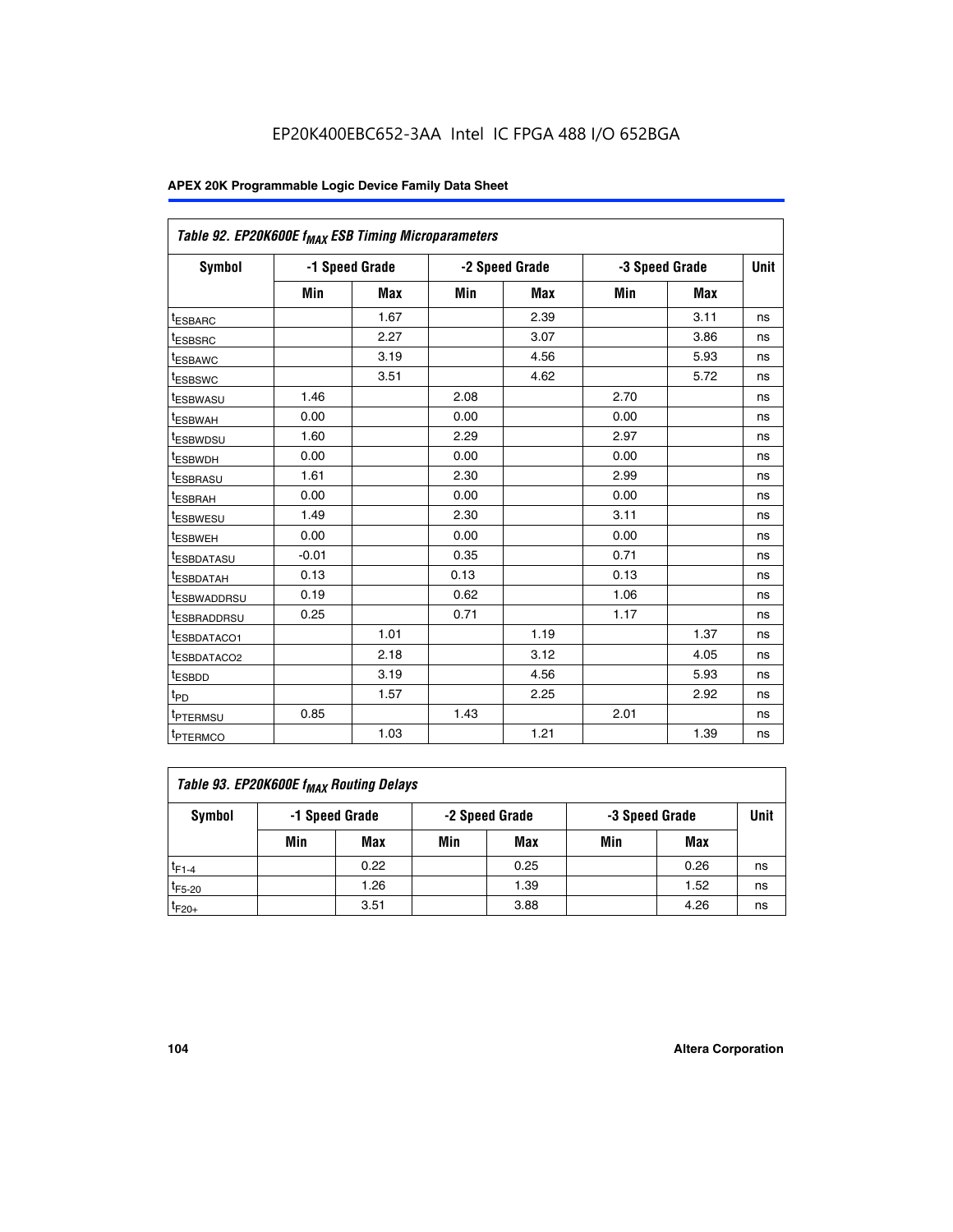|                    | Table 94. EP20K600E Minimum Pulse Width Timing Parameters |                |      |                |      |                |             |  |  |  |  |  |
|--------------------|-----------------------------------------------------------|----------------|------|----------------|------|----------------|-------------|--|--|--|--|--|
| Symbol             |                                                           | -1 Speed Grade |      | -2 Speed Grade |      | -3 Speed Grade | <b>Unit</b> |  |  |  |  |  |
|                    | Min                                                       | Max            | Min  | Max            | Min  | <b>Max</b>     |             |  |  |  |  |  |
| $t_{CH}$           | 2.00                                                      |                | 2.50 |                | 2.75 |                | ns          |  |  |  |  |  |
| $t_{CL}$           | 2.00                                                      |                | 2.50 |                | 2.75 |                | ns          |  |  |  |  |  |
| $t_{CLRP}$         | 0.18                                                      |                | 0.26 |                | 0.34 |                | ns          |  |  |  |  |  |
| t <sub>PREP</sub>  | 0.18                                                      |                | 0.26 |                | 0.34 |                | ns          |  |  |  |  |  |
| <sup>t</sup> ESBCH | 2.00                                                      |                | 2.50 |                | 2.75 |                | ns          |  |  |  |  |  |
| <sup>t</sup> ESBCL | 2.00                                                      |                | 2.50 |                | 2.75 |                | ns          |  |  |  |  |  |
| <sup>t</sup> ESBWP | 1.17                                                      |                | 1.68 |                | 2.18 |                | ns          |  |  |  |  |  |
| <sup>t</sup> ESBRP | 0.95                                                      |                | 1.35 |                | 1.76 |                | ns          |  |  |  |  |  |

|                      | Table 95. EP20K600E External Timing Parameters |                |      |                |                          |                |    |  |  |  |  |  |
|----------------------|------------------------------------------------|----------------|------|----------------|--------------------------|----------------|----|--|--|--|--|--|
| Symbol               |                                                | -1 Speed Grade |      | -2 Speed Grade |                          | -3 Speed Grade |    |  |  |  |  |  |
|                      | Min                                            | Max            | Min  | Max            | Min                      | Max            |    |  |  |  |  |  |
| t <sub>insu</sub>    | 2.74                                           |                | 2.74 |                | 2.87                     |                | ns |  |  |  |  |  |
| $t_{INH}$            | 0.00                                           |                | 0.00 |                | 0.00                     |                | ns |  |  |  |  |  |
| toutco               | 2.00                                           | 5.51           | 2.00 | 6.06           | 2.00                     | 6.61           | ns |  |  |  |  |  |
| <sup>t</sup> INSUPLL | 1.86                                           |                | 1.96 |                |                          |                | ns |  |  |  |  |  |
| <sup>t</sup> INHPLL  | 0.00                                           |                | 0.00 |                | $\overline{\phantom{a}}$ |                | ns |  |  |  |  |  |
| <b>LOUTCOPLL</b>     | 0.50                                           | 2.62           | 0.50 | 2.91           |                          |                | ns |  |  |  |  |  |

| Table 96. EP20K600E External Bidirectional Timing Parameters |                |      |      |                |                |             |    |  |  |  |
|--------------------------------------------------------------|----------------|------|------|----------------|----------------|-------------|----|--|--|--|
| Symbol                                                       | -1 Speed Grade |      |      | -2 Speed Grade | -3 Speed Grade | <b>Unit</b> |    |  |  |  |
|                                                              | Min            | Max  | Min  | Max            | Min            | Max         |    |  |  |  |
| <sup>t</sup> INSUBIDIR                                       | 0.64           |      | 0.98 |                | 1.08           |             | ns |  |  |  |
| $t_{\text{INHBIDIR}}$                                        | 0.00           |      | 0.00 |                | 0.00           |             | ns |  |  |  |
| <sup>t</sup> OUTCOBIDIR                                      | 2.00           | 5.51 | 2.00 | 6.06           | 2.00           | 6.61        | ns |  |  |  |
| txzBIDIR                                                     |                | 6.10 |      | 6.74           |                | 7.10        | ns |  |  |  |
| <sup>t</sup> zxbidir                                         |                | 6.10 |      | 6.74           |                | 7.10        | ns |  |  |  |
| <sup>t</sup> INSUBIDIRPLL                                    | 2.26           |      | 2.68 |                |                |             | ns |  |  |  |
| <sup>t</sup> INHBIDIRPLL                                     | 0.00           |      | 0.00 |                |                |             | ns |  |  |  |
| <b><i>LOUTCOBIDIRPLL</i></b>                                 | 0.50           | 2.62 | 0.50 | 2.91           |                |             | ns |  |  |  |
| <sup>t</sup> xzbidirpll                                      |                | 3.21 |      | 3.59           |                |             | ns |  |  |  |
| <i>t</i> zxBIDIRPLL                                          |                | 3.21 |      | 3.59           |                | ٠           | ns |  |  |  |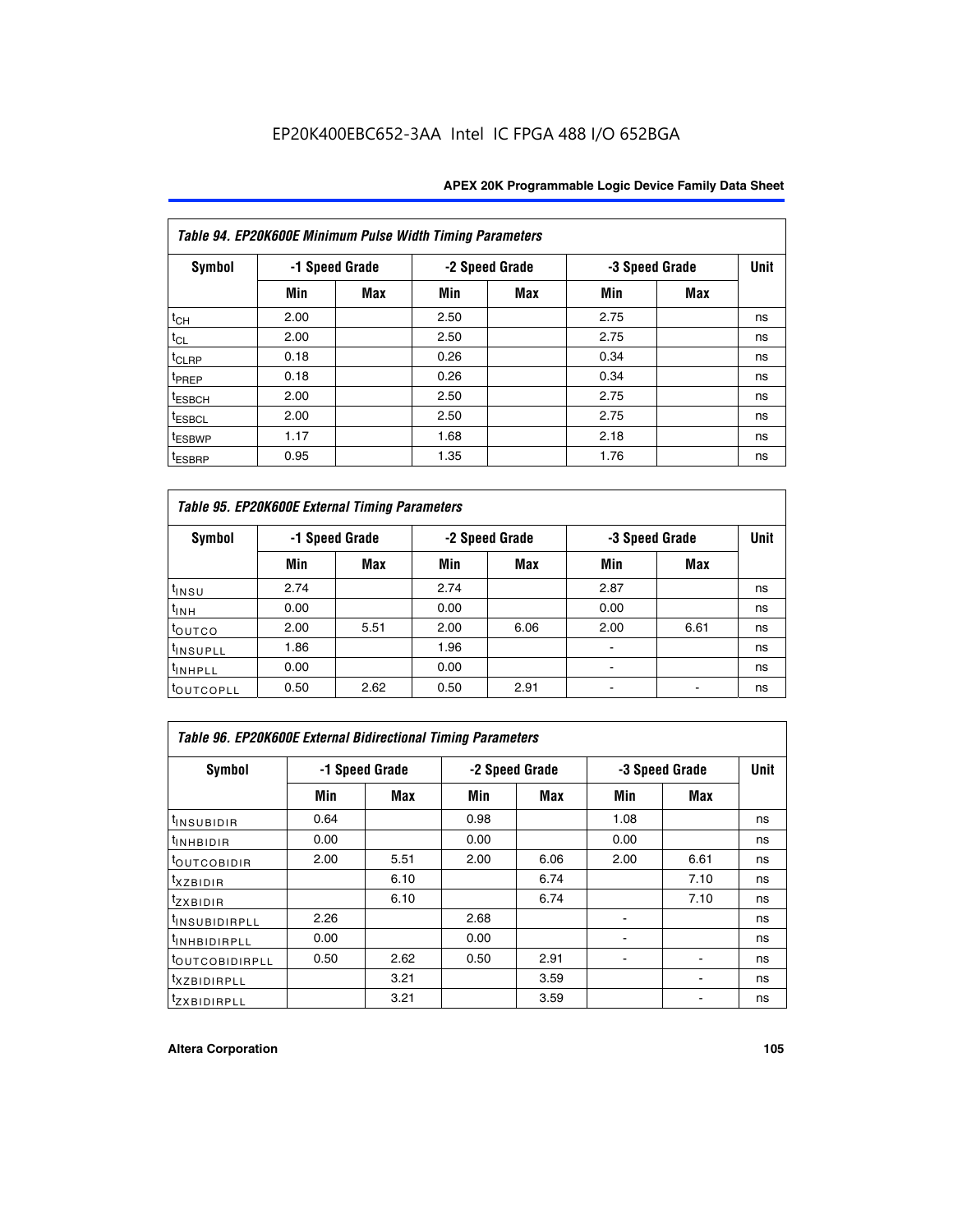Tables 97 through 102 describe  $f_{MAX}$  LE Timing Microparameters,  $f_{MAX}$ ESB Timing Microparameters, *f<sub>MAX</sub>* Routing Delays, Minimum Pulse Width Timing Parameters, External Timing Parameters, and External Bidirectional Timing Parameters for EP20K1000E APEX 20KE devices.

|                  | Table 97. EP20K1000E f <sub>MAX</sub> LE Timing Microparameters |            |                |            |                |      |      |  |  |  |  |  |
|------------------|-----------------------------------------------------------------|------------|----------------|------------|----------------|------|------|--|--|--|--|--|
| Symbol           | -1 Speed Grade                                                  |            | -2 Speed Grade |            | -3 Speed Grade |      | Unit |  |  |  |  |  |
|                  | Min                                                             | <b>Max</b> | Min            | <b>Max</b> | Min            | Max  |      |  |  |  |  |  |
| $t_{\text{SU}}$  | 0.25                                                            |            | 0.25           |            | 0.25           |      | ns   |  |  |  |  |  |
| $t_H$            | 0.25                                                            |            | 0.25           |            | 0.25           |      | ns   |  |  |  |  |  |
| $t_{CO}$         |                                                                 | 0.28       |                | 0.32       |                | 0.33 | ns   |  |  |  |  |  |
| t <sub>LUT</sub> |                                                                 | 0.80       |                | 0.95       |                | 1.13 | ns   |  |  |  |  |  |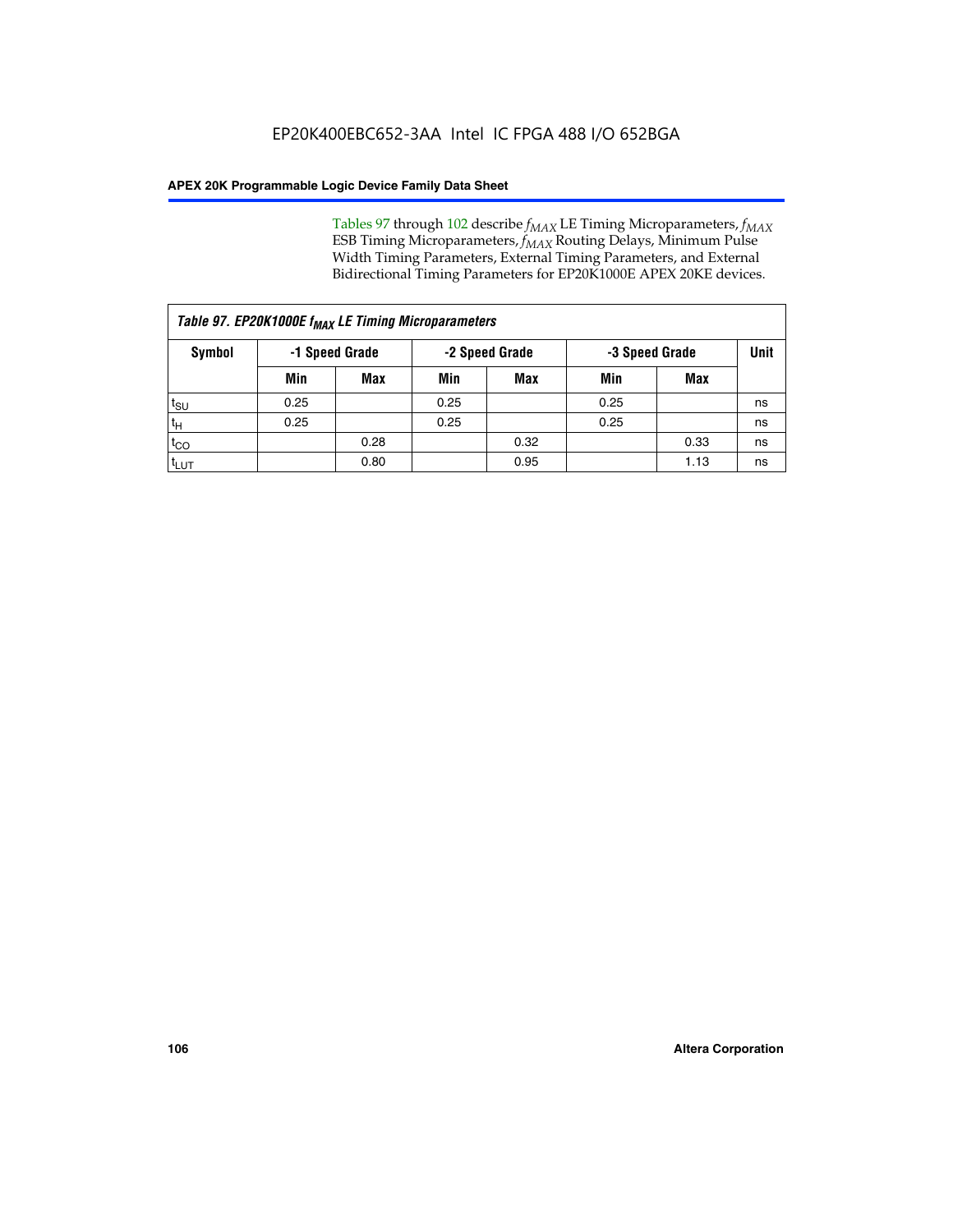|                         | Table 98. EP20K1000E f <sub>MAX</sub> ESB Timing Microparameters |                |      |                |                |            |             |  |  |  |  |
|-------------------------|------------------------------------------------------------------|----------------|------|----------------|----------------|------------|-------------|--|--|--|--|
| <b>Symbol</b>           |                                                                  | -1 Speed Grade |      | -2 Speed Grade | -3 Speed Grade |            | <b>Unit</b> |  |  |  |  |
|                         | Min                                                              | <b>Max</b>     | Min  | Max            | Min            | <b>Max</b> |             |  |  |  |  |
| <b>tESBARC</b>          |                                                                  | 1.78           |      | 2.02           |                | 1.95       | ns          |  |  |  |  |
| <sup>t</sup> ESBSRC     |                                                                  | 2.52           |      | 2.91           |                | 3.14       | ns          |  |  |  |  |
| t <sub>ESBAWC</sub>     |                                                                  | 3.52           |      | 4.11           |                | 4.40       | ns          |  |  |  |  |
| <sup>t</sup> ESBSWC     |                                                                  | 3.23           |      | 3.84           |                | 4.16       | ns          |  |  |  |  |
| <sup>t</sup> ESBWASU    | 0.62                                                             |                | 0.67 |                | 0.61           |            | ns          |  |  |  |  |
| t <sub>ESBWAH</sub>     | 0.41                                                             |                | 0.55 |                | 0.55           |            | ns          |  |  |  |  |
| <sup>t</sup> ESBWDSU    | 0.77                                                             |                | 0.79 |                | 0.81           |            | ns          |  |  |  |  |
| t <sub>ESBWDH</sub>     | 0.41                                                             |                | 0.55 |                | 0.55           |            | ns          |  |  |  |  |
| t <sub>ESBRASU</sub>    | 1.74                                                             |                | 1.92 |                | 1.85           |            | ns          |  |  |  |  |
| t <sub>ESBRAH</sub>     | 0.00                                                             |                | 0.01 |                | 0.23           |            | ns          |  |  |  |  |
| <sup>t</sup> ESBWESU    | 2.07                                                             |                | 2.28 |                | 2.41           |            | ns          |  |  |  |  |
| t <sub>ESBWEH</sub>     | 0.00                                                             |                | 0.00 |                | 0.00           |            | ns          |  |  |  |  |
| <sup>I</sup> ESBDATASU  | 0.25                                                             |                | 0.27 |                | 0.29           |            | ns          |  |  |  |  |
| <b>ESBDATAH</b>         | 0.13                                                             |                | 0.13 |                | 0.13           |            | ns          |  |  |  |  |
| <sup>T</sup> ESBWADDRSU | 0.11                                                             |                | 0.04 |                | 0.11           |            | ns          |  |  |  |  |
| <sup>T</sup> ESBRADDRSU | 0.14                                                             |                | 0.11 |                | 0.16           |            | ns          |  |  |  |  |
| <sup>t</sup> ESBDATACO1 |                                                                  | 1.29           |      | 1.50           |                | 1.63       | ns          |  |  |  |  |
| <sup>t</sup> ESBDATACO2 |                                                                  | 2.55           |      | 2.99           |                | 3.22       | ns          |  |  |  |  |
| <sup>t</sup> ESBDD      |                                                                  | 3.12           |      | 3.57           |                | 3.85       | ns          |  |  |  |  |
| $t_{P\underline{D}}$    |                                                                  | 1.84           |      | 2.13           |                | 2.32       | ns          |  |  |  |  |
| t <sub>PTERMSU</sub>    | 1.08                                                             |                | 1.19 |                | 1.32           |            | ns          |  |  |  |  |
| <sup>t</sup> PTERMCO    |                                                                  | 1.31           |      | 1.53           |                | 1.66       | ns          |  |  |  |  |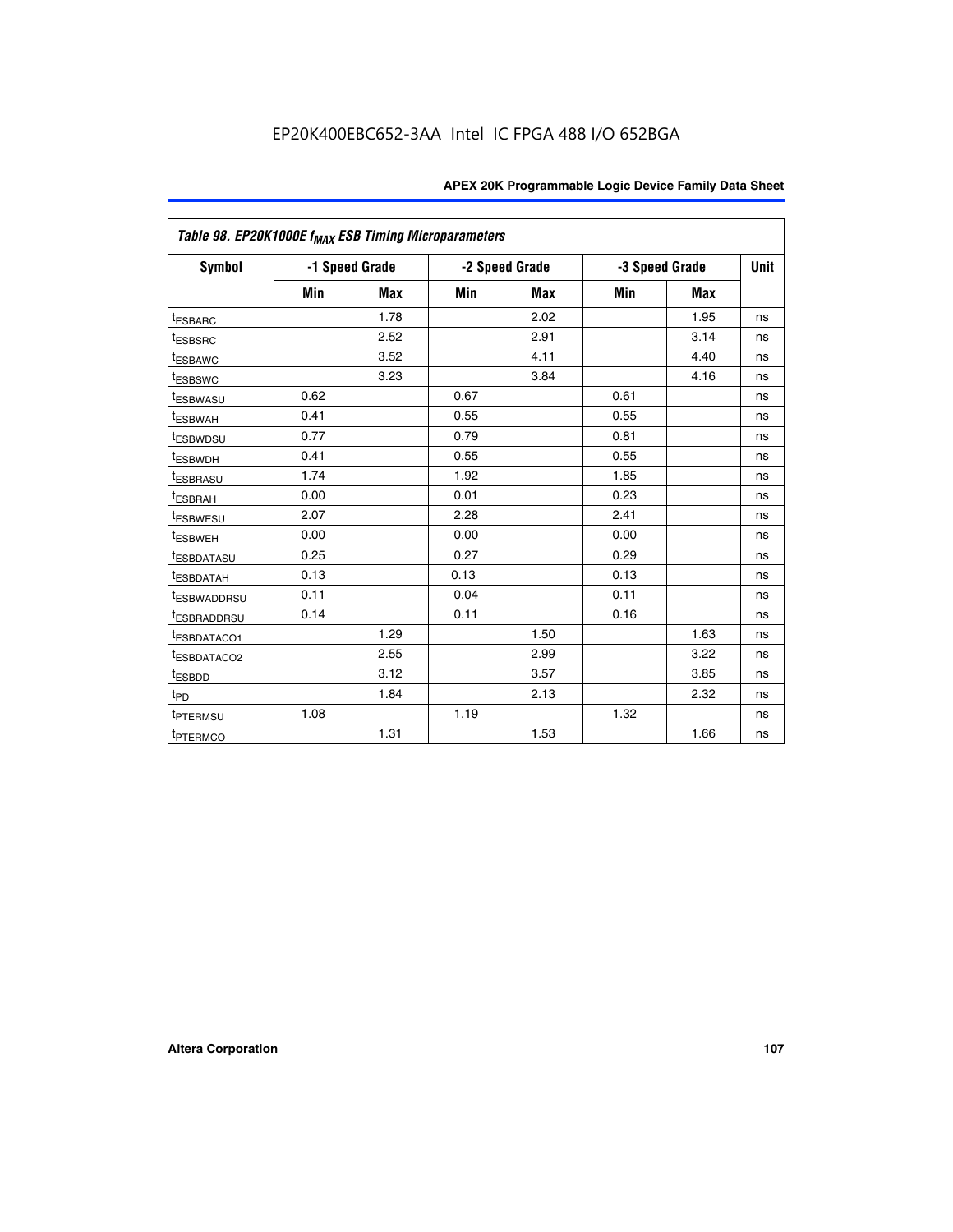## EP20K400EBC652-3AA Intel IC FPGA 488 I/O 652BGA

### **APEX 20K Programmable Logic Device Family Data Sheet**

| Table 99. EP20K1000E f <sub>MAX</sub> Routing Delays |                |            |                |      |     |      |    |  |  |  |  |
|------------------------------------------------------|----------------|------------|----------------|------|-----|------|----|--|--|--|--|
| Symbol                                               | -1 Speed Grade |            | -3 Speed Grade |      |     |      |    |  |  |  |  |
|                                                      | Min            | <b>Max</b> | Min            | Max  | Min | Max  |    |  |  |  |  |
| $t_{F1-4}$                                           |                | 0.27       |                | 0.27 |     | 0.27 | ns |  |  |  |  |
| $t_{F5-20}$                                          |                | 1.45       |                | 1.63 |     | 1.75 | ns |  |  |  |  |
| $t_{F20+}$                                           |                | 4.15       |                | 4.33 |     | 4.97 | ns |  |  |  |  |

|                    | Table 100. EP20K1000E Minimum Pulse Width Timing Parameters |            |      |                |      |                |             |  |  |  |  |  |
|--------------------|-------------------------------------------------------------|------------|------|----------------|------|----------------|-------------|--|--|--|--|--|
| Symbol             | -1 Speed Grade                                              |            |      | -2 Speed Grade |      | -3 Speed Grade | <b>Unit</b> |  |  |  |  |  |
|                    | Min                                                         | <b>Max</b> | Min  | Max            | Min  | Max            |             |  |  |  |  |  |
| $t_{CH}$           | 1.25                                                        |            | 1.43 |                | 1.67 |                | ns          |  |  |  |  |  |
| $t_{CL}$           | 1.25                                                        |            | 1.43 |                | 1.67 |                | ns          |  |  |  |  |  |
| t <sub>CLRP</sub>  | 0.20                                                        |            | 0.20 |                | 0.20 |                | ns          |  |  |  |  |  |
| <sup>t</sup> PREP  | 0.20                                                        |            | 0.20 |                | 0.20 |                | ns          |  |  |  |  |  |
| <sup>t</sup> ESBCH | 1.25                                                        |            | 1.43 |                | 1.67 |                | ns          |  |  |  |  |  |
| <sup>t</sup> ESBCL | 1.25                                                        |            | 1.43 |                | 1.67 |                | ns          |  |  |  |  |  |
| <sup>t</sup> ESBWP | 1.28                                                        |            | 1.51 |                | 1.65 |                | ns          |  |  |  |  |  |
| <sup>t</sup> ESBRP | 1.11                                                        |            | 1.29 |                | 1.41 |                | ns          |  |  |  |  |  |

| Table 101. EP20K1000E External Timing Parameters |      |                |      |                |      |                |             |  |  |  |  |  |
|--------------------------------------------------|------|----------------|------|----------------|------|----------------|-------------|--|--|--|--|--|
| Symbol                                           |      | -1 Speed Grade |      | -2 Speed Grade |      | -3 Speed Grade | <b>Unit</b> |  |  |  |  |  |
|                                                  | Min  | <b>Max</b>     | Min  | <b>Max</b>     | Min  | Max            |             |  |  |  |  |  |
| t <sub>INSU</sub>                                | 2.70 |                | 2.84 |                | 2.97 |                | ns          |  |  |  |  |  |
| $t_{INH}$                                        | 0.00 |                | 0.00 |                | 0.00 |                | ns          |  |  |  |  |  |
| toutco                                           | 2.00 | 5.75           | 2.00 | 6.33           | 2.00 | 6.90           | ns          |  |  |  |  |  |
| tinsupll                                         | 1.64 |                | 2.09 |                |      |                | ns          |  |  |  |  |  |
| <sup>t</sup> INHPLL                              | 0.00 |                | 0.00 |                | -    |                | ns          |  |  |  |  |  |
| toutcopll                                        | 0.50 | 2.25           | 0.50 | 2.99           | -    |                | ns          |  |  |  |  |  |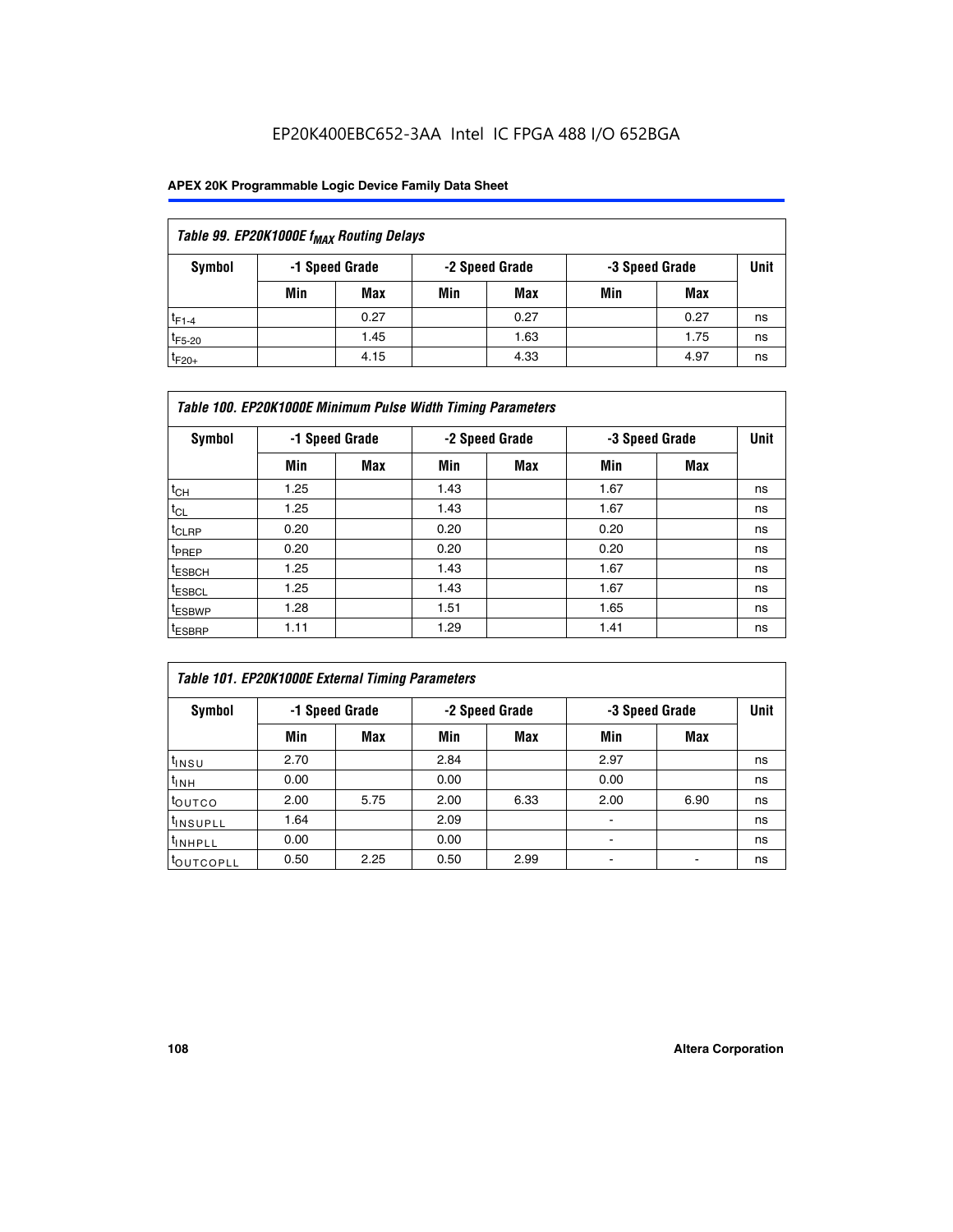| Table 102. EP20K1000E External Bidirectional Timing Parameters |                |      |                |            |                |             |    |  |  |  |
|----------------------------------------------------------------|----------------|------|----------------|------------|----------------|-------------|----|--|--|--|
| Symbol                                                         | -1 Speed Grade |      | -2 Speed Grade |            | -3 Speed Grade | <b>Unit</b> |    |  |  |  |
|                                                                | Min            | Max  | Min            | <b>Max</b> | Min            | <b>Max</b>  |    |  |  |  |
| I <sup>t</sup> INSUB <u>IDIR</u>                               | 3.22           |      | 3.33           |            | 3.51           |             | ns |  |  |  |
| $t_{\rm INHBIDIR}$                                             | 0.00           |      | 0.00           |            | 0.00           |             | ns |  |  |  |
| <sup>t</sup> OUTCOBIDIR                                        | 2.00           | 5.75 | 2.00           | 6.33       | 2.00           | 6.90        | ns |  |  |  |
| $t_{XZBIDIR}$                                                  |                | 6.31 |                | 7.09       |                | 7.76        | ns |  |  |  |
| tzxbidir                                                       |                | 6.31 |                | 7.09       |                | 7.76        | ns |  |  |  |
| <sup>1</sup> INSUBIDIRPL <sup>L</sup>                          | 3.25           |      | 3.26           |            |                |             | ns |  |  |  |
| <sup>t</sup> INHBIDIRPLL                                       | 0.00           |      | 0.00           |            |                |             | ns |  |  |  |
| <sup>t</sup> OUTCOBIDIRPLL                                     | 0.50           | 2.25 | 0.50           | 2.99       |                |             | ns |  |  |  |
| <sup>t</sup> xzBIDIRPLL                                        |                | 2.81 |                | 3.80       |                |             | ns |  |  |  |
| <i>tzxBIDIRPLL</i>                                             |                | 2.81 |                | 3.80       |                |             | ns |  |  |  |

Tables 103 through 108 describe  $f_{MAX}$  LE Timing Microparameters,  $f_{MAX}$ ESB Timing Microparameters, *f<sub>MAX</sub>* Routing Delays, Minimum Pulse Width Timing Parameters, External Timing Parameters, and External Bidirectional Timing Parameters for EP20K1500E APEX 20KE devices.

| Table 103. EP20K1500E f <sub>MAX</sub> LE Timing Microparameters |      |                |      |                |      |                |    |  |  |  |  |
|------------------------------------------------------------------|------|----------------|------|----------------|------|----------------|----|--|--|--|--|
| Symbol                                                           |      | -1 Speed Grade |      | -2 Speed Grade |      | -3 Speed Grade |    |  |  |  |  |
|                                                                  | Min  | <b>Max</b>     | Min  | <b>Max</b>     | Min  | Max            |    |  |  |  |  |
| $t_{\sf SU}$                                                     | 0.25 |                | 0.25 |                | 0.25 |                | ns |  |  |  |  |
| $t_H$                                                            | 0.25 |                | 0.25 |                | 0.25 |                | ns |  |  |  |  |
| $t_{CO}$                                                         |      | 0.28           |      | 0.32           |      | 0.33           | ns |  |  |  |  |
| t <sub>lut</sub>                                                 |      | 0.80           |      | 0.95           |      | 1.13           | ns |  |  |  |  |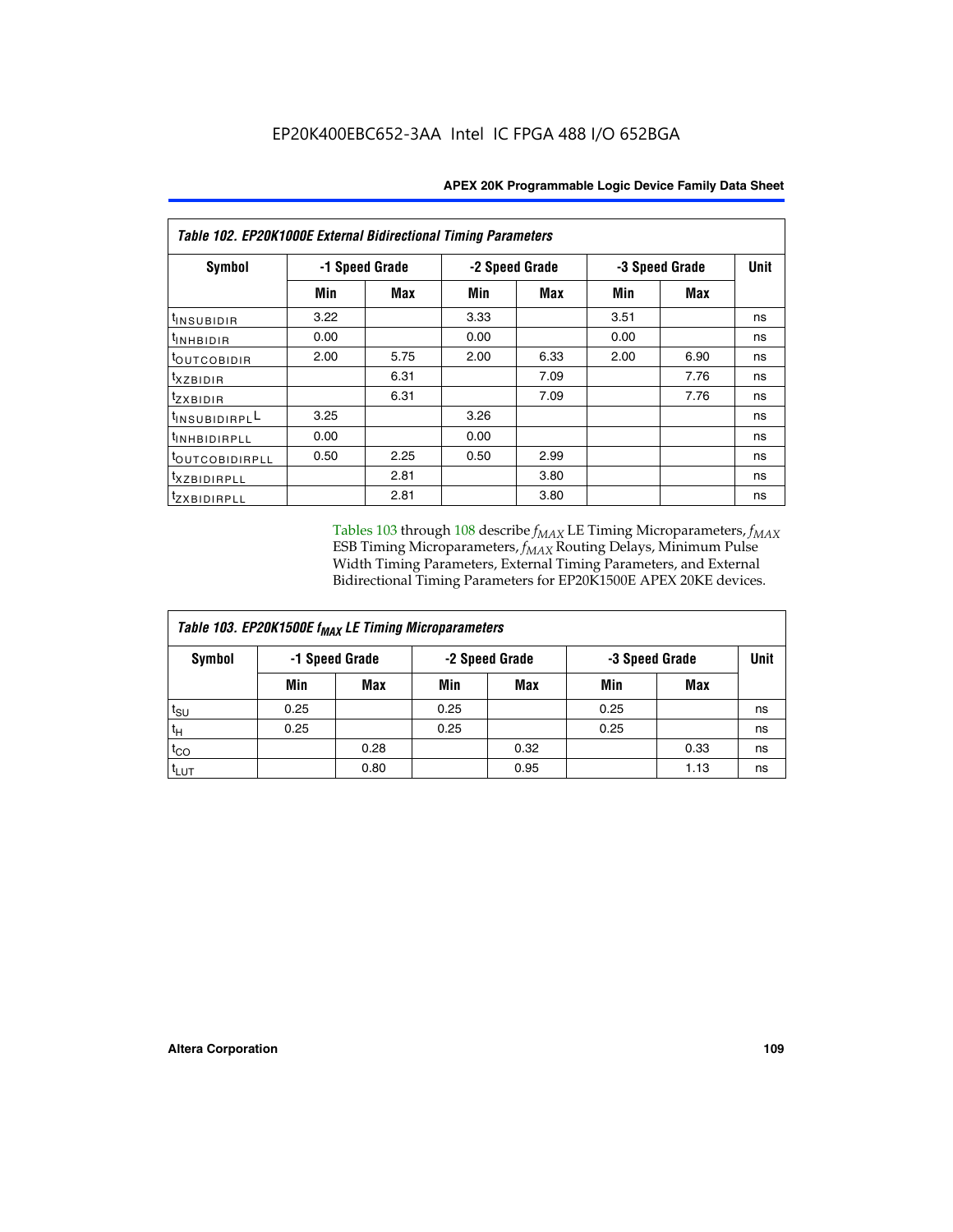|                         | Table 104. EP20K1500E f <sub>MAX</sub> ESB Timing Microparameters |            |      |                |      |                |             |  |  |  |  |
|-------------------------|-------------------------------------------------------------------|------------|------|----------------|------|----------------|-------------|--|--|--|--|
| <b>Symbol</b>           | -1 Speed Grade                                                    |            |      | -2 Speed Grade |      | -3 Speed Grade | <b>Unit</b> |  |  |  |  |
|                         | Min                                                               | <b>Max</b> | Min  | <b>Max</b>     | Min  | <b>Max</b>     |             |  |  |  |  |
| t <sub>ESBARC</sub>     |                                                                   | 1.78       |      | 2.02           |      | 1.95           | ns          |  |  |  |  |
| t <sub>ESBSRC</sub>     |                                                                   | 2.52       |      | 2.91           |      | 3.14           | ns          |  |  |  |  |
| <sup>t</sup> ESBAWC     |                                                                   | 3.52       |      | 4.11           |      | 4.40           | ns          |  |  |  |  |
| t <sub>ESBSWC</sub>     |                                                                   | 3.23       |      | 3.84           |      | 4.16           | ns          |  |  |  |  |
| <sup>t</sup> ESBWASU    | 0.62                                                              |            | 0.67 |                | 0.61 |                | ns          |  |  |  |  |
| t <sub>ESBWAH</sub>     | 0.41                                                              |            | 0.55 |                | 0.55 |                | ns          |  |  |  |  |
| t <sub>ESBWDSU</sub>    | 0.77                                                              |            | 0.79 |                | 0.81 |                | ns          |  |  |  |  |
| t <sub>ESBWDH</sub>     | 0.41                                                              |            | 0.55 |                | 0.55 |                | ns          |  |  |  |  |
| <sup>t</sup> ESBRASU    | 1.74                                                              |            | 1.92 |                | 1.85 |                | ns          |  |  |  |  |
| <sup>t</sup> ESBRAH     | 0.00                                                              |            | 0.01 |                | 0.23 |                | ns          |  |  |  |  |
| <sup>t</sup> ESBWESU    | 2.07                                                              |            | 2.28 |                | 2.41 |                | ns          |  |  |  |  |
| t <sub>ESBWEH</sub>     | 0.00                                                              |            | 0.00 |                | 0.00 |                | ns          |  |  |  |  |
| t <sub>ESBDATASU</sub>  | 0.25                                                              |            | 0.27 |                | 0.29 |                | ns          |  |  |  |  |
| <sup>t</sup> ESBDATAH   | 0.13                                                              |            | 0.13 |                | 0.13 |                | ns          |  |  |  |  |
| <sup>t</sup> ESBWADDRSU | 0.11                                                              |            | 0.04 |                | 0.11 |                | ns          |  |  |  |  |
| <sup>t</sup> ESBRADDRSU | 0.14                                                              |            | 0.11 |                | 0.16 |                | ns          |  |  |  |  |
| t <sub>ESBDATACO1</sub> |                                                                   | 1.29       |      | 1.50           |      | 1.63           | ns          |  |  |  |  |
| <sup>t</sup> ESBDATACO2 |                                                                   | 2.55       |      | 2.99           |      | 3.22           | ns          |  |  |  |  |
| <sup>t</sup> ESBDD      |                                                                   | 3.12       |      | 3.57           |      | 3.85           | ns          |  |  |  |  |
| t <sub>PD</sub>         |                                                                   | 1.84       |      | 2.13           |      | 2.32           | ns          |  |  |  |  |
| t <sub>PTERMSU</sub>    | 1.08                                                              |            | 1.19 |                | 1.32 |                | ns          |  |  |  |  |
| t <sub>PTERMCO</sub>    |                                                                   | 1.31       |      | 1.53           |      | 1.66           | ns          |  |  |  |  |

| Table 105. EP20K1500E f <sub>MAX</sub> Routing Delays |                                                    |      |     |      |     |      |    |  |  |  |
|-------------------------------------------------------|----------------------------------------------------|------|-----|------|-----|------|----|--|--|--|
| Symbol                                                | -1 Speed Grade<br>-2 Speed Grade<br>-3 Speed Grade |      |     |      |     |      |    |  |  |  |
|                                                       | Min                                                | Max  | Min | Max  | Min | Max  |    |  |  |  |
| $t_{F1-4}$                                            |                                                    | 0.28 |     | 0.28 |     | 0.28 | ns |  |  |  |
| $t_{F5-20}$                                           |                                                    | 1.36 |     | 1.50 |     | 1.62 | ns |  |  |  |
| $t_{F20+}$                                            |                                                    | 4.43 |     | 4.48 |     | 5.07 | ns |  |  |  |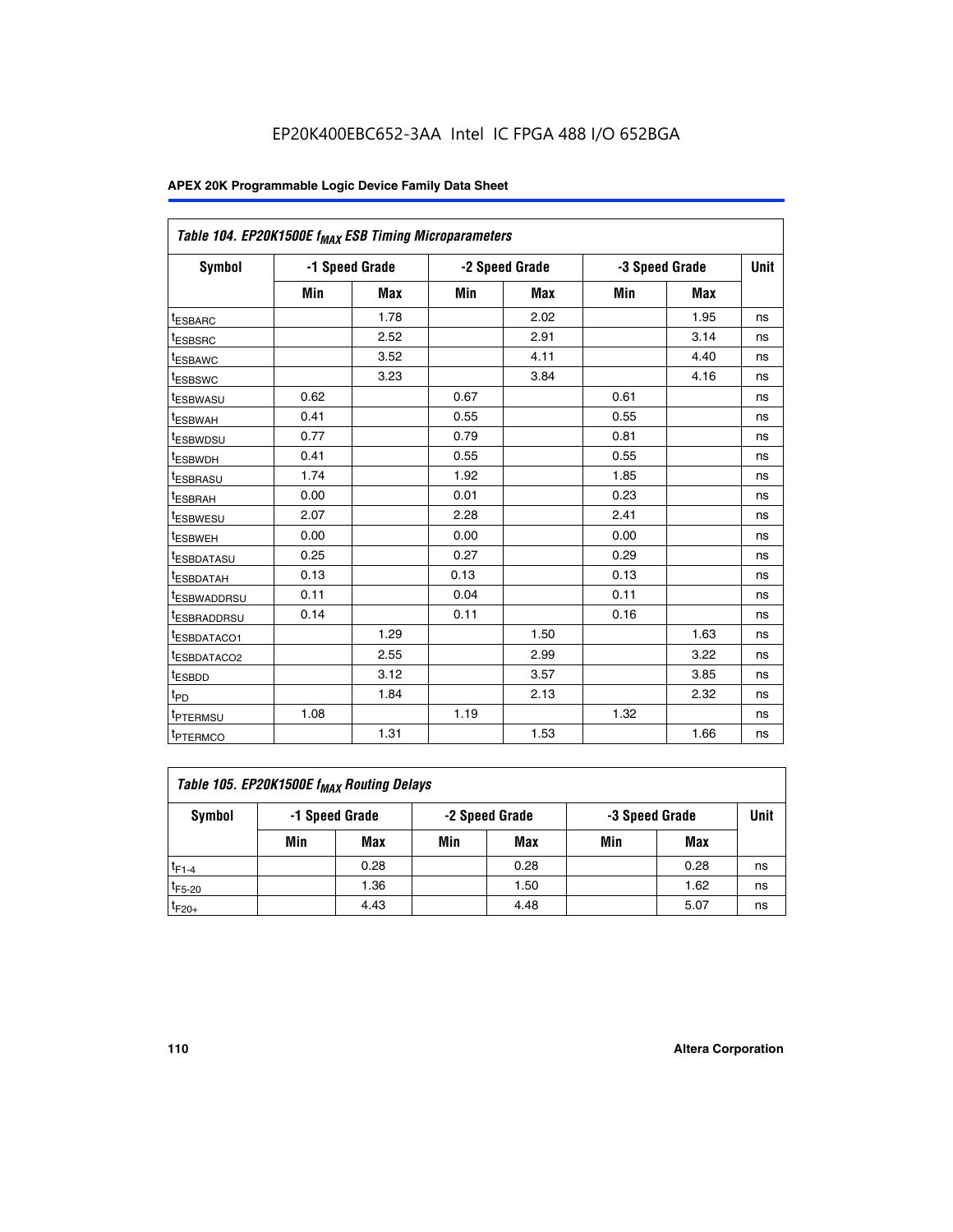|                    | Table 106. EP20K1500E Minimum Pulse Width Timing Parameters |                |      |                |                |            |             |  |  |  |  |  |  |
|--------------------|-------------------------------------------------------------|----------------|------|----------------|----------------|------------|-------------|--|--|--|--|--|--|
| Symbol             |                                                             | -1 Speed Grade |      | -2 Speed Grade | -3 Speed Grade |            | <b>Unit</b> |  |  |  |  |  |  |
|                    | Min                                                         | <b>Max</b>     | Min  | Max            | Min            | <b>Max</b> |             |  |  |  |  |  |  |
| $t_{CH}$           | 1.25                                                        |                | 1.43 |                | 1.67           |            | ns          |  |  |  |  |  |  |
| $t_{CL}$           | 1.25                                                        |                | 1.43 |                | 1.67           |            | ns          |  |  |  |  |  |  |
| t <sub>CLRP</sub>  | 0.20                                                        |                | 0.20 |                | 0.20           |            | ns          |  |  |  |  |  |  |
| <sup>t</sup> PREP  | 0.20                                                        |                | 0.20 |                | 0.20           |            | ns          |  |  |  |  |  |  |
| <sup>t</sup> ESBCH | 1.25                                                        |                | 1.43 |                | 1.67           |            | ns          |  |  |  |  |  |  |
| <sup>t</sup> ESBCL | 1.25                                                        |                | 1.43 |                | 1.67           |            | ns          |  |  |  |  |  |  |
| <sup>t</sup> ESBWP | 1.28                                                        |                | 1.51 |                | 1.65           |            | ns          |  |  |  |  |  |  |
| <sup>t</sup> ESBRP | 1.11                                                        |                | 1.29 |                | 1.41           |            | ns          |  |  |  |  |  |  |

|                       | Table 107. EP20K1500E External Timing Parameters |      |      |                |      |                |             |  |  |  |  |  |  |
|-----------------------|--------------------------------------------------|------|------|----------------|------|----------------|-------------|--|--|--|--|--|--|
| Symbol                | -1 Speed Grade                                   |      |      | -2 Speed Grade |      | -3 Speed Grade | <b>Unit</b> |  |  |  |  |  |  |
|                       | Min                                              | Max  | Min  | Max            | Min  | Max            |             |  |  |  |  |  |  |
| t <sub>insu</sub>     | 3.09                                             |      | 3.30 |                | 3.58 |                | ns          |  |  |  |  |  |  |
| $t_{INH}$             | 0.00                                             |      | 0.00 |                | 0.00 |                | ns          |  |  |  |  |  |  |
| toutco                | 2.00                                             | 6.18 | 2.00 | 6.81           | 2.00 | 7.36           | ns          |  |  |  |  |  |  |
| <sup>t</sup> INSUPLL  | 1.94                                             |      | 2.08 |                |      |                | ns          |  |  |  |  |  |  |
| <sup>t</sup> INHPLL   | 0.00                                             |      | 0.00 |                |      |                | ns          |  |  |  |  |  |  |
| <sup>t</sup> OUTCOPLL | 0.50                                             | 2.67 | 0.50 | 2.99           |      |                | ns          |  |  |  |  |  |  |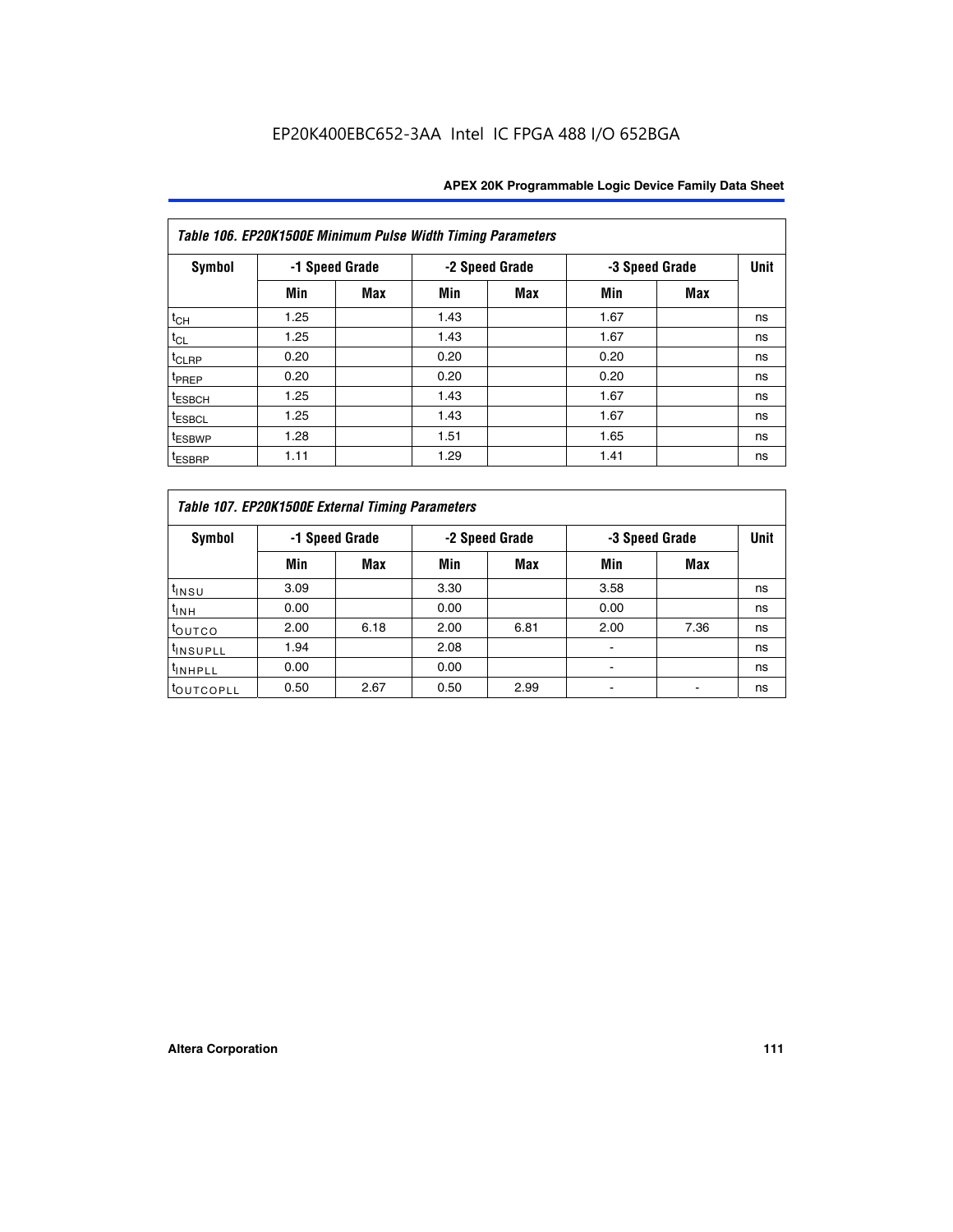|                           | <b>Table 108. EP20K1500E External Bidirectional Timing Parameters</b> |                |      |                |                |             |    |  |  |  |  |
|---------------------------|-----------------------------------------------------------------------|----------------|------|----------------|----------------|-------------|----|--|--|--|--|
| Symbol                    |                                                                       | -1 Speed Grade |      | -2 Speed Grade | -3 Speed Grade | <b>Unit</b> |    |  |  |  |  |
|                           | Min                                                                   | Max            | Min  | Max            | Min            | Max         |    |  |  |  |  |
| <sup>t</sup> INSUBIDIR    | 3.47                                                                  |                | 3.68 |                | 3.99           |             | ns |  |  |  |  |
| <sup>t</sup> INHBIDIR     | 0.00                                                                  |                | 0.00 |                | 0.00           |             | ns |  |  |  |  |
| <b>LOUTCOBIDIR</b>        | 2.00                                                                  | 6.18           | 2.00 | 6.81           | 2.00           | 7.36        | ns |  |  |  |  |
| txzBIDIR                  |                                                                       | 6.91           |      | 7.62           |                | 8.38        | ns |  |  |  |  |
| <sup>t</sup> zxbidir      |                                                                       | 6.91           |      | 7.62           |                | 8.38        | ns |  |  |  |  |
| <sup>t</sup> INSUBIDIRPLL | 3.05                                                                  |                | 3.26 |                |                |             | ns |  |  |  |  |
| <b>INHBIDIRPLL</b>        | 0.00                                                                  |                | 0.00 |                |                |             | ns |  |  |  |  |
| <b>LOUTCOBIDIRPLL</b>     | 0.50                                                                  | 2.67           | 0.50 | 2.99           |                |             | ns |  |  |  |  |
| <sup>T</sup> XZBIDIRPLL   |                                                                       | 3.41           |      | 3.80           |                |             | ns |  |  |  |  |
| <sup>t</sup> ZXBIDIRPLL   |                                                                       | 3.41           |      | 3.80           |                |             | ns |  |  |  |  |

Tables 109 and 110 show selectable I/O standard input and output delays for APEX 20KE devices. If you select an I/O standard input or output delay other than LVCMOS, add or subtract the selected speed grade to or from the LVCMOS value.

| Table 109. Selectable I/O Standard Input Delays |                |         |     |                |     |                |     |  |  |  |
|-------------------------------------------------|----------------|---------|-----|----------------|-----|----------------|-----|--|--|--|
| <b>Symbol</b>                                   | -1 Speed Grade |         |     | -2 Speed Grade |     | -3 Speed Grade |     |  |  |  |
|                                                 | Min            | Max     | Min | Max            | Min | Max            | Min |  |  |  |
| <b>LVCMOS</b>                                   |                | 0.00    |     | 0.00           |     | 0.00           | ns  |  |  |  |
| <b>LVTTL</b>                                    |                | 0.00    |     | 0.00           |     | 0.00           | ns  |  |  |  |
| 2.5V                                            |                | 0.00    |     | 0.04           |     | 0.05           | ns  |  |  |  |
| 1.8V                                            |                | $-0.11$ |     | 0.03           |     | 0.04           | ns  |  |  |  |
| PCI                                             |                | 0.01    |     | 0.09           |     | 0.10           | ns  |  |  |  |
| $GTL+$                                          |                | $-0.24$ |     | $-0.23$        |     | $-0.19$        | ns  |  |  |  |
| SSTL-3 Class I                                  |                | $-0.32$ |     | $-0.21$        |     | $-0.47$        | ns  |  |  |  |
| SSTL-3 Class II                                 |                | $-0.08$ |     | 0.03           |     | $-0.23$        | ns  |  |  |  |
| SSTL-2 Class I                                  |                | $-0.17$ |     | $-0.06$        |     | $-0.32$        | ns  |  |  |  |
| SSTL-2 Class II                                 |                | $-0.16$ |     | $-0.05$        |     | $-0.31$        | ns  |  |  |  |
| <b>LVDS</b>                                     |                | $-0.12$ |     | $-0.12$        |     | $-0.12$        | ns  |  |  |  |
| <b>CTT</b>                                      |                | 0.00    |     | 0.00           |     | 0.00           | ns  |  |  |  |
| <b>AGP</b>                                      |                | 0.00    |     | 0.00           |     | 0.00           | ns  |  |  |  |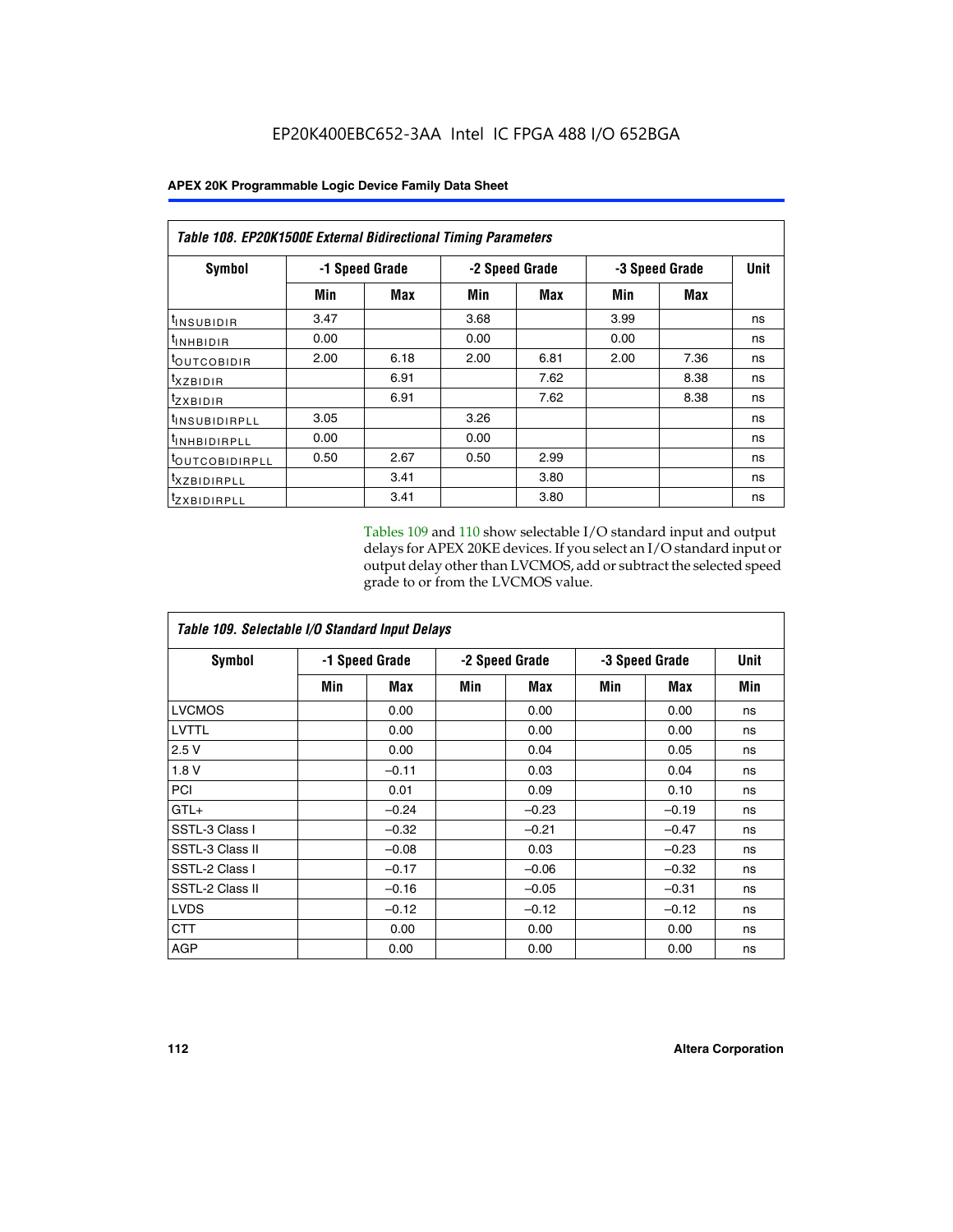| Table 110. Selectable I/O Standard Output Delays |     |                |                |         |     |                |             |  |  |  |  |
|--------------------------------------------------|-----|----------------|----------------|---------|-----|----------------|-------------|--|--|--|--|
| Symbol                                           |     | -1 Speed Grade | -2 Speed Grade |         |     | -3 Speed Grade | <b>Unit</b> |  |  |  |  |
|                                                  | Min | Max            | Min            | Max     | Min | Max            | Min         |  |  |  |  |
| <b>LVCMOS</b>                                    |     | 0.00           |                | 0.00    |     | 0.00           | ns          |  |  |  |  |
| LVTTL                                            |     | 0.00           |                | 0.00    |     | 0.00           | ns          |  |  |  |  |
| 2.5V                                             |     | 0.00           |                | 0.09    |     | 0.10           | ns          |  |  |  |  |
| 1.8 V                                            |     | 2.49           |                | 2.98    |     | 3.03           | ns          |  |  |  |  |
| PCI                                              |     | $-0.03$        |                | 0.17    |     | 0.16           | ns          |  |  |  |  |
| $GTL+$                                           |     | 0.75           |                | 0.75    |     | 0.76           | ns          |  |  |  |  |
| SSTL-3 Class I                                   |     | 1.39           |                | 1.51    |     | 1.50           | ns          |  |  |  |  |
| SSTL-3 Class II                                  |     | 1.11           |                | 1.23    |     | 1.23           | ns          |  |  |  |  |
| SSTL-2 Class I                                   |     | 1.35           |                | 1.48    |     | 1.47           | ns          |  |  |  |  |
| SSTL-2 Class II                                  |     | 1.00           |                | 1.12    |     | 1.12           | ns          |  |  |  |  |
| <b>LVDS</b>                                      |     | $-0.48$        |                | $-0.48$ |     | $-0.48$        | ns          |  |  |  |  |
| <b>CTT</b>                                       |     | 0.00           |                | 0.00    |     | 0.00           | ns          |  |  |  |  |
| <b>AGP</b>                                       |     | 0.00           |                | 0.00    |     | 0.00           | ns          |  |  |  |  |

# **Power Consumption**

To estimate device power consumption, use the interactive power calculator on the Altera web site at **http://www.altera.com**.

# **Configuration & Operation**

The APEX 20K architecture supports several configuration schemes. This section summarizes the device operating modes and available device configuration schemes.

## **Operating Modes**

The APEX architecture uses SRAM configuration elements that require configuration data to be loaded each time the circuit powers up. The process of physically loading the SRAM data into the device is called configuration. During initialization, which occurs immediately after configuration, the device resets registers, enables I/O pins, and begins to operate as a logic device. The I/O pins are tri-stated during power-up, and before and during configuration. Together, the configuration and initialization processes are called *command mode*; normal device operation is called *user mode*.

Before and during device configuration, all I/O pins are pulled to  $V_{\text{CCTO}}$ by a built-in weak pull-up resistor.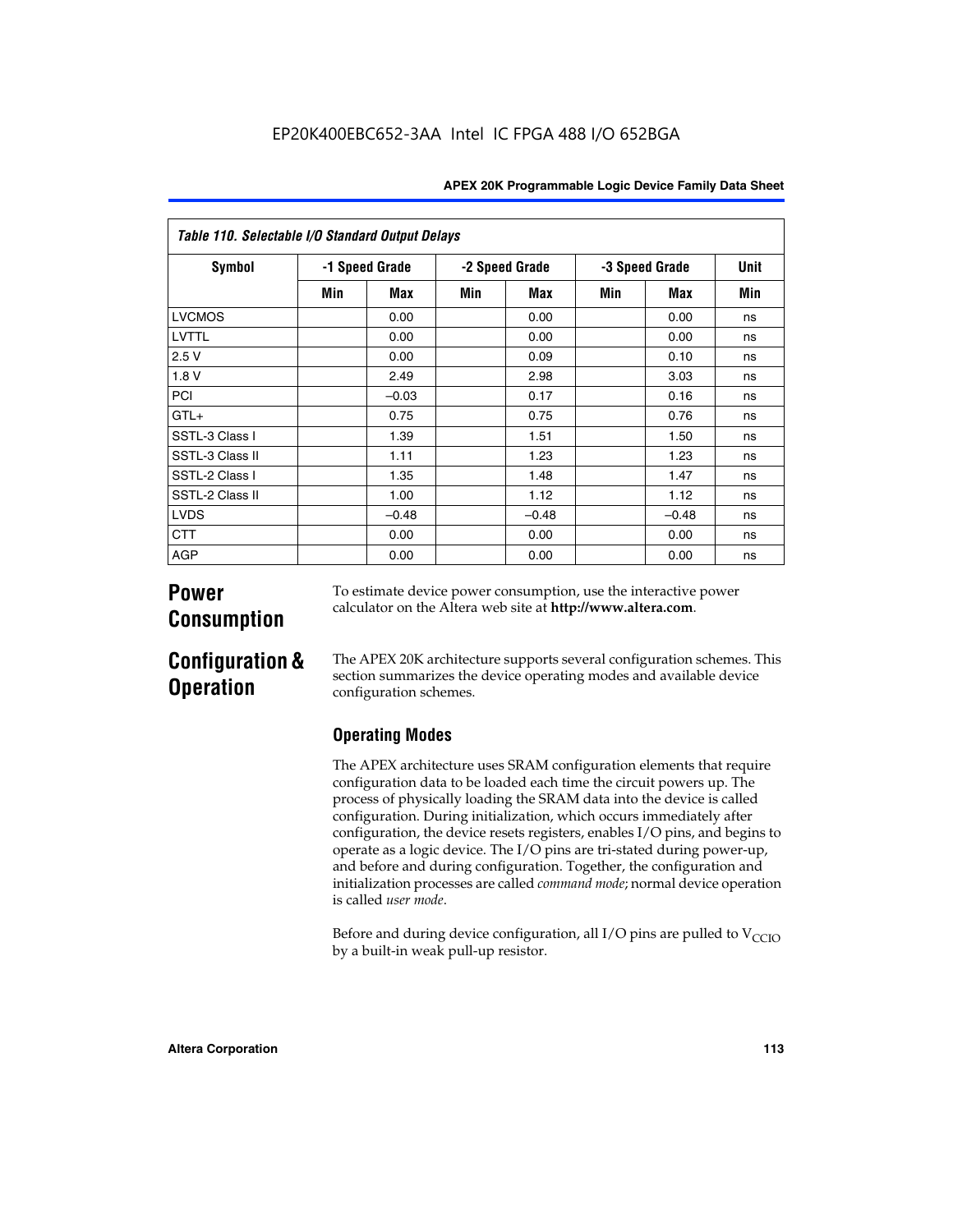SRAM configuration elements allow APEX 20K devices to be reconfigured in-circuit by loading new configuration data into the device. Real-time reconfiguration is performed by forcing the device into command mode with a device pin, loading different configuration data, reinitializing the device, and resuming usermode operation. In-field upgrades can be performed by distributing new configuration files.

## **Configuration Schemes**

The configuration data for an APEX 20K device can be loaded with one of five configuration schemes (see Table 111), chosen on the basis of the target application. An EPC2 or EPC16 configuration device, intelligent controller, or the JTAG port can be used to control the configuration of an APEX 20K device. When a configuration device is used, the system can configure automatically at system power-up.

Multiple APEX 20K devices can be configured in any of five configuration schemes by connecting the configuration enable (nCE) and configuration enable output (nCEO) pins on each device.

| <b>Table 111. Data Sources for Configuration</b> |                                                                                             |
|--------------------------------------------------|---------------------------------------------------------------------------------------------|
| <b>Configuration Scheme</b>                      | Data Source                                                                                 |
| Configuration device                             | EPC1, EPC2, EPC16 configuration devices                                                     |
| Passive serial (PS)                              | MasterBlaster or ByteBlasterMV download cable or serial data source                         |
| Passive parallel asynchronous (PPA)              | Parallel data source                                                                        |
| Passive parallel synchronous (PPS)               | Parallel data source                                                                        |
| <b>JTAG</b>                                      | MasterBlaster or ByteBlasterMV download cable or a microprocessor<br>with a Jam or JBC File |



**For more information on configuration, see Application Note 116** *(Configuring APEX 20K, FLEX 10K, & FLEX 6000 Devices.)*

**Device Pin-Outs** See the Altera web site **(http://www.altera.com)** or the *Altera Digital Library* for pin-out information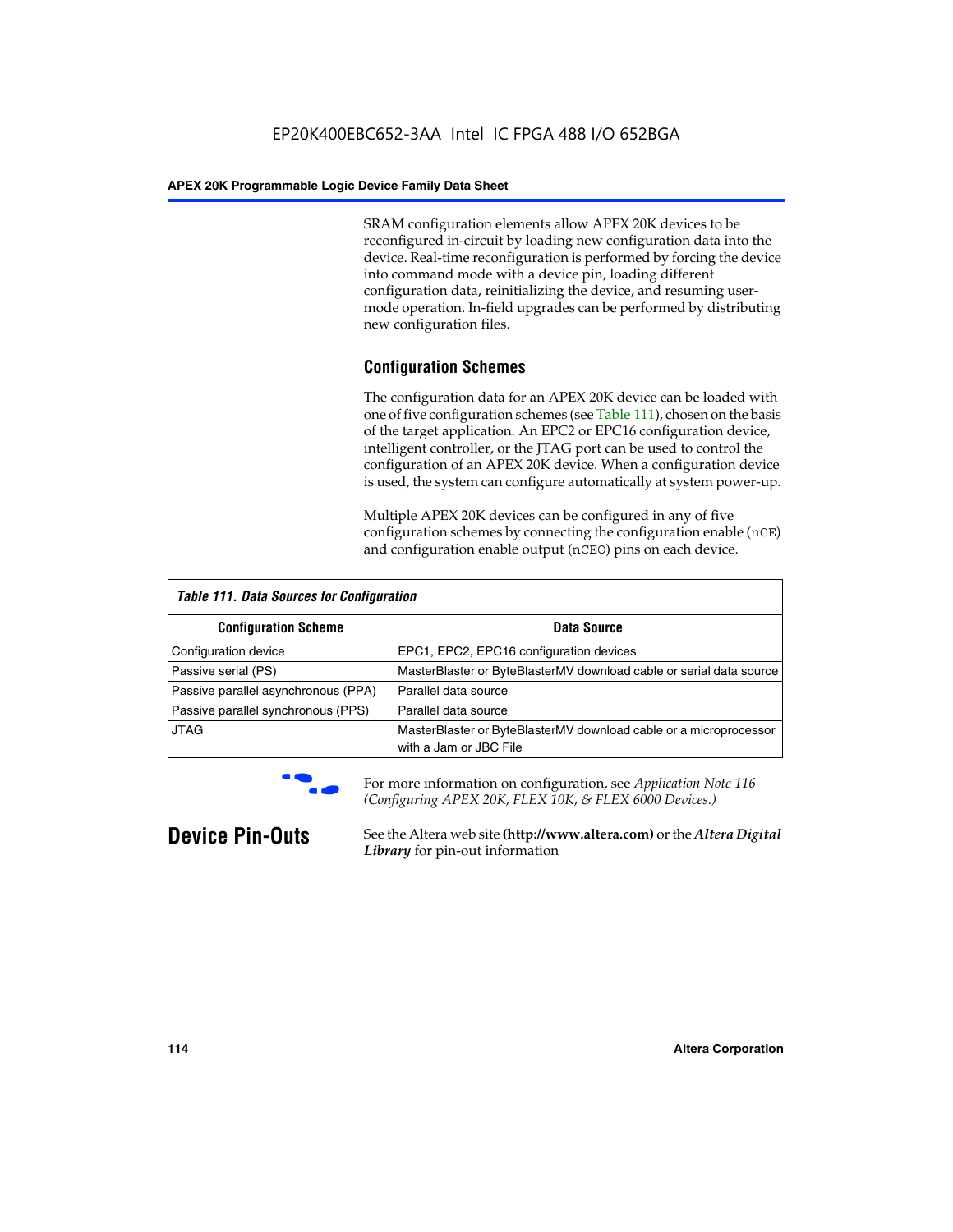### **Revision History** The information contained in the *APEX 20K Programmable Logic Device Family Data Sheet* version 5.1 supersedes information published in previous versions.

## **Version 5.1**

*APEX 20K Programmable Logic Device Family Data Sheet* version 5.1 contains the following changes:

- In version 5.0, the VI input voltage spec was updated in Table 28 on page 63.
- In version 5.0, *Note* (5) to Tables 27 through 30 was revised.
- Added *Note* (2) to Figure 21 on page 33.

## **Version 5.0**

*APEX 20K Programmable Logic Device Family Data Sheet* version 5.0 contains the following changes:

- Updated Tables 23 through 26. Removed 2.5-V operating condition tables because all APEX 20K devices are now 5.0-V tolerant.
- Updated conditions in Tables 33, 38 and 39.
- Updated data for t<sub>ESBDATAH</sub> parameter.

## **Version 4.3**

*APEX 20K Programmable Logic Device Family Data Sheet* version 4.3 contains the following changes:

- Updated Figure 20.
- Updated *Note (2)* to Table 13.
- Updated notes to Tables 27 through 30.

## **Version 4.2**

*APEX 20K Programmable Logic Device Family Data Sheet* version 4.2 contains the following changes:

- Updated Figure 29.
- Updated *Note (1)* to Figure 29.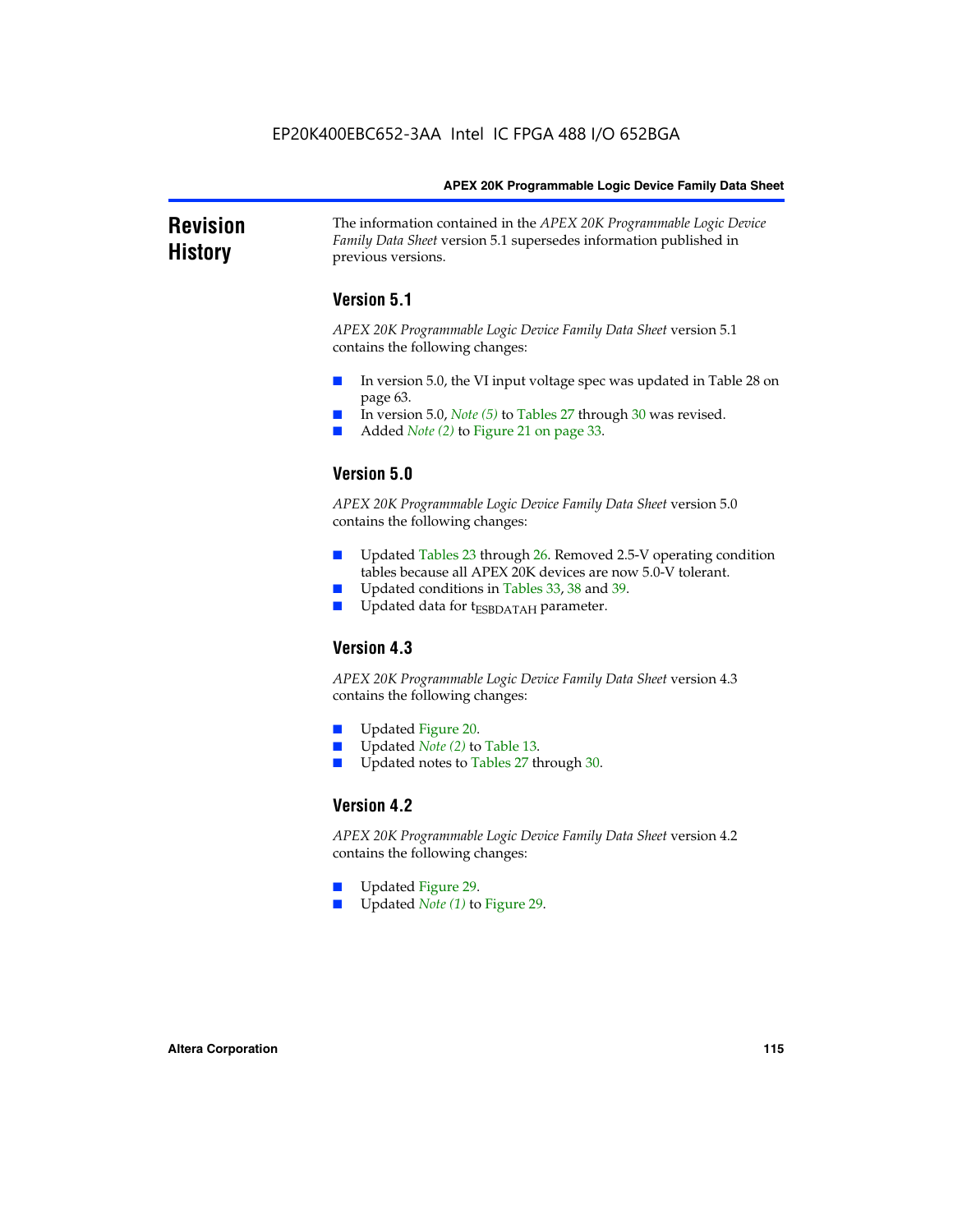## **Version 4.1**

*APEX 20K Programmable Logic Device Family Data Sheet* version 4.1 contains the following changes:

- *t<sub>ESBWEH</sub>* added to Figure 37 and Tables 35, 50, 56, 62, 68, 74, 86, 92, 97, and 104.
- Updated EP20K300E device internal and external timing numbers in Tables 79 through 84.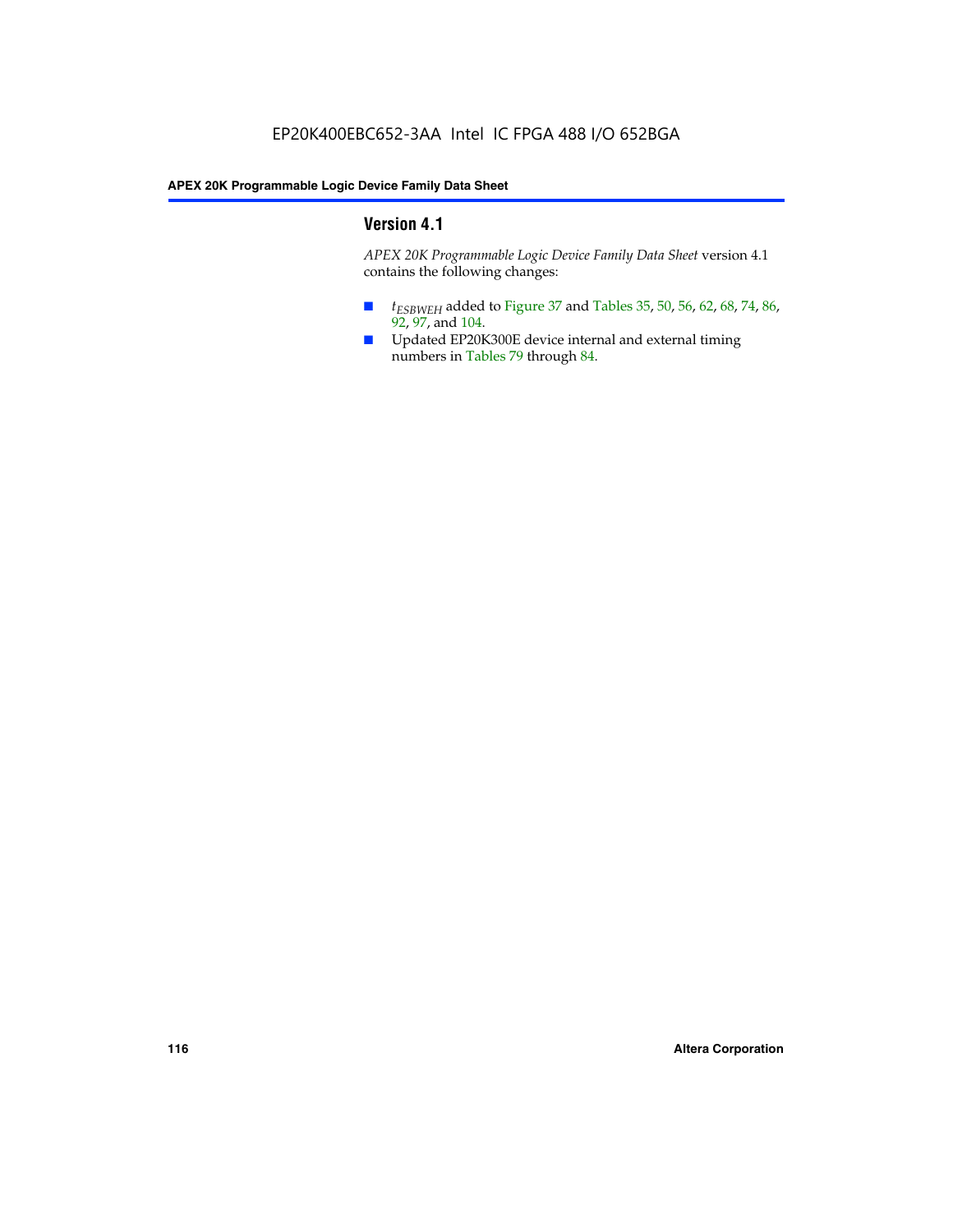

101 Innovation Drive San Jose, CA 95134 (408) 544-7000 http://www.altera.com Applications Hotline: (800) 800-EPLD Customer Marketing: (408) 544-7104 Literature Services: lit\_req@altera.com

Copyright © 2004 Altera Corporation. All rights reserved. Altera, The Programmable Solutions Company, the stylized Altera logo, specific device designations, and all other words and logos that are identified as trademarks and/or service marks are, unless noted otherwise, the trademarks and service marks of Altera Corporation in the U.S. and other countries. All other product or service names are the property of their respective holders. Altera products are protected under numerous U.S. and foreign patents and pending applications, mask work rights, and copyrights. Altera warrants performance of its semiconductor products to current specifications in accordance with Altera's standard warranty, but reserves the right to make changes

to any products and services at any time without notice. Altera assumes no responsibility or liability arising out of the application or use of any information, product, or service described herein except as expressly agreed to in writing by Altera Corporation. Altera customers are advised to obtain the latest version of device specifications before relying on any published information and before placing orders for products or services.



**117 Altera Corporation**